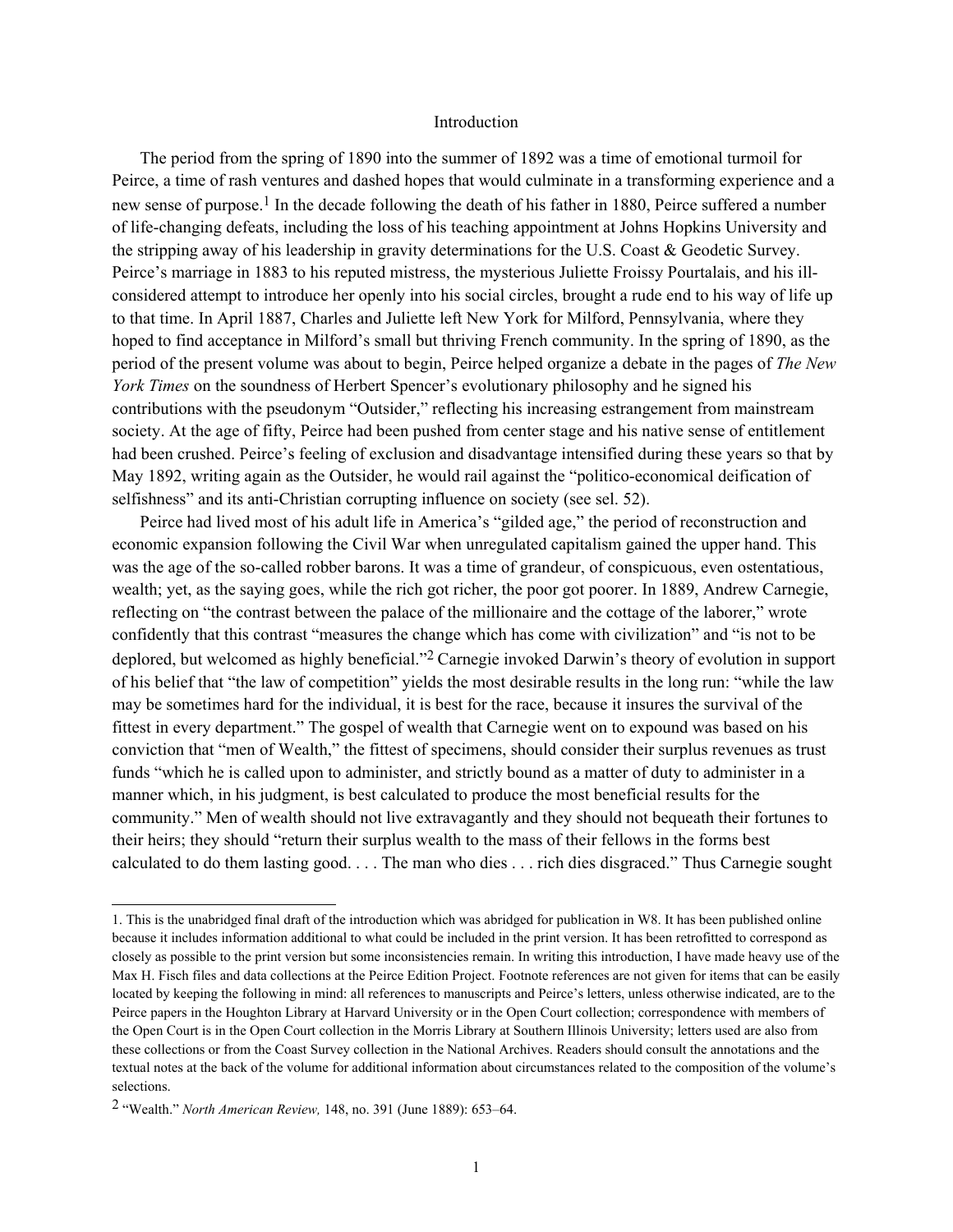to end the worst excesses of "the gilded age" and help solve "the problem of the Rich and the Poor," though not by regulation or social programs but through the philanthropy of the captains of industry.

 Peirce had no illusions that unbridled capitalism was the path to a better world and he must have found cold comfort in Carnegie's idea that the well-being of the poor and of society at large should be left to the super rich—although in a few years he would apply to the Carnegie Foundation for urgently needed support—but Carnegie's "gospel" came too late for his own time. The U.S. economy was in serious trouble and in 1893 it would take the nation into one of its most severe depressions. Labor unrest was rapidly increasing; in 1892 workers would strike at one of Carnegie's Pennsylvania steel mills and Carnegie's unyielding response would lead to a number of violent deaths.<sup>3</sup> In 1888, Republican Benjamin Harrison defeated incumbent Democrat Grover Cleveland to become the 23<sup>rd</sup> president of the United States. Harrison's election was tainted by fraudulent balloting but even "buying votes" was not quite enough to deliver the election outright and Harrison was awarded the presidency by the Electoral College without having won the popular vote. Harrison and Cleveland opposed each other again in 1892 and Cleveland was returned to office for a second though non-consecutive term. Harrison's loss is usually attributed to his support for an unpopular tariff bill and the increasing labor unrest. Cleveland's second term would be dominated by the economic depression and also by labor unrest. The Gilded Age was in its death throes and the U.S. was in a state of turmoil—as Peirce was on a human scale.

 Peirce never quite fit the time he was born into and Joseph Brent has suggested that Peirce may himself have been a casualty of the Gilded Age. Brent points to Lewis Mumford's examination of this period of American life and Mumford's observation that being left out was a common plight of some of the greatest and most revolutionary minds of the period: "the procession of American civilization divided and walked around these men" and they were relinquished to the future. Peirce's name was first on Mumford's list of neglected revolutionary thinkers.<sup>4</sup> As Peirce moved into the final decade of the  $19<sup>th</sup>$ century, surely it was true that he felt that American civilization was passing him by without much notice and this feeling would only grow stronger.

 A bittersweet vestige of the prominence of the Peirce family remained to remind Peirce of what was slipping away. When *The Nation* announced a Phi Beta Kappa Society prize for a review of American contributions to science (6 Nov. 1890), Benjamin Peirce was mentioned as the only American who had made a notable contribution to mathematics. Six months earlier (15 May 1890), *The Nation* had reported on scientific work conducted on the Island of Saint Helena, where U.S. Coast & Geodetic Survey Assistant E. D. Preston had swung two Peirce Pendulums (Meter No. 2 and Yard No. 3) in a station set up in Napoleon's New House, the house built for Napoleon in his exile. Research journals and publications continued to cite the work of Peirce and his father. Many of Peirce's students from Johns Hopkins had joined university faculties and they made frequent references in their publications to Peirce's work in mathematics, logic, psychology, and in other disciplines. In July 1890, former student Henry Taber published a long article, "On the Theory of Matrices," in the *American Journal of Mathematics* in which he

<sup>3</sup> The Homestead Strike was a labor dispute that occurred in Homestead, Pennsylvania, near Pittsburgh. It was one of the bitterest labor disputes in U.S. history. The strike began on 29 June 1892, when workers belonging to the Amalgamated Association of Iron and Steel Workers (the AA) struck the Carnegie Steel Company to protest proposed wage cuts. After some vicious battles between the striking workers and Carnegie's three hundred Pinkerton detectives, the Pennsylvania State Militia was called in ending the strike on 20 November and leaving non-union workers on the job. The Homestead Strike weakened unionism in the U.S. steel industry for forty years. (*The New Columbia Encyclopedia.*)

<sup>4</sup> Mumford, Lewis. *The Brown Decades. A Study of the Arts in America, I865–1895,* New York: Harcourt, Brace and Co. I931; see Joseph Brent's *Charles Sanders Peirce: A Life,* p. 2.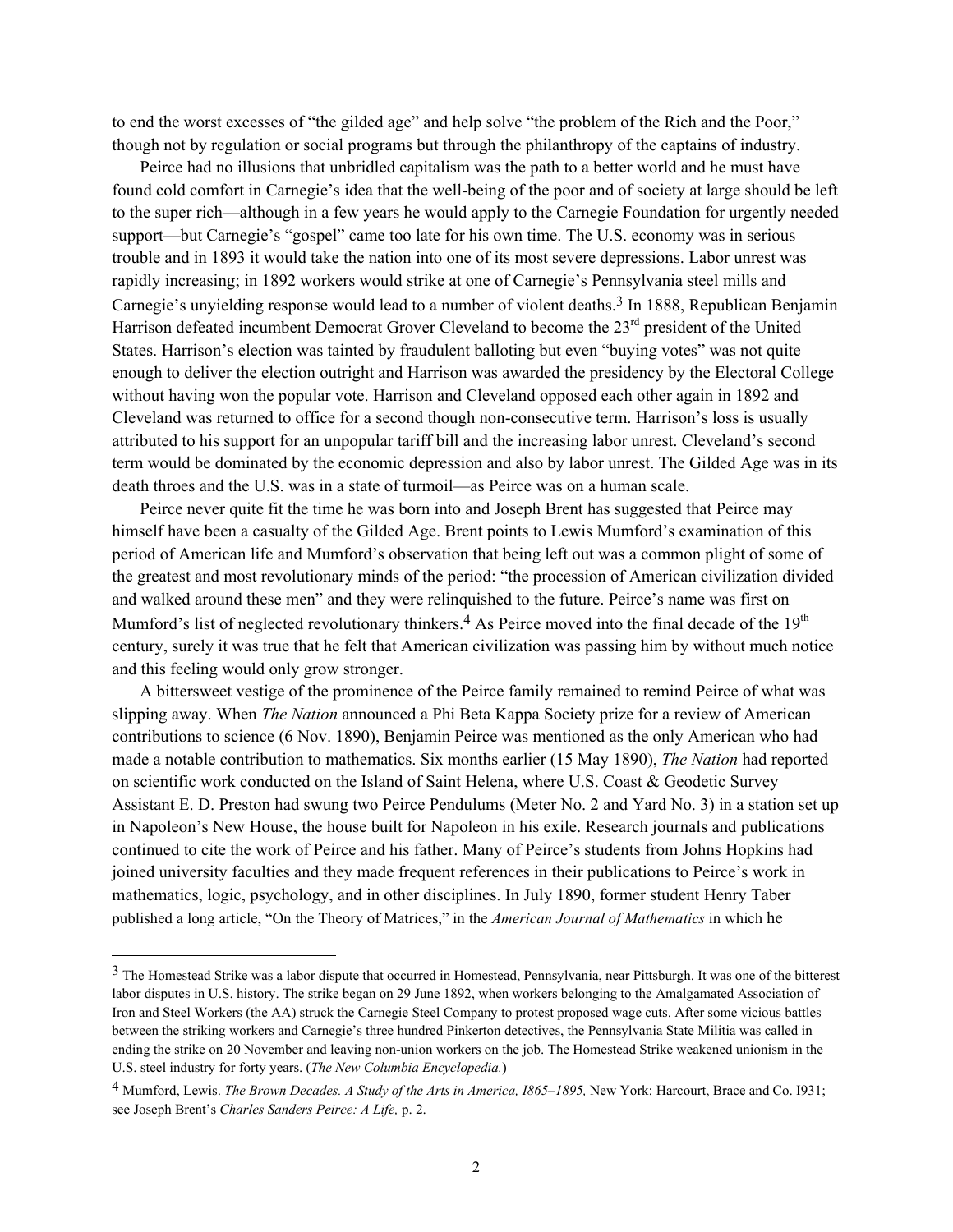recounted many contributions of Peirce and his father, including, for example, their identification of quaternions with the algebra of dual matrices and Charles Peirce's discovery that every dual relation can be represented by a matrix. In January 1892, another former student, Christine Ladd Franklin, published a review of the first volume of Ernst Schröder's *Algebra der Logik* in *Mind* and reminded *Mind's* readers, who it is fair to assume constituted an overwhelming majority of the philosophers and logicians of the world, that the "present state of development" of symbolic logic was due to Mr. Charles S. Peirce. But such recognition must have rung hollow for Peirce as he watched his opportunities wither and had to scramble to make ends meet.

 In May 1889, Juliette had been diagnosed with tuberculosis so in November she went abroad to escape the cold Northeastern Pennsylvania winter. During most of the winter and spring of 1890, while Juliette convalesced in Cairo and in various Mediterranean port cities, Peirce stayed in New York City where he looked for opportunities to supplement his income. Peirce's relations with Juliette had never recovered from the blow of his termination from Johns Hopkins in 1884 which had plunged the newly married couple into the first of many financial crises and had forced them to give up their elegantly furnished Baltimore home. For a while after their move to Milford things looked up, especially after their finances were augmented with inheritances from the estates of Peirce's mother and his Aunt Lizzie. But Charles and Juliette had been accepted into the high society of Milford, in particular the social circle that revolved around the prominent Pinchot family, and they were determined to live accordingly. By November 1889, when Juliette set sail for Naples, the Peirces had invested nearly all of their assets in the old John T. Quick homestead, "Wanda Farm," and in surrounding woodland, altogether amounting to nearly 2000 acres. They had risked everything on the prospect of generating a good income from their new estate, from farming and from harvesting the timber and other natural resources, and perhaps from turning the old Wanda Farm, on the banks of the Delaware River, into a grand resort. This would have been a good plan had a projected bridge been built at Port Jervis to bring through a rail line from New York, but the bridge project failed and the Peirces ran out of reserves too soon to have any chance of success. With their money spent and Peirce's income inadequate to cover the cost of Juliette's European convalescence, Juliette's letters home became increasingly bitter and Peirce tried hopelessly to restore her faith in him.

 After his separation from Johns Hopkins in 1884, Peirce's principal source of income was the Coast & Geodetic Survey, but he also drew significant supplemental pay for his work on *The Century Dictionary and Cyclopedia* as the contributing editor in charge of definitions in the fields of logic, metaphysics, mathematics, mechanics, astronomy, and weights and measures. But Peirce's income from the Century Company did not make up for the loss of his salary from Johns Hopkins and even without the added cost of Juliette's convalescence would not have provided what the Peirces needed to make ends meet. To make matters worse, Peirce was well aware that his position with the Survey, and thus his primary income, was at risk.

 During the difficult months in the winter and spring of 1889–90, while Juliette was away, Peirce did his best to add to his income. He convinced Wendell Phillips Garrison, son of the famous abolitionist, William Lloyd Garrison, and the editor of *The Nation,* to give him more books for review and, during the period covered in this volume, over three dozen reviews or notes by Peirce appeared in *The Nation* (many duplicated in *The New York Evening Post*). Garrison paid Peirce well for his contributions and proved to be a crucial source for supplementing Peirce's income for several years to come.

 Peirce tried to form dependable connections of this kind with other periodical publishers but with less success. He did persuade Charles R. Miller, Editor-in-Chief of *The New York Times,* to let him organize a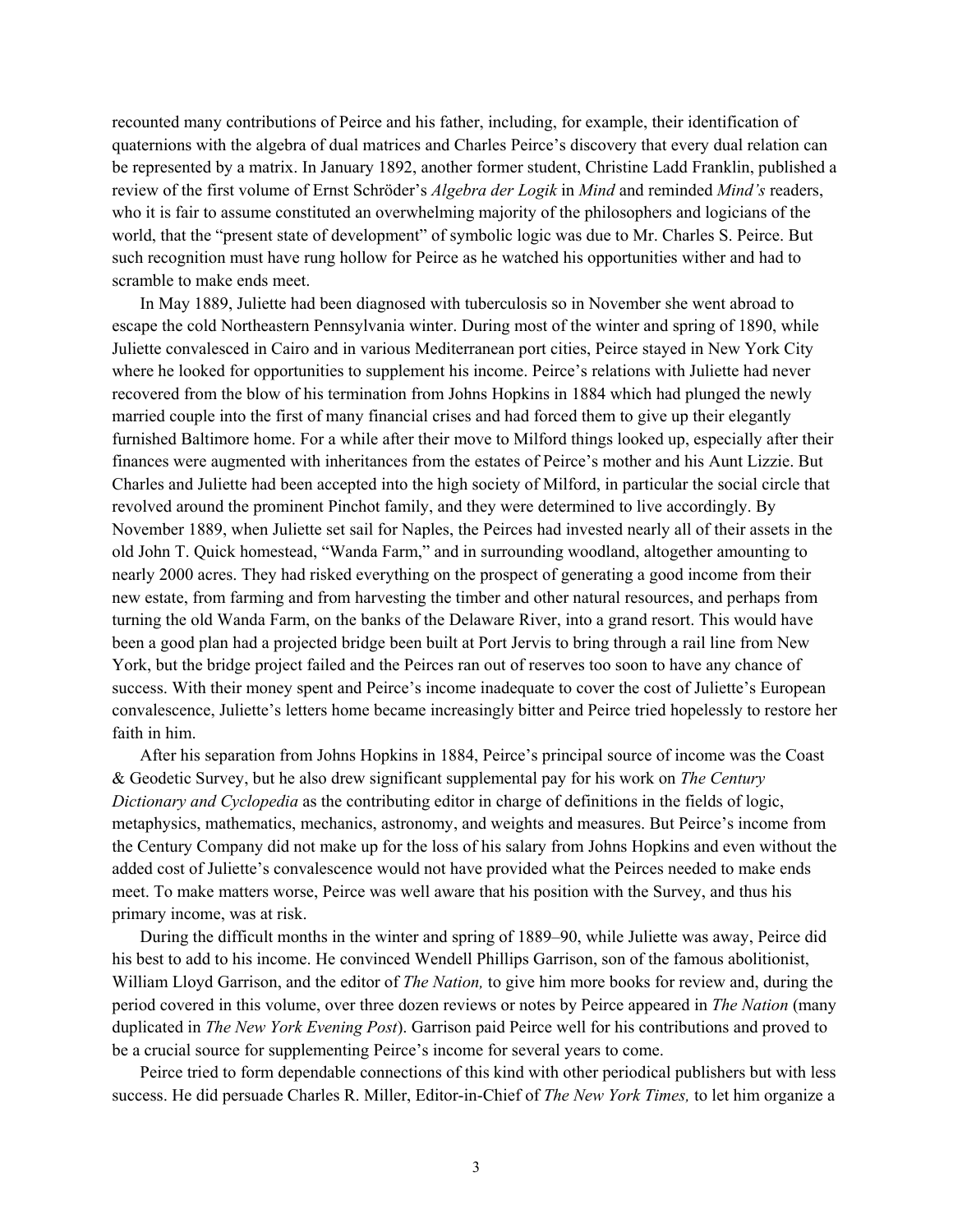newspaper debate on Herbert Spencer's philosophy and it ran successfully for six consecutive Sundays from 23 March to 27 April 1890. Hoping to continue his arrangement with *The Times,* Peirce sought a contract for a series of fifty articles on evolution, but Miller declined. At about the same time, Peirce arranged with L. S. Metcalf, editor of *The Forum,* to contribute a critical article for a series on spiritualism that Metcalf had started in December 1889. Only two years earlier, Peirce had engaged in a lively exchange on spiritualism with Edmund Gurney in the pages of the *Proceedings of the American Society for Psychical Research,* so he was well prepared for the assignment which he probably hoped would open *The Forum* to him. But it turned out that Peirce and Metcalf could not come to terms on the length of Peirce's article, which, after being set in galleys, was finally rejected when Peirce would not yield to Metcalf's final demand not to exceed 5000 words.5

 Desperate for additional funds, Peirce sought loans from friends and acquaintances and he tried his hand at inventions and various investment schemes, but without success.<sup>6</sup> Peirce was constantly on the lookout for opportunities to market his expertise. He was a regular patron of the Astor Library, New York's largest reference library (in 1895 it would consolidate with the Lenox Library and the Tilden Trust to form the New York Public Library). Privileged as an "alcove reader," as he probably was, Peirce would have had full access to the alcoves devoted to the special topics related to his research—probably at least to all the areas he was in charge of for the *Century Dictionary*. Apparently Peirce noticed deficiencies in the Astor Library's collections and sometime in May 1890 he presented the library with a detailed list of missing "works on mathematical subjects" which he thought especially important and he offered to continue his efforts, probably hoping to become a paid consultant. His offer was declined; on 4 June 1890, he received a letter from Trustee Thomas M. Markoe, who the following year would become the President of Astor Library, thanking Peirce for his "very full & valuable list" but letting him know that he "need give [him]self no further trouble about the matter." Markoe did, however, assure Peirce that the library would be glad for further suggestions and the library's annual report for 1891 records that "The most notable accession has been a large number of mathematical works kindly suggested by Professor Charles S. Peirce after a careful examination of our collection."7

 There is no doubt that the winter and spring of 1889-90, while Juliette was away, was a dreadful time for Peirce, a time of high anxiety that left its scars, but sometime in May or in early June Juliette arrived back in New York and the Peirces returned to their Pennsylvania home. Their return to Wanda Farm, or Quicktown, as their estate was known, marks the beginning of the period covered in this volume. Although money concerns would continue to plague Peirce for the remainder of his days, with Juliette's return from Europe and their return to Milford, Peirce was freed for a time from the daily hustle and could refocus his priorities. His work for the Coast Survey and the Century Company was the most pressing.

 The *Century Dictionary,* hailed as the "most conspicuous literary monument of the nineteenth century,"8 was not only a dictionary of historical and common English usage but was distinguished by its comprehensive inclusion of scientific terms and was said to embody "the scientific spirit and work" of its

<sup>5</sup> These episodes are described in the introduction to W6. See W6: sel. 44 for the article rejected by Metcalf.

<sup>6</sup> See the Introduction to W6 for a more detailed account of Peirce's life in New York during the winter and spring, 1889–90. See Joseph Brent's *Charles Sanders Peirce: A Life,* ch. 4, for helpful information about Peirce's life during the years covered in W8.

 $^7$  Forty-third Annual Report of the Astor Library for the year 1891, p. 18. Also see "A Year at the Astor Library; Additions to the Collections –Visitors and Their Work," *NYT,* 11 February 1893, p. 9.

<sup>8</sup> Quoted by H. W. Henshaw, book notice, *American Anthropologist* 5.2 (Apr. 1892): 184–85.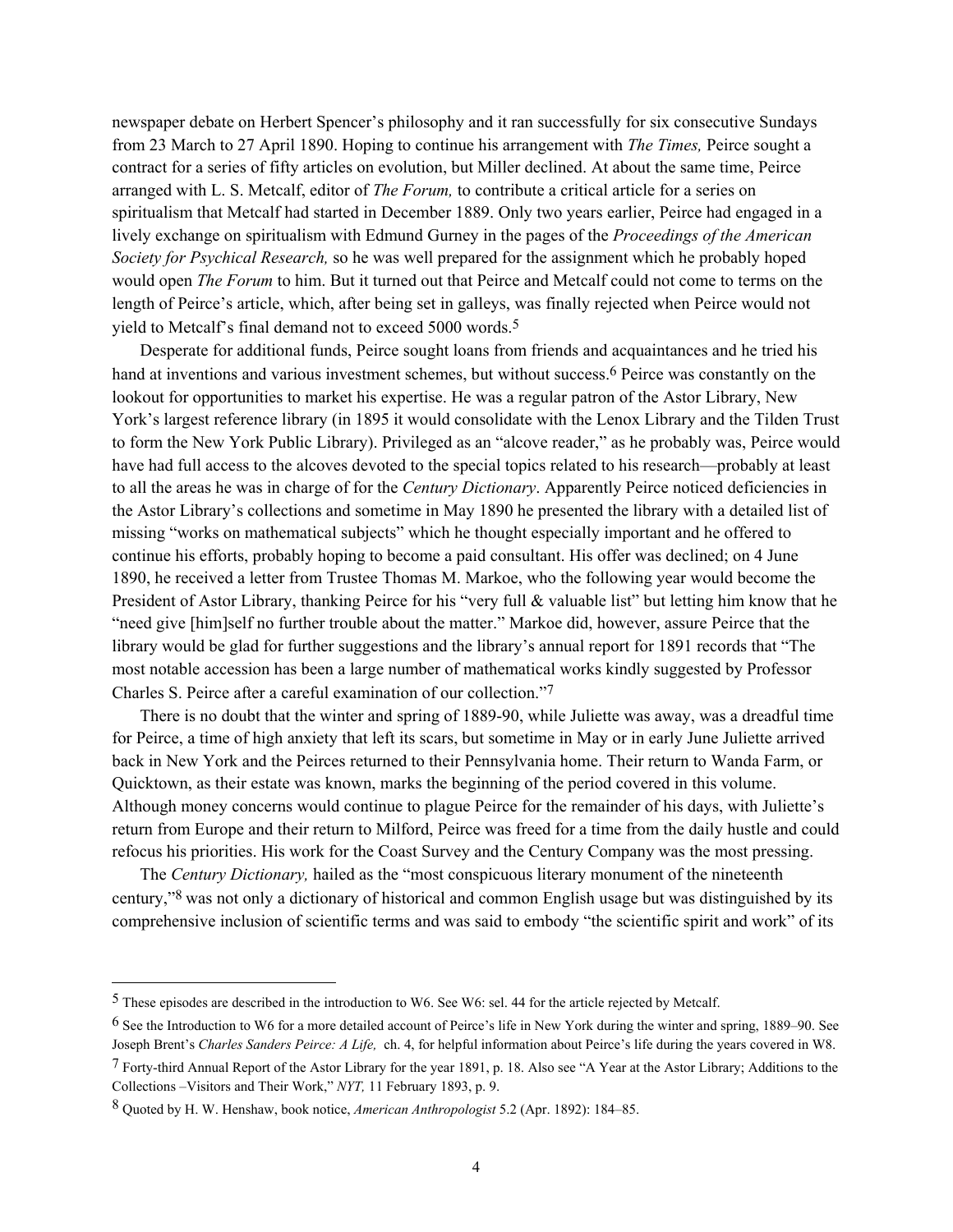time.9 Peirce had been recruited for the dictionary project while still teaching at Johns Hopkins and had begun drafting definitions as early as 1883, but his most intensive and sustained work began around 1888, when he began receiving proofs, and ran at least until the fall of 1891, when the first printing of the dictionary was completed. Even after the *Century Dictionary* was published, Peirce continued with his lexicographical work, writing corrections and new definitions in his interleaved copy and hoping to be paid on a per-word basis for a supplement already being projected.10

 The initial publication of the *Century Dictionary* was piecemeal; the dictionary first became available serially in twenty-four bound segments, or fascicles, of about three hundred pages as the typesetting and proofreading process worked toward its conclusion. The fascicles were issued approximately one per month beginning in early 1889 and were available by subscription. For a more traditional publication, the fascicles were gathered four at a time and bound into six substantial volumes of about 1200 pages each and were published sequentially from October 1889 through the latter part of 1891. In the spring of 1890, at the beginning of the period of the present volume, about half of the dictionary was in print with Volume III, G to L, appearing sometime in May. The fourteenth fascicle, with the N's, had been released by June 13<sup>th</sup> when Peirce's brother, James Mills (Jem), wrote to Charles about his entry for "Neptune" to say how glad he was that he had used the occasion "to make this clear statement of Father's position" on the discovery of that planet. Volume IV, M to P, was published in November. The final two volumes appeared the following year, Volume V (Q to Stro-) in May and Volume VI in October. The completed first edition ran to 7,046 large quarto pages, included nearly half-a-million definitions for over 215,000 words, and as a measure of its encyclopedic scope was reported to contain "from a printer's point of view" two-thirds as much information as the *Encyclopedia Britannica*.

 When Peirce finished with fascicle 24 in the fall of 1891, he had been working on the *Century Dictionary* for eight years.<sup>11</sup> His intensive focus on his definitions continued for at least another year and he would periodically return to this work, to reconsider and revise his definitions, until the *Century Dictionary Supplement* appeared in 1909. Peirce would also look for other dictionary work and would propose various lexicographical projects. In 1891, as the *Century* was nearing completion, Peirce tried for a position with Funk & Wagnalls to help with their famous single-volume *Standard Dictionary,* which would appear in 1894, and in 1892 he would draw up a "Plan for a Scientific Dictionary" that in 1500 pages would provide a summary of human knowledge (sel. 50). It is hard to overstate the importance of Peirce's lexicographical work, not only for the income it produced but especially for its impact on his intellectual development.

 Peirce's principal employment since 1861 had been as a scientist for the U.S. Coast Survey (renamed U.S. Coast and Geodetic Survey in 1878) where for much of his career he was in charge of gravity determinations. A scandal in 1885 over Superintendent Julius E. Hilgard's administration of the Survey led to a massive reorganization of its operations and brought Peirce's program of gravity research into question.12 U.S. President Grover Cleveland dismissed Hilgard and on 6 July 1885 appointed the chief

<sup>9</sup> *Science* 13:314 (8 Feb. 1889): 103.

<sup>10</sup> See the introduction to W6, pp. lvii–lix, for a fuller treatment of Peirce's *Century Dictionary* work. W7, a special volume featuring Peirce's contributions to the *Century Dictionary,* is in preparation at the University of Quebec at Montreal (PEP UQAM) under the direction of François Latraverse. Professor Latraverse will write the historical introduction for that special volume.

<sup>11</sup> In the introduction to W6, p. lviii, it was mistakenly represented that the *Century Dictionary* was completed and published early in 1891.

<sup>12</sup> See the introduction to W5: xxix–xxx for an account of this scandal.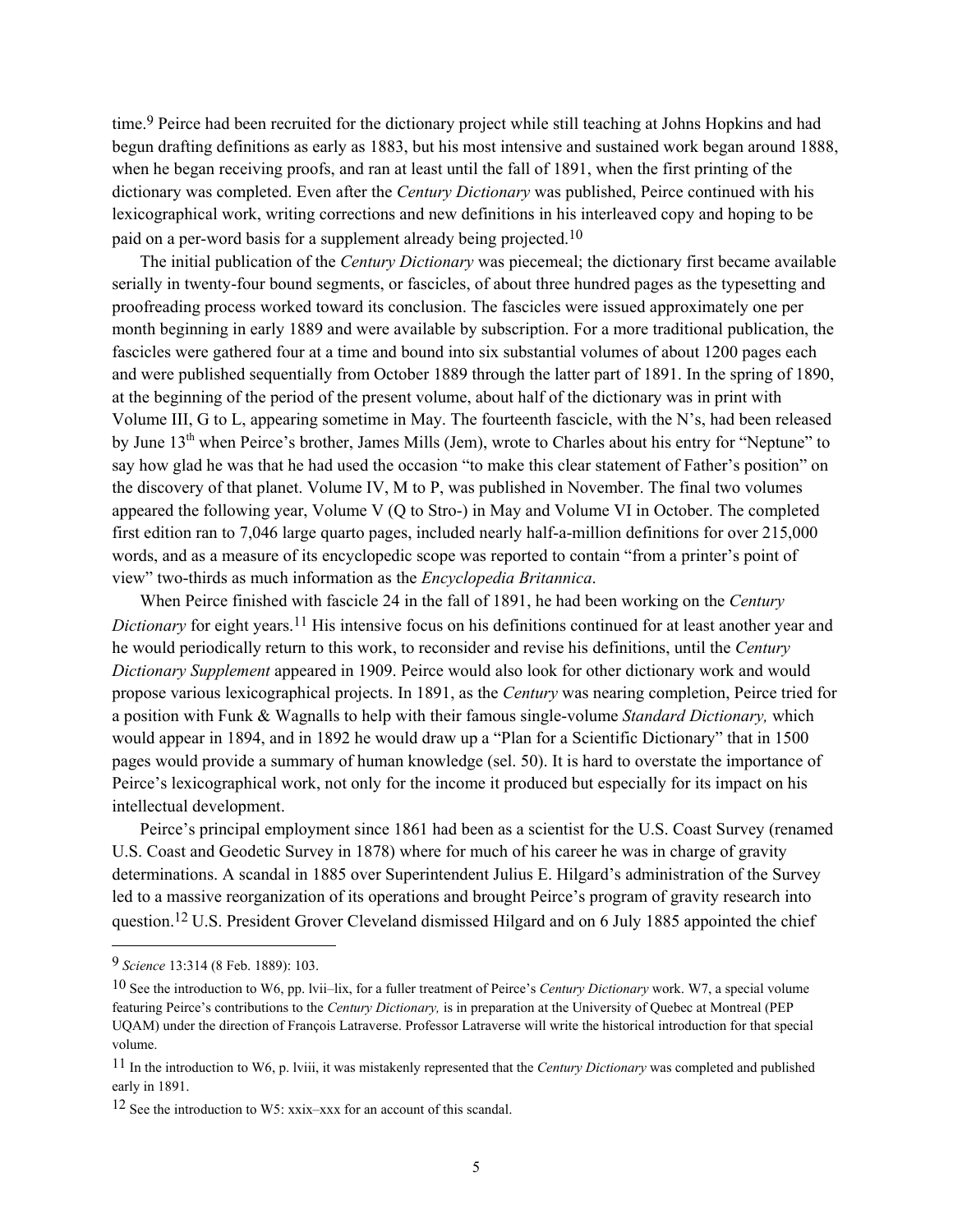clerk of the Internal Revenue Bureau, Frank M. Thorn, a lawyer and not a man of science, as the new acting superintendent with the mission of reforming the Survey. Disillusioned by these events, and knowing that his own position with the Survey might be in jeopardy, Peirce and Juliette left Washington and in March 1886 moved to New York City. Peirce hoped to continue his pendulum-based gravity research for the Survey but knew that New York would provide more opportunities in case his position became a causality of Thorn's reforms. Less than six months after the Peirces moved to New York, Thorn suspended gravity field operations and ordered Peirce to concentrate his energies on preparing unfinished reports for publication.

 In July 1889, to the relief of many government scientists, Thomas Corwin Mendenhall was appointed to succeed Thorn as Superintendent. Mendenhall was a trained scientist and was expected to restore the Survey's leadership in scientific research; certainly that was Peirce's hope. But the turn away from pure research that the Survey had taken under Thorn could not be reversed in the political and economic climate of times and Peirce and Mendenhall soon reached an impasse. Peirce's career had been dedicated to advancing the theoretical foundations of geodetic science and his field work had always been conducted with the greatest care, using the most refined instruments, so that his results could contribute not only to the immediate practical needs of economic and social life but also to the growth of the science. Under Peirce's leadership, American gravity research took its place alongside the best gravity research in Europe. But with Thorn's administration, the era of first class scientific research in the Survey came to an end and however much Mendenhall may have wanted to restore it, he could not.

 Peirce had good reasons for being discontented with the Survey's administration, especially under Thorn, but his unveiled discontent got him off to a bad start with Mendenhall, who regarded Peirce as uncooperative and set in his ways at a time when changes Peirce disliked could not be avoided. It did not help that Peirce had been working for over three years to prepare the results of extensive field operations conducted from 1882 through 1886 for publication in what was expected to be his second major gravity report (although he had published many interim reports).13 This report had been a major source of conflict between Peirce and Thorn and it is certain that Thorn told Mendenhall that it was long overdue. Mendenhall would have understood better than Thorn the complexity of the calculations Peirce faced with the mass of data his work involved, but he would also have been aware that Peirce was working as a major contributor to the acclaimed *Century Dictionary* project, then in its most demanding production phase, and that Peirce may have had too many irons in the fire. Of course Mendenhall also had access to the correspondence between Peirce and Thorn and would have noticed some reservations on Thorn's part about the quality of the overdue report, much of which Thorn had seen in draft form, and he would have read about Peirce's decision to reverse "the usual order of presentation in a scientific memoir by stating the conclusions before the premises." So when Peirce finally submitted his completed report on 20 November 1889, Mendenhall decided to have it reviewed for "form, matter, meaning and suitability for publication" and when Peirce and Juliette returned to Milford in the spring of 1890, Peirce had still heard nothing back from Mendenhall about plans for publication.

 An exchange of letters between Mendenhall and Peirce in July illustrates the impasse they had reached. On 30 June, Mendenhall wrote to Peirce asking him for a definite value for "the force of gravity" for Ithaca, the place of one of the four main gravity stations dealt with in the report that was under review. Physics students at Cornell needed this figure as a constant for their laboratory work. All of relevance that

<sup>13</sup> Peirce's first major gravity report was his 1879 "Measurements of Gravity at Initial Stations in America and Europe" (W4: sel. 13), the first substantial American contribution to gravity research. See the introductions to W4–W6 for more on Peirce's interim reports and for details of the field operations Peirce was writing up.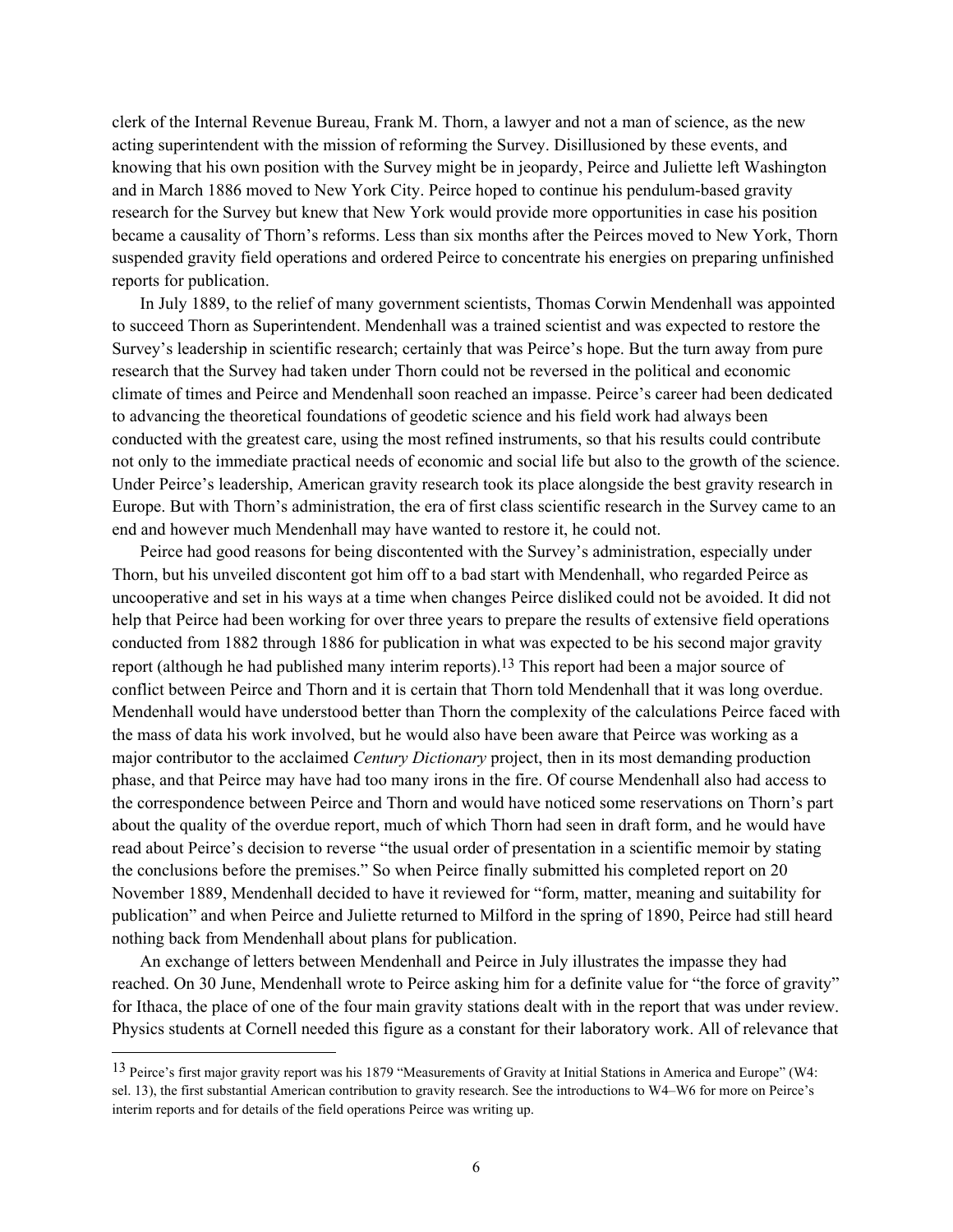Mendenhall could find in Peirce's submitted report was a "nearly unintelligible use of the so-called 'logarithmic second' which . . . renders the discussion uselessly and unnecessarily obscure." Peirce replied quickly to explain how to derive the desired value from the data in his report; he lamented that the result would be at least one ten thousandth too small because he had not received the new pendulums he had requested for flexure corrections (3 July 90), and wrote later to criticize Mendenhall's conception of gravity as a force "calling for expression in dynes" (22 July 1890). Peirce argued that gravity should really be understood as a measure of acceleration and strongly defended his use of logarithmic seconds. Mendenhall replied that his disagreement with Peirce was not one that could be easily settled and gave Peirce what amounted to a warning, one that was revealing of Mendenhall's understanding of Peirce's character: "When acting for the public . . . one must be guided by the general consensus of opinion of those generally admitted to be the highest authorities; personal preferences and especially any weakness towards 'eccentricity' must often give way" (24 July 90). In the coming months, Mendenhall would weigh Peirce's obvious strengths as a physical scientist against his "weakness toward eccentricity."

 One of Peirce's first compositions after returning to Milford, possibly finished just prior to his return, was "Familiar Letters about The Art of Reasoning" (sel. 1). It is not certain what Peirce had in mind for this paper, dated 15 May 1890, but it might have been intended as a lesson for his correspondence course in logic, a course in the "art of reasoning," which he planned to resume after his return to Milford. But he may have had something else in mind, perhaps a textbook project or a series of letters on logic for a newspaper or magazine. His reference to Thomas Murner, who was famous for his success in teaching logic to weak students through the use of playing cards, suggests that Peirce intended this paper for teaching purposes. This is an example of a writing that can hardly be appreciated unless the reader performs the operations he is called on to perform. Even though Peirce was teaching card tricks, he intended to be teaching something more general about reasoning and a modern reader is likely to notice that the mechanical operations of multiplying and adding with cards are suggestive of early computing operations. Peirce's admonition that "one secret of the art of reasoning is to *think*" where he seems clearly to regard "thinking" as an activity, like manipulating cards according to general rules, is reminiscent of the "new conception of reasoning" expressed in his 1877 "Fixation of Belief" as "something which was to be done with one's eyes open, by manipulating real things instead of words and fancies" (W3: 243-44).

Some other writings from this period seem clearly to have been intended as lessons for Peirce's correspondence course; sels. 17 and 18 derive from lessons Peirce used in his course three years earlier (see especially W6: sels. 1 and 6). Precisely when Peirce resumed this work is not certain but we know that he had not given up the idea that he could make the course pay and within a few months he would again advertise for students. There are a number of related manuscripts, at least two of which, with sel. 18, were composed as opening chapters for a book on logic, probably intended as a text for Peirce's course but perhaps as a general logic text to parallel for teaching logic what his "Primary Arithmetic" would be for teaching arithmetic.<sup>14</sup> In "Boolian Algebra. First Lection" (sel. 18), Peirce gives Boole a rare compliment, namely, that Boole's idea for the algebra of logic "sprang from the brain of genius, motherless" so far "as any mental product may." Before taking up the elements and rules of his algebra of logic, Peirce reviewed some of the deficiencies of ordinary language for exact reasoning: its "deficiency of pronouns," its "feeble marks of punctuation," and its inadequacy for diagrammatic reasoning. Peirce's modification of "the Boolian calculus," what he here calls a "propositional algebra," was intended to

<sup>14</sup> See the textual commentary for sels. 17 and 18, pp. 553–56. Sometime in 1890, Peirce had decided to turn his correspondence course lessons into a textbook entitled "Light of Logic."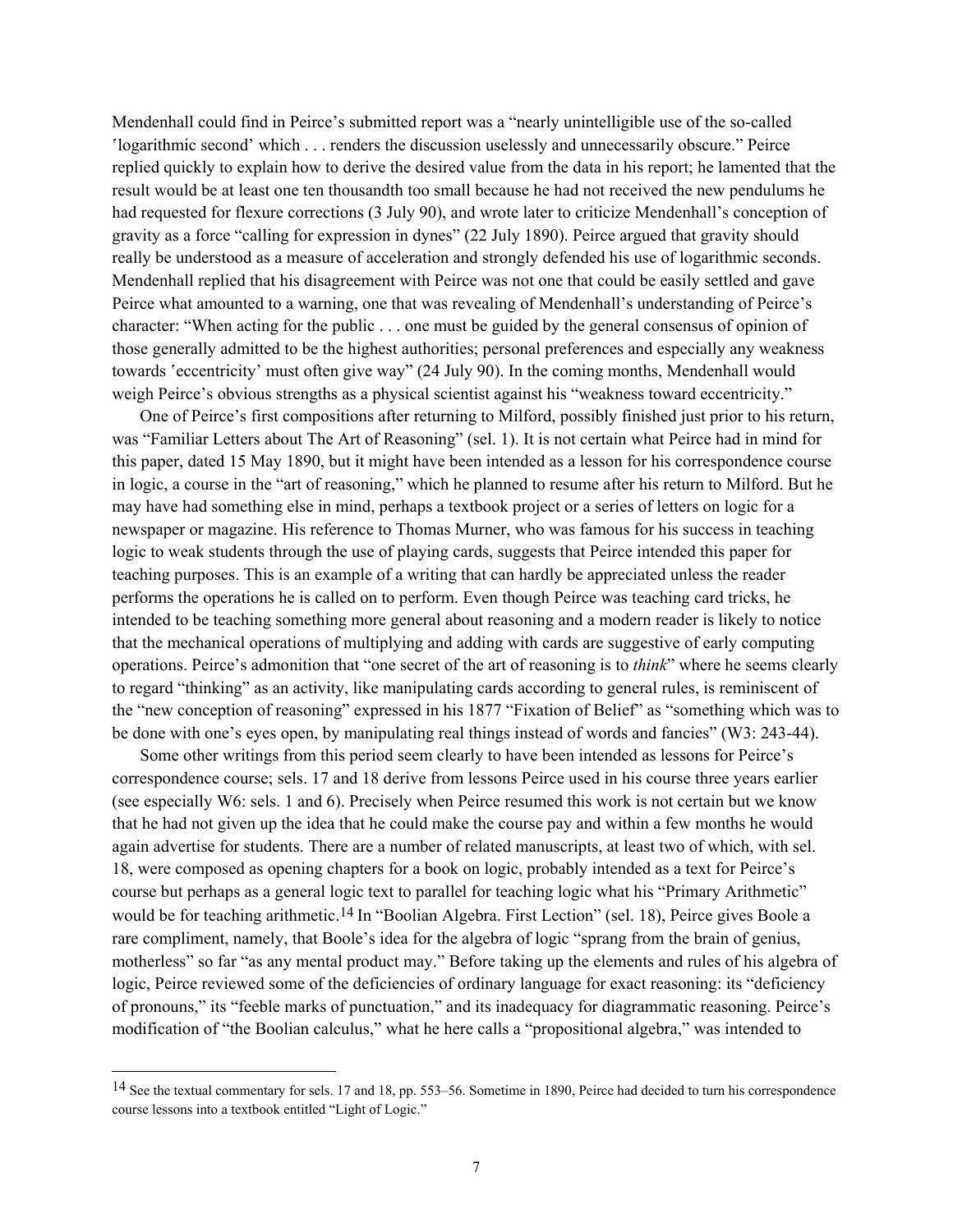overcome these deficiencies of ordinary language. Although this writing is likely to have been composed for Peirce's correspondence course, there is a hint that it may have been intended for publication in a newspaper. It is noteworthy that Peirce has the idea of expressing the truth of propositions in degrees "as temperatures are expressed by degrees of the thermometer scale," although he goes on to say that there are only two points on this scale, true and false.

 In Peirce's 19 June "Review of Théodule Ribot's *Psychology of Attention*" (sel. 2), his third book review of 1890 to appear in *The Nation* and the first during the period covered by this volume, Peirce drew together ideas that would tie several lines of thought from his philosophical work of the W6 period to the systematic philosophy he was about to take up for *The Monist.* In this review Peirce previews a number of important ideas that will be developed especially in his third *Monist* paper, "The Law of Mind" (sel. 27, written two years later). He says, in his review, that it is the "welding together of feelings" that "seems to be the only law of mental action" and he argues that "attention," (an "unscientific word" according to Peirce) is not principally inhibitory, as Ribot claims, but is mainly positive involving "conscious purpose" and is generally an "emotional association, aided in certain cases by acts of inhibition." Peirce rejects Ribot's monism, the monism of the "physiological psychologists" which is put forward as a psycho-physical double-aspect theory, "a happy compromise between materialism and spiritualism," though it is really a materialism, according to Peirce, which makes mind "a specialization of matter." Peirce objects that "common sense will never admit that feeling can result from any mechanical contrivance" and he says that "sound logic refuses to accept the makeshift hypothesis that consciousness is an 'ultimate' property of matter in general or of any chemical substance." The school of physiological psychologists "is forever exaggerating the resemblances of psychical and physical phenomena, forever extenuating their differences." Peirce distinguishes between the "law of mechanics" and the law of mind ("force of association"), as he will in "The Law of Mind," and claims that the "trains of causation" typical of the physical and the psychical worlds are distinct: in the psychical world causal relations with the past and the future are different whereas in the physical world the past and the future have "precisely similar" relations to the present. Peirce acknowledges that, as with psychical phenomena, "there are physical phenomena in which gentle forces seem to act, and others which seem to violate the principle of energy," but these are appearances due "to the action of probability" not to a law of motion. He further acknowledges that "there is analogy between spreading of motion through a gas by viscosity and association of ideas."

 Sometime in the spring of 1890, Peirce composed the short paper (possibly a fragment), "The Non-Euclidean Geometry made Easy" (sel. 6), likely in connection with his plan to produce textbooks in logic and mathematics as a source of income. As with Peirce's review of Ribot, much of the substance of this paper would soon find its way into his *Monist* articles, especially, in this case, the first one, "Architecture of Theories" (sels. 22 and 23). Peirce had noticed early in his career that philosophical logic tends to be modeled after the example of geometry and by 1865 he had pointed out that a functioning geometry requires the introduction of a "purely arbitrary element," a "point of view," and that although one point of view may be "more *natural* than another," given human capacities, that is not the case for pure mathematics (W1: 268) where, as he would say later, "the great democracy of may-bes" holds sway (W6: 251). By 1870, Peirce would appeal to non-Euclidean geometry in support of his revolutionary logic of relatives (W2: 416–17). While teaching at Johns Hopkins, Peirce lectured on non-Euclidean geometry (W4: 486), and in his pivotal JHU Metaphysical Club lecture, "Design and Chance" (17 Jan. 1884), he announced that the Darwinian turn had started a new "epoch of intellectual history" marked by a "tendency to question the exact truth of axioms"—there is an indication that he had already begun to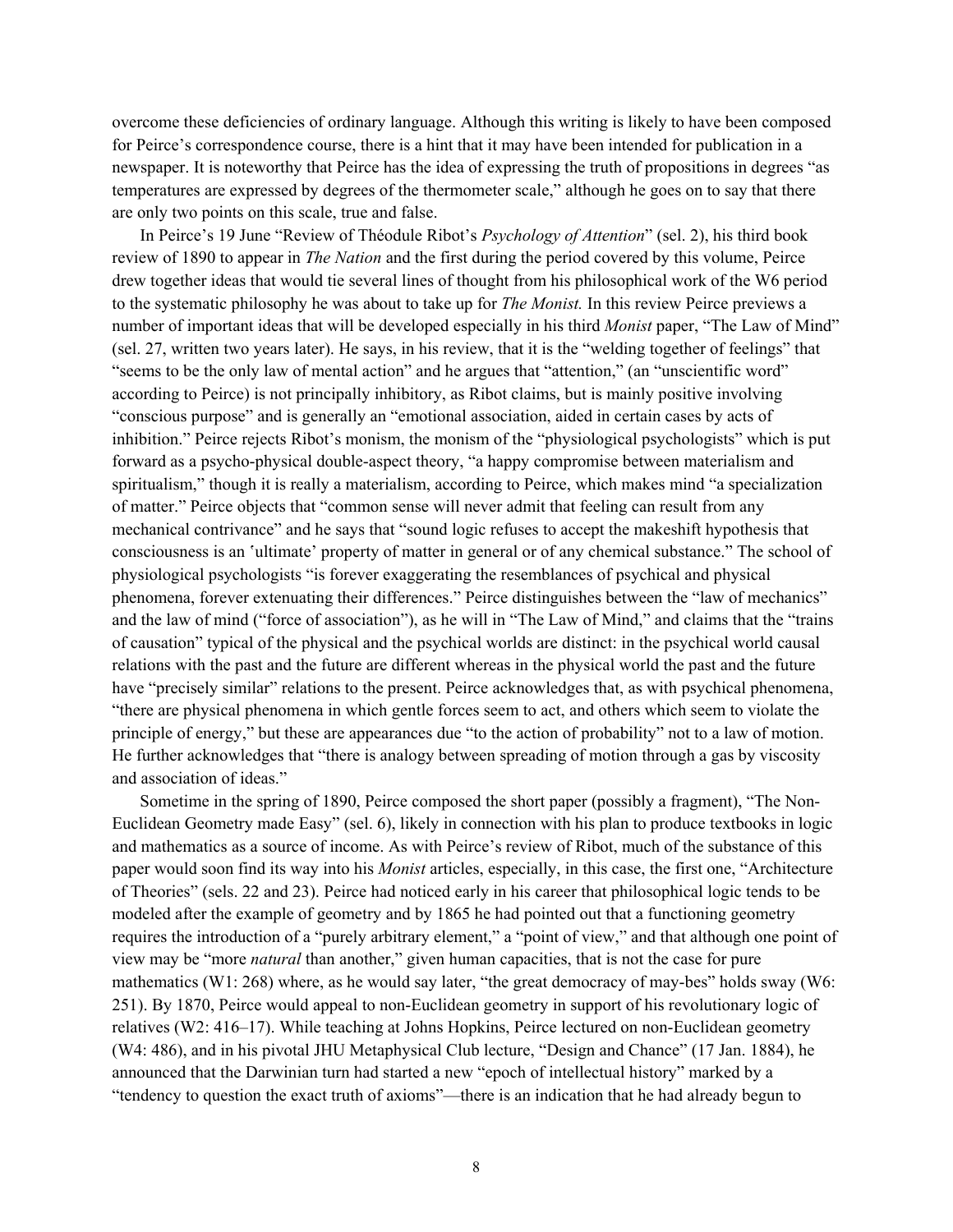consider the possibility that non-Euclidean geometry might in fact be the best geometry for interstellar measurements (W4: 544-46).

 During the decade following his Metaphysical Club lecture, Peirce became increasingly interested in the theory of space. In 1885, in his review of William Kingdon Clifford's *The Common Sense of the Exact Sciences*, Peirce wrote that to form "clear ideas concerning the non-Euclidean geometry" we must understand that "the geometrical conception of space itself is a fiction"—that there is no definite meaning to the conceptions "absolute position" and "absolute velocity" and that "space only exists under the form of general laws of position" (W5: 255). In another expression of this idea, Peirce wrote that "[w]hat is true is that there are certain general laws of position, but not that there is a receptacle which accounts for those laws. This is a fiction of geometry" (W5: 293). It was up to the philosophers of science to question why our "natural idea" of space came to be what it is and to consider whether observations could be made that were better explained by alternative geometries. In April of 1890, in "Logic and Spiritualism," written just at the outset of the period of this volume, Peirce recounted how our "marvelously clear and beautiful" common sense conception of space came about and posed the question: "Can the whole history of science show any discovery whatever half so practically important, half so intrinsically difficult, half so intellectually interesting?" If some of the principles of the geometry defining this common sense space could be shown to be measurably erroneous, Peirce believed that it "would be the most remarkable [discovery] ever made by science" (W6: 388).

 So we find Peirce, in sel. 6, entertaining doubts about the exact correctness of our "*a priori* or natural idea of space," and of any other natural ideas, and emphasizing the need for correction "by comparison with observations." This fallibilistic stance gives warrant to non-Euclidean approaches to geometry, of which Peirce considers two: that space is immeasurable, or infinite, but limited (hyperbolic) or that it is measurable, or finite, but unlimited (spherical or elliptic). These two alternatives, along with Euclidean geometry—that space is both immeasurable and unlimited (parabolic)—will be taken up again in "Architecture of Theories" (sels. 22  $\&$  23) as conceptual "materials" for the construction of systematic philosophy.

 Two other short working pieces included in this volume were probably composed in the spring of 1890: "Notes on the Question of the Existence of an External World" (sel. 19) and "Note on Kant's Refutation of Idealism" (sel. 20). Both of these selections revisit Kant's famous "refutation of idealism,"15 and sel. 20, which serves as a gloss on Kant's claim that "his argument beats idealism at its own game," suggests a more direct and simpler method of refutation. In sel. 19, Peirce states that if idealists were right to assume that only the inner present can be immediately perceived, then the impossibility of perceiving the external immediately would indeed entail, "as a matter of logic," that the existence of anything external was inadmissible. The problem, however, is that the idea that we can *only* immediately perceive what is present in the mind is "a vulgar prejudice" parallel to the idea that "a thing cannot act where it is not." For Peirce, this idea, by appealing to a naïve view of space and time, helps underscore how misleading inductions from ordinary experience can be. In sel. 20, he adds that we can only apprehend our own ideas as flowing in time, and since neither the past nor the future are immediately present, our perception of the internal can be no more immediate than our perception of the external. If idealism is so easily beaten at its own game, then, it is because its conception of the present fails to grasp the continuity of experience. In sel. 19, Peirce remarked that "there is a world of difference between fallible knowledge and no knowledge," thus implicitly contrasting fallibilism and skepticism. He

<sup>15</sup> See annotations, p. 380.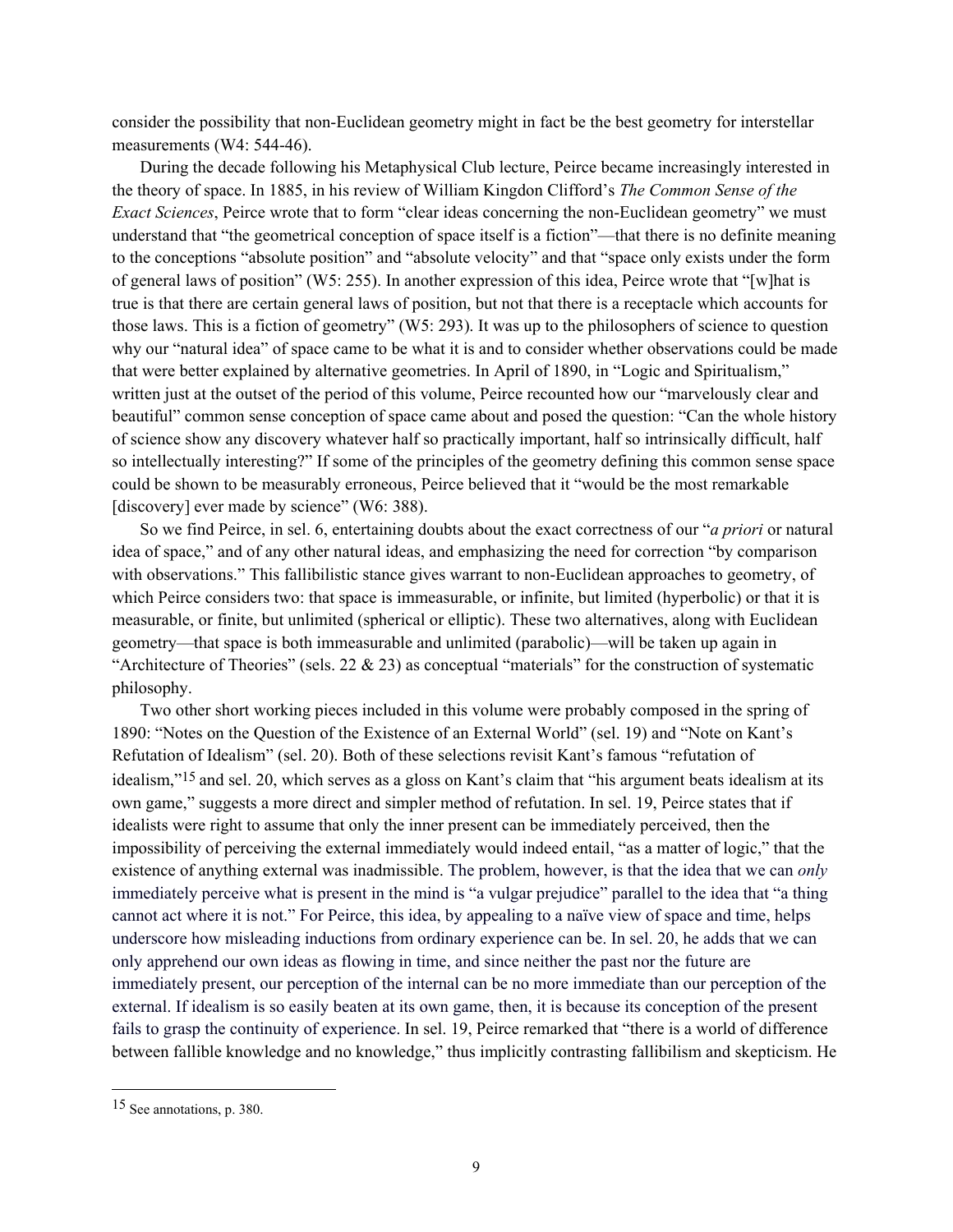makes the further point that "as a matter of logic" there is no reason to suppose something external unless there is immediate perception of a non-ego. This is an argument for secondness.

 Why Peirce took up Kant's refutation of idealism at this time can only be guessed, but just a year or two earlier Peirce had been very engaged with related theories of Kant's for his "Guess at the Riddle" and had concluded that Kant was mistaken in supposing that "ideas are presented separated and then thought together by the mind" (W6: 449, n.188.1). These considerations were relevant for Peirce's reflections on space and time which had been invigorated by William James's 1887 paper in *Mind* on "The Perception of Space," and by correspondence with James afterwards (see W6: xliv), and probably also by James's 1886 paper in the *Journal of Speculative Philosophy*, "The Perception of Time," in which James had developed E. R. Clay's idea of "the specious present." Perhaps also of relevance is that in 1889 Edward Caird published in Glasgow his two-volume work on *The Critical Philosophy of Immanuel Kant,* which included a thorough treatment of Kant's refutation of idealism that would likely have caught Peirce's eye. Caird's book was reviewed by A. Seth in *Mind* in April 1890 with specific mention of Kant's refutation discussions of Kant's refutation of idealism were not uncommon in the literature of the day. Any of the above could have rekindled Peirce's interest in Kant's ideas about the present and his refutation of idealism. Soon after composing these notes, Peirce would again take up his Kant-inspired cosmology project, and the nature of the present would again play an important role.

 On 1 July 1890, Francis C. Russell, a Chicago judge and an admirer of Peirce, wrote a letter to Peirce that was more consequential for the remaining course of his life than anyone could have foreseen. Russell wrote at the request of Paul Carus to invite Peirce to contribute an article on logic for Edward C. Hegeler's new philosophy journal, *The Monist:* "It is the intention of the management of the journal to make it the vehicle of such utterances only as shall be competent to the topics treated and they expect to pay for their articles after a measure in some degree fitted to the dignity of the writers and the customary recognition of the value of their productions." Hegeler was a wealthy industrialist with a zeal for reconciling religion with science. He was an evolutionist who rejected what he regarded as Spencer's hedonism and who embraced a quasi-Platonic idea that the process of growth is a teleological movement toward the fulfillment of higher forms. He was a fervent monist who believed that "God and the universe are one . . . the continuous ALL of which man is a limited part and phenomenon."16 Hegeler supported religiously radical groups, including the Free Religious Association that Francis Ellingwood Abbot had helped found in Boston in 1867, but he objected to the agnosticism of many secular freethinkers regarding it "as a form of defeatism and an obstacle to scientific progress."17 In 1886, Hegeler reached an agreement with Benjamin Franklin Underwood, the editor of the Free Religious Association's periodical, *The Index,* to join with him to start a new monthly magazine to advance his monistic philosophy; Hegeler would be the publisher and Underwood the editor. The Free Religious Association agreed to cease publication of *The Index,* which Abbot had founded and had edited for ten years before Underwood, and sign over its subscriber base to Hegeler and Underwood for their new monthly to be called *The Open Court.* The premier issue appeared on 17 February 1887, ten days before Paul Carus, an advocate of free religion and a contributor to *The Index,* arrived in Chicago to serve as Hegeler's secretary and to tutor his children, but with a vague understanding that he would play some part in editing *The Open Court*. By the end of 1887, Underwood was gone and Carus was editor. In the fall of 1890, Hegeler and Carus launched

<sup>16</sup> Hegeler, "The Basis of Ethics," *Open Court* 1: 18–22; quoted in Harold Henderson, *Paul Carus of Open Court; Catalyst for Controversy* (Southern Illinois University Press, 1993), from which other biographical information in this paragraph was taken.

<sup>17</sup> Henderson, p. 24.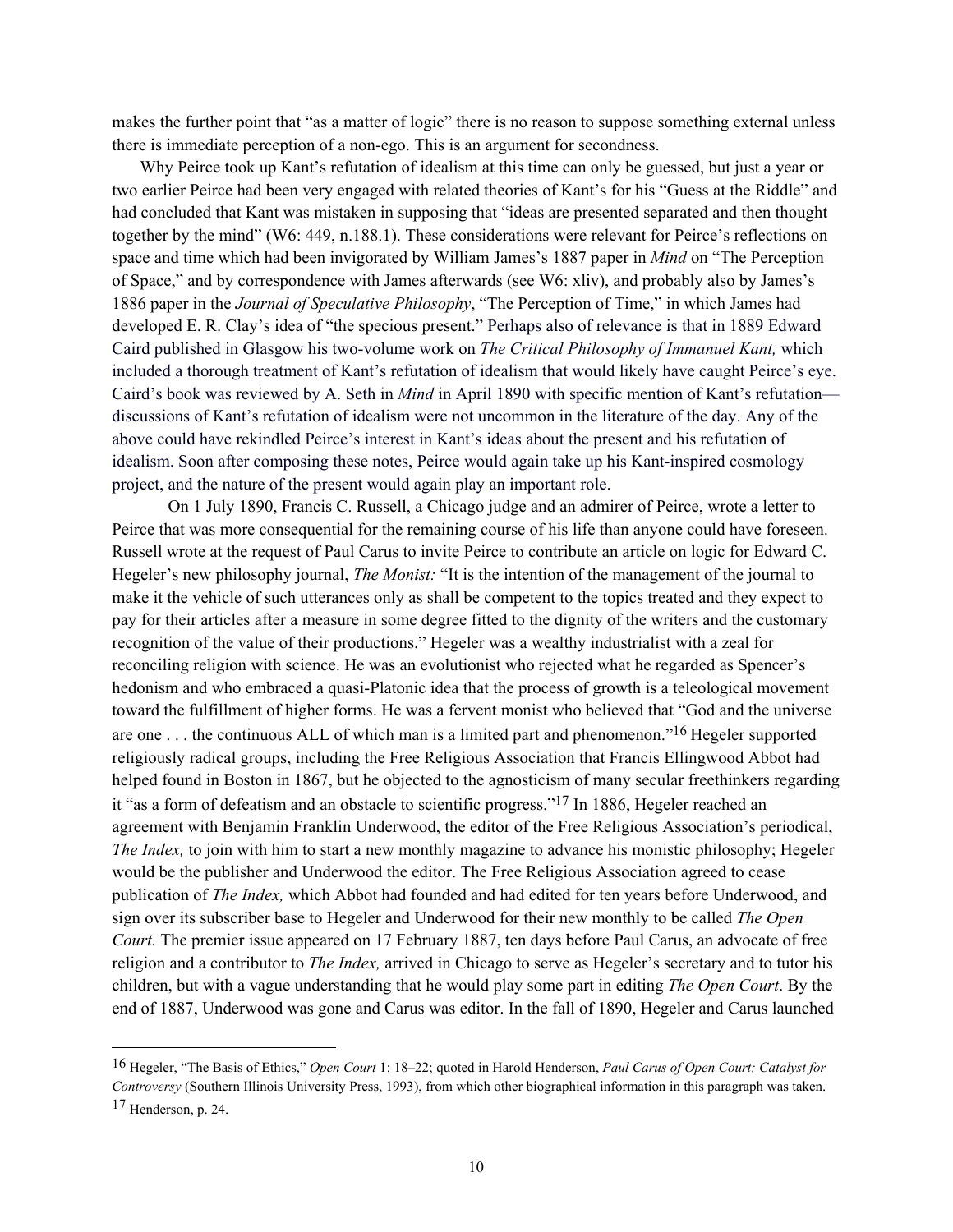their new quarterly journal, *The Monist,* to be "devoted to the establishment and illustration of the principles of monism in philosophy, exact science, religion, and sociology."18 The Open Court Publishing Company now published the monthly magazine, *The Open Court,* the quarterly journal, *The Monist,* and a line of books.

 Russell had written to Peirce the previous year (22 Jan. 1889) to tell him about Hegeler's and Carus's plans to launch *The Monist* and to let him know that he had given a bound set of Peirce's "Illustrations of the Logic of Science" to Carus, whose intellect he admired and who he supposed could do Peirce some good. He said that after giving Carus Peirce's papers he thought he could "discern the influence its perusal and study has had upon him." That Carus had seen fit to ask Russell to ask Peirce to contribute to his new journal was perhaps influence enough for Peirce, especially given Russell's intimation that Carus paid well. Russell suggested that Peirce consider contributing an article "on the lines of your introductory lecture at Johns Hopkins University" (W4: 378–82) and he complimented Peirce by noting that "Everybody is talking about scientific method and yet outside of yourself no one so far as I can see has any definite conception as to what that scientific method consists in." The following day, Carus himself wrote to assure Peirce of the quality of his new quarterly: "I wish that . . . our most prominent American authors should be represented and shall be greatly indebted to you for an article from your pen on 'Modern Logic' or some similar topic—perhaps 'Logic and Ethics.' You may choose any theme with which you are engaged at present" (2 July 1890).

 Peirce replied to Russell at once, thanking him and agreeing to contribute but he wrote that "[o]ne can profitably put but very little into a single article" and he said he would prefer to write "a number" of articles: "I would write in a general way about the ways in which great ideas become developed, *not* about verification and assurance, to which my Johns Hopkins lectures used chiefly to be directed. . . . A philosophy is not a thing to be compiled item by item, promiscuously. It should be constructed architectonically" (3 July 1890). Peirce told Russell that he had studied this subject out "in my minute way" and that he would like to give "some general notion of my results." Peirce was hoping to turn this offer into an opportunity to publish the general substance of his "Guess at the Riddle" (W6: sels. 22–28). He wrote that he usually was paid "\$25 a thousand words." On 19 July, Peirce replied directly to Carus agreeing to write an article of 4000 words entitled "The Architecture of Theories."

 This was the beginning of an association rivaled in importance for income only by the Peirce-Garrison connection and it would become by far the most important outlet for Peirce's mature philosophy. Carus took a special interest in Peirce and for twenty years, notwithstanding some periods of acrimony, he did more to promote Peirce's philosophy than anyone. Between 1891 and 1910, Carus persuaded Hegeler to publish nineteen of Peirce's articles (thirteen in *The Monist* and six in *The Open Court*) and many of Peirce's unpublished writings were written for Carus. The important role played by Carus in Peirce's later life, in particular the fact that after 1890 Peirce wrote most of his best work for the *Monist,* is what led Max Fisch to call that time Peirce's *Monist* period.

 From the time of Peirce's return to Milford with Juliette, in the spring, and throughout most of 1891, work on his definitions for the *Century Dictionary* demanded Peirce's most sustained effort. Had he not had his "Guess at the Riddle" (W6: 166–210) already so well advanced toward a publishable treatment of his maturing cosmology, he might not have been prepared to accept Carus's offer. His unpublished "Guess" was the fruit of years of deep reflection and study and that is surely what Peirce had in mind when he agreed to produce an article, entitled "The Architecture of Theories," on how one should go

<sup>18</sup> *Science* 6.398 (19 September 1890): 166–67.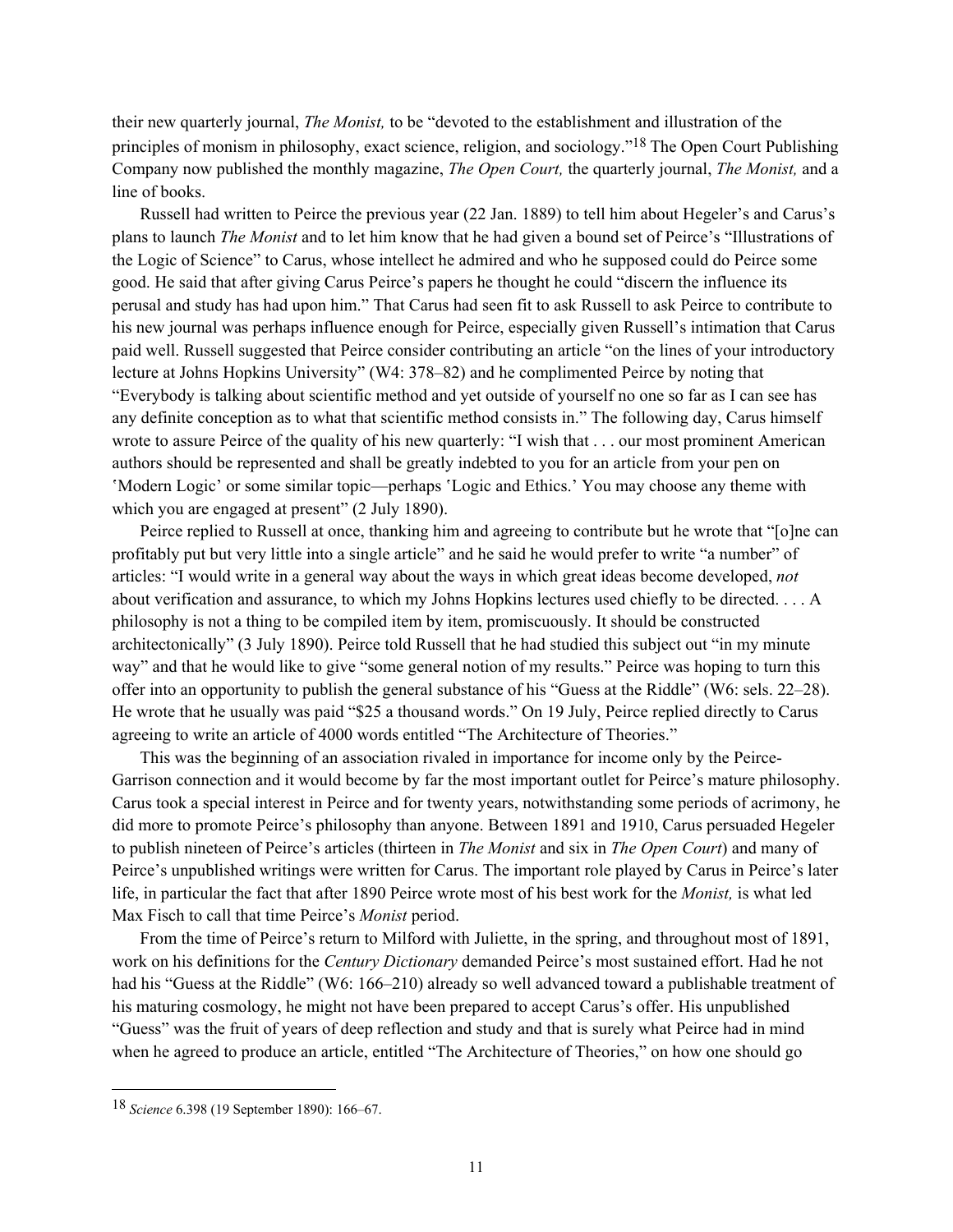about the business of constructing a philosophy. In Chapter 1 of his "Guess," Peirce had begun with a discussion of how to "erect a philosophical edifice" that would "outlast the vicissitudes of time" and he posited his three categories as the core conceptions to follow out "in a sort of game of follow my leader from one field of thought into another" (W6: 168, 174–75). "The Architecture of Theories" would express in summary form much of Peirce's "Guess."

 Peirce must have gone to work on his first *Monist* contribution right away because he would finish it within two months during a time when he would have been very busy with the proofs of his definitions for the fourth volume (M–P) of the *Century Dictionary*. Peirce was responsible for hundreds of definitions in this letter range including such complex ones as the definitions of *matter, mean, measure, mechanical, method, mind, motion, natural, necessity, negative, notation, number, object, objective, oblique, observation, operation, order, parallel, part, particular, pendulum, perception, perfect, philosophy, plane, point, position, primary, principal, principle, probability, problem, projection, proof,* and *proposition*. For some of these words, as with others not listed, Peirce's definitions exhibit an encyclopedic scope. It is likely that it was the demanding proof-correcting phase of Peirce's *Century Dictionary* work, which began early in 1888, that had diverted him from his "Guess at the Riddle," then well on its way toward becoming a book. But Peirce had not abandoned his "cosmology project"; as he wrote to Christine Ladd Franklin in August 1891, "my chief avocation in the last ten years has been to develop my cosmology."19 This was the intellectual work that continued to excite him and it provided the conceptual link for many seemingly detached writings, both earlier and later. For example, in Peirce's spring 1890 article, "Logic and Spiritualism," intended for *The Forum* (W6, sel. 44), he championed a "hyperbolic philosophy" that briefly recapitulates the cosmology of his "Guess," and, as mentioned above, in his review of the Open Court's translation of Ribot's *Psychology of Attention* (sel. 2),20 he included key ideas from his "Guess" which figure substantially in his *Monist* papers.

 Three of the selections included in this volume which help link Peirce's "Guess at the Riddle" with his *Monist* papers, and which are known to have been composed near the time when Peirce was invited to write for *The Monist,* cannot be confidently dated either before or after Russell's letter of 1 July. "Six Lectures of Hints toward a Theory of the Universe" (sel. 3), outlines a set of lectures that incorporate the vision of Peirce's "Guess" and pick up themes from "Logic and Spiritualism." On 12 July, G. Stanley Hall wrote in response to Peirce's request to give a paid course of lectures at Clark University to say that no decision could be made until September but that a positive answer was unlikely. Nevertheless, Hall wrote, "Such a course as you outline . . . would interest & stimulate every man on the ground in a most admirable way." If the course of lectures Peirce wanted to deliver was that outlined in selection 3, and if Peirce's request to Hall was made after Russell and Carus had asked him write for *The Monist,* then the "Six Lectures" may be Peirce's first outline for his *Monist* series. In any case, they provide an outline of his cosmology at about the time he was preparing to take up his *Monist* project.

 Another selection written at about this time and closely related both to "Six Lectures" and the *Monist* project is Peirce's "Sketch of a New Philosophy" (sel. 4). It may be that this "Sketch" was written sometime before July and was intended as a reformulation of the ideas of the "Guess" for a lecture, or perhaps for a series of newspaper articles or for a book, but given how many conceptual overlaps there are with the *Monist* papers, it may have been drawn up to help organize the *Monist* project. When Peirce

<sup>19</sup> See annotation 111.3–5, pp. 386–87. Peirce was slightly under in his count of years, assuming he was referring back to his 1878 "Illustrations" article, "The Order of Nature" (W3: sel. 64), which he usually cited as the beginning of his serious work on cosmology.

 $20$  This review may have put Peirce in good stead with Hegeler, for whom Ribot was a leading influence (Henderson, p. 23).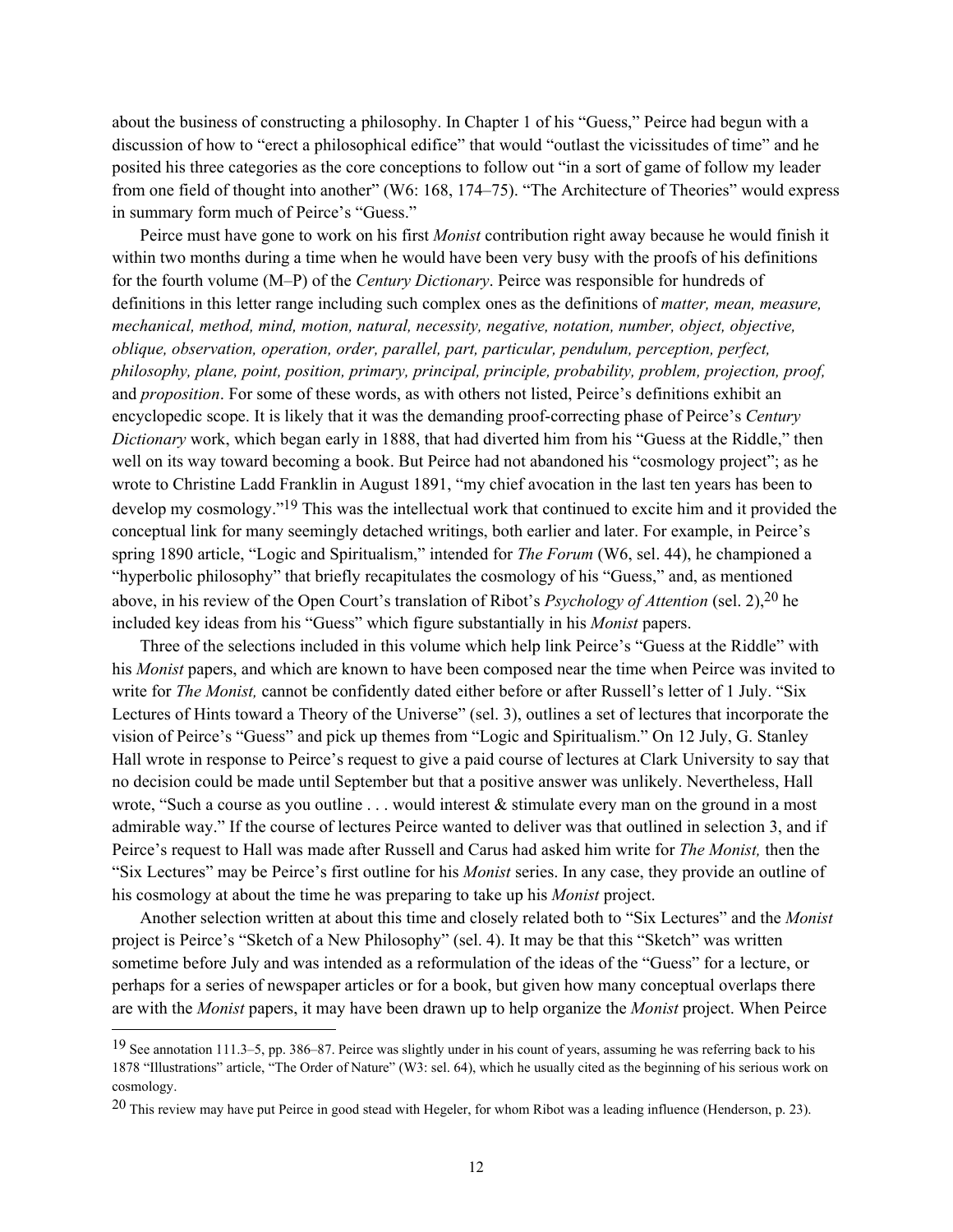replied to Russell on 3 July to accept the offer to write for *The Monist,* and to say he would begin with an article on "The Architecture of Theories," he summarized what he would include and pointed out what would be necessary "even in so much as drawing the general sketch of the structure to be erected." It is likely that selection 4 is the "sketch" Peirce had in mind. One interesting difference between the outline of Peirce's "Six Lectures" and his "Sketch" is that in "Six Lectures," between a treatment of "protoplasm" and "The ideal end of things," Peirce included the topic: "The development of Consciousness, individual, social, macrocosmic." In his "Sketch" this topic became "Consciousness. Development of God," perhaps giving a clue as to Peirce's conception of God at that time. It is also interesting that in the ninth topic in his "Sketch," Peirce refers to the "Darwinian hypothesis" as "a Darwinian skeleton key to philosophy" and points out that "[t]his key opens a theory of evolution applicable to the inorganic world also." Although the "Darwinian hypothesis" plays a key role in Peirce's *Monist* papers, its limitations are made more prominent.

 The third selection that is clearly related to Peirce's "Architecture of Theories," either as an independent study or as a preliminary attempt to work out part of his argument, is "On Framing Philosophical Theories" (sel. 5). Here Peirce discussed the logic of philosophical theorizing and the nature of the conceptions to be used in a theory of the universe, a central concern of his "Architecture of Theories." Peirce's brief treatment of logic in this short preliminary work is of considerable interest. He begins by asking if there are not two kinds of logic, an "unphilosophical logic" of which mathematics is a part and which, like mathematics, has not "the least need of philosophy in doing its work" and a more developed logic remodeled "in the light of philosophy." There is an anticipation here both of Peirce's later struggles to disentangle logic from mathematics and of his distinction between *logica utens* and *logica docens*. Later in this selection Peirce considers logic as  $λογος$  which "embodies the Greek notion that reasoning cannot be done without language," and as *ratio,* which embodies the Latin idea that "reasoning is an affair of computation, requiring, not words, but some kind of diagram."21 Peirce claims that "Modern formal logic" takes the Latin view and holds that words, though necessary, "play but a secondary role in the process; while the diagram, or icon, capable of being manipulated and experimented upon, is all-important."

 A fourth selection, Peirce's working "Notes on Consciousness" (sel. 21), might also have been drawn up to help him organize some of the thoughts on consciousness from his "Guess" for "Architecture of Theories" or for later papers he had in mind for his *Monist* project, possibly "The Law of Mind." Many of the ideas listed—that consciousness is not a property of a mere mechanism but is a state of nerve matter, that "ultimate facts" are illogical, that feelings spread, and so on—are certainly key ideas Peirce will develop in his *Monist* papers. It is interesting that many of Peirce's notes also relate to topics discussed by William James in the first volume of his *Principles of Psychology,* in particular the chapter on "The Stream of Thought," almost as though they could have been drawn up while reading his book—but James's *Psychology* wouldn't appear until sometime in September.22

 Peirce spent many hours in July working on his opening article for *The Monist;* several of the manuscript folders from 1890 included in the Chronological Catalog in this volume contain surviving manuscript pages from this preliminary work. He finished an initial version of "The Architecture of

<sup>21</sup> Peirce made this distinction in his definition of "reason" for the *Century Dictionary* and quoted Hobbes's *Leviathan,* pt. 1, ch. 4, as his source.

<sup>22</sup> See the textual head note for this selection, p. 564. To compare with James's work, see, for example, *Principles of Psychology,* vol. 1, pp. 588ff. Much of "The Stream of Thought" had been published under the title "On Some Omissions of Introspective Psychology" in the January 1884 issue of *Mind.*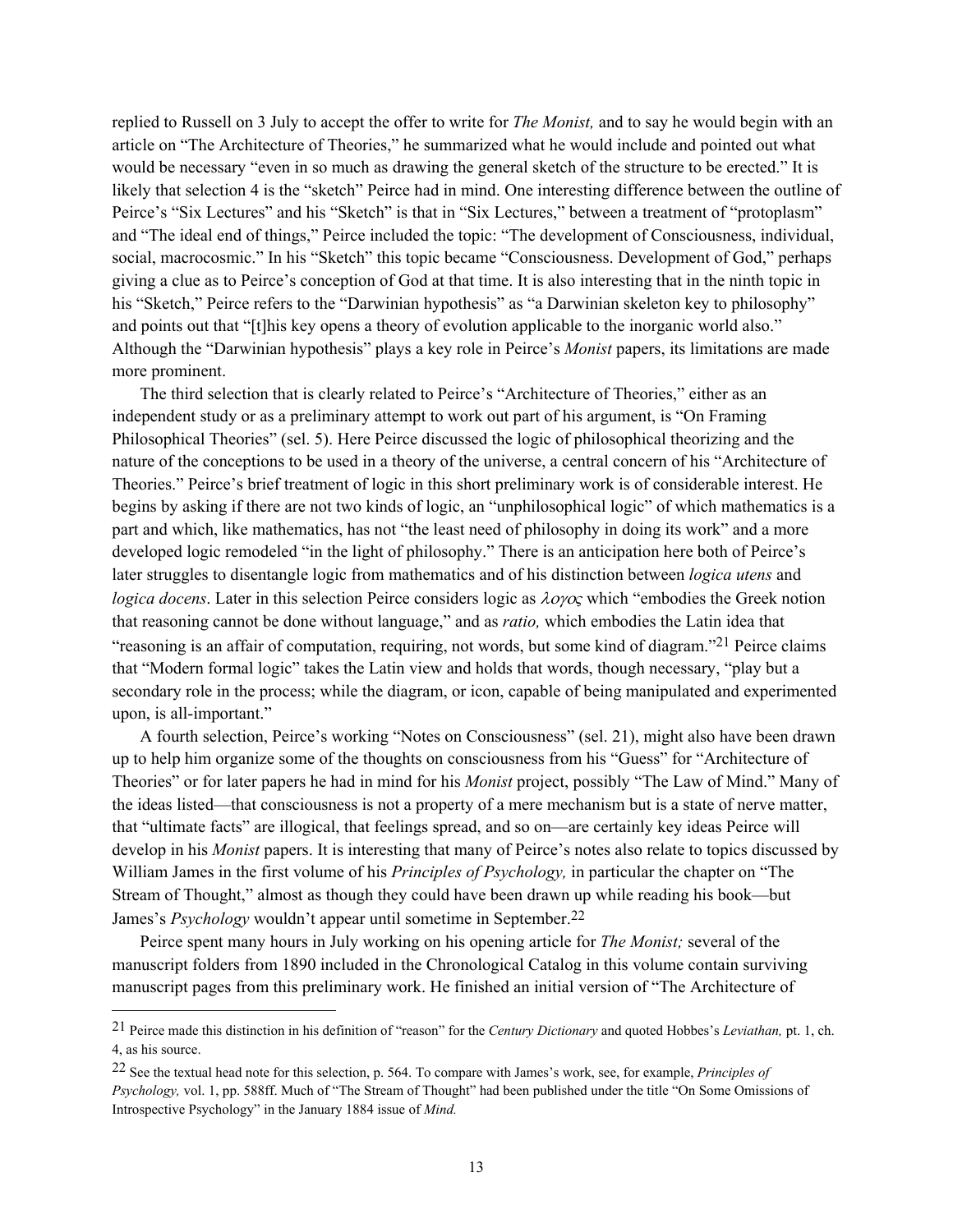Theories" (sel. 22) near the end of the month and he spent the month of August, as time permitted, revising and expanding it. Peirce's plan at this stage was to begin much like he had in his "Guess," with an account of his categories, and then to consider other "maxims of logic" that "require attention in the prolegomena of philosophy." Then he took up mathematics, "the science which, next after logic, may be expected to throw the most light upon philosophy." Among the mathematical conceptions Peirce examined were conceptions of imaginary quantities, the absolute, and space—much from the context of non-Euclidean geometry. He then took up dynamics, remarking that "the natural ideas of the human mind tend to approximate to the truth of nature, because the mind has been formed under the influence of dynamical laws" and that "logical considerations show that if there is no tendency for natural ideas to be true, there can be no hope of ever reaching true inductions and hypotheses." Finally Peirce moved to psychology, where he identified three "elementary phenomena of mind" as feeling (which does not essentially involve consciousness proper), the sensations of reaction, and general conceptions. To have a general conception is to be "conscious that a connection between feelings is determined by a general rule" or, from another point of view, to be "aware of being governed by a habit." Peirce concluded this initial version of his first *Monist* paper with a brief discussion of the law of mind. Sections of the manuscript for this selection are missing so it isn't known if Peirce considered all of the sciences he would take up in the finished version of "The Architecture of Theories"—where he reversed their order of consideration, treating dynamics first and the categories last.

 When Peirce replied to Russell on 3 July to accept the offer to write for *The Monist,* he mentioned that he had "just written a little notice" of Carus's *Fundamental Problems* (Open Court, 1889). He was referring to his review for *The Nation* (sel. 8) which, perhaps fortunately for Peirce, did not appear until 7 August, well after his agreement with Carus had been settled.<sup>23</sup> Peirce opened his review condescendingly by claiming that "The questions touched upon are all those which a young person should have turned over in his mind before beginning the serious study of philosophy" and that the "views adopted" are "average opinions of thoughtful men." He then criticized Carus's denial that there has ever been a chaos and he challenged Carus's claim that the highest laws of nature are identical with the formal laws of thought. Peirce even disapproved of Carus's and Hegeler's mission of reconciling religion with science: "to search out [some possible reconciliation, by] dragging religion before the tribunal of free thought, and committing philosophy to finding a given proposition true—is this a wise or necessary proceeding?" Peirce did note with approval that Carus had "correctly rendered" the "views of modern geometers" in holding that "space is not a non-entity, but a real property of things," but, overall, Peirce's review was not favorable. According to Kee Soo Shin, Peirce's review raised doubts about "several important aspects of Carus's monistic philosophy" and it marked the beginning of a famous controversy between Peirce and Carus that would start in earnest with Carus's reply to Peirce's second *Monist* paper, "The Doctrine of Necessity Examined" (sel. 24), and would run throughout 1893.24

 Peirce was working on several demanding and competing projects at the same time, most importantly, his urgent examination, and in many cases augmentation, of the proofs of his *Century* definitions, his critical Coast Survey report, and now the opening paper for his *Monist* series. Less urgent but still pressing were his mathematics and logic book projects and other schemes underway to increase his income. Earlier in the year, Peirce had persuaded Wendell Garrison, editor of *The Nation,* to send more

<sup>23</sup> See annotation 33.2, p. 368.

<sup>24</sup> Kee Soo Shin. *Paul Carus's "Positive Monism" and Critique of Other Types of Monism (Mach, Haeckel, Peirce)*. Dissertation, Philosophy Dept., Temple University, 1973, p. 344.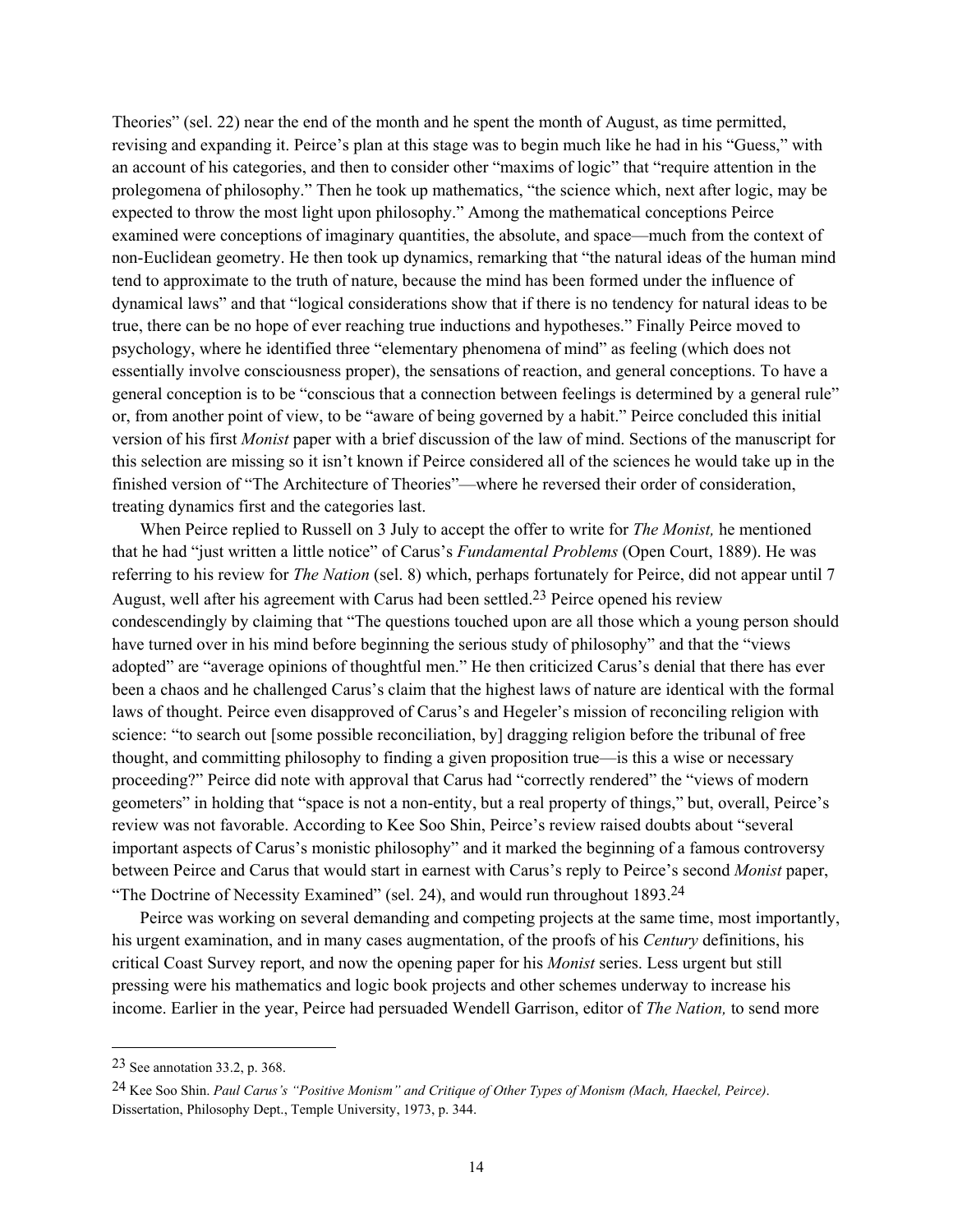books his way for review and that too made an added, though welcome, demand on his time. In June Peirce reviewed three books, Ribot's *Psychology* (sel. 2), Jevons's *Logic* (sel. 7), and the review of *Carus* just mentioned. In July Peirce wrote a note on an issue of the *American Journal of Mathematics* (Vol. 12, No. 4), which appeared in *The New York Evening Post* on 14 July and in *The Nation* on 17 July, and in August he reviewed Thomas Muir's *The Theory of Determinants* (sel. 9). In September he reviewed Alexander C. Fraser's *Locke* (sel. 10) and in October he reviewed Ralph O. Williams's *Our Dictionaries* (to be included in W7) and published "Notes on the first issue of the *Monist*" (sel.11). After his review of Williams appeared on 31 October, Peirce did not publish again in the *Nation* for over three months having found it urgent to turn his attention much more fully to his work for the Coast Survey and the Century Company.

 Peirce's review of William S. Jevons's *Pure Logic, and Other Minor Works* appeared in *The Nation* on 3 July 1890 (sel. 7), two days after Russell wrote to Peirce inviting him to write for *The Monist*. The book was a posthumous edition of some of Jevons's writings edited by his widow, Harriet A. Jevons, and his successor to the chair of logic and philosophy at Owens College, Robert Adamson. Peirce had long been familiar with Jevons's contributions to logic, even having called on Jevons while in England in 1870 to present him with a copy of his memoir, "Description of a Notation for the Logic of Relatives" (W2: sel. 39), but Peirce had always held mixed views about Jevons's work. In 1872, in one of his early reviews for *The Nation,* Peirce expressed respect for Jevons's originality while voicing a general disappointment with his work (W3: sel. 1). Now again, Peirce gave a mixed review, praising Jevons's clearness of thought but questioning its power. Peirce praised Jevons for being the first to employ the inclusive form of logical addition but criticized him for not seeing that the copula of inclusion is logically simpler than the copula of identity, and he challenged Jevons's critique of Mill. Peirce further claimed that Jevons's logical machine is "in every respect inferior to that of Prof. Allan Marquand," Peirce's former student, and went on record with the claim that "the higher kinds of reasoning concerning relative terms cannot (as far as we can yet see) be performed mechanically."25

 Peirce's short review of Thomas Muir's *The Theory of Determinants* (sel. 9) appeared in the 28 August issue of *The Nation*, two days before Peirce would send Carus his finished first paper for *The Monist*. Peirce did not go deeply into the substance of Muir's book but used about half of his space to comment on history as a genre of scholarship. Only histories of "the human mind," of "the general development of man and his creations" are of much interest. Biography, Peirce noted, was still too "prescientific" to be historically interesting. Histories of mathematics, on the other hand, are interesting, perhaps largely because they do not deal with a record of practical matters. Muir's book was a history of the development of the theory of determinants and Peirce liked the way Muir had organized his volume around an "ingenious table show[ing] the history of forty-four theorems"—perhaps in part because he was himself amassing a large catalogue of theorems for his encyclopedic entry for "theorem" for the *Century Dictionary* (he knew that within a few months he would receive proofs for the letter "T"). Peirce did note, however, that perhaps "Muir attaches a little too much importance to theorems, as contradistinguished from methods and ideas."

 On 30 August, Peirce sent Carus his finished manuscript, "The Architecture of Theories" (sel. 23), with apologies for not finishing it sooner and for its length—though he noted that at 5600 words he was

<sup>25</sup> In a paper on "Logical Machines," published in *The American Journal of Psychology* in 1887, Peirce had made an in-depth comparison of Jevons's and Marquand's logical machines and had demonstrated the superiority of Marquand's (W6: sel. 15). Years later, Peirce wrote to C. J. Keyser, complimenting Jevons for seeing the weaknesses of J. S. Mill, but noting that he "produced a poor book with no logic in it, to speak of" (1–7 Oct. 1908).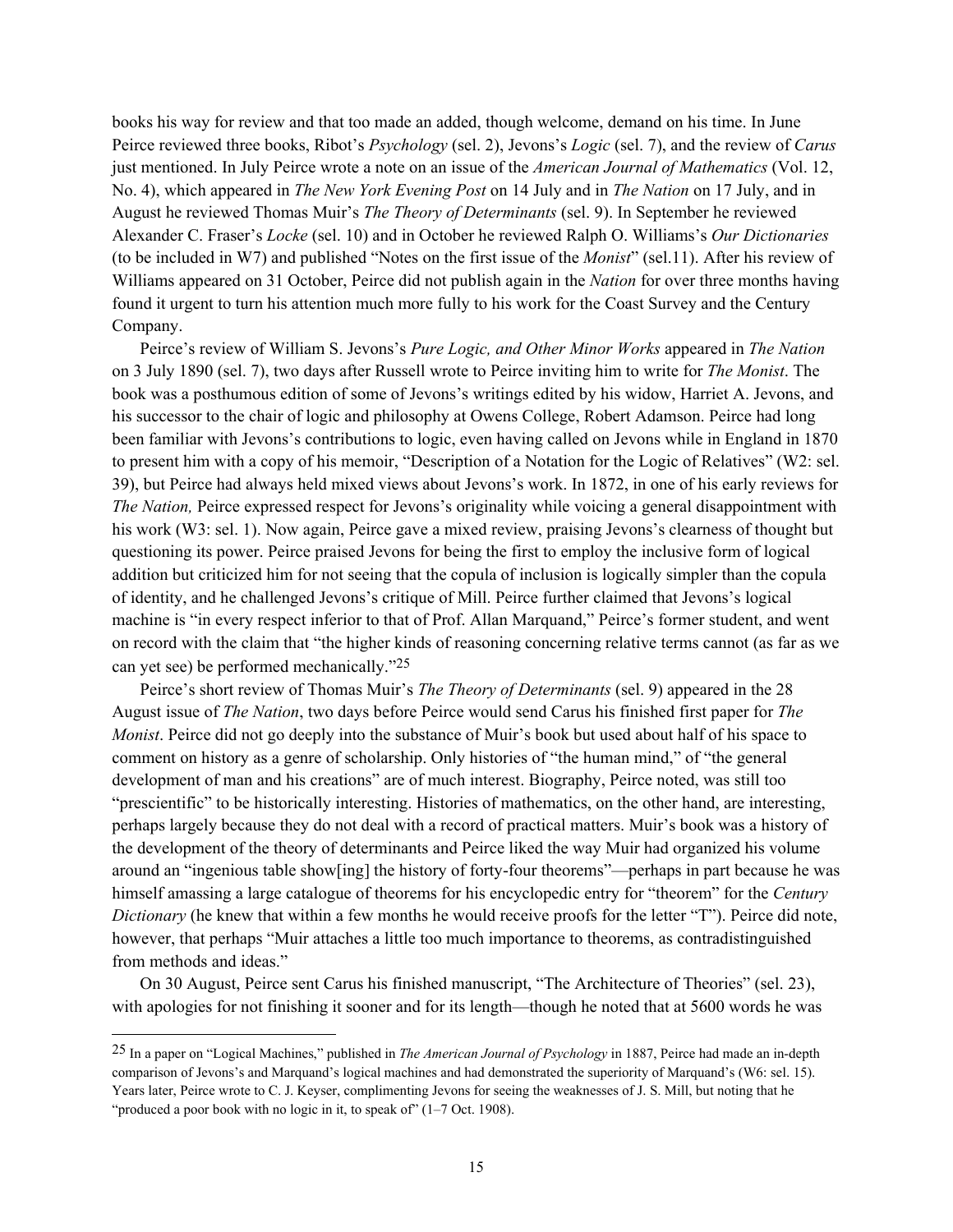owed \$140. He had not finished sooner because Juliette had been ill. It is not known what Juliette's illness was at this time but in January Peirce would have to take her to New York for an unnamed "surgical operation." Juliette's illness might have been a recurrence of her tuberculosis or it might have been related to her chronic "pelvic trouble" which would reach a crisis point in 1897 requiring the extremely dangerous surgical removal of a large invasive fibroid tumor. Carus sent Peirce his check the following day and said it was doubtful that he could get Peirce's paper into the inaugural issue of *The Monist* (it would become the lead article for the second issue). Carus remarked on Peirce's review of his *Fundamental Problems* (sel. 8), which had appeared in *The Nation* about three weeks earlier, and said that he planned to "make a brief reply" in *The Open Court* and that Hegeler had already published a reply to Peirce's "objection to the conciliation of Religion" (31 Aug. 1890). Peirce replied on 6 September: "You should not attribute anonymous articles to me, as you don't know what editorial liberties may have been taken with them. . . . I have always declined to identify myself with associations for 'conciliating religion with science.' Best let them work out their own roads to truth. It is not likely I shall be drawn into any further discussion of this question [which] being one of wisdom has to be settled by the slow peristalsis of the mind."26

 In "The Architecture of Theories" Peirce finally managed to work out the speculative vision he had been cultivating since 1878, when he had published some of his ideas "in embrion" in "The Order of Nature" (W3: sel. 64). In a way, "Architecture of Theories" was an outline of, or a prolegomenon to, what Peirce conceived to be the philosophy of the future, a systematic philosophy reconciling metaphysics with the most up-to-date science and rejecting, at least implicitly, armchair philosophy. In this opening paper for his *Monist* series, Peirce undertook to find conceptions that "ought to form the brick and mortar of a philosophical system." He began with a survey of several successful sciences, including dynamics (physics), biology, psychology, cosmology, and mathematics, looking for basic conceptions important for philosophy. His survey recapitulated, to some extent, his review in his "Initial Version" (sel. 22), though in reverse order.

 Among the key conceptions Peirce considered were the law of the conservation of energy, the linked conceptions of force and law that had given rise to "the mechanical philosophy," three conceptions of evolution (Darwinian, Lamarckian, and Kingian), three conceptions of space (that it is unlimited and immeasurable, immeasurable but limited, or unlimited but finite), mathematical conceptions of the infinite, the absolute, and continuity, and the fundamental conceptions of one, two, three. Peirce's examination of these and other conceptions, especially the metaphysical conceptions of chance, law, and the tendency to take habits, led him to some of his signature ideas: that "the only possible way of accounting for the laws of nature and for uniformity in general is to suppose them results of evolution," that intellectual power is "facility in taking habits," that "the one primary and fundamental law of mental action [the growth of mind] consists in a tendency to generalization," or the spreading of feeling, and, finally, that of the three kinds of monism, the "one intelligible theory of the universe is that of objective idealism, that matter is effete mind." This complex of conceptions led Peirce to a cosmology that posited an original chaos of feeling from which, by pure chance happenings, a generalizing tendency took hold and habit started to form and the world grew more regular and law governed.

 A principal concern of Peirce's, previewed a few months earlier in his review of Ribot's *Psychology* (sel. 2), was to show the limits of mechanical causation and the need for a conception of growth that was

<sup>26</sup> Hegeler's reply appeared in *The Open Court* 4: 2473–4 and Carus replied, notwithstanding Peirce's express wishes, in *The Open Court* 4: 2509–11. Carus published quotations from Peirce's letter in the July 1891 issue of *The Monist.*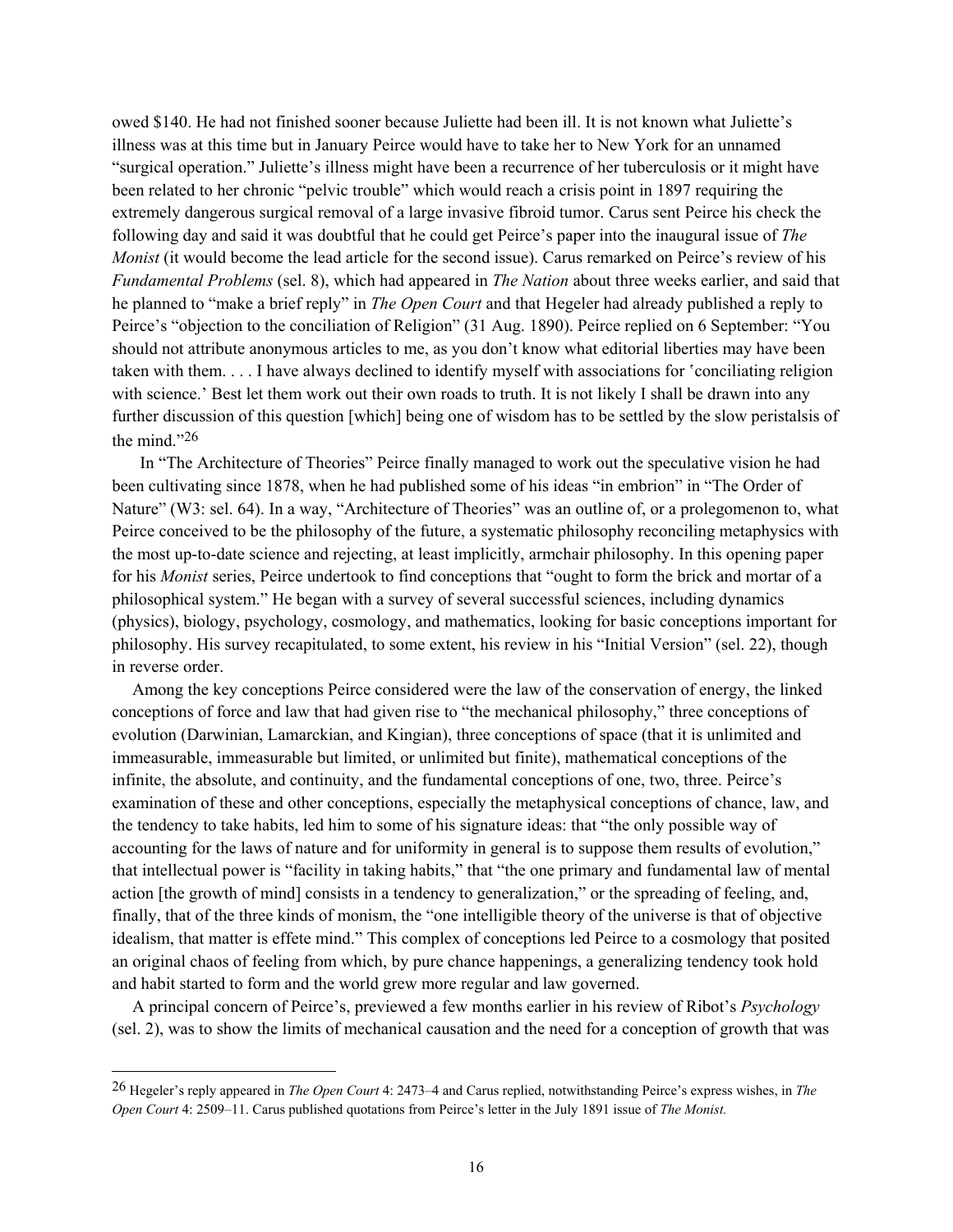non-reversible and not merely the statistical outcome of billions of physical interactions as with the behavior of gases. The cosmological philosophy Peirce was aiming for would not sanction the idea that causal explanation is constrained by the causal closure of the physical. Peirce's growing sense of mission to develop a comprehensive philosophy that could challenge and hopefully supplant the mechanical philosophy led him to look at the history of ideas in new ways. Though Helmholtz's discovery of the law of the conservation of energy may have been the first great achievement of modern science, Peirce now looked back with renewed interest to Galileo, who had taken the first step of modern scientific thought with the inauguration of dynamics, and asked how Galileo could have accomplished such a thing. Peirce concluded that Galileo had depended more on common sense and *il lume natural,* a "natural prompting" of a mind "formed under the influence of phenomena governed by the laws of mechanics," than on experiment.27 This seemed fully compatible with Peirce's objective idealism and with his ideas about the growth of law and the growth of mind and would frequently be invoked in coming years as he became more and more intrigued with the centrality of abductive cognition. In bringing to a close his survey of the "elementary ideas [that] ought to enter into our view of the universe," Peirce singled out chance and continuity as key conceptions necessary for constructing a philosophy informed by and fully consistent with modern science. These two conceptions would be examined in detail in his next two *Monist* papers (sels. 24–27).

 Carus spent some time with Peirce's manuscript before commenting on it. On 23 September he wrote: "Your ideas are new . . . I differ from you as you perhaps may surmise. Nevertheless your propositions have excited not only my keenest interest, but also my admiration. The way you propose them is splendid. I feel tempted myself to write an article on your essay." Carus did, in fact, devote several pages of criticism of Peirce's ideas in his "The Criterion of Truth," published in the January 1890 issue of *The Monist*, along with Peirce's "The Architecture of Theories," but in differing with Peirce, Carus remained respectful of him. Something, though, had happened to raise doubts about Peirce for Hegeler. Responding to a query from Peirce about Hegeler's concerns, Russell replied that he believed that Hegeler had construed a letter from Peirce about pay for a projected review of Mach to mean that "if you got \$200 for your review you would make no attack on it but if you had \$100 only you would feel at liberty to pitch into it." Russell assured Peirce that he did not believe Peirce had meant this, but that Hegeler now suspected that Peirce was unscrupulous and trying to "play him for a sucker." This was the first of a number of misunderstandings Peirce would have with Hegeler. Russell concluded his letter by thanking Peirce for "the insight" he had given in his "long letter (containing the Syllabus of your Logic)" and assuring Peirce, perhaps partly to relieve the pain his revelations about Hegeler may have caused, that he felt "more than ever that the advent of your methods and systems will mark an epoch in the history of philosophy, in the history of mathematics, in the history of physics, in the history of philology, in the history of morals, religion and politics" (27 Sept. 1890).

 After finishing his first paper for *The Monist,* Peirce found time to review Alexander C. Fraser's *Locke* for *The Nation;* the review appeared in the 25 Sept. 1890 issue. Peirce began his review (sel. 10) with a reference to Galton's "eminent persons" and an indirect reference to his own study of great men (W5: 26– 106). Peirce discounted the importance of heredity for producing great men but, perhaps in an allusion to his own situation, he acknowledged the importance of "gifts of fortune" and quoted Palissy who held that "the majority of geniuses are crushed under adverse circumstances."28 Peirce gave Locke as an example

<sup>27</sup> See annotation 99.36 on p. 384.

<sup>28</sup> This quotation was commonly but mistakenly attributed to Palissy: see annotation 38: 13–15, p. 371.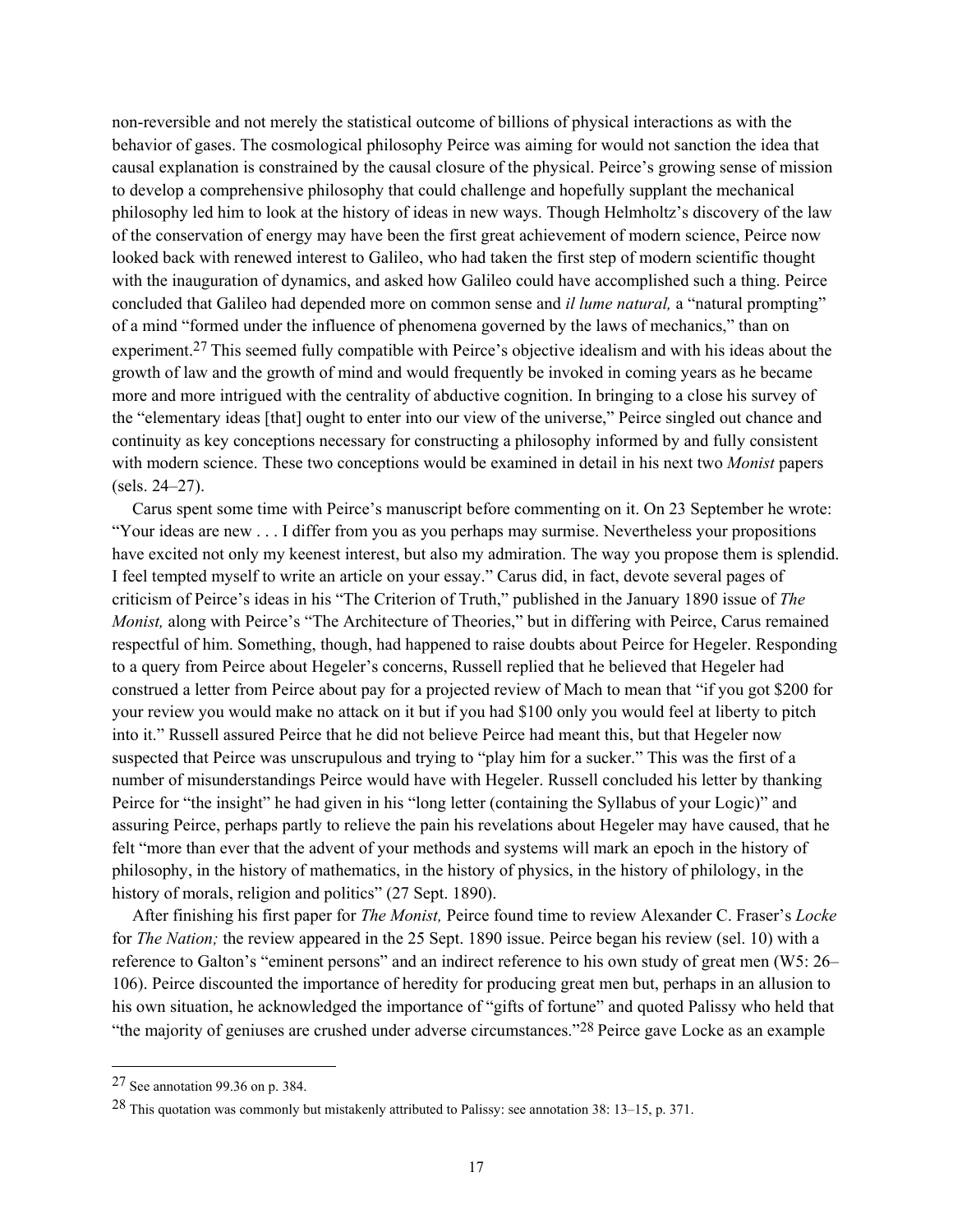of a man who attained true greatness even though his family did not show distinguished ability. In what could have been a reflection on the effects of the U.S. Civil War on Peirce's generation, Peirce quoted Locke's "I no sooner perceived myself in the world but I found myself in a storm"<sup>29</sup> and noted that the English Civil War which Locke experienced close up, "made food for reflection and doubtless suggested toleration." Beyond his intelligence and other qualities, the key to Locke's greatness, in Peirce's eyes, was his "public spirit," "the benevolent wish to improve the condition of his country and the world." It was that spirit of devotion that inspired all that Locke wrote and that explains the "vast influence" of his philosophy on the development of Europe. To those who would question Locke's merits or seek to reduce him to a "mouthpiece of the ideas which were destined to govern the world," Peirce answers that there is nothing greater "than so to anticipate the vital thought of the coming age as to be mistaken for its master." Locke's grand lesson, for Peirce, was to discount two of the methods of settling belief—that of authority and the a priori method—and to invite men to think independently, critically, and anew. It may interest readers of this volume that Peirce concluded his review by supporting Fraser's plea for a new edition of Locke's works: "this great man, whose utterances still have their lessons for the world, with wholesome influences for all plastic minds, should be studied in a complete, correct, and critical edition."

 During the summer of 1890, Mendenhall had weighed his options for resuming gravity operations and had concluded that the Survey could no longer afford the traditional European-style pendulum operations that Peirce had introduced to U.S. science. Under the influence of Robert von Sterneck, a geodesist from Austria-Hungary, Mendenhall decided to reprogram the Survey's gravity operations by basing them on the use of short half-seconds invariable pendulums of his own design that could be easily transported from station to station and operated at a fraction of the cost of Peirce's European-style operations.30 On October 1<sup>st</sup>, Mendenhall wrote to Peirce to let him know that he was "contemplating a renewal of activity in Gravitation work with field operations under the direction of Assistant Preston" and that "to reduce greatly the time and expense" he would make use of the new half-seconds pendulums. He asked Peirce to send any suggestions he might have "which may be of service in making the apparatus as perfect as possible."

 Peirce was not pleased. Not only was Mendenhall indirectly giving Peirce notice that he did not intend to restore his leadership of gravity research but, also, that the world-class research operation he had built up over the years would be abandoned. Such a radical change of apparatus and technique would inevitably tend to disconnect the results of future research from those of the past—Peirce's for the most part. Peirce might have suspected that this decision would influence Mendenhall's judgment about the value of the long report he had submitted the previous November. In fact, Mendenhall had heard back from at least one of the specialists he had asked to review Peirce's report: Simon Newcomb. Newcomb acknowledged that the report was "a careful and conscientious piece of work" but he advised that Peirce's "inversion of the logical order" of presentation made it impossible to comprehend: "[t]he human mind cannot follow a course of reasoning in this way." He recommended that the report not be published unless Peirce reconstructed it "in logical order" (28 April 1890). But Mendenhall was still waiting for reviews from Hubert A. Newton, a mathematician from Yale, and from mathematician and meteorologist, William Ferrel, a Coast Survey Assistant famous for inventing the Survey's tide predicting machine and, in any case, the report did not seem to be uppermost in Mendenhall's mind. Of course Peirce did not know how

<sup>29</sup> John Locke, *An Essay Concerning Human Understanding,* vol. 1, p. xviii.

<sup>30</sup> See Victor F. Lenzen, "An Unpublished Scientific Monograph by C. S. Peirce," *Transactions of the Charles S. Peirce Society*  5.1 (1969): 5–24, and W6: lxv–lxix, for more details.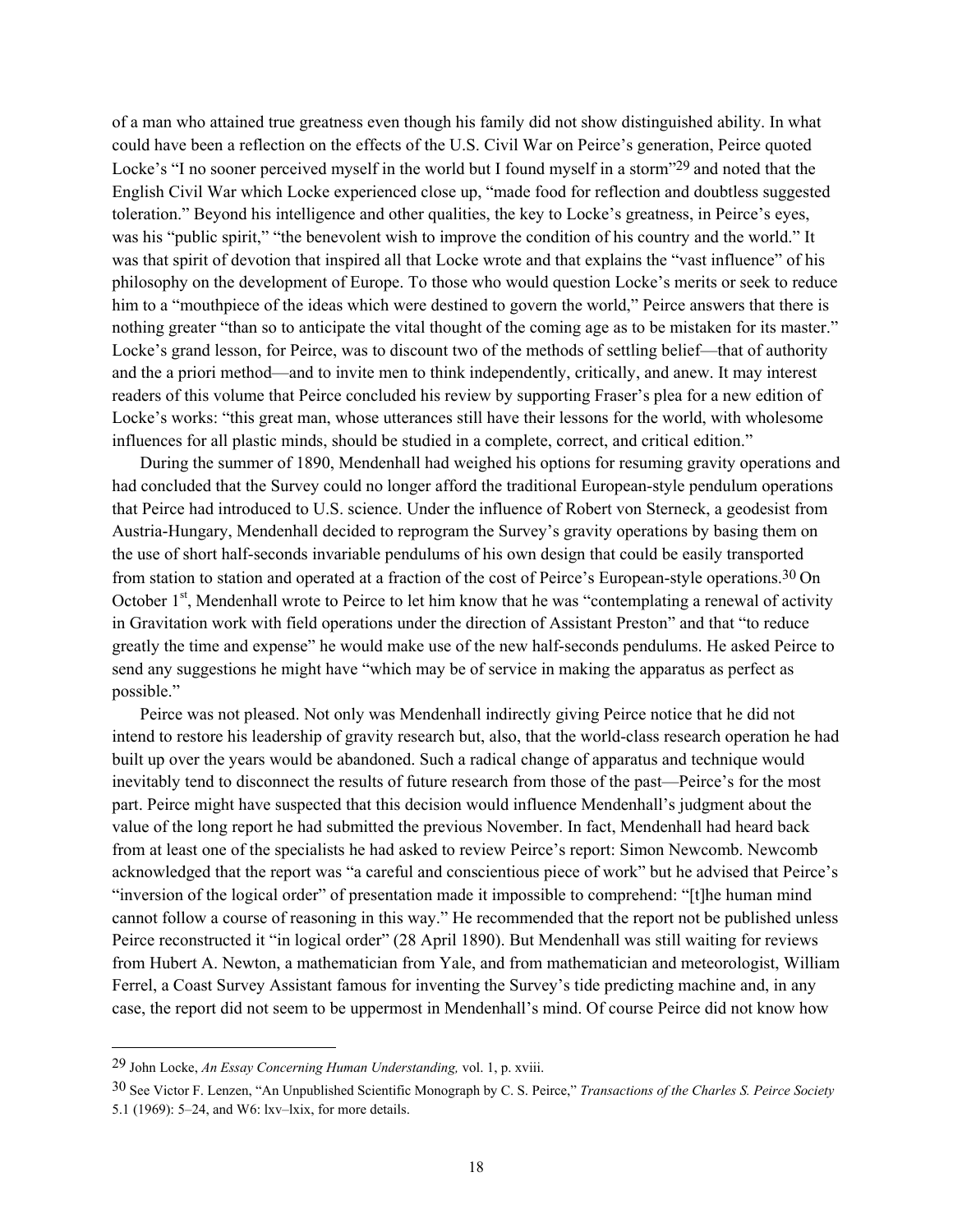things stood with his report; what he knew was that his leadership and his legacy were being threatened by the changes Mendenhall was making.

 Peirce held little back. He replied at once (2 Oct. 1890) that "[t]o go back to a non-reversible bar pendulum would be an unintelligent and ostrich-like policy,—a way of concealing from oneself any source of constant error." He insisted that there were factors more important than time and money relevant to "the economy of the subject": "One of these is *accuracy*; for if this is not attained, the work is useless; and the time and money, however little, are thrown away. The other is assurance of accuracy; for however accurate the work may be, if we do not positively know that it is so, it is little better than if it were not so." Peirce told Mendenhall that he had developed his own plan for conducting pendulum operations quickly and inexpensively—"Over a year ago (about 2 years ago I think) I wrote to the Superintendent to say that I had a plan for occupying three stations a week"—and that plan should be adopted and he should be in charge.<sup>31</sup> Mendenhall replied that he would like to see the details of Peirce's plan but reminded him that it was not accuracy that he wanted to sacrifice but unnecessary refinement.

 The inaugural issue of *The Monist* was published in October without Peirce's article, "The Architecture of Theories," but Peirce celebrated the event anyway with a note in *The Nation* (sel. 11): "the establishment of a new philosophical quarterly which may prove a focus for all the agitation of thought that struggles today to illuminate the deepest problems with light from modern science, is an event worthy of particular notice." He wrote that the first number "opens with good promise, in articles by two Americans, one Englishman, three Germans, [and] two Frenchmen." Peirce questioned what the editors meant by "monism." Referencing Carus's explanation in his *Fundamental Problems* where monism was offered in opposition to a two-substance dualism and as an alternative to both idealism and materialism, Peirce maintained that "metaphysicians who call themselves Monists are usually materialists *sans le savoir*." As he had in his August review of Carus's book (sel. 8), Peirce again seemed to be raising cautious doubts about Hegeler's program.

 As 1890 drew toward a close, Peirce knew that the coming year would bring an end to his work for the Century Company and that his Coast Survey position was not secure. It was critical to find alternative means for his and Juliette's livelihood. Peirce's writing for The Open Court would help, and so would his increased reviewing for *The Nation,* but the income from these sources would not meet minimum needs, even supposing Peirce's Coast Survey employment were somehow to continue. Peirce was well aware that the potential for making significant income from his estate, either from marketing its produce, timber, and natural resources or from operating a seasonal resort for New Yorkers seeking escape from the summer heat, would be greatly increased if the Erie Railroad would only complete the long-promised extension from Port Jervis, New York, to Milford. Port Jervis had become a regional railroad hub, with several trains transporting passengers and goods to New York City every day, but the trains stopped at the river, and on the Pennsylvania side, horse drawn coaches and wagons were the only available mode of transport. Complications with construction of a railroad bridge over the Delaware River from Port Jervis to Matamoras on the Pennsylvania side, and the inconvenience of some massive rock formations blocking the entry into the river valley between Matamoras and Milford, caused a continuing postponement of the promised rail line. There was wide agreement about the economic benefits of extending the line to Milford; the problem was to find investors who found the project compelling.

 Whether it was the hope of getting the rail line through to Milford and, therefore, through his own property, that got Peirce interested in railroad investment ideas, or something else, it appears that he

<sup>31</sup> See Peirce to Thorn, 28 May 1889; Mendenhall to Peirce, c. 4 October 1890; and Peirce to Mendenhall, 15 October 1890.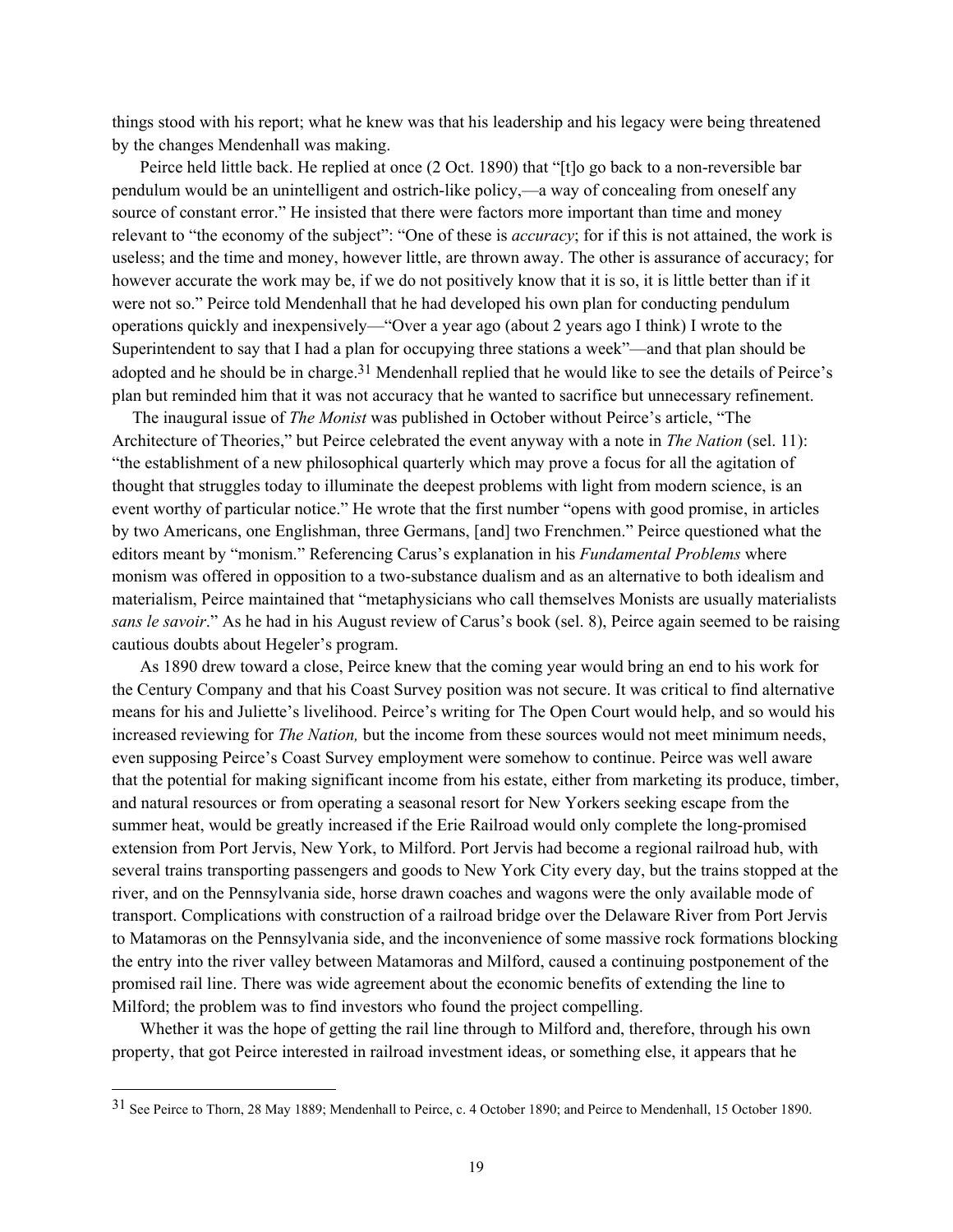began to develop an investment scheme that involved rapid transit out of New York City. On 12 November 1890, Samuel Dimmick Mott, an inventor who had worked for Thomas Edison, wrote to say that he was sorry to have missed Peirce when he stopped by his home outside of Milford to discuss the "rapid transit matter." Mott went into some detail about the expected costs and gains for a project to construct a rapid transit rail line between New York and Philadelphia and told Peirce that if he could "succeed in doing anything in my behalf with good parties I will cheerfully make it worth your while, by agreeing to give you 10%." Mott estimated that the cost of getting the line between New York and Philadelphia "ready for business" would run between \$400,000 and \$700,000.

 The railroad scheme was only one of several investment or marketing ideas that Peirce seriously pursued around this time. On 22 November, his brother Herbert wrote: "With regard to your inventions I am immediately in the way of taking them up and doing the best possible with them and should be glad to do so—I have a good patent lawyer . . ." Herbert was sure that Peirce's barrel head was patentable unless, of course, it was found to be already under patent, but he didn't recommend trying to take it to market: "I should advise selling it to a barrelmaker." But Peirce's table of logarithms (see sel. 14), Herbert believed, could be marketed through a publisher and was more likely to yield "immediate returns" than the barrel head. Herbert said that if Peirce wanted to remain anonymous, he could take the patents out in his name. Except for a brief discussion of his experiments with logarithmic scales in a letter from Peirce to Mendenhall (4 Feb. 1891), there is no further record concerning these inventions until 1894 when Peirce unsuccessfully tried to get Ginn and Company to publish his logarithmic table.32

 During the years of Peirce's most intensive work for the *Century Dictionary,* his research for his definitions would frequently carry over into other writings, so with some of the shorter, often fragmentary, manuscripts of this period it is difficult to determine whether they are preparatory to a definition or are independent studies perhaps stimulated by research related to his dictionary work.<sup>33</sup> "Note on Pythagorean Triangles" (sel. 13) is a good example. This short selection might be a variant form of Peirce's definition of "Pythagorean triangle" for the dictionary or it might be only the beginning of a paper based on the research for that definition.

 Peirce's dictionary work also found its way into his general correspondence. Throughout the month of December, Peirce carried on a lively exchange of letters with Simon Newcomb, who had criticized Peirce's definitions of "infinitesimal," "limit," and "doctrine of limits."34 Also in December, Newcomb joined several other readers of the *New York Daily Tribune* in writing letters to the editor critical of the *Century* definition of "pons asinorum," another of Peirce's. On 2 January, Peirce replied (his letter was published in the 6 January issue of the *Tribune*) ably defending his view that in standard usage the pons asinorum referred to Euclid's fifth proposition, not the  $47<sup>th</sup>$  proposition (the Pythagorean Theorem) as Newcomb believed.35

<sup>32</sup> See the textual head note for sel. 14, pp. 547–48.

<sup>&</sup>lt;sup>33</sup> In the Chronological Catalog for this volume, several manuscripts are noted to be possibly related to Peirce's work for the *Century Dictionary*.

<sup>34</sup> For this exchange, see Carolyn Eisele's "The Correspondence with Simon Newcomb" in *Studies in the Scientific and Mathematical Philosophy of Charles S. Peirce,* ed. R. M. Martin (Mouton 1979), ch. 5.

<sup>35</sup> Peirce's letter to the editor of the *New York Daily Tribune* is published in Eisele, HPPLS, Vol. 1, pp. 568–69. Reviews of Peirce's definitions for the *Century Dictionary* and Peirce's replies will be much more fully treated in the introduction for W7.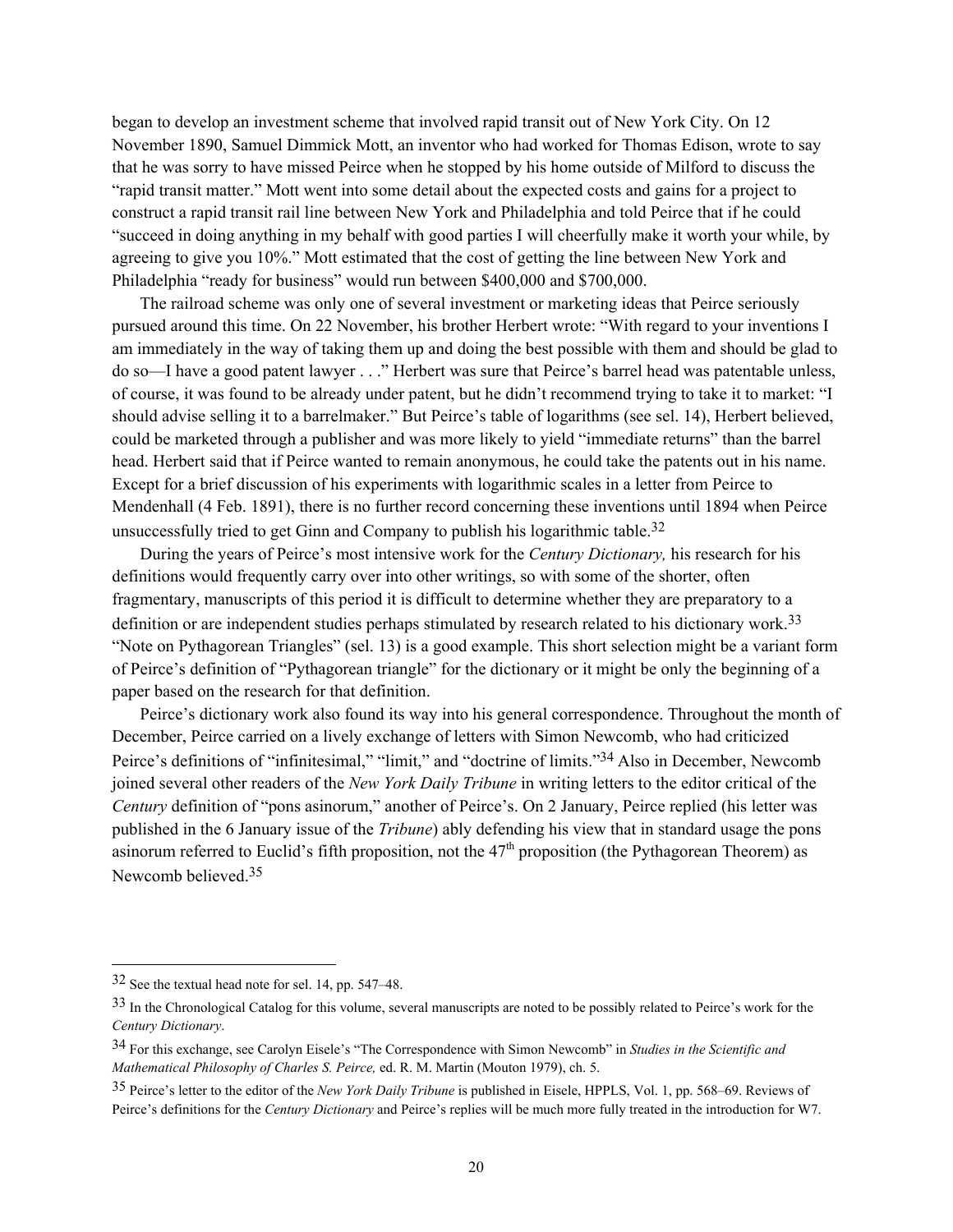Sometime in 1888, Peirce started to survey arithmetic textbooks with the idea of writing one of his own and by the end of 1889 he had begun talking with friends about his arithmetic project.<sup>36</sup> As Carolyn Eisele pointed out in the introduction to the second volume of her four volume edition of Peirce's mathematical works, *The New Elements of Mathematics,* Peirce "turned to textbook writing in elementary mathematics as a means of economic survival." While that was a good idea, since authors of mathematics textbooks often "enjoyed great financial success," Peirce's belief that "his new and original approach" would have broad appeal turned out to be ill founded—but Peirce would work diligently on his textbooks for several years before its futility would sink in.37 During the first half of the 1890's decade, Peirce undertook quite a number of textbooks, with several underway at the same time, but because of lost manuscripts and reorganizations on Peirce's part, with one project subsumed within another, a precise recounting of his textbook projects may no longer be possible. Among the books mentioned by Peirce in his correspondence are a primary arithmetic, a practical arithmetic, a vulgar arithmetic, an arithmetic for young readers, a geometry, a projective geometry, a revision and expansion of his father's 1873 *Elementary Treatise on Plane and Solid Geometry,* a trigonometry, and a topology. Writing to Jem on 2 January 1895, Peirce mentioned that he also had a book on logic and one on the fundamental properties of space, possibly a separate book project related to his extensive work on non-Euclidean geometries. Several of the mathematics book projects seem to overlap and, in 1894–95, after discussions with Ginn and Company, publishers of the famous McGuffey Readers, Peirce appears to have reshaped much of his previous work into two books, *The New Elements of Mathematics* and *The New Elements of Geometry*. As for his logic, by 1895, when Peirce wrote about it to Jem, he was probably referring to "How to Reason," more commonly known to Peirce scholars as "The Grand Logic," or possibly to his "Search for a Method." But, as with his mathematics book projects, Peirce worked on several different logic books during the first half of the 1890's, including "The Light of Logic," "The Short Logic," and volume two of his proposed "Principles of Philosophy" on the "Theory of Demonstrative Reasoning." Also, Peirce's 1892 "The Critic of Argument" series for *The Open Court* (W9: sels. 5–10) might be added to this list, possibly subsuming materials already worked up for "The Light of Logic." And there were other book projects not aimed at the classroom. It is evident that during this period Peirce turned to writing as one of his main hopes for increasing his annual income to a sufficient level and that textbooks fit centrally into his plans.

 Several manuscripts listed in the Chronological Catalog for 1890, including two W8 selections, may belong to one or another of these book projects.<sup>38</sup> In "Logical Studies of the Theory of Numbers" (sel. 15), Peirce appears to be opening an investigation into whether a proof procedure can be found for "higher arithmetic, so that we can find out in advance precisely how a given proposition is to be demonstrated." This is equivalent to asking whether there is an algorithm for finding solutions to equations in number theory, and in raising that question Peirce anticipates, in a more general way, David Hilbert's "Tenth Problem," posed in 1900 at the International Congress of Mathematicians in Paris, of determining whether there is an algorithm for solutions to Diophantine equations.<sup>39</sup> Peirce probably aimed to translate such equations into Boolean algebra, but the paper stops a long way short of showing

<sup>36</sup> See NEM 1: xxix; W6: lxxii.

<sup>37</sup> NEM 2: xiii and passim.

<sup>38</sup> See the following entries in the Chronological Catalog: 1890.41 and c.1890.17–20, 23–25.

<sup>39</sup> Peirce's anticipation of Hilbert's "Tenth Problem" was noticed by Irving Anellis. In 1931, Gödel proved that number theory was incomplete, and in 1970 Yuri Matiyasevich gave a negative answer to Hilbert.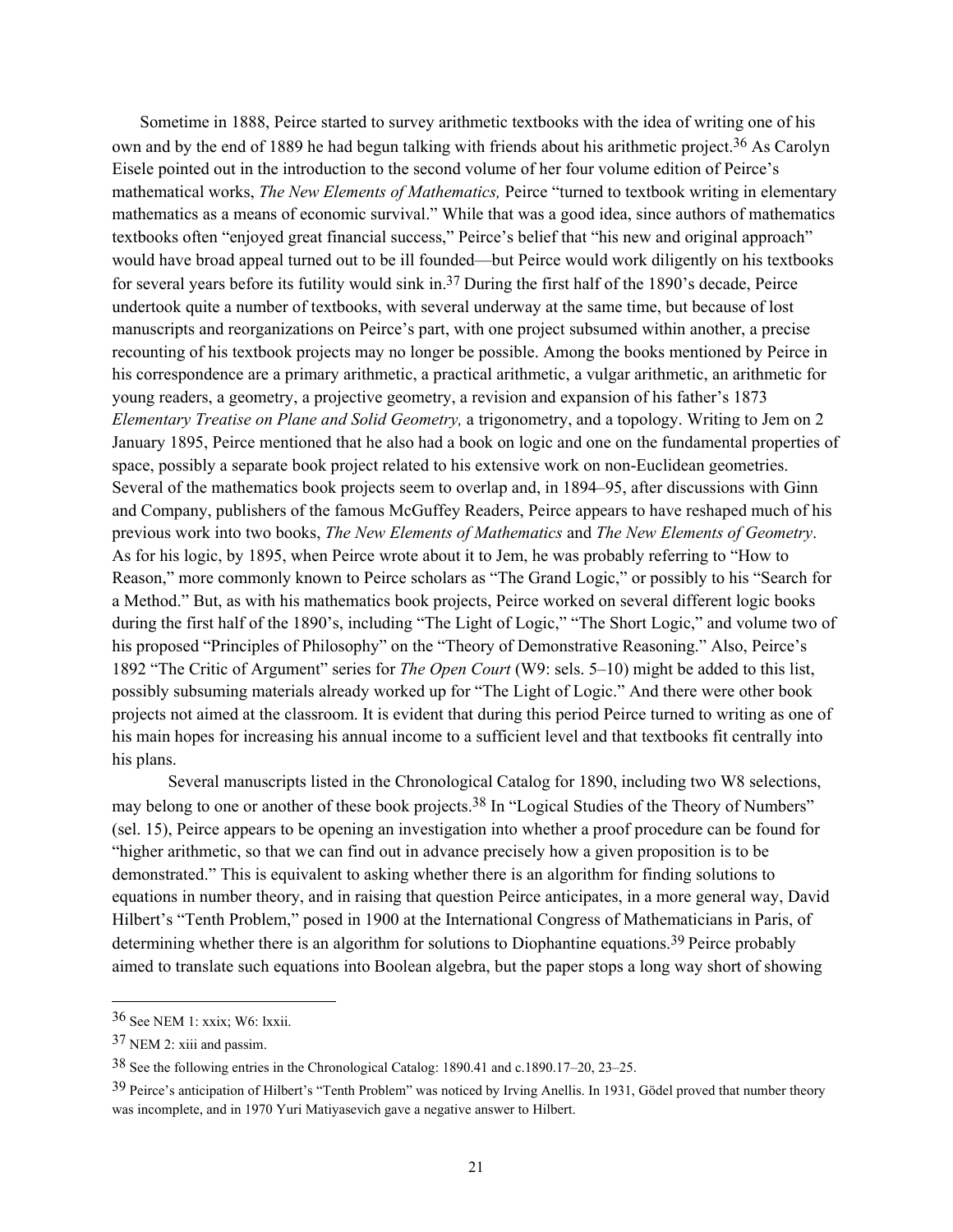how he would have actually proceeded. This paper, which continues Peirce's earlier work on number theory,40 might have been intended for presentation or separate publication, possibly stimulated by Peirce's work on the definition of "number" for the *Century Dictionary* where he also said that "numbers are characters of collections," but Peirce might have conceived it as preliminary work toward a foundational chapter for one of his mathematics textbooks. **"**Promptuarium of Analytical Geometry" (sel. 16), on the other hand, seems clearly to have been intended to introduce students to analytical geometry and is very likely to have been written for a textbook on geometry.<sup>41</sup> It was intended to demonstrate to the student how "the whole theory of lines is exactly like that of points."

 As the year drew to a close, Peirce's thoughts turned to personal matters—although not exclusively: he wrote a very long letter to Newcomb, apparently the day, perhaps the night, before Christmas, defending his views of infinitesimals and limits. Around this time, maybe on Christmas Day, Peirce drew up a list of all of the places where Juliette had spent her Christmases beginning in 1857—presumably the year of her birth. This is something they would have done together. And maybe in turning his attention to a record of events in Juliette's life he was stimulated to jot down what he could recollect of his own beginnings, as we find in "My Life" (sel. 12). It is curious that he says he could remember nothing before he could talk and yet the earliest memories he recounts seem to be quite sensory, even imagistic.

 1891 began auspiciously for Peirce with the publication of "The Architecture of Theories" (sel. 23), the lead article for the January issue of *The Monist*. Not only did it bring promise that Peirce might be able to make up from the Open Court some of the loss of income from the Century Company, it gave him renewed prominence. The issue was announced in leading periodicals and free copies were widely distributed to advertise the journal. The January issue of *Book Chat,* published by Brentano's, reported that $\cdot$ <sup>42</sup>

The January number of *The Monist* contains a most masterful philosophical paper on "The Architecture of Theories," the first of a series from the pen of Prof. Charles S. Peirce, formerly lecturer on Logic at Johns Hopkins University, and well known as an original thinker. Prof. Peirce has heretofore written mostly upon the most recondite themes of Logic and Mathematics, but in this paper he undertakes, for the first time, to sketch out his general philosophical system, and he does so with a scope and competence that are truly singular. He breaks ground for his foundations in strata that far underlie any heretofore chosen for that purpose, and shows the outlines of a philosophy at once all-embracing and organic. The series, it is expected, will create considerable commotion in the philosophical world when its iconoclastic constructiveness shall be realized.

*The Open Court*, in noticing the second issue of *The Monist,* described Peirce as "one of the subtlest thinkers and logicians not only of America, but of the whole globe."43 This must have pleased Peirce but he was preoccupied with other work and would not return to his *Monist* project for several months. He wrote to Carus on 12 January to apologize for his recent silence "which is due to my being so pressed with work" and sent a list of persons he wished to receive copies of the issue with his first article. Peirce briefly acknowledged a paper in the same issue in which Carus had raised some objections to his views, in particular to the idea that necessity and natural law are products of evolution. Peirce told Carus that his views were "the fruit of long studies" and that he did not "expect or desire people to fall in" with his

<sup>40</sup> W4, sel. 38; W5, sel. 45; W6, sels. 20 & 21.

<sup>41</sup> See the textual head note for sel. 16, p. 551.

<sup>42</sup> *Book Chat* 6.1 (Jan. 1891): 11.

<sup>43</sup> *Open Court* 5 (31 Dec. 1890): 3076.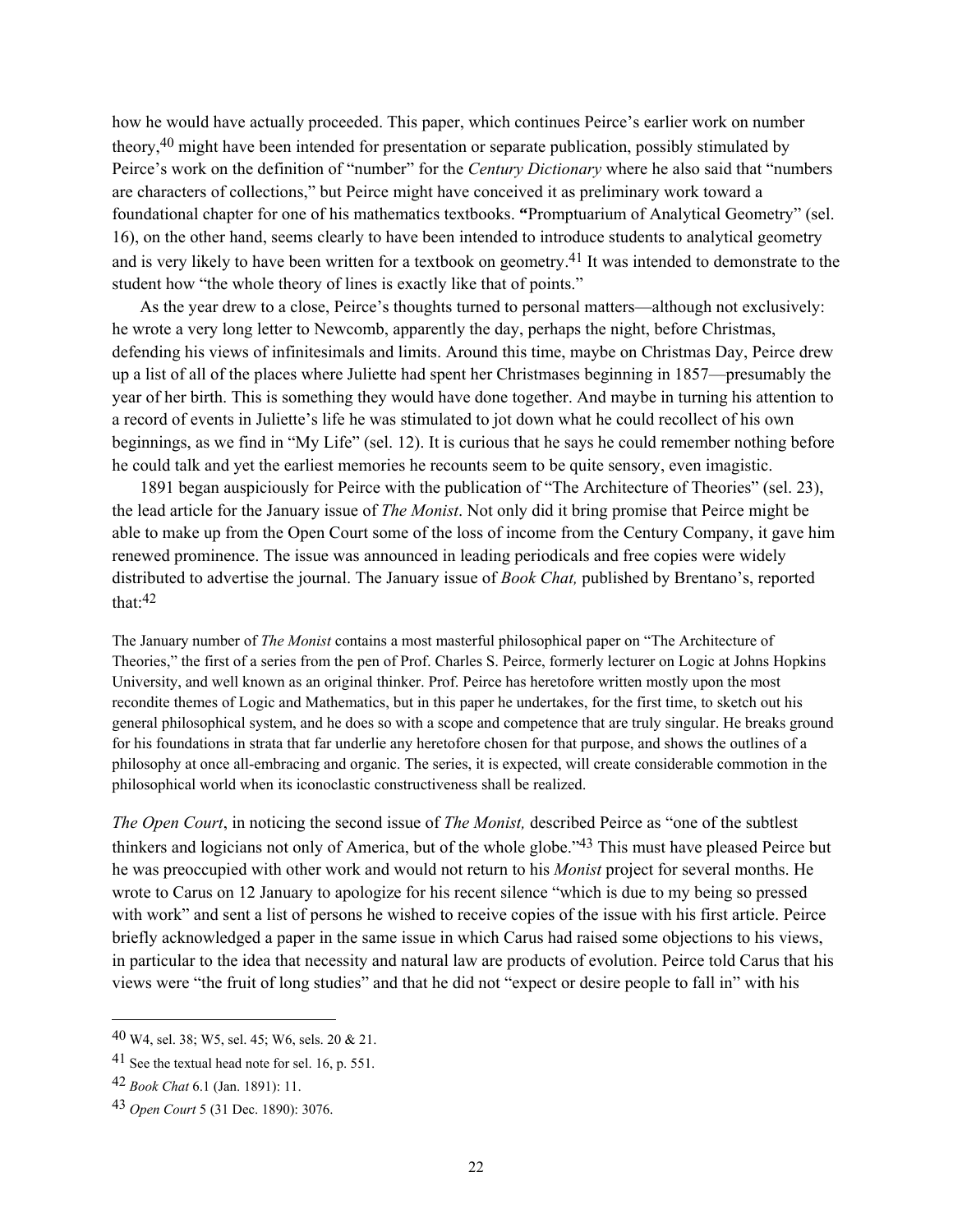views at once. Responding to Carus's criticism of his conception of chance, he wrote that he regarded "chance, without any degree of conformity to law . . . as nonexistence, a mere germ of being in so far as it may acquire habits."

 As the new year began, it is doubtful that Peirce had much time to spare for anything except his *Century Dictionary* work and his concentration on his definitions would continue through the summer. The fourth volume of the *Century* had been published in November 1890, so as 1891 got underway, Peirce would have been working on proofs for the fifth volume, covering  $Q -$  Stro words, and even though the process was in the proof phase, Peirce was making a lot of revisions and additions that required considerable research. As with all the volumes, Peirce was responsible for hundreds of definitions ranging over the several areas he had charge of, and even though he was not responsible for all of the definitions for each of his words, and for those he was responsible for he had the base definitions and illustrative quotations from the *Imperial Dictionary* to begin with, his contribution was still astonishingly large. Among Peirce's Volume V words requiring especially demanding and complicated definitions were the following: *qualification, qualify, quality, quantity, quarter, question, radial, radical, random, rank, ratio, rational, rationalism, real, realism, reality, reason, reckon, red, reduce, reduction, regular, relation, relative, represent, representation, resolve, right, root, round, rule, run, same, Saturn, scale, scheme, scholastic, scholasticism, school, science, screw, second, secondary, section, self, sense, sentence, sentiment, sequence, series, set, seven, sign, similar, simple, single, singular, singularity, size, society, solar, solid, soul, space, species, sphere, spiral, spirit, spontaneous, square, standard, star, state,* and *straight.* The definitions for this set of words, alone, filled over one hundred and fifty 2½ inch quarto columns in small type.44

 When in November 1889, Peirce sent Mendenhall his long awaited report on gravity, his manuscript covered all of the technical, theoretical, and historical issues necessary for a comprehensive report on all of his unpublished gravity operations, but it only gave results for four stations: the Smithsonian, Ann Arbor, Madison, and Cornell. That is the report Mendenhall had sent out to specialists for review. Peirce had promised to follow up with a second and concluding part giving the results for the Montreal, Albany, Hoboken, Fort Monroe, St. Augustine, and Key West stations. The reduction of the raw data, for which there were massive quantities, was slow and exceedingly demanding work and, though he had asked more than once for an assistant to be sent to Milford to help with the calculations, he was left to complete the work on his own. It is doubtful that Peirce could have made marked advances toward finishing this work in the year after submitting his report because of the demands made on him by the Century Company, but he made some progress. On 12 December 1890, over a year after receiving Peirce's manuscript, Mendenhall wrote to ask Peirce for a report on his progress, noting that "it would seem that all of the reductions ought to be finished by this time." Also, he advised Peirce that some revisions were necessary before the report already in hand could be published. By this time, Mendenhall had heard back from all of the reviewers and their reviews were mixed. Ferrel, whose review he was waiting for when he wrote to Peirce on 1 October about his plan to use half-seconds pendulums, had found Peirce's report to be "unnecessarily complicated" and thought that Peirce had made some mistakes, but he praised Peirce's method and gave a positive assessment overall.<sup>45</sup> Assuming that Peirce would rearrange his report in a

<sup>44</sup> The definitions for *semiology, semiotic,* and *semiotics,* also appeared in Volume V, in Peirce's lot, and for each of these words alternate spellings with an extra "e" were given (*semeiology, semeiotic, semeiotics*), but not as the main entries as in the *Imperial Dictionary*. "Semiotics/semeiotics" was listed as a noun and defined as the doctrine or science of signs while "semiotic/semeiotic" was listed as an adjective relating to signs.

<sup>45</sup> Ferrel to Mendenhall, 19 October, 1890; see also W6, p. 481–82, n. 301.18–19.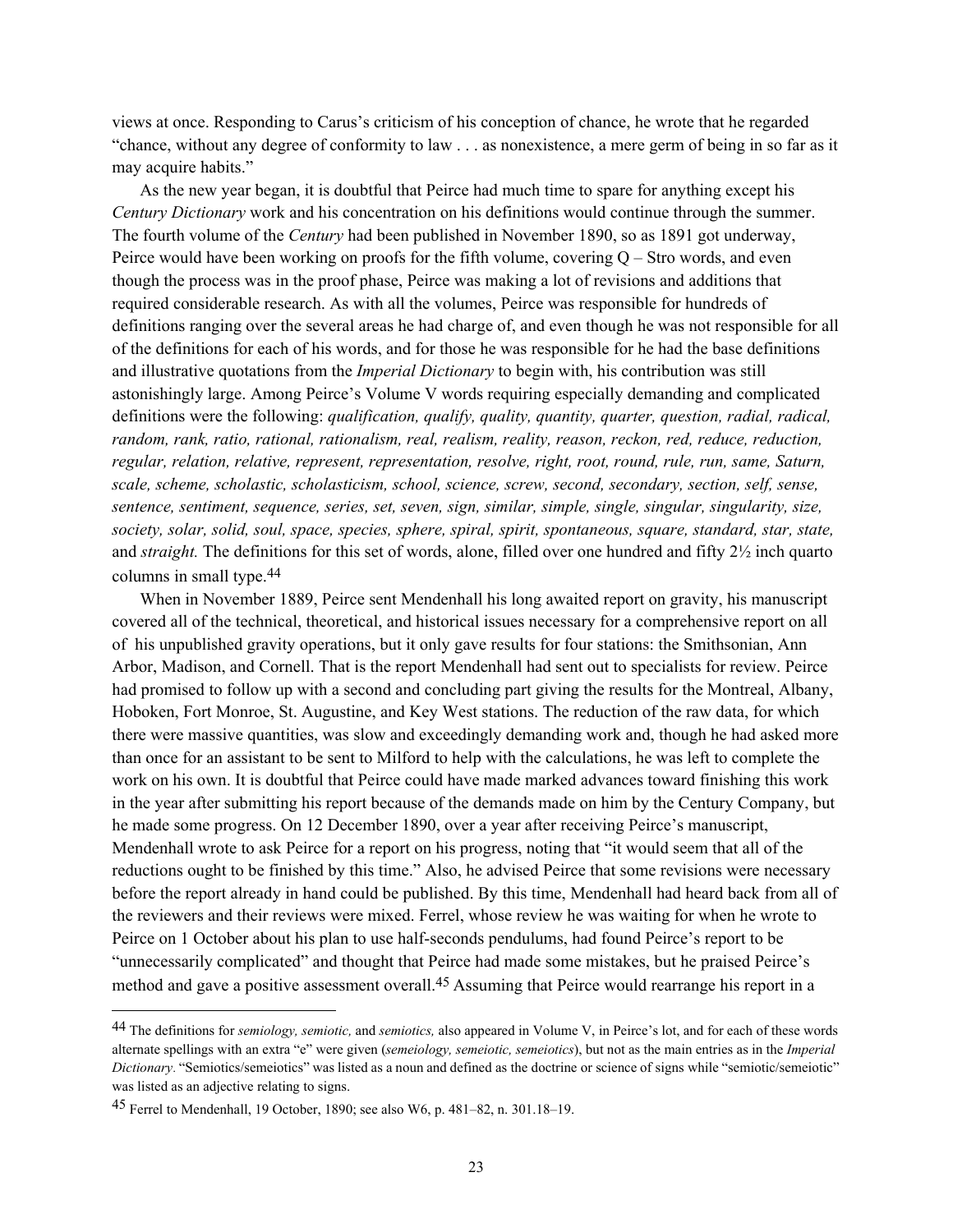more traditional way and add a final section of results from the remaining stations, Mendenhall had been given no grounds for rejecting the report. Peirce wrote on the  $17<sup>th</sup>$  to say that he had been in New York with Juliette, who had undergone "a surgical operation," and had not had time for a progress report.

 Finally, on 4 February, Peirce sent Mendenhall a thorough, though not very detailed, accounting of both his progress and his projections. Indeed, he had completed the reductions and he had finished the work on the relative force of gravity for all of the stations. But a lot of time and money had gone into determining the absolute force of gravity using the Peirce pendulums (a series of pendulums designed by Peirce) and the report on that work could not be usefully completed until Peirce had better data for flexure corrections—and, for that, the pendulums would have to be swung again, under proper conditions, so that precise flexure measurements could be obtained. Peirce assured Mendenhall that these flexure determinations could be "readily made" and that, after the corrections, his report "would give for the first time pretty accurate determinations of the absolute force of gravity, which are required for astronomical and other purposes." Peirce also reported on the progress of his work on absolute gravity at Hoboken using a Resold (instead of a Peirce) pendulum, further studies of the motion of the noddy, and his study of the hydrodynamical problems connected with the motion of pendulums. The need to correct for the viscosity of air, and the corresponding need to develop the theory of hydrodynamics for that purpose, was of special interest to Peirce: "The task which I have set myself is to produce a method of treating hydrodynamical problems which shall keep as close as possible to the facts and yet not take a life-time to use." In the draft report that Mendenhall was still considering, Peirce had introduced some viscosity corrections but had stated forthrightly that "[t]he theory of the effect of viscosity upon the pendulum is not sufficiently perfect for us to rely on magnitudes of these terms" (W6: 322). Peirce concluded by mentioning his work on the distribution of gravity and his studies of "the relative advantages of different methods of computation," especially his experiments with logarithmic scales (see sel. 14). It is not known how Mendenhall responded to this report. There was some reason for optimism, but it must have been growing increasingly clear that the full value of Peirce's years of service would require further investment in the Peircean program of gravity research which he was planning to abandon. What Peirce needed for his flexure corrections no doubt fit perfectly under what Mendenhall regarded as "unnecessary refinements."

 Jem wrote early in the new year (3 Jan. 1891) in support of Peirce's arithmetic textbook project and listed several American and German textbooks he thought might give Peirce some good ideas.<sup>46</sup> By the beginning of March, Peirce had engaged his former Johns Hopkins student, Allen Risteen, to help with "the Arithmetic" and on 7 March, Risteen sent Peirce a list of twenty-four subjects and twenty-three tables in the order he tentatively recommended. By the end of the summer, Peirce had finished a draft that he sent to Risteen for comment and in the hope that Risteen would assist him by drafting text for some unfinished sections and by supplying examples.

 From mid-February into March, a small controversy played itself out in the pages of *The Nation* over Peirce's anonymous notice of a "bulky pamphlet" by Florian Cajori on "The Teaching and History of mathematics in the United States." *The Nation* had published three letters, one of them by Cajori, critical of Peirce's notice, claiming that it conveyed a distorted sense of Cajori's purpose and that it promoted a caricature of the famous J. J. Sylvester by devoting disproportionate space to an anecdote featuring Sylvester's eccentric teaching style during his days at Johns Hopkins. Peirce replied on 12 March with a

<sup>46</sup> Carolyn Eisele wrote that Jem wrote this letter to help Peirce get his arithmetic project started after his forced resignation from the Coast Survey but Eisele mistakenly dated Peirce's resignation as taking effect on 1 January 1891 instead of 1 January 1892 (NEM 1: xxix).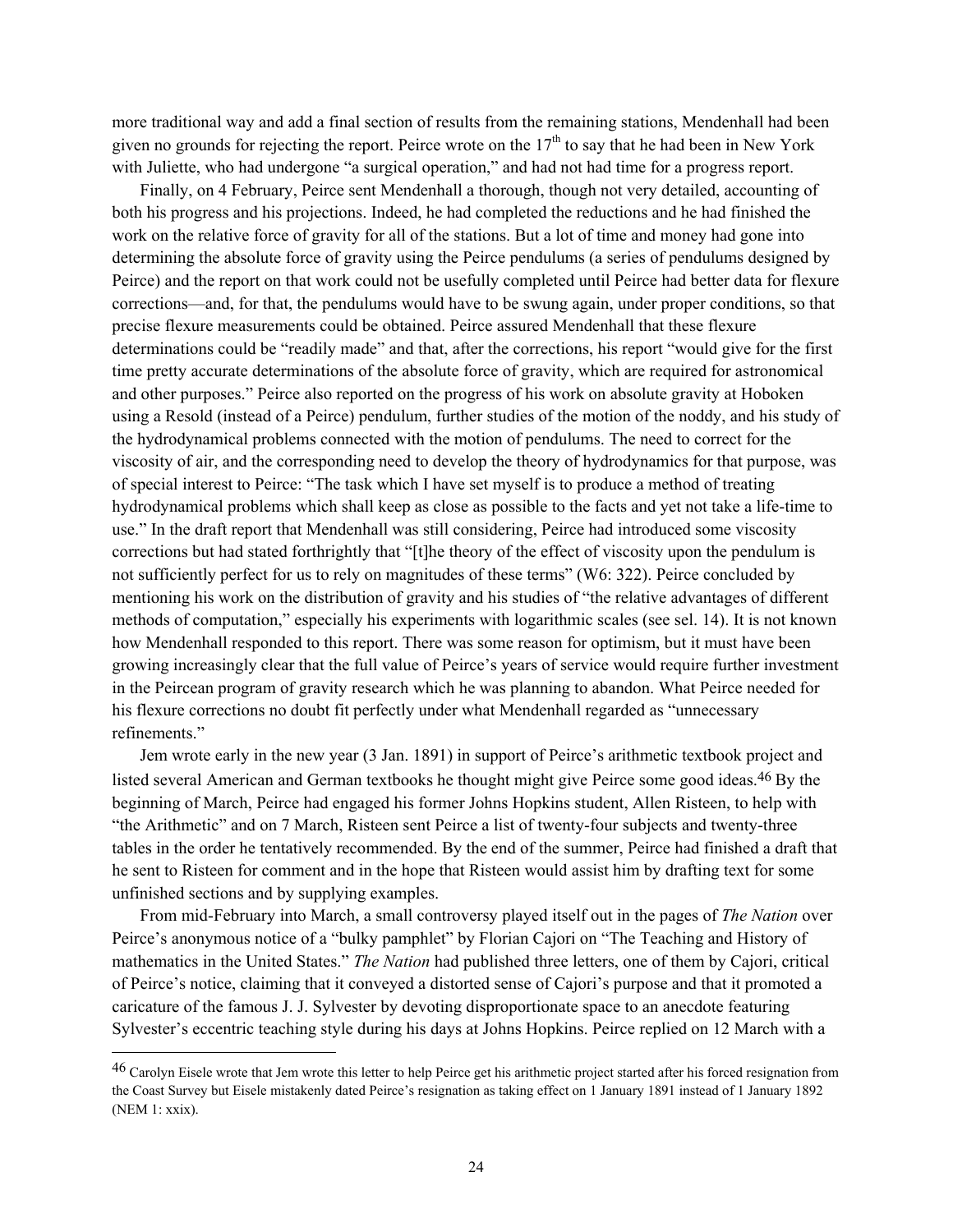stinging rebuttal, pointing out that it was not the purpose of a book notice "to do justice to the author's merit" but "to give the public such information about a book as it desires, and particularly to show in what way the book may be useful." Against the criticism that in quoting the anecdote about Sylvester he was showing him disrespect, Peirce replied that "it was merely a tale of a bit of eccentricity such as theoretical mathematicians and thinkers generally have been proverbial for since antiquity." Peirce continued: "There was a phase of American development (not yet, unfortunately, altogether past) when to say that a person was different from others was an accusation, to call him eccentric simply shocking. Whenever such a charge was made, those of the party's friends who were conscious of superior powers of mendacity, naturally hastened to repel the odious libel, and to assure the public of the maligned gentleman's eminent mediocrity. No wonder that in such an atmosphere mathematical studies have not flourished."

 In March, Peirce began a discussion by correspondence with Allen Risteen about how to conduct experiments to measure the curvature of space. On 3 March, Risteen wrote that the application of Peirce's method for determining "the constant of Non-Euclidean space" was "very beautiful," and on the following day he sent Peirce a list of twenty-three "double (or triple) stars to which the spectroscopic method might perhaps be applied." About three weeks later, on the  $24<sup>th</sup>$ . Peirce wrote that he intended to go ahead with the investigation: "I propose to see what the evidences of the curvature of space may be. Probably there is no argument on the subject not open to objection. Yet if they all tend one way, it will come to something." Peirce's "Methods of Investigating the Constant of Space" (sel. 36), would guide his experiments. On 16 February, at Peirce's request, Mendenhall had shipped a crate of instruments to him including a theodolite, a wye level, a plane table and alidade, and two telemeters. Presumably, Peirce needed these instruments for his curvature observations.

 It was also around this time when Ernst Schröder and his work in logic began to reenter Peirce's stream of thought. Peirce and Schröder had corresponded during Peirce's Johns Hopkins years but they lost touch when Peirce left Baltimore. Schröder reestablished contact in February 1890 when he wrote to let Peirce know that the first volume of his *Vorlesungen über die Algebra der Logik (exakte Logik)* would soon be published and that he would have a copy sent to Peirce. Schröder wanted to resume their communication which, up to 1884 he had "rejoiced in receiving." Peirce was slow to respond, probably mainly because he was so pressed with his work for the Coast Survey and Century Company but he might, also, have been waiting for Schröder's promised *Logik*, which, as it turned out, didn't come out until early in 1891. By then, however, Peirce had replied, but his letter of 7 October 1890 is no longer extant.47 By March 1891, Peirce would have received his copy of Schröder's first volume, or would have seen it at the Astor Library, and would have known that Schröder had built on his foundations.<sup>48</sup> As Christine Ladd Franklin observed in her January 1892 review in *Mind*: "The plan of Dr. Schröder in his

<sup>47</sup> It would not be until 1893, after Peirce had received three more letters from Schröder, that they would finally resume a regular correspondence (by then Peirce had also received the second volume of Schröder's *Logik*).

<sup>48</sup> Peirce would also have noticed that in Schröder's bibliography he was listed as "Peirce, Charles S(antiago)," just below an entry for his father with guidance for pronouncing their surname: "Peirce, Benjamin (gesprochen: Pörss)." This is no doubt the first occurrence of "Santiago" as Peirce's middle name. It is not known why Schröder gave Peirce this name but the fact that all but the "S" is in parentheses suggests that it was only a guess. Soon, however, Schröder's correspondent, the mathematician Ventura Reyes Prósper, would begin using "Santiago" as Peirce's middle name in letters and publications, and this practice may have been picked up by others. In 1903, when Peirce was preparing a personal entry for a biographical dictionary (R1611), he wrote: "I am variously listed in print as Charles Santiago Peirce, Charles Saunders Peirce, and Charles Sanders Peirce. Under the circumstances a noncommittal S. suits me best." Eventually, after William James came so crucially to his aid in later years, it occurred to Peirce to honor James by putting "Santiago" (Saint James) to use and by 1907 he had become Charles Santiago Sanders Peirce.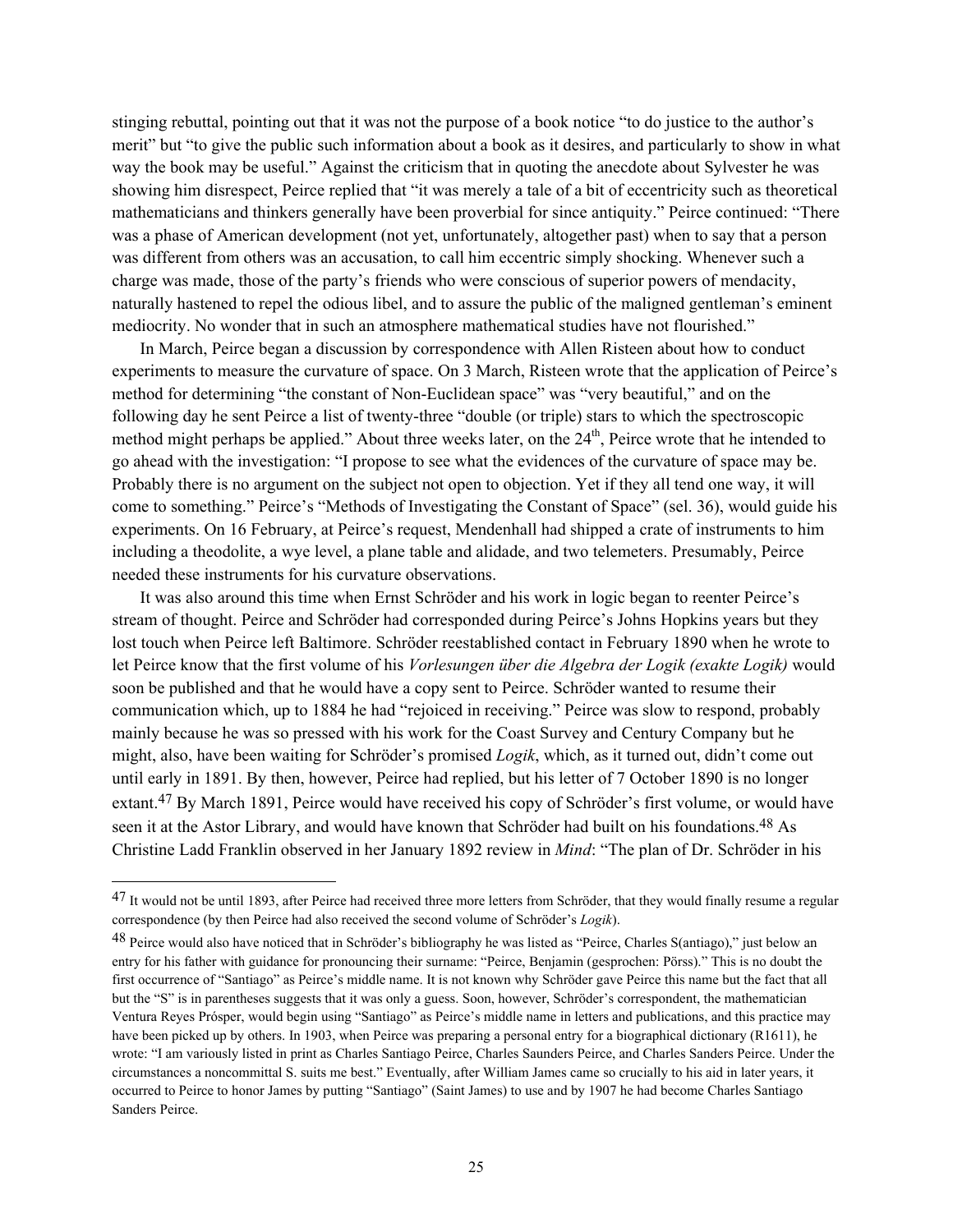book follows closely upon that of Mr. Peirce as set forth in Vol. III. of the *American Journal of Mathematics;* that is to say, all the formulae are established by analytical proofs based upon the definitions of sum, of product, and of the negative, and upon the axiom of identity and that of the syllogism. . . . The proofs are, for the most part, the same as those given by Prof. Peirce." Of course there was a lot more Schröder than Peirce in Schröder's *Logik,* and some notable differences of opinion, but Peirce must have been pleased with the promise of Schröder's book for the future of his line of logical thought.

 Probably it was in the spring of 1891 when Peirce resumed work on his own "exact logic," specifically on the algebra of the copula (sels. 31–35). This work was the successor to Peirce's wellknown treatment of the algebra of the copula in his famous *American Journal of Mathematics* papers of 1880 and 1885,49 papers that had much influenced Schröder. Peirce might have been working up this treatment of the copula for his correspondence course, but selection 34 seems too specialized for beginning logic students. He might have been working up a presentation paper, possibly stimulated to resume his study of the copula because of Schröder's rejection of his method of solving problems in the algebra of logic by analyzing the properties of the copula (as reported by Ladd Franklin in her review in *Mind*). Peirce may also have been working toward a logic book; his 1894 "How to Reason," more commonly known as his "Grand Logic," would include a substantial chapter on "The Algebra of the Copula." It is noteworthy that Peirce began sel. 32 with what is in effect the truth table for the copula of inclusion—or the copula of consequence, as he called it in sel. 33. In these selections, Peirce showed some movement toward a graphical approach that would gain momentum with his recognition in his summer 1892 "Critic of Arguments" papers that there are significant diagrammatic features in logical algebras, and would lead to his Existential Graphs of 1896. Peirce's attention to operations with parentheses and rules for inserting or omitting propositional variables into or from parenthetical spaces bears some resemblance to operations involving graphs within cuts in EG.50

 It was sometime in the spring of 1891 when the Peirces decided to name their estate Arisbe. In December 1890, they had settled a claim made against their property by Levi Quick and at last gained clear title to all of their estate. On 21 December, Jem wrote to Charles: "We are all glad to hear of the successful termination of your suit, & hope you will have no more trouble of that sort, & that your property will turn out to be worth all you expect from it." The Peirces had finished a first round of home renovations the previous year and now that Charles had begun construction of his philosophical mansion in the pages of *The Monist,* and with the Quick suit settled, he and Juliette returned to making grand designs for their house and their estate. They had a survey made of Wanda Farm, the Quick Homestead part of their estate that included their house, and they petitioned the township, unsuccessfully, to reroute the public road that passed nearby and asked for confirmation that they held the timber and quarry rights to their property.

 Soon after the Peirces had purchased the Quick property, even before they had moved into the main house, Mary Pinchot had urged them to choose a new name for their estate, long known as Quicktown. Peirce was hesitant because, as he wrote to JEM (29 Nov. 1888), Tom Quick "is rather a romantic figure in the history of the valley," but within a year he was beginning to yield and in December 1889, when Juliette was wintering in Europe, Peirce briefly considered renaming the estate "Sunbeams" as a gesture

<sup>49</sup> W4, sel. 19 and W5, sel. 30.

 $50$  This suggestion will be stronger if one imagines that the upper and lower ends of parentheses are extended to meet their mates enclosing their operands in cut-like area brims. See the annotations on pp. 419–24 for further discussion of these selections.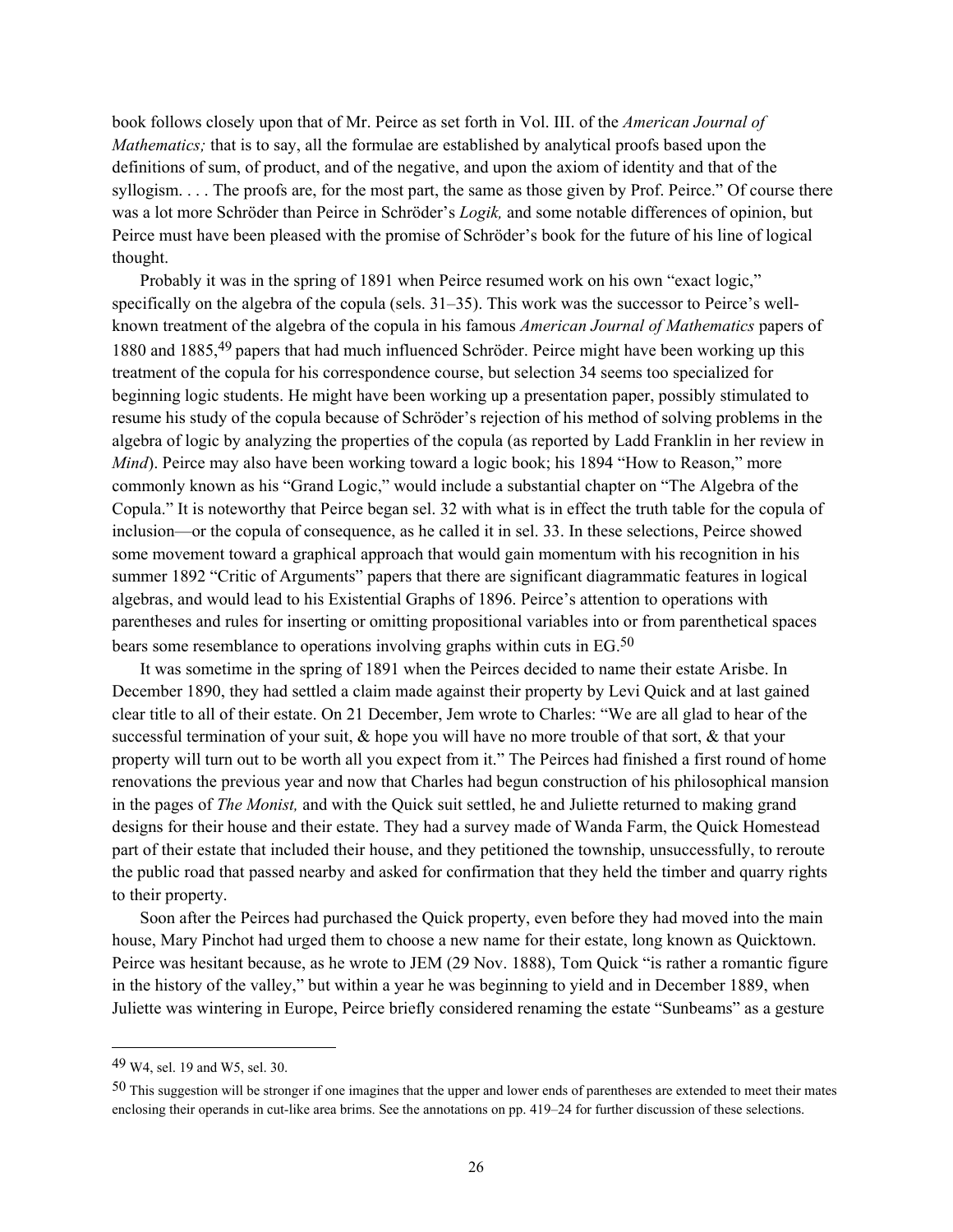of endearment toward Juliette. Still, he continued to use the name "Quicktown," or sometimes "Wanda Farm," in his correspondence. But at the beginning of 1891, with the return of hope for the possibilities of life in their Milford home, and also, perhaps, with the idea of symbolizing that the Peirce estate was now legally disentangled from the Quick Family's claims and ready to assume a new character, the time was right to follow Mrs. Pinchot's advice. The Peirce estate would be named Arisbe.

Precisely when the christening occurred is not known. When Peirce wrote to Risteen on the  $24<sup>th</sup>$  of March, he wrote "Wanda Farm" for his address. But it seems likely that by then the Peirces had settled on the name "Arisbe"; when the petition went forward, probably by mid-March, seeking to reroute the public road through the Peirce property, reference was made to "the farm formerly known as Quicktown and now as Arisbe." More uncertain is how they came to choose the name "Arisbe." Max H. Fisch believed that Peirce named his Arisbe after the Milesian colony northeast of Troy along the Hellespont in ancient Greece.51 Miletus, as Fisch pointed out, was "the home of the first philosophers of Greece," and the scientific philosophy they aspired to was of a kind with the philosophical program Peirce had inaugurated with his "Guess at the Riddle" and was now working out in the pages of *The Monist.* More telling, perhaps, is the story of Axylus recounted in Book IV of the *Iliad*, in which Homer remarks that Axylus's home was on the road through Arisbe, on the river Selleis, and was known as a place of welcome to all who passed by. Arisbe, one of the cities of the Troad in league with Troy, sent troops to battle the army of Agamemnon and Axylus, among the Trojan troops, was slain by Diomed. Homer made a special point on noticing that none of the many guests who Axylus had entertained at Arisbe intervened to save his life and this fact may have been compelling for Peirce. Arisbe's attraction might have been greater for Peirce because of its connection with Aristotle's most famous student, Alexander III of Macedonia. Alexander had opened his famous campaign to conquer the Persian world with the Battle of the Granicus River and, in preparation for that key battle, he had concentrated his forces at Arisbe.<sup>52</sup> Peirce greatly admired Alexander for his contribution to philosophy through his patronage of Aristotle.<sup>53</sup>

 Peirce would have been familiar with the story of Axylus and it might have been fresh for him from his lexicographical research for the *Century Dictionary,* often taking him to ancient Greek sources. He might also have known the popular poem of Sam Walter Foss, "The House by the Side of the Road," that celebrated Axylus who "lived in a house by the side of the road and was a friend to man,"54 and he certainly knew Victor Hugo's *Les Miserables,* in which the slaying of Axylus, "who dwelt in happy Arisbe," was recounted. Peirce thought highly of Hugo, listing him with his three hundred great men of

l

<sup>51</sup> Fisch stated emphatically, however, that his explanation was "pure hypothesis" and he was by no means confident that it would never be disconfirmed. Perhaps the Peirce estate had been named for the Arisbe butterfly or for something else. (Max H. Fisch, "Peirce's Arisbe: The Greek Influence in His Later Philosophy," *Peirce, Semeiotic, and Pragmatism,* eds. Ketner and Kloesel, n. 40, p. 248—but see Fisch's paper in full for valuable insights on why Peirce chose to call his estate "Arisbe.") For an different guess, see André De Tienne's "The Mystery of Arisbe" in Peirce Project Newsletter 3.1 (1999); see also the introduction to W6, p. lxxii.

<sup>52</sup> Today the Granicus River is called the Biga Çayı. The famous battle took place near the city of Biga in present day Northwestern Turkey.

<sup>53</sup> On 10 January 1892, when Peirce sent Garrison of *The Nation* his review of Harrison's *The New Calendar of Great Men* (sel. 44), his accompanying letter contained the following remark: "I have expressed the *belief*, that is my word, that Aristotle without Alexander would scarcely have been heard of. . . . [Aristotle] spent vast amounts, we know, on books and other things necessary to his studies. He must have worked very calmly and with an easy mind to have produced such vast works which were *never published at all*. There is no reason to suppose his school was very profitable. Without Alexander's vast aid he would have done much less, very much less; and he just escaped oblivion as it was."

<sup>54</sup> Suggested by Frank Palmer Purcell; see his Arisbe Network website: *http://arisbe.wikidot.com*.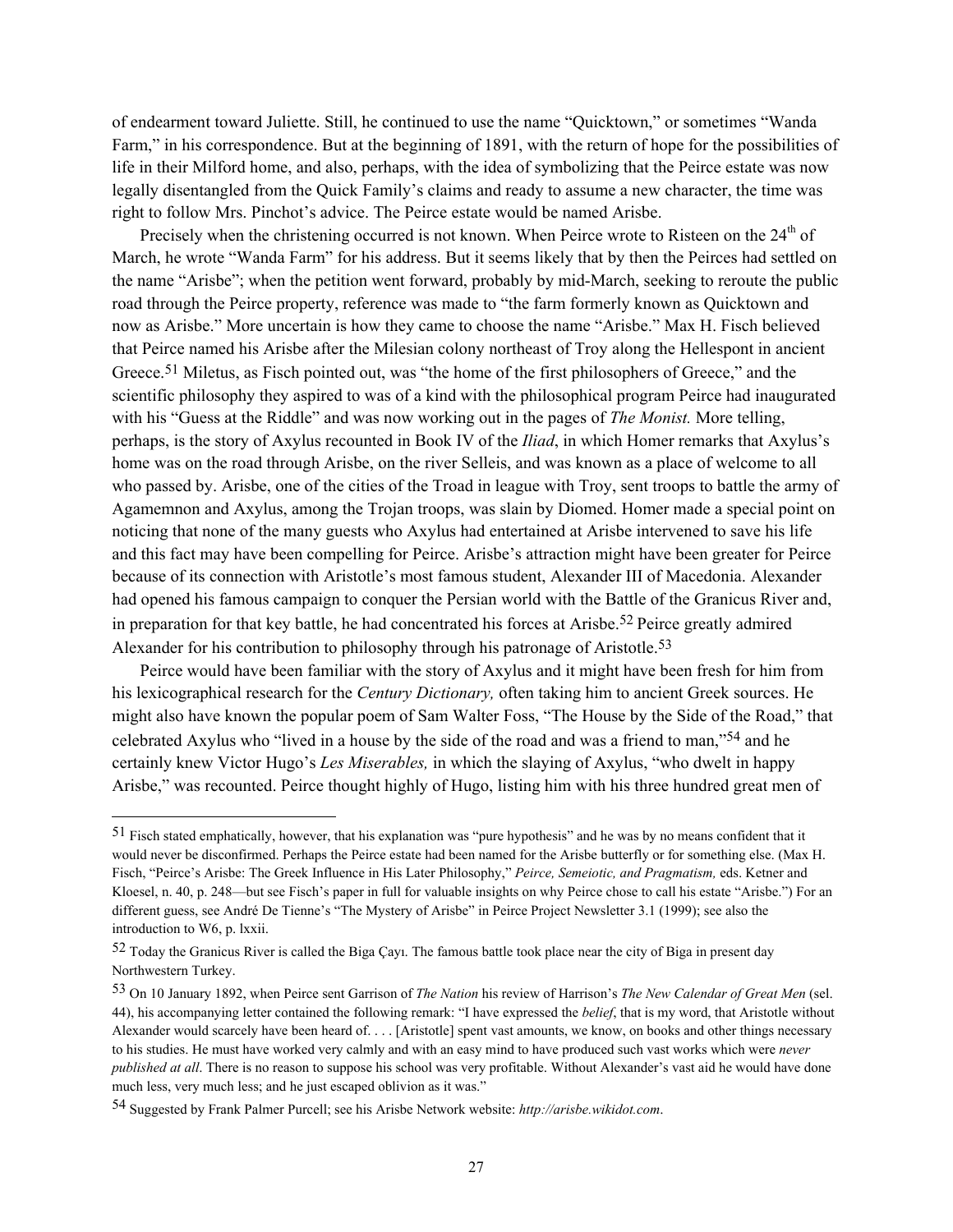history—both in his original list of 1883–84 (W5: sel. 3) and in his revised list of 1892 included in the present volume (sel. 43)—and he was impressed with Hugo for having "written the least foolishly" about "the world of misery," a world he was beginning to experience intimately and that he would unhappily come to experience even more profoundly.55 But whatever the source of the inspiration, by the spring of 1891 the Peirces had decided to call their estate "Arisbe," and by the fall, at the latest, they had begun using "Arisbe" regularly in their correspondence.<sup>56</sup>

 Though it must have been a relief to now have clear title to all of their estate, consisting of the old Wanda Farm, stretching along the Delaware River, with their house, cottage, two barns, and various outbuildings, along with over two square miles of woodland, Peirce knew that his income was not adequate for their needs and that his work for the Century Company was coming to an end. But the Peirce's had been assured of their timber and quarry rights so there was a chance that their estate could be made to generate the wealth they needed—much depended on bringing a railroad through to Milford. Of course Peirce knew that he and Juliette could not survive on hope while they waited for the railroad to come through—he was all too frequently reminded of this by creditors trying to collect on his delinquent accounts—so he continued to look for opportunities. On 4 April, his brother, Herbert, wrote to say that he was sure that Peirce's "stereoscopic zoetrope" was patentable and that he would be glad to handle the paperwork if Peirce would provide a "full statement of the invention in detail" and cover the preliminary expenses. This was one of many inventions that Peirce seems never to have taken beyond the realm of the conceptual.

 The fifth volume of the *Century Dictionary* was published in May, so sometime before that Peirce turned to the proofs for the sixth and final volume. He was feeling pressure from Mendenhall to finish his overdue reports for the *Coast Survey* and had a few other writing projects going, including a review of William James's *Principles of Psychology,* and he was working on some income-producing ventures related to his Milford estate, so in mid-May he arranged for the Century Company to hire Allen Risteen to help him with the research for his remaining definitions. Risteen worked as a safety engineer for an insurance company in Hartford, Connecticut, but he was able to spend much of June and July helping Peirce, often traveling to New York or Cambridge for library research. Surviving correspondence indicates that Peirce used Risteen to help with specialized mathematical or scientific terms, working up material for the constellations in the S to Z letter range, for example, but much of Risteen's effort focused on three words given encyclopedic treatment: *theorem, transformation,* and *triangle*. The definitions for these three words, combined, run to over twelve tightly packed columns and include well over two hundred sub-entries separately defining special theorems and transformations and kinds of triangles. Much of Risteen's work seems to have involved searching out information for these sub-entries using lists provided by Peirce.

 Along with *theorem, transformation*, and *triangle,* examples of other Volume VI words requiring complex treatment include *subject, substance, suggestion, sum, superior, surface, survey, syllogism, symbol, symmetry, system, tangent, term, theory, think, third, thought, three, tide, time, trace, transcendental, transit, translation, transverse, true, ultimate, understand, understanding, uniform, unit,* 

<sup>55</sup> See Peirce to Wm. James, 13 March 1897 and R. H. Popkin and R. G. Meyers, "Early Influences on Peirce: A Letter to Samuel Barnett," *Journal of the History of Philosophy* 31 (1993): 607–21.

<sup>56</sup> In July, Peirce's sister, Helen, wrote to ask what he and Juliette thought might be a good name for her estate in Sandy Neck on Cape Cod. In a letter of 20 September 1893 (which Peirce did not receive until the following year), his Harvard classmate, William Everett, wrote admiringly of Peirce's choice of the name "Arisbe," remarking that "Asius of Arisbe, the fierce driver of horses, was always a great favorite" of his.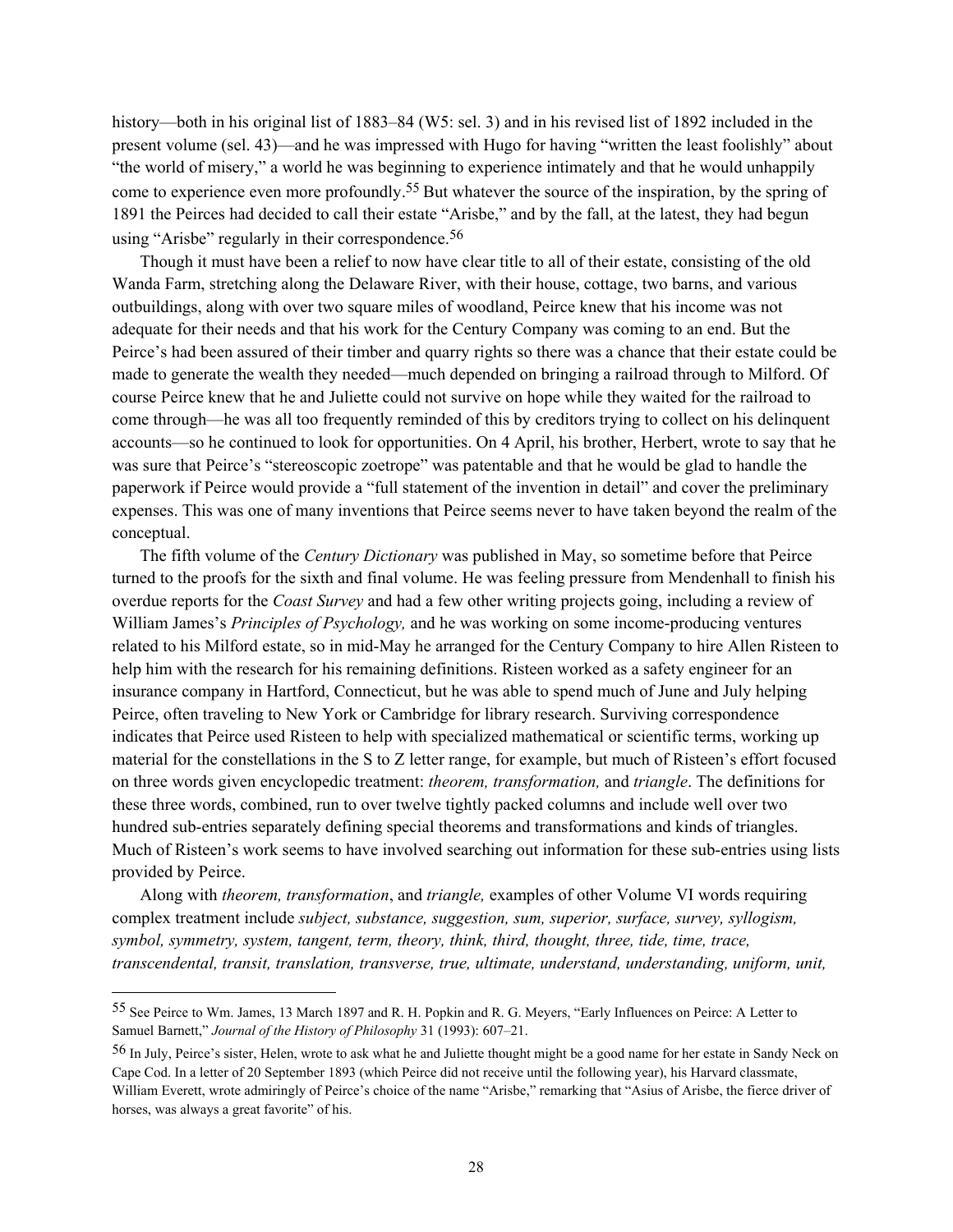*unitarian, unity, universal, vague, value, variable, variation, vary, vertical, vibration, virtual, virtue, vital, voluntary, vortex, wave, weigh, weight, white, will, wisdom, wit, witness, work, yard, year, yellow, zodiac,* and *zone.* Together, these definitions fill over a hundred columns and they constitute but a small fraction of the number of words Peirce was responsible for in Volume VI. This volume also contained Peirce's famous definition of *university* as "An association of men for the purpose of study, which confers degrees which are acknowledged as valid throughout Christendom, is endowed, and is privileged by the state in order that the people may receive intellectual guidance, and that the theoretical problems which present themselves in the development of civilization may be resolved." Peirce was criticized in this case, and in others, for following in the footsteps of Samuel Johnson by giving definitions that "indicate what he believes people ought to mean by certain words rather than what they did in fact mean,"<sup>57</sup> but, although examples of hortatory definitions can be given, this is not characteristic of the massive contribution Peirce made to the *Century Dictionary*. In explaining to Paul Carus why he had defined "critique" in a way he did not himself accept, he said that it was to "record the fact of its use—God forbid I should approve of above  $\frac{1}{10}$  of what I insert" (15 Sept. 1890). "By the middle of July, Risteen had finished his work as Peirce's special assistant and Peirce must have concluded his work by the end of August. The 18 September 1891 issue of *Science* carried a notice that the *Century Dictionary* "is at last completed; the sixth and concluding volume will soon be brought out, the final pages being now on the press."

 In early June, Peirce asked Risteen to add "trees" to the list of mathematical subjects he was gathering information on for Peirce's dictionary work. Sometime earlier it must have occurred to Peirce that Arthur Cayley's diagrammatic method of using branching trees to represent and analyze certain kinds of networks based on heritable or repeating relations would be useful for his work on the algebra of the copula and his investigation of the permutations of propositional forms by the rearrangement of parentheses. In "On the Number of Dichotomous Divisions: A Problem in Permutations" (sel. 35), Peirce directly posed the problem of determining how many propositional forms there are given a certain number of copulas (or any other non-associative connective) and a continuous supply of parentheses, and used Cayley's method of trees as a heuristic in working out his solution.<sup>58</sup> When Peirce asked Risteen to add "trees" to his list of words for library research, he may have had it in mind to insert a sub-entry under "tree" to account for Cayley's analytical forms, but nothing about Cayley's trees made it into the *Century* suggesting, perhaps, that Peirce had something else in mind. When Risteen wrote back on 10 June, his report, illustrated with diagrams, dealt fairly extensively with Cayley's 1875 article, "On the Analytical Forms called Trees, with Application to the Theory of Chemical Combinations." It may be that in working with Cayley's tree method for analyzing propositional forms, it had occurred to Peirce that he could improve on the brief treatment of slime-molds and protoplasm he had given in "Architecture of Theories" (sel. 22). By using Cayley's analytical treatment of chemical combinations, perhaps he could work up a "molecular theory of protoplasm" that was more in tune with the current physics and more straightforwardly subject to his mathematical treatment of continuity. In the fourth article of his *Monist* series, "Man's Glassy Essence" (sel. 29), when discussing the "enormous rate" of increase of the numbers of chemical varieties as the number of atoms per molecule increases, Peirce remarked that "Professor

<sup>57</sup> Henry S. Leonard, *Principles of Right Reason,* New York, 1957, p. 282.

<sup>58</sup> See the annotations for sel. 35 for further commentary on Peirce's question and his solution, and see annotation 173.29–30, p. 407, for references to Cayley's publications on trees.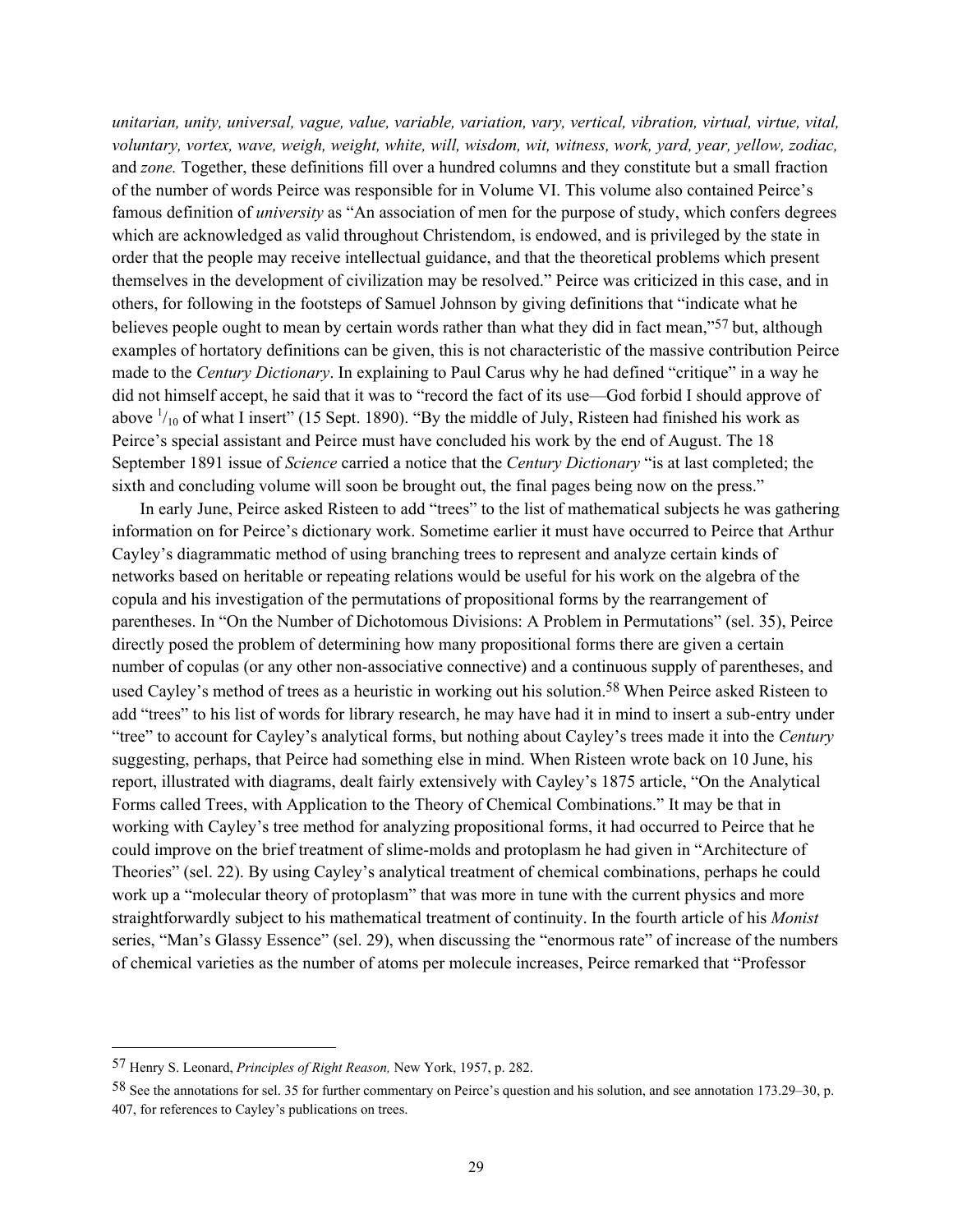Cayley has given a mathematical theory of 'trees,' with a view of throwing a light upon such questions."59

 One of the most puzzling writings in this volume is Peirce's *Nation* review of William James's *Psychology* (sel. 37), not so much for its content as for its tone.<sup>60</sup> Peirce and James were friends of longstanding, the kind of friends who could take it for granted that they would be friends for life, and Peirce knew that James had spent many hard years writing his first major work. Peirce was one of five persons to whom James, in his preface, expressed gratitude for intellectual companionship. So it is surprising that in his review Peirce takes James rather severely to task. He wrote that James's thought "is highly original, or at least novel," but it is "originality of the destructive kind," and that "the book should have been preceded by an introduction discussing the strange positions in logic upon which all its arguments turn." James, Peirce said, "seems to pin his faith" on "the general incomprehensibility of things," and he is "materialistic to the core . . . in a methodical sense"—according to James, once psychology "has ascertained the empirical correlation of the various sorts of thought and feeling with definite conditions of the brain," it can go no farther. This is part and parcel of the mechanistic philosophy that Peirce has taken it upon himself to refute. Peirce accused James of employing a new principle, the "principle of the uncritical acceptance of data," which "would make a complete rupture with accepted methods of psychology and of science in general." After making these rather harsh criticisms, Peirce chose to examine with some care one section of James's book: "Is Perception Unconscious Inference?" Peirce went to some length to explain in what sense he believed perception to involve unconscious inference and challenged James's claim that although there is inference in perception there is nothing unconscious about it. According to Peirce, James failed to understand that what was meant by "unconscious inference" was only that "the reasoner is not conscious of making an inference," and, furthermore, James "forgets his logic" in assigning the inference in perception to "immediate inference," because it has no middle term, when, in fact, modus ponens is the form it takes. Peirce concluded by characterizing James's reasoning as circular and virtually self-refuting.

 Peirce was one of very few reviewers who did not lavishly praise James's book as a landmark work for psychology.61 And yet, if one takes Peirce at his word in his introductory paragraph, which he surely expected his readers to do, he believed James's *Psychology* to probably be "the most important contribution that has been made to the subject for many years" and certainly to be "one of the most weighty productions of American thought" (and surely he did not only mean heft). Probably noticing the tone of his review, Peirce added to his opening paragraph that the "directness and sharpness" of his objections "must be understood as a tribute of respect." There is good reason to think this to be the case; throughout their lives, Peirce and James practiced candor and forthrightness in their personal relations. Yet what may have been understood to be "intellectual jousting" by James, was not recognized as such by many of *The Nation'*s readers and certainly not by William's brother, Henry, or his sister, Alice. Henry wrote to William from Ireland on 31 July to report on Alice's health—she had been diagnosed to have cancer—and said that "the main thing  $\dots$  that has happened to Alice, appears to have been the disgust  $\&$ indignation experienced by her over the idiotic review of your Psychology in the *Nation*." Henry said he

<sup>59</sup> Of course sel. 35 is part of the general study of the copula that includes sels. 31–34.

<sup>60</sup> Peirce's review of James's *Psychology* was published in *The Nation* in two parts, the first on 2 July 1891 and the second on 9 July. It also appeared in *The New York Evening Post*.

<sup>61</sup> James's *Principles* also "offended the scientific scruples" of James Sully and G. Stanley Hall, according to Ralph Barton Perry; see his *Thought and Character of William James,* vol. 1, pp. 104–11.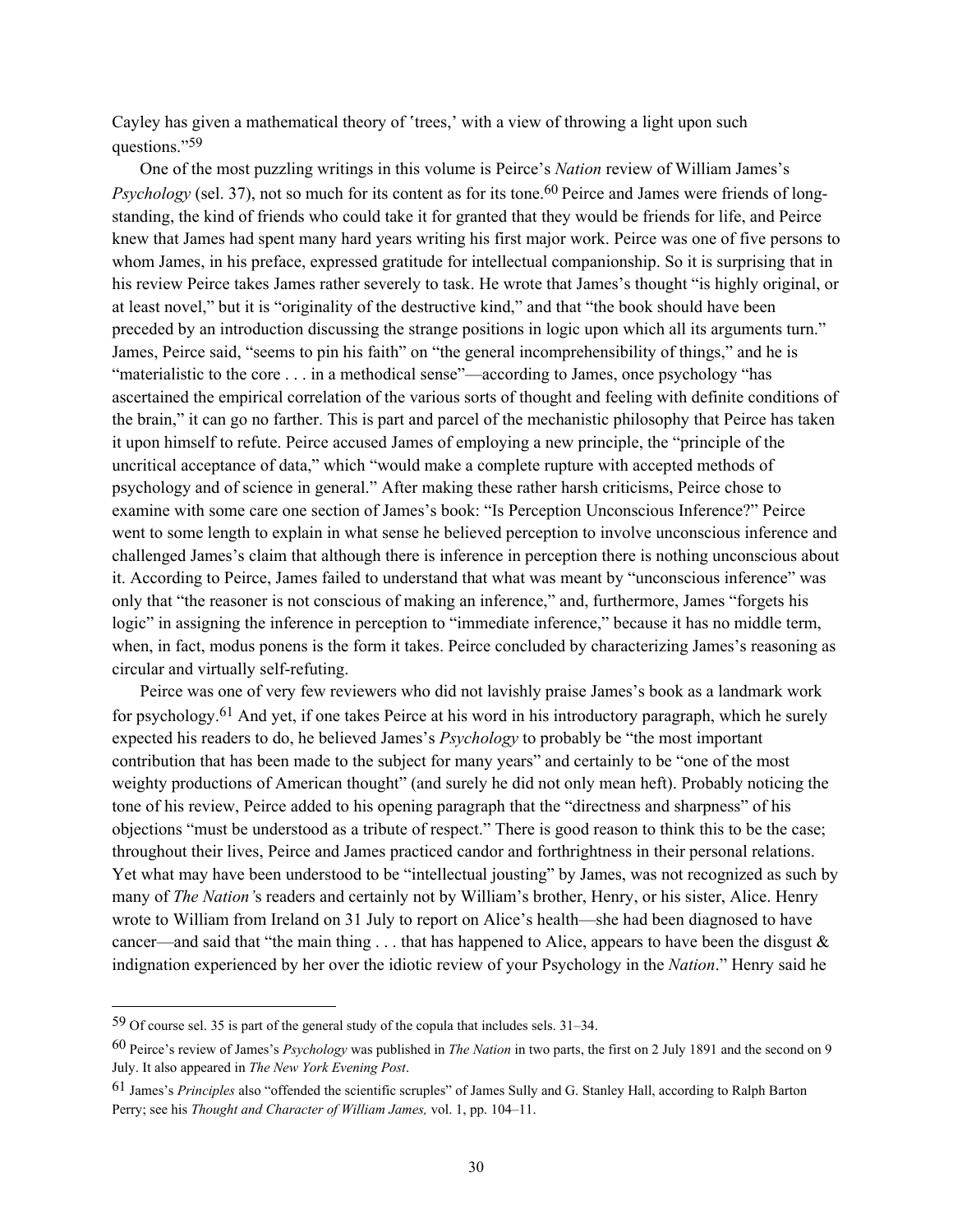didn't know "what to make of the way the *Nation* treats, & has mainly always treated us. . . . It is some vicious, pigheaded *parti-pris* of Garrison's." William wrote back to Henry on 20 August to express his amusement at his and Alice's "indignation over the Nation review." He made light of it, speculating that it was an "eccentric production probably read by no one" and likely the work of "some old fogy." James added that he "didn't care a single straw for the matter one way or the other, not even enough to find out who wrote it." It seems unlikely that James didn't recognize Peirce's hand in the review so perhaps he was protecting Peirce from his family's indignation.

 That Peirce took James's *Psychology* quite seriously is attested to by the fact that he continued to work with it and correspond with James about it. Sometime later, by 1897 but probably before that, Peirce composed a set of forty-six questions on volume one, either to be sent to James or as the basis for a more sustained critical review.<sup>62</sup> On 1 January 1894, Peirce wrote to James to tell him how much he liked his "distinction between substantive and transitive parts of the train of thought" and told him that there was "nothing in your psychology which serves my purposes better." But Peirce believed that James should choose more appropriate "*psychological* terms" for this key distinction and "leave grammar-words for *logic*." Peirce tried more than once to convince James to replace "substantive" and "transitive" with "sessile" and "volatile" or, better yet, with "pteroentic" and "apteroenic" with a nod to the "winged" and "unwinged" words of Homer.

 On 9 July, in the same issue that carried the second part of Peirce's review of James, *The Nation* published an editorial, entitled "A Plain Moral Question," that addressed "the idea which the *Christian Union* keeps reiterating . . . that a minister may honorably remain in the service of a church though repudiating leading articles of its creed." *The Nation* praised the open-mindedness of churchmen who could "see how the new wine of modern research is hopelessly bursting the old ecclesiastical wine-skins," but held that if they could not "conscientiously read the new meanings into the old shibboleths" and in continuing to serve their church would have to flout its creed, to do so would be "an immoral thing to do."63 Peirce felt strong disagreement with *The Nation*'s position and wrote a reply to the editor (sel. 38) declaring that to represent a matter of conduct "wherein serious men differ" as a plain moral question was "highly offensive." Curiously, he argued that while he, a layman, had severed his "visible connection with the Church, and so put [his] soul in jeopardy" because he could not believe "a certain article of faith in the sense in which it is commonly understood," yet "the opposite course of allegiance to God and His Church" was the duty of ordained ministers. The only possible way that the Church can correct its errors is if the "clergy to whom they become known" acknowledge them to be errors "while remaining in their posts." Peirce concluded his letter with a prediction that there would be great "changes in religious beliefs during the course of the coming century" and that any denomination that "pins its existence upon an unyielding creed," as *The Nation* says morality requires, is headed for "break up." Peirce's letter was never published and may not have been sent.

 While Peirce worked through the summer to complete his work on the final volume of the *Century Dictionary,* he was thinking of ways to use his familiarity with dictionary work to help make up for the loss of income from the Century Company. Financial pressures were building; in a letter postmarked 22 July, a New York book dealer threatened to take Peirce to court to collect \$92.10 that was almost a year overdue. It was crucial to avoid any lessening of income and urgent to find a means of increasing it. He

<sup>62</sup> These "Questions on William James's Principles of Psychology," will be included in a later volume. Some of the questions were published by Perry, ibid., and some in CP 8.72–90. See Mathias Girel's "The Metaphysics and Logic of Psychology: Peirce's Reading of James's *Principles,*" *Transactions of the Charles S. Peirce Society* 39.2 (2003): 163–203.

<sup>63</sup> See annotation 240.3, pp. 429–30, for the complete editorial.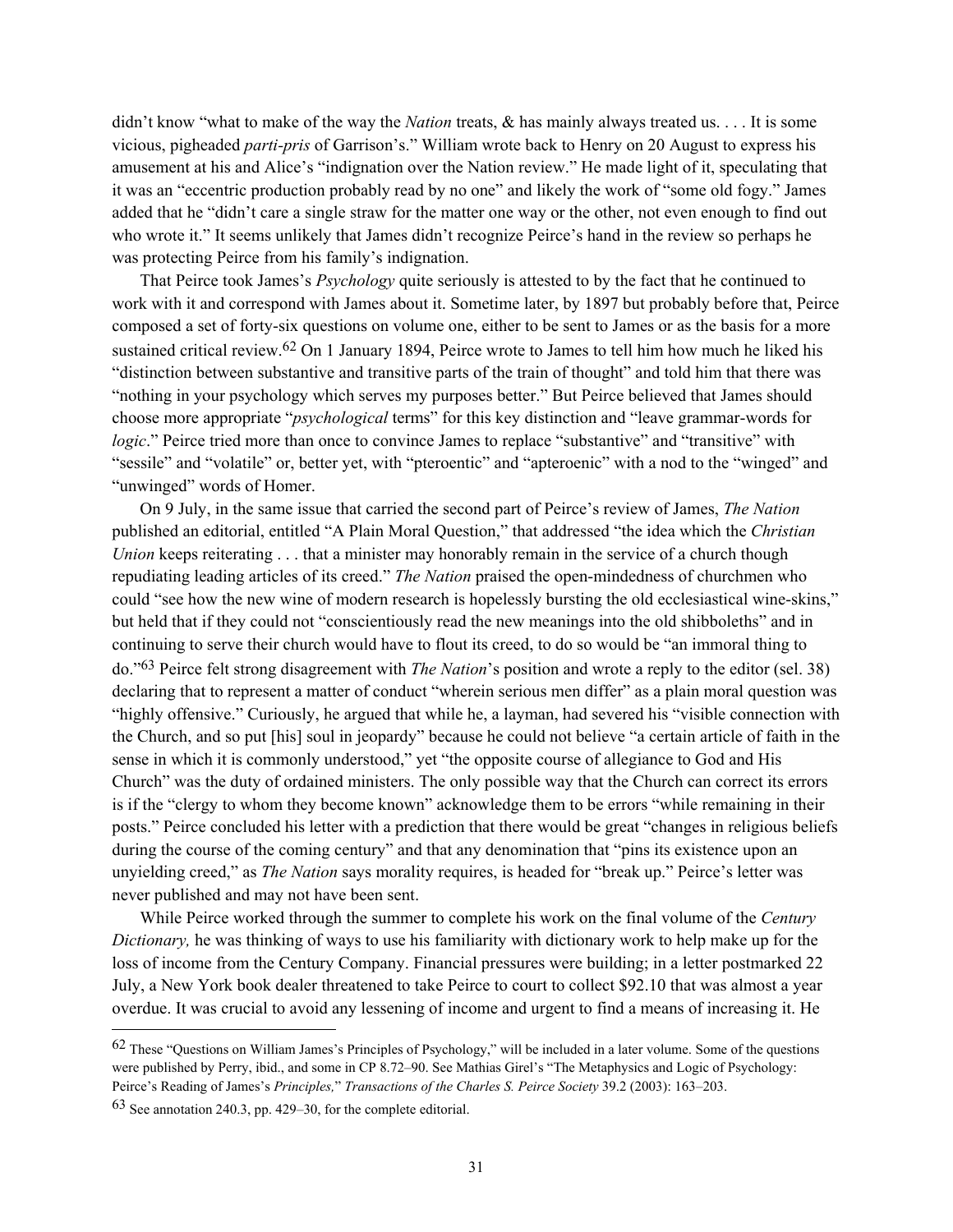tried for work with Funk & Wagnalls to help with their famous single-volume *Standard Dictionary,* which was to appear in 1894, and he was hired to provide a table of up to four hundred colors. In August, Peirce offered to work as a general consultant for \$5000, but his offer was declined. It occurred to Peirce that he might be able to make some money by lecturing on dictionaries and he wrote to Benjamin Smith, Managing Editor for the *Century Dictionary,* to let him know what he had in mind and to say that he hoped that the Century Company would be "friendly in the matter." Smith, remembering some criticisms Peirce had expressed earlier, wrote back that of course the company "would look upon public *adverse* criticism of the C.D. by a member of its editorial staff as in some sense a breach of trust" but that he did not doubt Peirce's courtesy or fairness (24 Aug. 1891).

 Over seven months had passed since on 4 February Peirce had sent Mendenhall the full report on the state of his work for the Survey. Since then, Peirce had continued to send in his monthly "personal reports," but he sent nothing more substantial. Peirce was committed to very high standards for his scientific publications, for which he had achieved an international reputation, and could not bring himself to lower them for the sake of expediency, but he had neither the time nor resources for the work still required before completing his reports. Mendenhall had come to see that he could not make the smooth transition that he wished for from the Peirce era of pendulum research to a new Mendenhall era; to get the full benefit from Peirce's years of gravity research, and perhaps even to give Peirce his due, Mendenhall would have to commit more resources to Peirce's gravity program. He was not prepared for that; he wanted to make a clean break and to start his own program using the half-seconds pendulums he had designed. The time had come to do a hard thing.

On the  $21<sup>st</sup>$  of September, Mendenhall wrote to ask for Peirce's resignation from the Coast and Geodetic Survey. Mendenhall was now committed to replacing Peirce's European-style operations, which were too expensive, cumbersome, slow, and inefficient, with the simplified program based on his short pendulums.64 He knew that Peirce would never accept this change and that he might try to impede it, perhaps with the support of other scientists who did not want to see the Survey relax its standards. He could justify letting Peirce go and he thought that was the best course to take. Peirce had shown no inclination to revise his long report in the way Newcomb thought necessary for publication and Mendenhall had waited long enough for the additional reports Peirce owed. Mendenhall could also point to Peirce's heavy commitment to the Century Company and to his connection with *The Nation*. It was time for Peirce to go. Peirce had long anticipated that he would be forced out, even admitting to Mendenhall in his letter of reply (29 Sept. 1891) that it was "a necessary act," yet the fact of it must have been a brutal blow.

 Peirce admitted that his work had been going slowly, in part because he could no longer perform the difficult mathematical work needed to finish his reports with the ease of his younger days, but also because of his treatment during Superintendent Thorn's administration and because it had been necessary for him to develop other means of livelihood.<sup>65</sup> But Peirce insisted that he had not been idle and he defended the organization of his gravity report. And even while admitting that Mendenhall was right to ask for his resignation, Peirce suggested ways that he might stay on, asking for a bright assistant for a short time to help him finish his gravity reports and perhaps to help with some new fieldwork at two very interesting sites on his own estate where "valuable determinations of gravity could be made." He noted,

 $64$  See W6: lxvi ff.

<sup>65</sup> See the Introduction to W6 for the story of Peirce's rejected report on gravity and an account of Peirce's treatment during the Thorn administration.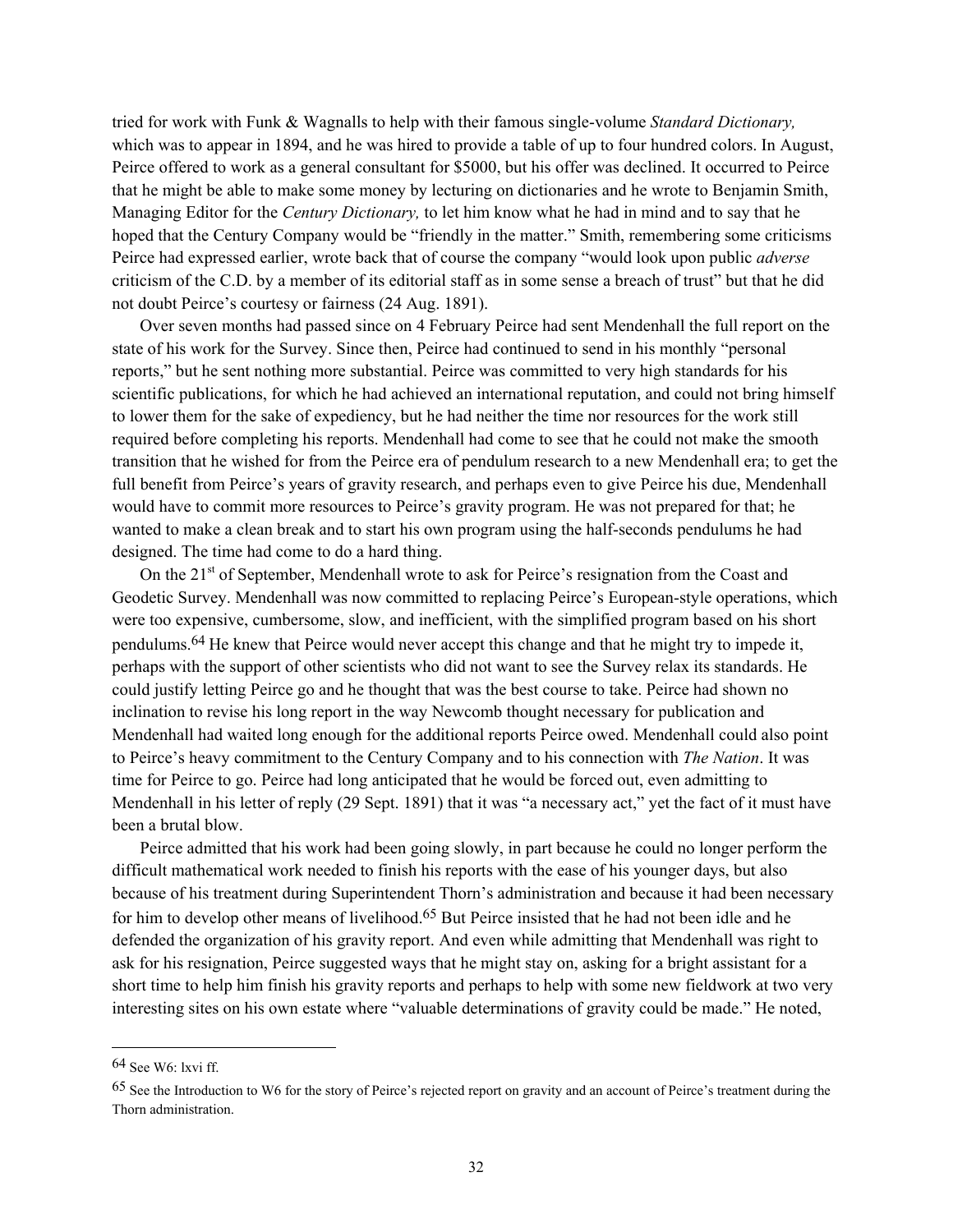again, that his "chief study for a long time" had been "to produce an efficient method for the practical solution of questions in hydrodynamics," a problem of importance for pendulum research and perhaps the most important current issue for applied mathematics. So, without much hope, Peirce tried to make a case for staying on, but if Mendenhall thought it "more convenient" that his "connection with the survey should be severed" then, Peirce wrote, "I shall depend upon you to indicate to me the date at which my official resignation must be sent at latest, so that it may precede all other official action." Peirce asked if he could meet with Mendenhall in Washington to confer "on the whole question."

 Mendenhall replied with a friendly letter, assuring Peirce that he appreciated his "rare abilities and long service" and he promised to find ways to occasionally use Peirce for "discussion of observations" and the like. But he asked Peirce to forward his resignation "at once to take effect on Dec.  $31<sup>st</sup>$ ." Mendenhall did offer to meet with Peirce and suggested that they meet in New York in November when the National Academy of Sciences would hold its meetings at Columbia College. On 1 October 1891, Peirce tendered his resignation to take effect on the last day of the year. That would end thirty years of service for the Coast Survey and would eliminate Peirce's principal source of income, an especially frightening prospect now that his regular work for the Century Company had concluded.

 It was clear that making ends meet was fast becoming a truly vital concern. Peirce wrote to John Fiske to ask him to put in "a good word" for him with the editors of *The Youth's Companion,* a highly successful children's magazine that around 1890 began to also target adult readers, and he asked Fiske to help him organize a scheme of lectures that would pay. Peirce also wrote to Garrison asking for more books to review for *The Nation*. His review of Herbert Spencer's *Essays, Scientific, Political, and Speculative* (sel. 39) appeared in the 8 October issue. Peirce previewed some of the key ideas he was developing for his second *Monist* paper, including that there "cannot be the slightest warrant" for holding that the three laws of motion are exactly true, and also that "the law of *vis viva* is plainly violated in the phenomena of growth, since this is not a reversible process."66 Peirce began his review of Spencer by remarking that the theory of ethics "is, from a practical point of view, one of the most important boons that philosophy has ever imported to the world, since it supplies a worthy motive to conservative morals at a time when all is confused and endangered by the storm of new thought, the disintegration of creeds, and the failure of all evidences of an exalted future life." Peirce's notice of J. Howard Gore's *Geodesy*  appeared in the issue for 15 October and Peirce used it as an opportunity to remark on the great contribution the Coast and Geodetic Survey had made on under Superintendents Bache, Peirce, Patterson, and Hilgard in advancing knowledge of the figure of the earth and he expressed confidence that "the present head of the Survey" would continue to pursue this problem.

 Sometime during the summer, Peirce had sent a draft of his "Arithmetic" to Risteen and had asked for his assistance in working up examples and in completing some unfinished sections. On 16 October, Risteen returned Peirce's manuscript and said that he had found that he was "not logical enough to arrange the early part of the book" and he asked Peirce to write the text for "notation, numeration, addition,  $-$ ,  $\times$ ,  $\div$ , 2∫ and 3∫"—Risteen said that he would provide the examples. He offered to draft text for "the commercial part—interest, insurance, stocks, &c." He repeated that he was convinced that he

<sup>66</sup> Peirce's claim that growth is irreversible was promptly challenged and Peirce elaborated and defended his position in the 22 October and 12 November issues of *The Nation:* see annotation 244.6–7, pp. 432–33.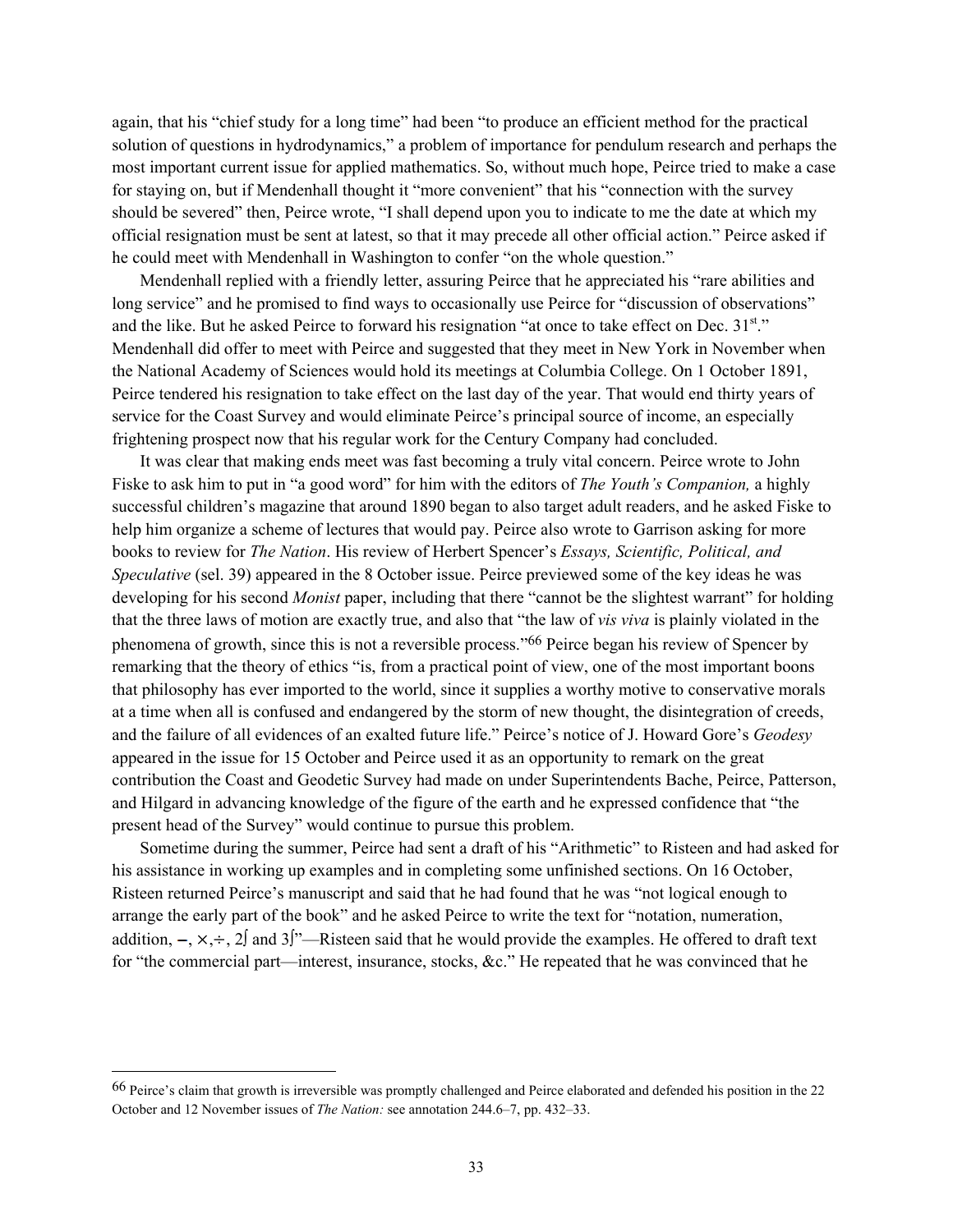"never could get the earlier part of the book into such shape that it would be logical, and intelligible to a youngster."67

 One can only suppose that the financial crisis Peirce was confronting was a constantly looming presence for him. How could he and Juliette survive if Mendenhall refused to extend his Coast Survey employment beyond the end of the year? Peirce's new arrangement with the Open Court provided a thin ray of hope. After finishing his definitions for the *Century Dictionary,* Peirce had been able to return to his *Monist* project and on 5 November he was able to send Carus the manuscript for his second article, "The Doctrine of Necessity Examined" (sel. 24). In his letter accompanying the manuscript, Peirce wrote that he considered it "the strongest piece of argumentation I have ever done." He enclosed his bill for \$160 and asked Carus if he would consent to printing weekly advertisements in *The Open Court* for his "Instruction in the Art of Reasoning by Correspondence."

 In the first paper of his *Monist* series (sel. 23), Peirce had stressed that chance should be an essential element in "our view of the universe" and that it ought to play a key conceptual role in any scientific philosophy. He had reached this conclusion perhaps as early as 1883 (W4: sel. 79), and had been developing its consequences since then, but now he would test it by examining the contrary doctrine, "the common belief that every single fact in the universe is precisely determined by law." Peirce, as a man of science, was looking for a cosmology that explained the world in its fullness and, like Epicurus before him, and Aristotle too, he was convinced that some things could not be explained without appeal to real chance. Peirce was also motivated by his belief that strict determinism left no room for freedom of the will, something he believed there was good reason to admit.

 According to Fisch, Peirce had first stated his case against the "doctrine of necessity" in 1887 in "Science and Immortality" (W6: sel. 14), where he took a strong stand against Spencer's "mechanical notion of the universe." In "The Doctrine of Necessity Examined," Peirce constructed a more substantial argumentation by systematically considering and rejecting the main arguments for determinism and then building a positive case for the claim that an element of absolute chance prevails in the world. Peirce named his anti-necessitarian doctrine "tychism" (from  $\tau \nu \chi \eta$ , the Greek word for chance) and claimed that "tychism must give birth to an evolutionary cosmology, in which all the regularities of nature and mind are regarded as products of growth." Basic to Peirce's case against determinism were several key ideas, among them, that the prevalence of growth in the universe is inconsistent with the conservation of energy; that the great variety within universe is inexplicable unless due to chance; that law, also prevalent in the universe, must be explained by something other than law, which can only be chance; and that the reality of feeling is "a patent fact enough, but a very inconvenient one to the mechanical philosopher." Peirce claimed that the consequences of tychism can be "traced out with mathematical precision into considerable detail" and that these consequences can be tested as scientific predictions. It is noteworthy that Peirce recommended tychism because it did not barricade "the road of inquiry" as determinism did by insisting on "the regularity of the universe." This marks a step in Peirce's progress toward fallibilism.<sup>68</sup>

 Near the end of October 1891, Peirce travelled to New York City for the early November meetings of the New York Mathematical Society and the National Academy of Sciences. He was to meet with Superintendent Mendenhall at the National Academy meetings to discuss his employment with the Coast Survey. Why Peirce went early to New York is unclear, but it was probably to drum up more income-

<sup>67</sup> Several manuscripts listed in the Chronological Catalog are related to the arithmetic project from around this time, including 1891.46–51 and c.1891.1–2.

<sup>68</sup> See annotation 123.16–17, p. 389.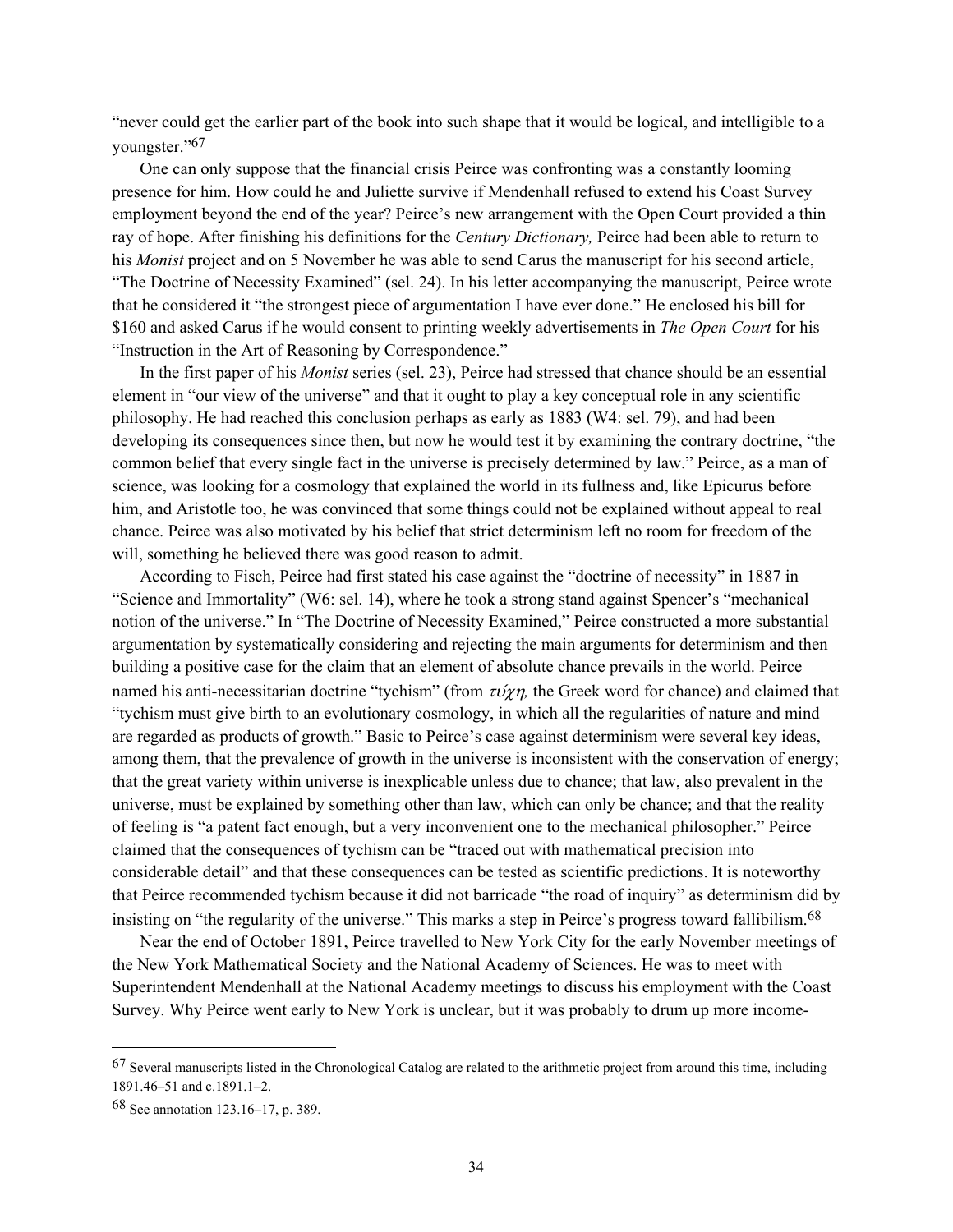producing writing projects and to search out other financial opportunities in case his meeting with Mendenhall went badly. He may also have wanted to look into possibilities for the development of his Milford estate. Sometime during the final week of October, while in the office of his friend and Harvard Classmate James Harrison Fay, Peirce noticed a pamphlet written by another Harvard classmate of theirs, an occasional participant in the old Metaphysical Club, Francis Ellingwood Abbot: "Professor Royce's Libel. A Public Appeal for Redress to the Corporation and Overseers of Harvard University."69 Why Peirce met with Fay isn't known; perhaps he was only visiting an old college friend. But Fay was a businessman of some standing and was well-connected with the railroad industry (he was a Vice-President and on the Board of Directors of the Mobile and Ohio Railroad Company) so Peirce may have wanted to discuss the rapid transit venture he had advanced the year before with the engineer and inventor, Samuel Mott, or he may have had some other venture capital scheme in mind.

 Abbot's pamphlet had caught Peirce's attention: it was an appeal to "the President and Fellows and Board of Overseers of Harvard University" to redress "the wrong" perpetrated against Abbot by Josiah Royce, Assistant Professor of Philosophy, who, Abbot alleged, had in his "'professional' position as one of [Harvard's] agents and appointees" publicly attacked his reputation "with no imaginable motive other than mere professional jealousy or rivalry" and who had "gone to the unheard-of length of 'professionally warning the public' against a peaceable and inoffensive private scholar." Abbot had been aggrieved by Royce's stinging review of his book, *The Way Out of Agnosticism,* which had appeared in the inaugural issue of the *International Journal of Ethics* (of which Royce was a founding editor).70 Ironically, Abbot had based his book on a course of lectures he had given at Harvard when, with Royce's approval, he had filled in while Royce was on leave to recover from a period of serious depression.71 According to Bruce Kuklick, Abbot had high hopes for his book, thinking it might finally win him an academic post and the respect he thought he had earned, so when Royce's devastating review appeared accusing him of "an unconscious and blundering borrowing from Hegel" and warning readers of his "philosophical pretensions," he knew he had suffered a severe blow.<sup>72</sup> Royce had concluded his review with muted praise for Abbot's "devotion to high ideals" and his "heroic sacrifices in the service of duty," but he justified his harsh assessment of Abbot's book by holding that "in judging of the actual work of philosophical writers, we must lay friendly esteem aside . . . we must show no mercy,—as we ask none." Abbot, wounded and angered by Royce's unkind treatment, prepared a strong reply and submitted it in January to the *International Journal of Ethics,* but after disagreements over demands for revisions and the timing of a rebuttal by Royce, Abbot withdrew it and produced the 48-page pamphlet that caught Peirce's eye when he visited Fay's office.

 Peirce had not read Abbot's *The Way Out of Agnosticism,* but he knew Abbot from earlier times and he had recently quoted him on "realism" in the *Century Dictionary,* not to mention that he, too, had had his issues with the Harvard Corporation, so he was sympathetic. He wrote to Abbot from Fay's office saying that, even though he doubted that the pamphlet was "a wise publication," he was confident that Abbot had not plagiarized Hegel and, moreover, that he had long regarded Royce as "one of the large

<sup>69</sup> Abbot's pamphlet, which ran to forty-eight pages, had been printed in Boston by George H. Eliot. See annotation 245.3–4, pp. 433–34.

<sup>70</sup> Josiah Royce, "Dr. Abbot's 'Way Out of Agnosticism'," *International Journal of Ethics* 1.1 (Oct. 1890): 98–113..

<sup>71</sup> See John Clendenning's *The Life and Thought of Josiah Royce* (Vanderbilt University Press, 2nd ed., 1999) for a full discussion of Royce's health and of his conflict with Abbot.

<sup>72</sup> Bruce Kuklick. *The Rise of American Philosophy: Cambridge, Massachusetts, 1860–1930* (New Haven: Yale University Press, 1977).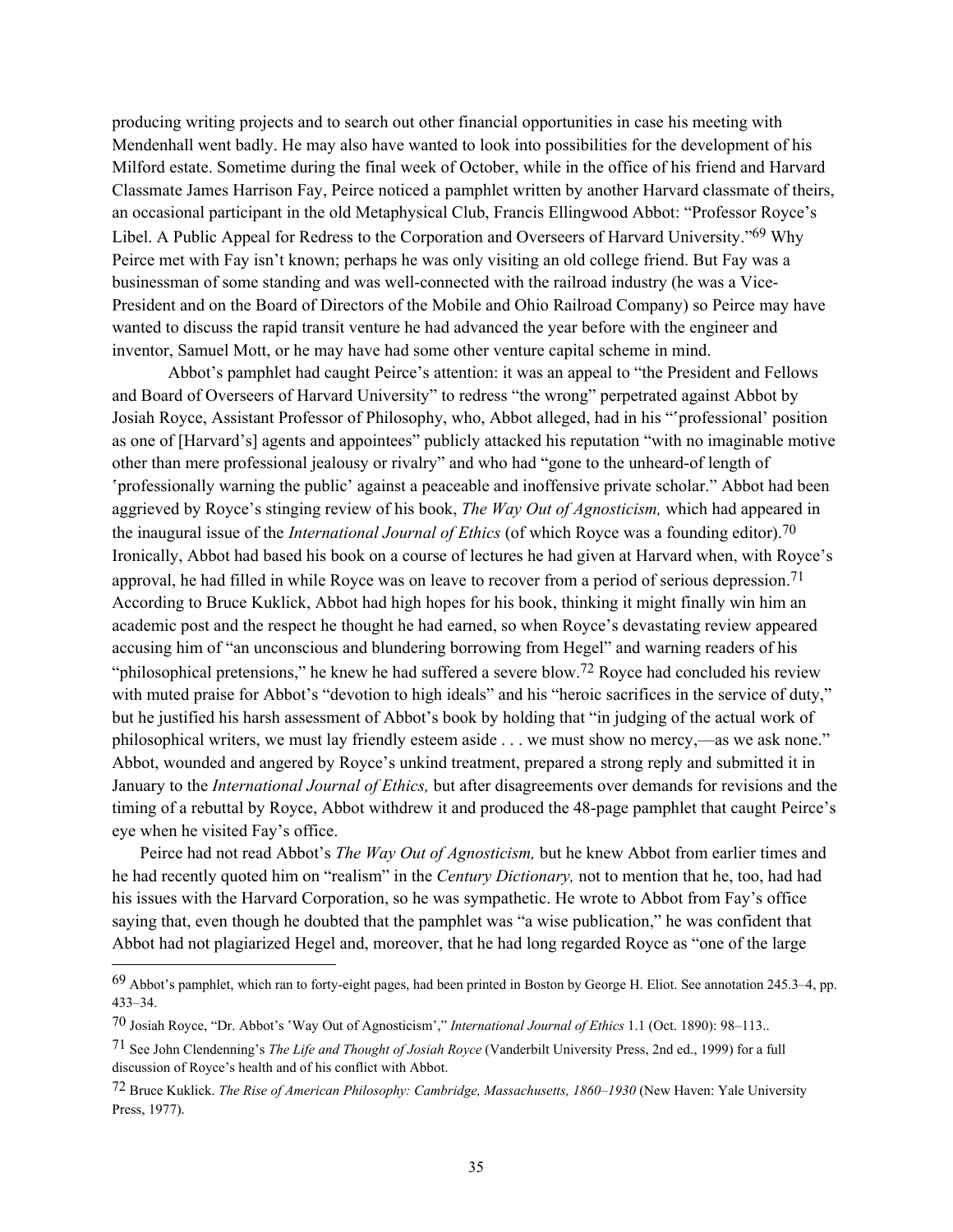tribe of philosophical blunderers," so he was prepared to lend a hand (c. 30 Oct 91). Peirce wrote a letter to the editor of *The Nation* in support of Abbot and it was published about two weeks later (sel. 40). In his letter, entitled "Abbot against Royce," Peirce reviewed Abbot's charges against Royce—that Royce had maliciously libeled Abbot and had used unfair means to stifle Abbot's reply—and concluded that while Royce's "warning" was clearly an "unwarranted aspersion," it could not strictly be regarded as libelous though it seemed clear enough that Royce had contrived to have Abbot's reply first postponed and then excluded from publication*.* Peirce noted that Royce seemed almost openly intent on "ruining Dr. Abbot's reputation," and that is a conclusion often drawn by scholars who examine this dispute.73 Abbot quickly wrote to thank Peirce for his support, noting that of course Royce had "every advantage of position" on his side: "All the more do I feel the nobility of spirit which moves you to strike a brave blow for me . . . . If it is a high minded thing to champion a just cause against great odds, you have earned, as you certainly receive, my very grateful thanks" (15 Nov. 1891).

 Peirce's letter, appearing in such a prominent periodical, brought to the public eye a dispute that had up to that point been isolated to a rather small circle of insiders. James quickly wrote to set Peirce straight, admitting that Royce had taken a harsh and pretentious tone and that Abbot was justified in feeling "sore," but fully taking Royce's side in the dispute (12 Nov. 1891). "Abbot," he wrote, "seems to me simply *insane,* in all that touches on his philosophic or personal pretensions." James said he wished Peirce had just "let the thing die away in silence." Peirce replied that Abbot surely didn't deserve Royce's "sweepingly contemptuous criticism" and that if, indeed, he is "almost insane," then "all the more reason for gentle treatment." James responded that Peirce's view of the matter "does honour to your head and heart, but doesn't convince me that Royce is not *now* the party sinned against" (16 Nov. 1891). James felt duty-bound to now come openly to Royce's defense which he did, as had Peirce, in the pages of *The Nation*<sup>74</sup> He wrote that Peirce's professed neutrality in the dispute was perhaps more apparent than real, given that Peirce's knowledge of the facts had come principally from Abbot, so "it seems but fair that one with a less *ex-parte* knowledge of the facts should also be heard." James sought to completely absolve Royce and the editors of *International Journal of Ethics* from any moral or legal blame and concluded by asserting that "Mr. Abbot's remedy of heaping personal outrages upon Prof. Royce and his motives, admits of no excuse but a pathological one" and he chastised Peirce for spreading the quarrel "beyond the academic world."

 Peirce, having been shown James's letter in the offices of *The Nation* prior to its publication, wrote privately to express his irritation (17 Nov. 1891): "I am sorry you should see fit to sneer at my impartiality." Peirce told James that he knew Abbot and Royce about equally well and that "in searching my consciousness, I cannot detect any more leaning to one side than to the other." Peirce acknowledged that he had adduced some new facts concerning the conduct of the editors of the *Review* which he would reflect on but he insisted that a philosopher could criticize another without hoping to injure him, contrary to what he thought James had implied: **"**Philosophy has not reached the position of an exact science where being in the wrong is somewhat of a reflection upon a man's competence." Royce was plainly trying to injure Abbot, Peirce wrote; his general tone "is that of contempt."

 James showed Peirce's letter to Royce and, to his credit, Royce wrote a long and respectful letter to Peirce hoping both to defuse the controversy and to win Peirce's respect: "James knows that I like candid criticism . . . [and] that I deeply respect your work, and your opinion of philosophical matters" (18 Nov.

<sup>73</sup> See Kuklick 1977, p. 250n.: "For some reason or other, however, Royce had set out to annihilate Abbot's reputation."

<sup>74 &</sup>quot;Abbot Against Royce," *The Nation* 53 (19 Nov. 1891): 389–90.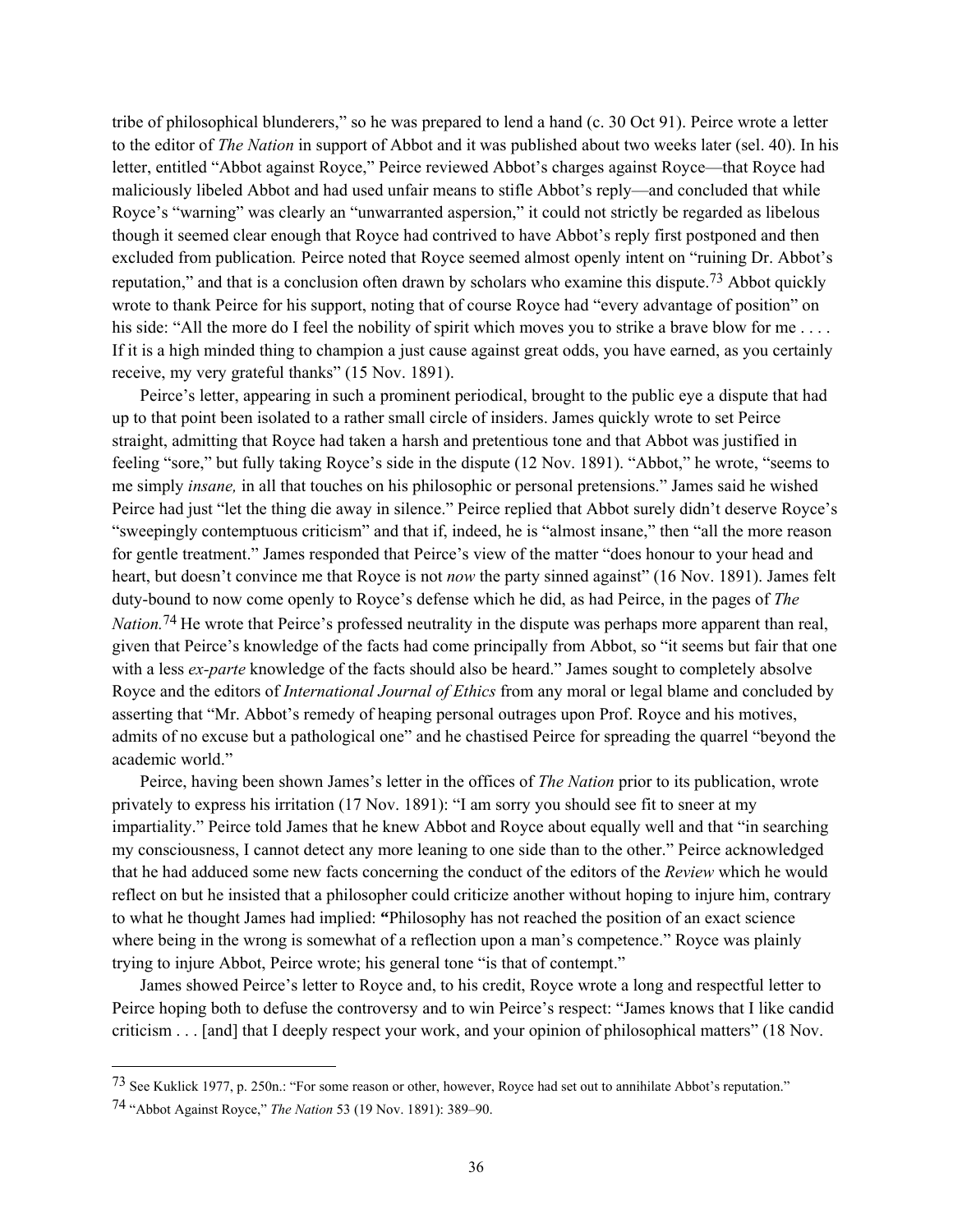1891). Royce proceeded to set out a long explanation of the dispute and a detailed defense of his position—he assured Peirce that previously his relations with Abbot "had always been cordial" and that he deeply regretted "having so touched his heart when I struck home at his work." This might have ended the matter for Peirce had not yet another letter appeared in *The Nation*, just two days later, purporting to present evidence mitigating, if not refuting, Peirce's account of the Abbot-Royce dispute. The author of the new letter was Joseph Bangs Warner, a lawyer who had been retained by Royce to advise him in the dispute, and who, like Abbot, had been an occasional member of the old Cambridge Metaphysical Club. Warner, like James, while admitting that Royce may have "transgressed the limits of courteous controversy," contended that Abbot's transgressions were greater than Royce's. Warner downplayed any legal culpability on Royce's part but openly warned Abbot that the publication or circulation of his reply to Royce "in its present shape" might "entail a serious legal responsibility" on his part.75 By so openly demanding that Abbot revise his reply or face legal consequences, Warner was unwittingly strengthening Abbot's position and Peirce's representation of the controversy.

 Yet with Warner's letter, the Abbot-Royce controversy had about run its course. On 3 December, one final letter would appear in the pages of *The Nation,* Abbot's retort to Warner.76 Abbot proclaimed Warner's letter to be "the lawyer's attempt to put forward his own baseless assumptions in his client's behalf" and took the opportunity to quote three long paragraphs from his "suppressed" reply. He concluded by arguing that "when Dr. Royce blew his bugle-blast of defiance, 'We must show no mercy, as we ask none,' he deprived himself of all excuse . . . for seeking refuge behind a menace of prosecution." This closed *The Nation* to the dispute. Following Abbot's letter, the editor of *The Nation,*  W. P. Garrison, appended a notice announcing that no more letters respecting the controversy would be printed. Peirce had submitted a second letter but withdrew it and nothing further appeared in *The Nation.* Two months later, a second pamphlet by Abbot was issued: "Is Not Harvard Responsible for the Conduct of her Professors, as well as of her Students? A Public Remonstrance Addressed to the Board of Overseers of Harvard University," but Harvard ignored it and the controversy came to an end.<sup>77</sup>

 It is difficult to comprehend this strange altercation and to understand why Peirce came so willingly to Abbot's defense. It seems evident that Abbot and Royce, though cordial up to this point, did not really like each other—certainly they did not respect one another's philosophical powers. Abbot hoped for a Harvard professorship and had even offered to endow a chair for himself, but Royce, as Assistant Professor, clearly had the inside track. Each may have seemed a threat to the other. Abbot was convinced of his importance as a philosopher, and was perhaps almost pathological in the grandiosity of his selfassessments,78 but he had not come close to achieving the professional recognition that Royce, though much younger, had achieved. It is evident that Abbot was unstable and that he reacted brashly to criticism. But Royce, too, at this time in his life, was somewhat unstable and surprisingly insensitive to the "human factors" involved in philosophical debate.79 In hindsight, it must be admitted that Royce was the superior philosopher, but it seems evident that he unfairly discounted the strength and originality of Abbot's thought. Royce's review was overly aggressive, even incendiary, but Abbot responded in such an extreme and abrasive way that there was really no chance for reconciliation.

<sup>75 &</sup>quot;The Suppression of Dr. Abbot's Reply," *The Nation* 53 (26 Nov. 1891): 408.

<sup>76 &</sup>quot;Mr. Warner's 'Evidence in Full' Completed," *The Nation* 53 (3 Dec. 1891): 426.

<sup>77</sup> See Clendenning, p. 168.

<sup>78</sup> Clendenning, p. 148.

<sup>79</sup> See John McDermott's introduction to *The Basic Writings of Josiah Royce* (University of Chicago Press, 1969), vol. 1, p. 7.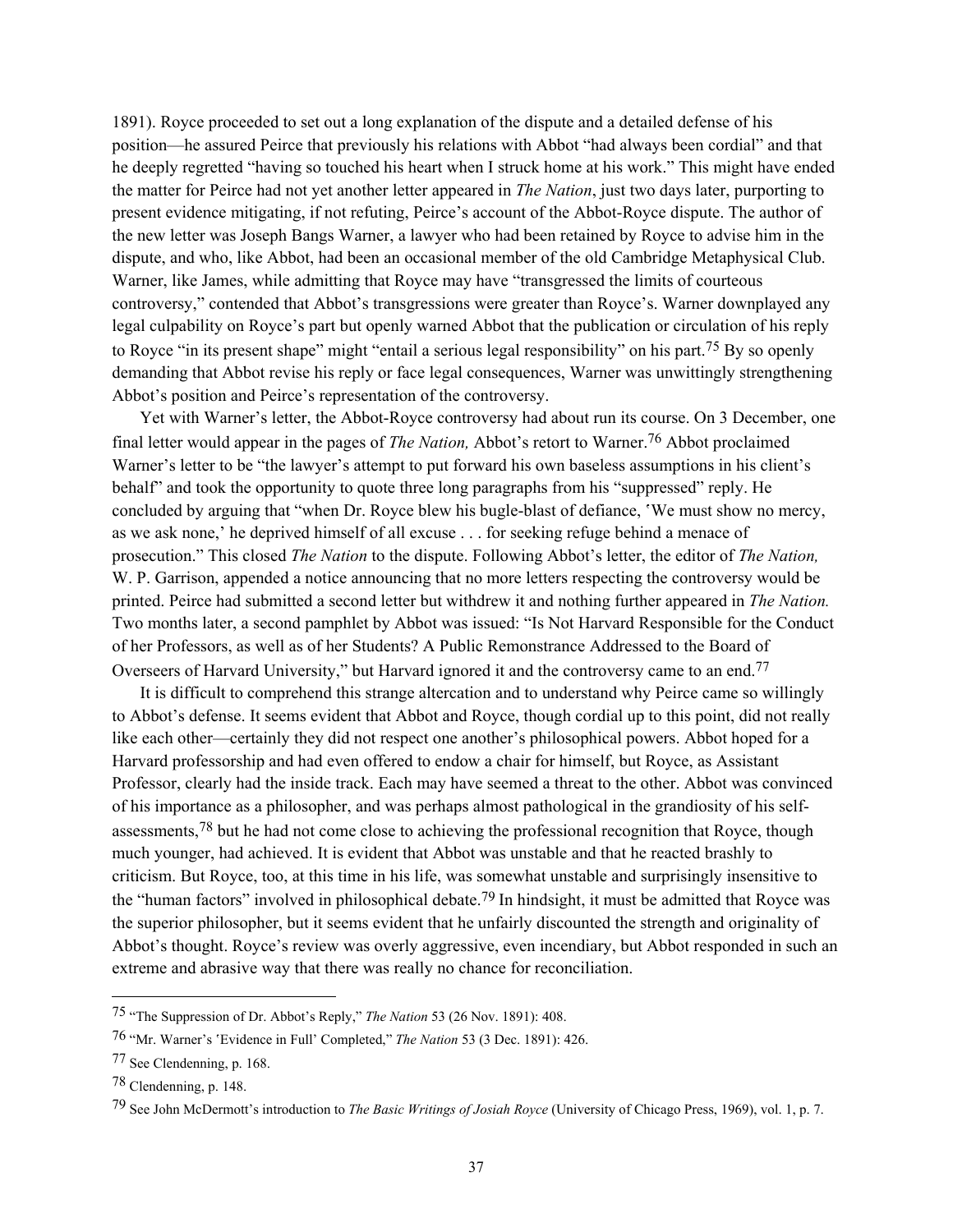Why did Peirce, alone among Abbot's peers, come to his defense? It is true, as James had pointed out, that Peirce first learned of the dispute from the account Abbot gave in his first pamphlet, and Peirce had no initial reason to doubt his old classmate's story. More pertinent, perhaps, is that earlier in the year Peirce had selected a surprisingly lengthy quotation from Abbot's *Scientific Theism* to illustrate the different scholastic positions on realism and nominalism for his definition of "Realism" for the *Century Dictionary*. The tensions between realism and nominalism constituted the very heart of philosophical inquiry for Peirce, so for him to appeal to Abbot to clarify the meanings of the relevant terminological distinctions was a sign of considerable respect. It is not surprising that Peirce was repelled by Royce's cynically dismissive treatment of Abbot and that he initially concluded that Royce was trying to ruin Abbot. But as things evolved, particularly with the personal communications from James and Royce, Peirce seems to have warmed to Royce (who would eventually become Peirce's hope for American philosophy). Without condoning Royce's treatment of Abbot, Peirce was content to step away from the battle. But he did write to James to explain why he had made a "plea for gentleness of criticism," which he believed James had assented to partly for the wrong reasons. Among the reasons Peirce gave was his notion that critical journals are implicitly "under contract" with their readers to "notice all books they would be pleased to know about." A journal "is bound not to say a book is mere rubbish, when persons highly qualified to judge may regard it as valuable. As long as that is the case, it is *not* rubbish. (Hence when you tell me you think Abbot's books rubbish, your remark is about as forcible as if you were to inform me you thought Hamilton's Quaternions rubbish.) What competent men find helpful-to-them, is not rubbish." (30 Nov. 1891). Peirce was applying a test similar to the one he had used with Garrison, the editor of *The Nation,* when he criticized him for attaching the title, "A plain moral question," to a "discussion of a point of conduct wherein serious men differ" (sel. 38). In the end, it is likely that Peirce's intervention did Abbot some good and saved his book from being altogether dismissed as worthless. But Abbot's pretentious and caustic treatment of Royce, and of Harvard, left him the loser and surely cost him any chance of a professorship. The general conclusion of the public was probably that expressed in an editorial that appeared in January 1892 in the *Educational Review*, which described the controversy between Abbot and Royce as "the literary *cause célèbre* of the year." The editors of the *Review* considered Abbot to be the main aggressor and made special note of his stuffiness: "University professors . . . will be surprised and amused to find Mr. Abbot assailing their *Lehrfreiheit.*" Abbot's appeal to Harvard to discipline Royce, they said, is the sort of thing "expected from the political partisan and the religious fanatic, but not from a student and teacher of philosophy in this day and generation."80

 The meeting of the New York Mathematical Society that Peirce had come to New York to attend was held on Saturday, 7 November 1891, at Columbia College and Peirce was elected to its membership, along with Simon Newcomb and others. Peirce had been invited to join the society by Harold Jacoby, Professor of Astronomy at Columbia. Peirce had been a member of the London Mathematical Society since 1880. Peirce would become an active participant in the meetings of the New York Mathematical Society and his intellectual development from this time on was to some degree influenced by his association with the society's members and his involvement in debates over the latest developments in mathematics.<sup>81</sup>

 $80$  As for the general public's perception of the whole affair, it was probably best expressed in the subtitle of a short satirical play John Jay Chapman composed after the controversy: *The Two Philosophers: A Quaint and Sad Comedy* (Boston: J. G. Gupples, 1892), where Royce is Josias Josephus Jeremiah Regius, and Abbot is Georgius Gregorius Xavier Gottfried Theisticus.

<sup>81</sup> See Carolyn Eisele's "General Introduction" to *New Elements of Mathematics,* vol. 1, for a discussion of Peirce's association with the New York Mathematical Society and how his participation in its meetings influenced his thought.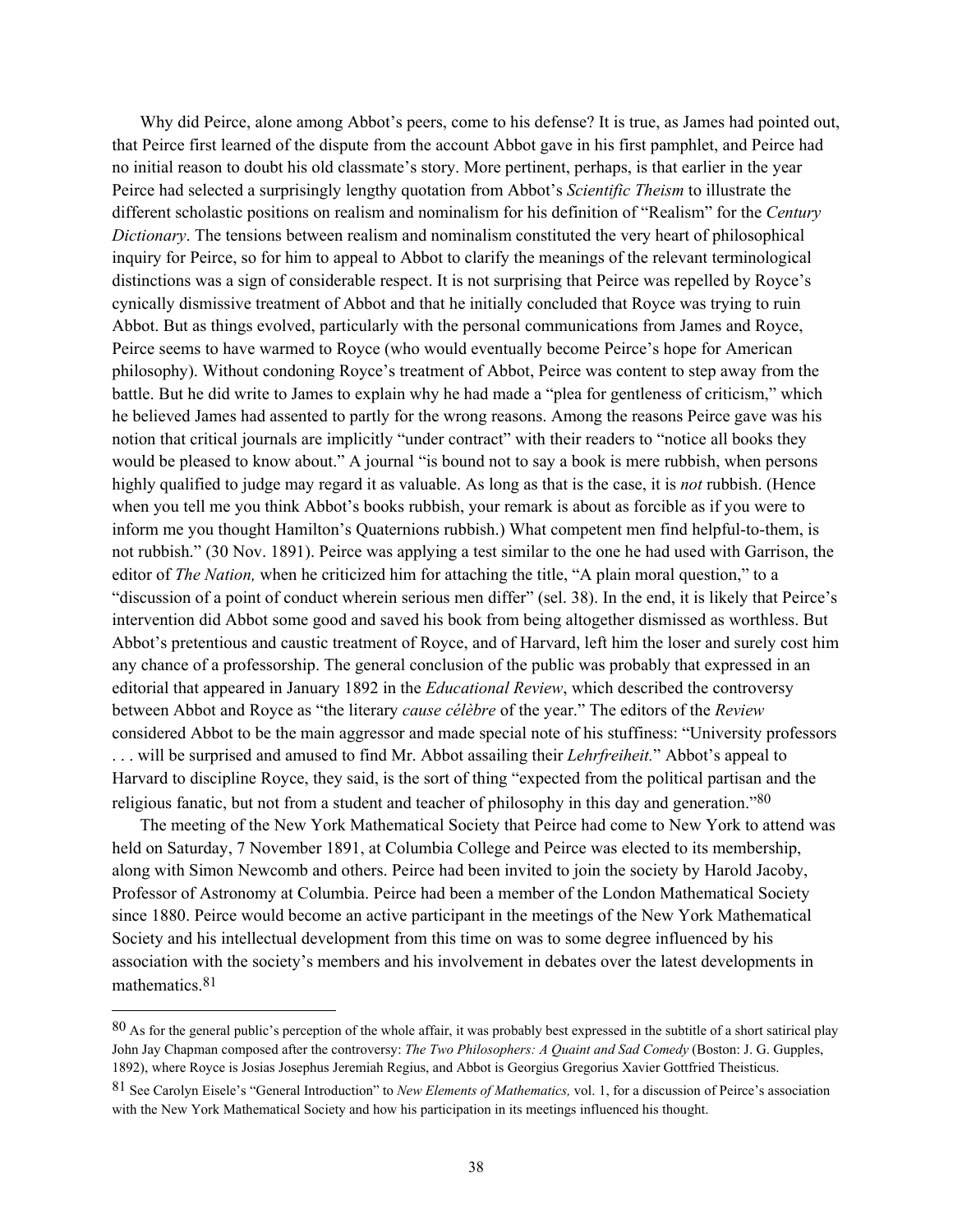The following Tuesday, 10 November, the National Academy of Sciences began its three days of meetings, also at Columbia College. Peirce had been elected to the NAS in 1877 and often attended its meetings. Peirce presented a paper entitled "Astronomical Methods of Determining the Curvature of Space," described as presenting "astronomical evidence tending to show that space possesses a negative curvature, and [calling] attention to various methods of conducting an investigation of this property of space." Peirce's paper, no longer extant, must have been based on methods set out in selection 36 and the results of subsequent measurements of curvature following those methods. Edward C. Pickering, Director of Harvard College Observatory, was the discussant for Peirce's paper. Three months prior to the meeting, on 9 August, Pickering had written to Peirce presumably about the work he was going to present: "Your hypothesis regarding the distribution of the stars is very interesting. As I understand it, hyperbolic space is a mental conception and not a physical fact. It is therefore difficult to understand how it can represent a material phenomenon except by an accidental coincidence." The content of Pickering's response at the meeting was not reported. Peirce was the discussant for a paper by Ogden Rood, "On a Color System," and he was also a discussant for Seth C. Chandler's paper, "On the Variation of Latitude." A presentation that surely attracted Peirce's attention was Mendenhall's paper, "On the Use of a Free Pendulum as a Time Standard."

 Peirce's paper on the curvature of space continued to attract attention after the meetings. On 7 December, George Bruce Halstead wrote that he was very much interested in the paper and would like a reprint of it, and E. H. Moore, then of Northwestern University but soon to be Professor of Mathematics at the University of Chicago, wrote also to say that he would "consider it a great favor" if Peirce would send him a copy (27 Feb. 1892).

 After the Academy meetings concluded, Peirce stayed on in New York "to try to find some way of making a little money," as he wrote to Juliette, but he also wanted to see Mendenhall. He had come to New York expecting to meet with Mendenhall at the NAS meetings to talk about his "retirement" from the Survey. Even though they both attended the NAS meetings, apparently Mendenhall couldn't find time to meet with Peirce privately. Two days after the close of the meetings, Peirce wrote to Mendenhall: "I came to NY solely at your suggestion for certain necessary conversation. You gave me appointment at Hoboken this morning. Where shall I see you and when?" (14 Nov 91). They met the following day, on Sunday, possibly at the Stevens Institute where Peirce had operated a gravity station for the Survey, but Mendenhall decided that they should continue their discussions in Washington. On Monday (16 Nov.), he issued "official instructions" for Peirce to "proceed to Washington, D.C., for conference with Superintendent," and promised to cover travel expenses.

 On 18 Nov, before meeting with Mendenhall in Washington, Peirce wrote to him about their meeting in Hoboken: "I feel impelled to say that one or two things you said to me on Sunday appear to me quite wrong." Peirce objected to Mendenhall's dismissiveness of the aspirations of assistants striving to meet higher standards:

 That view seems to me in the first place to overlook the facts of human nature. If you pay a man a very low salary to begin with, and then forbid him to have any warmth or zeal in the conduct of his office, carefully remove all intellectual interest it might have and leave him nothing but the pure money to work for, and finally construct a series of fiscal regulations the main purpose of which seems to be to take up as much time with accounts as possible,—if you do all that you will have the heads of bureaus even worse than they are now. In the second place, it rather shocks me to hear *you* who know what a slough of materialism this country is sunk in, where nothing is considered as sacred except the holy, holy, holy dollar,—giving in to complaints against heads of bureaus that they are spending a little money in trying to advance science. . . . Then you say that the prosecution of science should be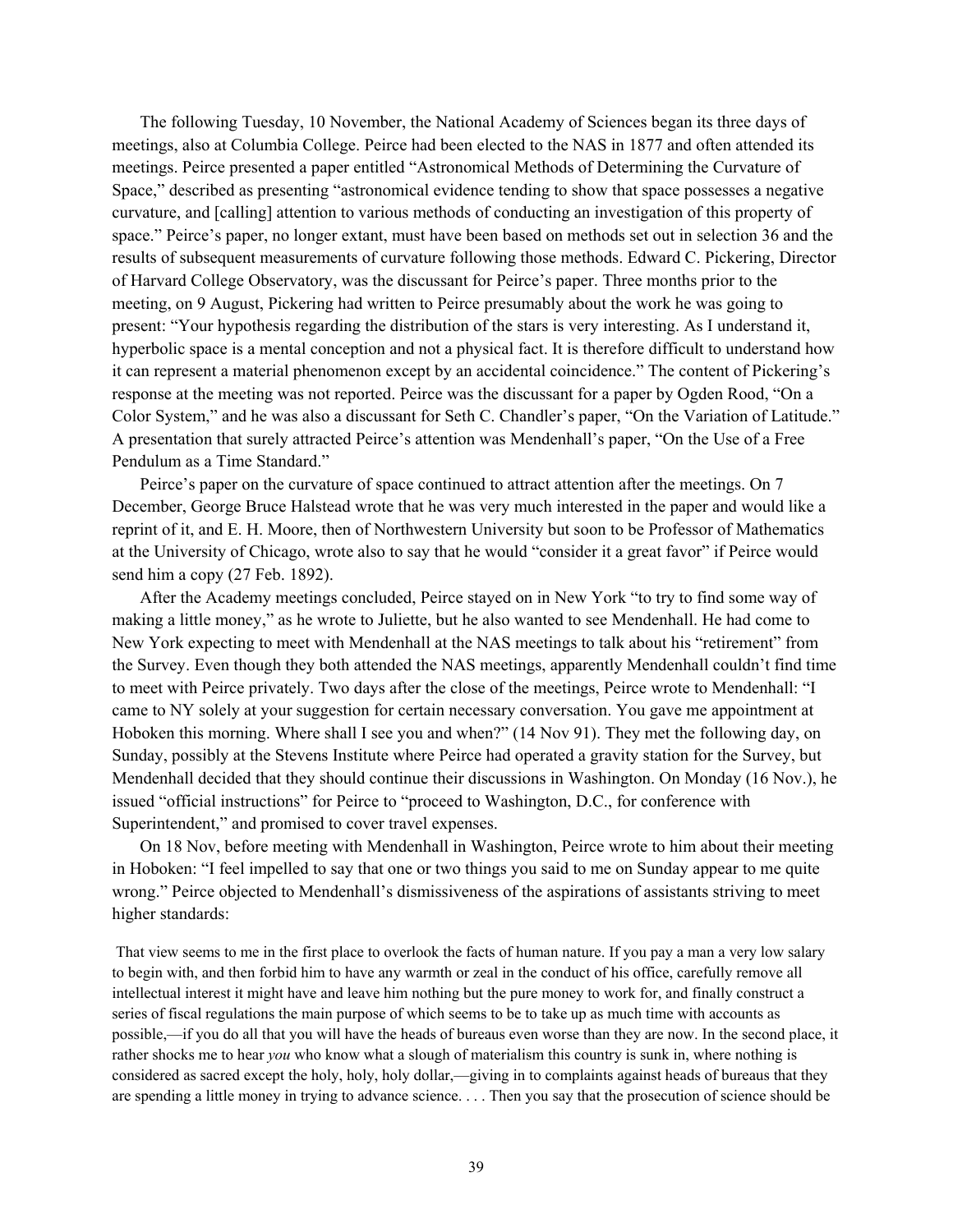left to the Universities. Well, I admit the official science here is not very much, but I must say it is better than any our universities can give.

On 19 November, probably before receiving Peirce's impassioned letter, Mendenhall recorded in his diary: "A.M. office: meet Professor Peirce. He walks with me to E. 18 St. N.E. and we arrange for his withdrawal from the Survey." He met Peirce again the following evening at his club (possibly the Metropolitan) where, presumably, they discussed arrangements for the conclusion of Peirce's employment—although Peirce was not yet ready to accept that his career as a professional scientist was so quickly coming to an end.

 Probably on the same night, after meeting with Mendenhall at his club, Peirce met with his old friend, George Ferdinand Becker, a member of the U. S. Geological Survey. From a letter Peirce sent to Becker on 21 November, it appears that Peirce had regaled Becker with an account of his cosmology; Peirce wrote that he had been struck with the quality of Becker's objections and told him how much his work would benefit if only he had "such an interlocutor for [his] neighbor." Peirce also must have told Becker about the loss of his position with the Coast Survey and about the financial predicament it put him in. Soon afterwards, Becker wrote to Mrs. Louis Agassiz to see if she would approach Augustus Lowell about engaging Peirce for a course of lectures at the Lowell Institute. Mrs. Agassiz replied that she had always liked Peirce and would be "only too happy" if she could "be in any way instrumental in securing this opportunity for him"; she had forwarded Becker's letter to Lowell, along with a letter of her own urging Lowell to engage Peirce. Lowell readily agreed to offer Peirce a course of lectures for the following winter. Peirce was touched when he learned of this outcome and wrote to thank Becker: "Now this is a truly charming thing that you have done. . . . I hope I shall some day be able to reciprocate."

 Peirce wrote to Lowell on 6 December offering to lecture either on the history of science from Copernicus to Newton or on the comparative biography of great men. He sketched what he had in mind for each alternative, first for the course on the history of science:

Two introductory lectures would be required, one to sketch the whole history of science and show that the period in question is the heart of the whole, the other to run over that period and show in a general way what are the works calling for further study. It is to the methods of reasoning that I should draw special attention; and Kepler who on the whole was I think the greatest reasoner who ever lived, would claim three hours. Newton would call for two, Leibniz for one, Galileo for one, Copernicus, Harvey, Gilbert, and Bacon would together want two, Descartes, Pascal, Fermat, would want one. I have counted up to 12, though I have omitted Huygens, Boyle, and other great names, for whom, and for a résumé and concluding sketch of subsequent history, room would have to be made by compression.

The subject of the other course, Peirce wrote, "is much lighter":

It refers, not to the *eminent* men whom Galton has studied, but to a higher order, the *phenomena* of the history of mankind. A list of about 300 of such men would be formed and discussed, and a method for the comparative study of them developed. Comparative lives of a few of them would be given,—a sort of scientific Plutarch,—scientific I mean in the treatment, not so exclusively as to the subjects. Finally, a large number of general questions relating to the nature, kinds, causes, and characters of greatness would be inductively considered. This would be quite elastic as to the time required.

Lowell chose the lectures on the history of science from Copernicus to Newton, "the subject which Mr. Becker suggested," and "a subject which your studies have led you to explore so deeply that there is probably no one who could treat it with so much knowledge and acumen as you," and agreed to twelve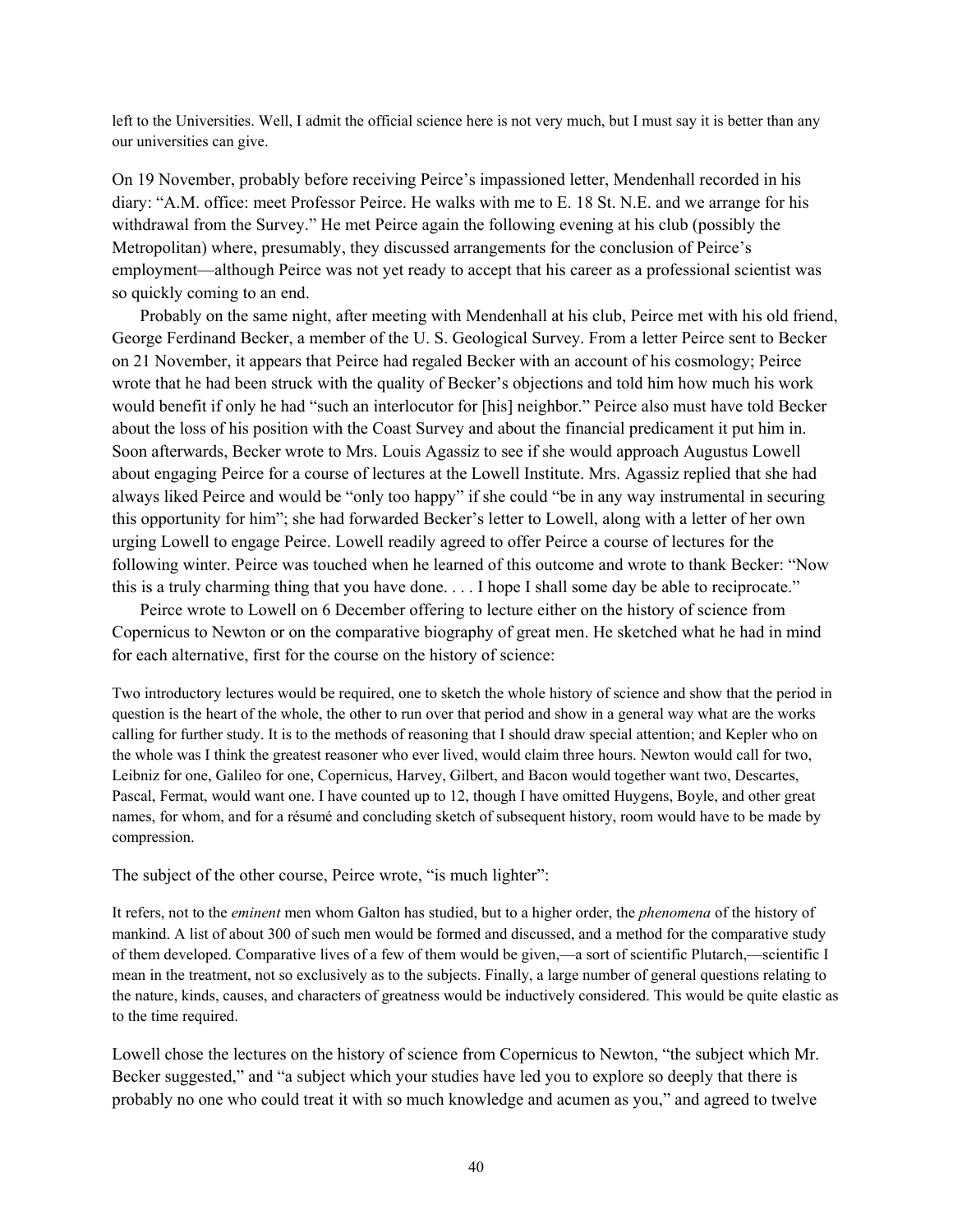lectures (8 Dec. 1891). Peirce knew that Lowell would pay well but it would be several months before he could expect to see a check from him.82

 From Washington Peirce returned to New York to make some money—he was determined not to go home to Milford empty handed. Garrison obliged Peirce by giving him an advance and by assigning an obituary of Oliver Wolcott Gibbs for *The Nation*'s graveyard (Gibbs would live until 1908). Garrison also asked him to review George F. Chambers's *Pictorial Astronomy for General Readers* and Dascom Green's *An Introduction to Spherical and Practical Astronomy*. Peirce's dismissive review of Chambers appeared in the 26 November issue of *The Nation* (sel. 41), and his review of Green appeared in the 17 December issue (and was reprinted in *The Evening Post* on 23 December). In his review of Green, Peirce took the opportunity to express his opinion about textbooks: "A book such as this might easily have been, which should touch upon every necessary matter with logical severity, giving all that is needed and excluding all that is superfluous, would serve as an intellectual tonic for the young man, and operate in some degree as a corrective to the dissipating and demulcent influences of other modern textbooks."

 Hard-pressed to find alternative sources of income, Peirce's hope rekindled that he could turn his logic into cash by reviving his correspondence course on the art of reasoning. It had not worked when he tried it five years earlier but then it had been seriously interrupted just when it got going by the Peirces' move to Milford.83 When Peirce sent in his second article for *The Monist,* on 5 November 1891, he had asked Carus to run a weekly advertisement for his correspondence course in *The Open Court*. Carus agreed and the following advertisement ran regularly for a year:<sup>84</sup>

Mr. C.S. Peirce has resumed his lessons by correspondence in the Art of Reasoning, taught in progressive exercises. A special course in logic has been prepared for correspondents interested in philosophy. Terms, \$30, for twenty-four lessons. Address: Mr. C. S. Peirce, "Arisbe" Milford

There is a letter from Peirce to a Miss Daniells (12 Sept. 1891) that may be a response to a question about Peirce's logic course: "Suppose a person says that if A is true B is true. Then, if what he says is true, and if the antecedent, A, is true, the consequent, B, is also true; is it not?" Peirce went on to prove that black is white, based on a clever play of assumptions. But there is no further indication of any interest in the course and on 25 August of the following year Peirce wrote that he had "never got a reply" and asked that the advertisement be discontinued. Selection 42, and several other manuscripts composed around this time, were probably intended for the correspondence course.85

 Another project of Peirce's that might belong to this time was his elaborate "Rules for Cataloging a Library."86 This document, which incorporates guidelines from several sources, especially from Charles A. Cutter's "Rules for a Dictionary Catalogue" (a third edition of which came out in 1891), may have been prepared for use by the Astor Library or, perhaps more likely, Peirce's intensive library research during this period may have given him the idea of producing an improved cataloging system that could be profitably published. This project might also be connected with Peirce's cataloging of his personal library.

<sup>82</sup> Peirce delivered his Lowell Lectures on "The History of Science" in Boston, between 28 November 1892 and 5 January 1893. The lectures will be included in W9 and will be discussed more fully in the introduction to that volume.

<sup>83</sup> See W6: xxvii–xxx and sels. 2–13.

<sup>84</sup> In the advertisement, "Arisbe" was misspelled as "Avisbe."

<sup>85</sup> See the following entries in the Chronological Catalog: c.1891.6; 8–10.

<sup>86</sup> See entry c.1891.4 in the Chronological Catalog.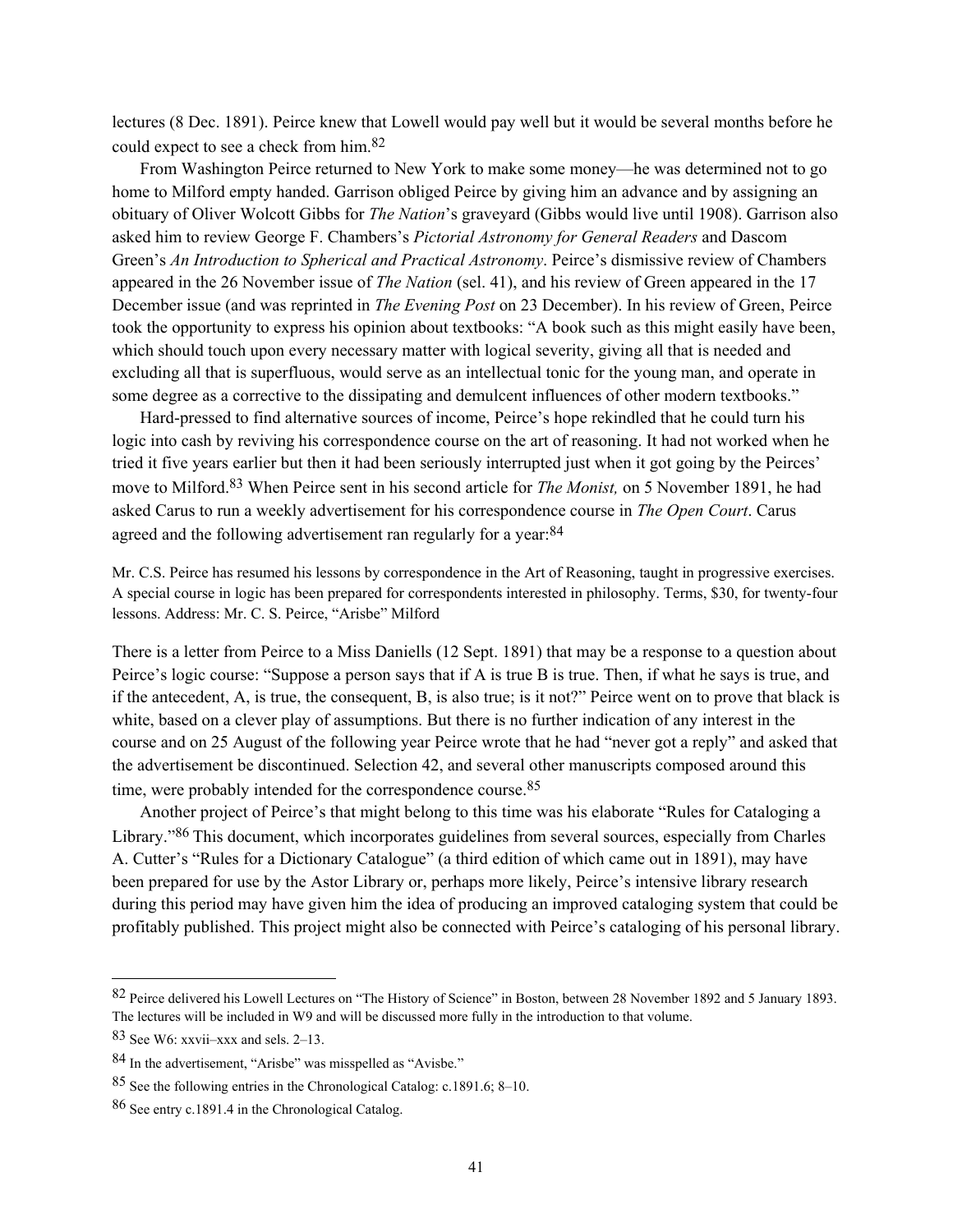While in New York, Peirce renewed his acquaintance with Albert Stickney, another Harvard classmate who had become an attorney. Stickney was surprised when Peirce sought him out, not remembering that Peirce had ever shown much interest in him in earlier days, but he was glad to reconnect with "one of the few men who reason—and think" (30 Sept. 1891). Peirce had invited Stickney to visit Milford, ostensibly to "shoot," but he may already have been thinking that it might become necessary to rent out the main house on a seasonal basis and that Stickney might be useful for finding wealthy New Yorkers interested in vacationing in the Poconos near the famed Delaware Water Gap. When Peirce met with Stickney, sometime in December before returning to Milford, renting out his house at Arisbe was a main topic of discussion. With their relations reestablished, Stickney would serve as Peirce's legal counsel for several years to come.

 Mid-way through December, with the agreed-on date for his resignation from the Coast Survey drawing near, Peirce became increasingly anxious over its dire portent for him and for Juliette. The prospect of the almost immediate loss of the regular income he had depended on for most of his adult life was surely distressing, but so too was the significance of the loss of the position that had made him part of America's oldest and probably still most prestigious scientific institution, one that his father had led for a time, and which had shaped him into one of America's leading scientists. He made a final attempt to postpone the inevitable. On 18 December, he wrote to Mendenhall to request a furlough without pay and he asked Henry Cabot Lodge, a member of the U. S. House of Representatives and a relative through marriage, to approach Mendenhall in support of his request. Lodge wrote to Mendenhall but failed to persuade him.87 In his letter to Mendenhall, Peirce was reflective and tried to make sense of what was happening. He again acknowledged that his computing proficiency had declined in recent years and that he had come to have difficulty with some kinds of mathematics; he had said little about it but he had asked, unsuccessfully, for an aid. This helped explain why he had taken so long with his reports. But he still had strengths, he said, and he had hoped, even expected, that Mendenhall would have called him back into the field. Though now more accepting of being let go, Peirce pleaded with Mendenhall to grant him more time to finish his reports.

Now if you insist on these papers being ready before December 31, I fear I shall be so crazed by it that it will be the end of me. Yet even that would be less cruel than making me return them as they are. Let their return be postponed. About the report I sent you, you have treated me unjustly. Nothing could be more carefully done. The separation of the treatment of relative from absolute gravity is *logical*. To insert in that paper the value of *g* I earnestly protest against as *illogical*. The expression *g* in *dynes* I hope you see yourself is a total violation of the C. G. S. system to which the word *dyne* belongs. The expression by means of logarithmic seconds is in my opinion a great convenience. And I think considering Mr. Thorn's formal promise to that effect, the paper should be printed as I wish it. But I cannot complain at your wanting my resignation. I say to myself that I am the victim of a malady the result of excessively hard work in the Survey.88

 Mendenhall wrote back the day before Christmas denying Peirce's request for a furlough but offering again to keep Peirce on as a consultant, calling on him from time to time to avail of his special knowledge and compensating him for his service. Mendenhall was sympathetic with Peirce's feelings concerning his reports and said he could retain his work for the time being in order to "put it into shape as you feel able to do so." If Peirce found that he could not finish the reports, Mendenhall asked that he "put the material

<sup>87</sup> Lodge to Peirce, 18 Dec. 1891.

<sup>88</sup> For more of this letter see W6: xxxvi.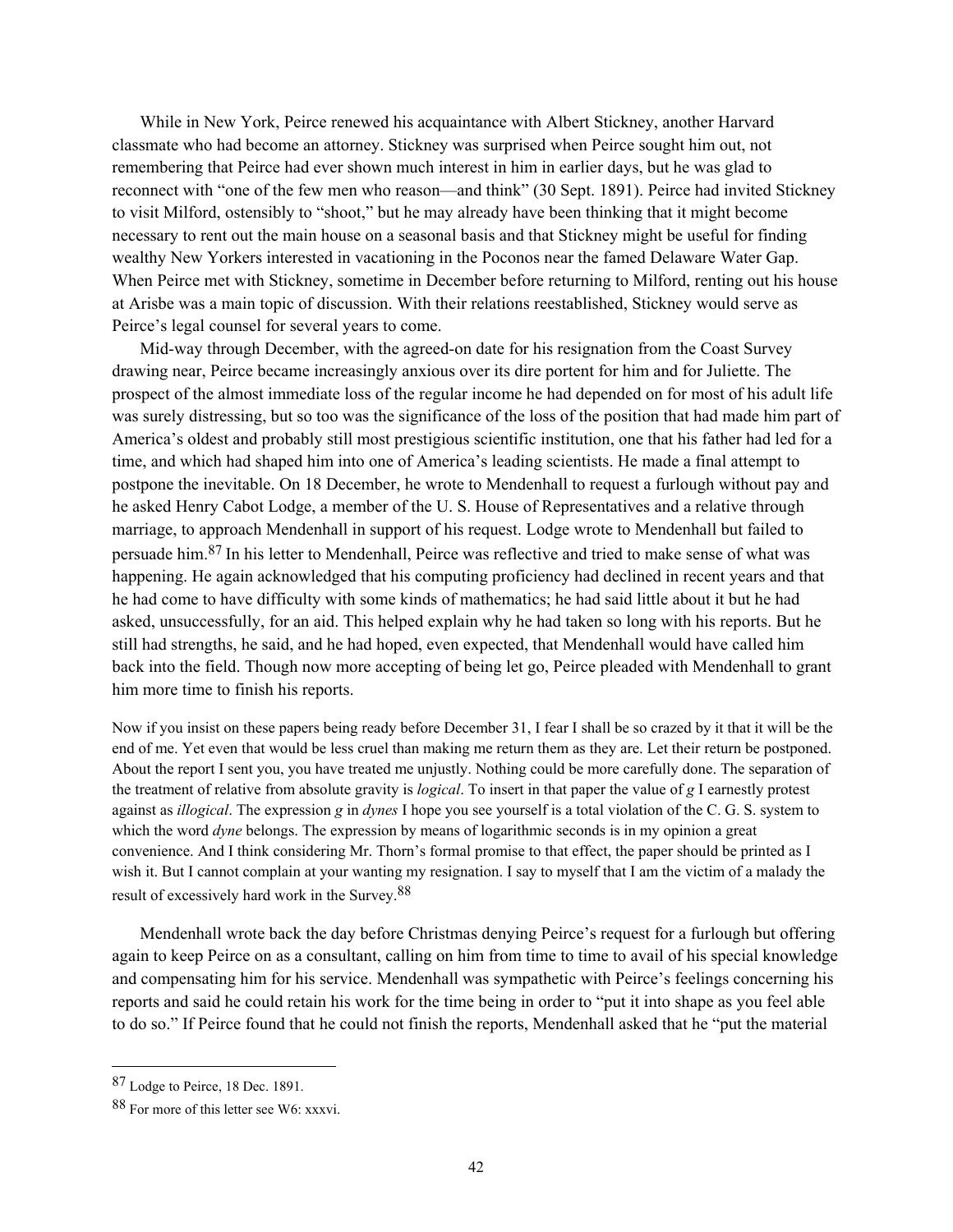in such condition that something might be made of it by others." Mendenhall then asked Peirce to return promptly the books and other property of the Coast Survey that he held and he asked if Peirce would like to have a notice of his withdrawal from the Survey placed in the weekly periodical, *Science*. On 26 December, Mendenhall forwarded Peirce's letter of resignation to the Secretary of the Treasury and ask that it be accepted "to take effect from and after December 31, 1891." On 8 January 1892, the following notice appeared in *Science:*89

Mr. Charles S. Peirce has tendered his resignation as Assistant in the United States Coast and Geodetic Survey, to take effect Dec. 31. Mr. Peirce was first attached to the Survey about thirty years ago. During the greater part of the time he has had charge of its operations relating to the determination of the force of gravity. Some of the results of his investigations have been published as appendices to the Annual Reports and have embodied contributions of great importance to science. It is understood that Mr. Peirce will continue to furnish the Survey from time to time special discussions of topics related to the subject to which he has devoted so many years.

When, two years later, Mendenhall was questioned about Peirce's dismissal by a Congressional Committee, he said that Peirce's work, though of the highest character, "lacked the practical quality" which he believed to be essential. About Peirce's late gravity reports, he said that he had not published them because Newcomb and other experts had found them to be "not valuable."<sup>90</sup>

 Looking back on these events seventy-five years later, Victor Lenzen, professor of physics and the man who, as a philosophy student at Harvard in 1914, the year of Peirce's death, had been sent by Josiah Royce to Milford to help Juliette pack up Peirce's manuscripts and books for shipment to the Harvard Philosophy Department, considered the justification for some of the key decisions that had led to Peirce's separation from the Coast Survey. With respect to Mendenhall's decision to replace Peirce's gravity program with one that employed half-seconds pendulums, Lenzen wrote to Max Fisch that Etienne Gilbert Defforges, "the foremost French pendulum swinger" who was in Washington in 1891, agreed with Peirce's criticism of half-seconds pendulums and considered the work of Von Sterneck to be of no value (7 July 1965). Later, in his published study of Peirce's disputed "Report on Gravity at the Smithsonian, Ann Arbor, Madison, and Cornell," which Mendenhall claimed in 1894 to be of no value, Lenzen concluded that "the experimental and theoretical work . . . was the best work of its kind in the nineteenth century."91 Finally, in 1988, historian Thomas G. Manning examined this transitional period in the long history of the U. S. Coast & Geodetic Survey, and gave this concluding assessment: "The departure of Peirce meant the end of world renown for the Coast Survey in gravity studies."92

 It is ironic that Peirce spent the final days of 1891, the last days of his employment with the Coast Survey, in epistolary debate with Simon Newcomb, the very man who, unbeknownst to him, had cemented Mendenhall's resolve to let him go. But Newcomb was, after all, the Superintendent of the Department of the Navy's Office of the Nautical Almanac and was one of the most influential scientists in the United States. Peirce wrote to Newcomb in mid-December about the possibility of getting a grant to enable him to continue his investigation of the curvature of space. In letters of 17 and 21 December,

<sup>89</sup> *Science* 19.466 (8 Jan. 1892): 18.

<sup>90</sup> See Victor Lenzen. "An Unpublished Scientific Monograph by C. S. Peirce," *Transactions of the Charles S. Peirce Society*  5.1 (1969): 5–24, and W6: lxviii..

<sup>91</sup> Lenzen, ibid., p. 20.

<sup>92</sup> *U.S. Coast Survey vs. Naval Hydrographic Office; a 19th-Century Rivalry in Science and Politics* (University of Alabama Press, 1988), p. 110.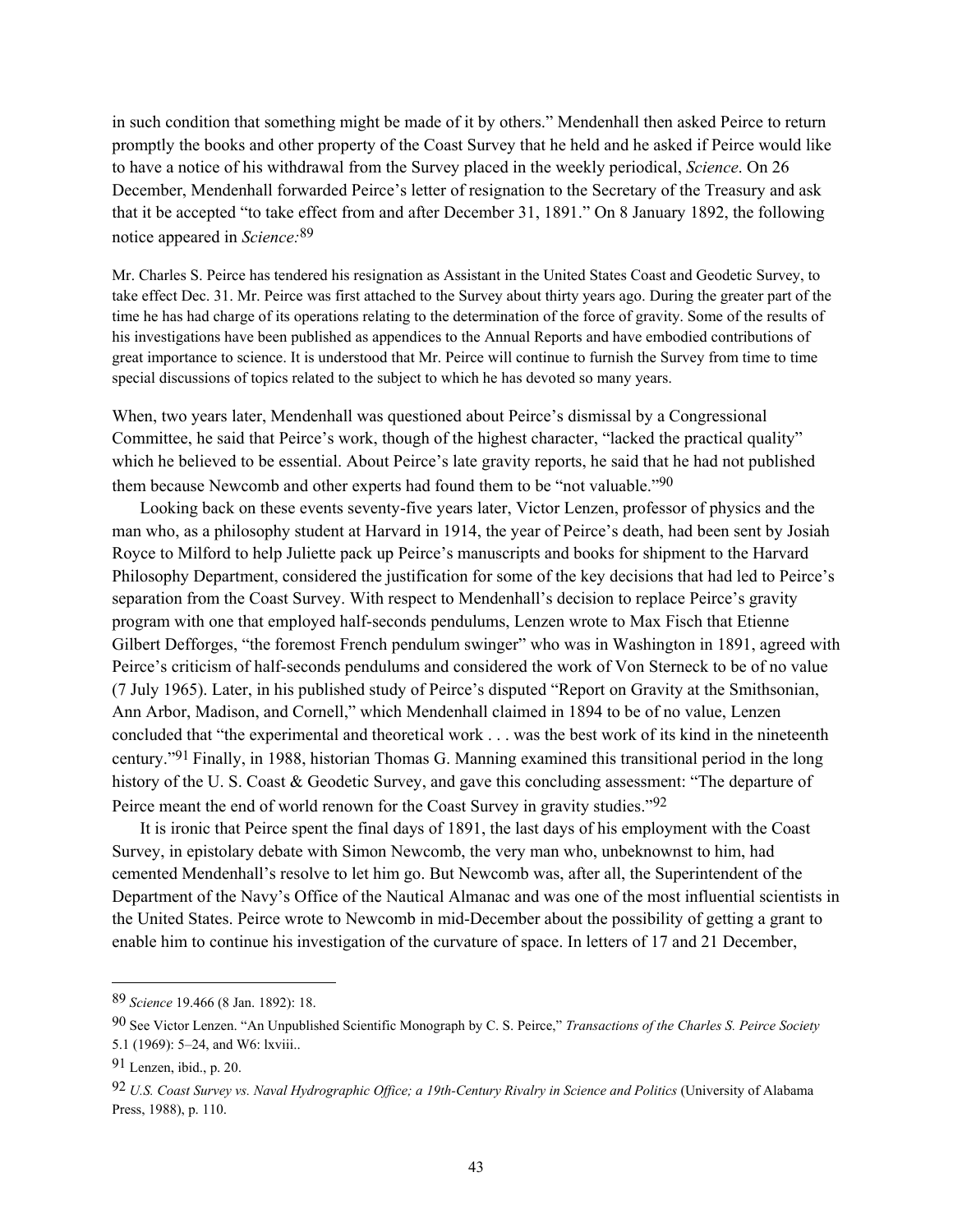Peirce laid out in great detail for Newcomb the evidence he had already gathered, and what his next steps should be, but he said he could no longer "afford the luxury of unremunerative work." Clearly, Peirce expected his project to be attractive to an astronomer of Newcomb's rank: "The discovery that space has a curvature would be more than a striking one: it would be epoch-making. It would do more than anything to break up the belief in the immutable character of mechanical law, and would thus lead to a conception of the universe in which mechanical law should not be the head and centre of the whole. . . . I should like to have a whack at it myself." Newcomb wrote back on 24 December to say that he was too busy to "give the subject the study which it deserves," but that he saw problems with Peirce's project. "First, does not the fact that all recent determinations of parallax are relative, prevent us drawing any conclusion as to a limit of ultimate parallax? It seems to me it does. . . . Second, in drawing conclusions from statistics of stellar magnitudes, the number of disposable hypothesis seems to me so great that we can scarcely test them . . . much less, then can we draw a conclusion as to the curvature of space. . . . Third, the proposition that the proper motions of faint stars are not much smaller than those of bright ones seems to me not established." Newcomb did not think Peirce had any chance of getting a grant: "the task of getting the scientific world to accept any proof now possible that space is not homoloidal is hopeless and you could have no other satisfaction than that of doing a work for posterity" and it would be "unusual, if not unprecedented, to pay an investigator to do a work of his own out of trust funds for the advancement of science." Clearly, Peirce would get no help from Newcomb. Peirce replied the following day, on Christmas Day 1891, that he had "for the present given up the idea that anything can be concluded with considerable probability concerning the curvature of space." He reiterated that the results he had already obtained using his method did favor a negative curvature: "But it may simply be due to the fact that my 'distances' are still affected no doubt seriously by intrinsic brightness and by absolute motion. So that, all things considered, I can only say that excessively doubtful indications favor a negative curvature. In point of fact, we remain in ignorance."

 A grant to provide needed income while enabling Peirce to pursue scientific work of revolutionary significance would have been ideal but he surely knew that his chances were not very great. It might be some time before he could again devote his intellectual powers to the straightforward advancement of knowledge. His principal ideas for recovering from the reduction of income following the completion of the *Century Dictionary* and from the impending disastrous loss of his Coast Survey salary were mainly focused on writing or public lecturing, or on investment schemes of one sort or another. But Peirce never gave up hope that he might return one day to university life. On 24 December, Peirce's friend, Edward S. Holden, Director of the Lick Observatory, wrote to Peirce about the recent opening of Stanford University and the possibilities there. Holden knew Stanford President, David Starr Jordan, and said he would speak to him about hiring "the best man on the planet in Logic." Peirce asked Newcomb to recommend him to Jordan but Newcomb declined. Peirce also tried for a non-resident position at Cornell University's Susan Linn Sage School of Philosophy, also founded in 1891. Peirce wrote to Estevan Antonio Fuertes, Dean of the Department of Civil Engineering at Cornell, to ask about the possibilities of an appointment there. Fuertes had been Peirce's host at Cornell when he was stationed there in 1885 for gravity research and Peirce was so impressed with Fuertes that he recommended him for the superintendency of the Coast Survey to replace Hilgard, who had been dismissed in July. Fuertes passed Peirce's letter on to the Cornell University President, Charles Kendall Adams, who replied very cordially, remembering with pleasure the weeks Peirce had spent at Cornel with Juliette, but with the news that given the cost of erecting new buildings, there was little remaining for non-resident lecturers. Still, he would confer with the Dean of the School of Philosophy to see if anything could be arranged. Nothing came from either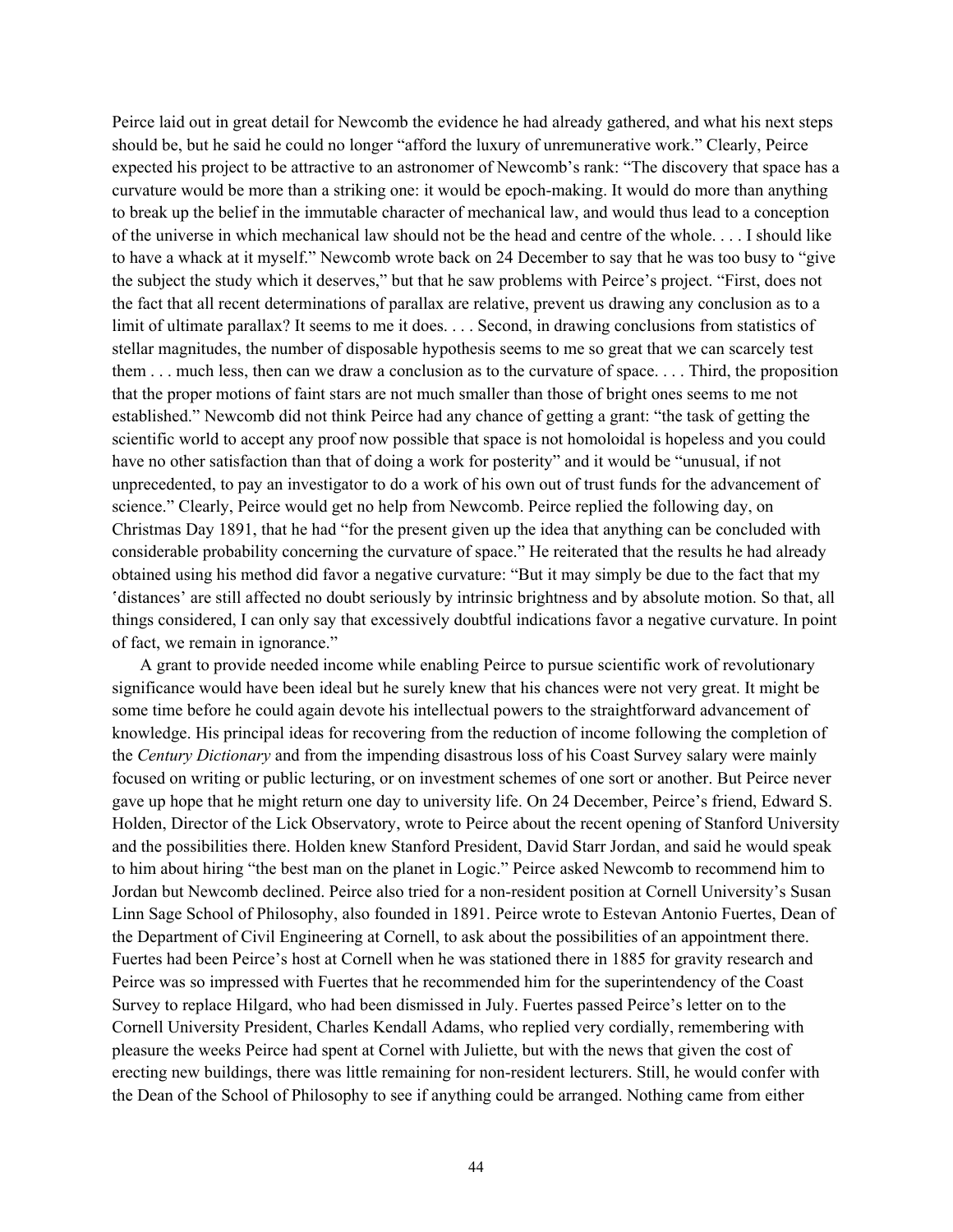attempt but Peirce did not lose hope and would try for positions with other universities in the coming year.

Friday, January 1<sup>st</sup>, 1892 was not only the beginning of a new year for Peirce, it was the beginning of a life of financial instability such as he and Juliette had never known. After thirty years of service to the Federal Government, Peirce had been let go without a pension and without any regular income. This was on Peirce's mind as midnight passed and the new year started. At 12:05 a.m. Peirce penned a note: "I have a hard year, a year of effort before me; and I think it will help me to keep a diary. My greatest trial is my inertness of mind. I think I shall very soon be completely ruined; it seems inevitable. What I have to do is to peg away and try to do my duty, and starve if necessary. One thing I must make up my mind to clearly. I must earn some money every day." In the morning he packed up Coast Survey instruments, books, and records that Mendenhall had asked him to return and sent them by express to Washington. But Peirce was not ready to sever all ties with the Survey; he still hoped to finish his report and see his results in print. On the  $9<sup>th</sup>$  he wrote to Mendenhall to ask for some materials to help him complete his work and on the 20<sup>th</sup> Mendenhall sent what was needed.

 Peirce knew that to fulfill his resolution to earn some money every day he would have to find additional sources of income and that it would help to be in New York. This was becoming an old story but it was now more crucial than ever. Peirce's friend, Stickney, wrote to him on January  $2<sup>nd</sup>$  that he might have found someone to rent the Arisbe house—a Dr. McBurney, presumably the surgeon who would be called to Buffalo in September 1901 to try to save President McKinley after he had been shot at the Pan-American Exposition. After telling Peirce about McBurney, Stickney added: "I will bear in mind what you say about work and shall most gladly do anything in my power to bring you and opportunity together. The rarer a man's powers are, the harder it is to find their channel." Peirce wrote again to John Fiske asking for more information about entering the public lecture circuit. Fiske replied on the 2<sup>nd</sup> with helpful hints from his own experience. He told Peirce that he never bothered with agents: "I write a few months beforehand to the people in different places, and arrange dates, prices, and subjects; and it is an infernal bore." He wanted to hear back from Peirce after he had "made a start with it," and wished him success. Peirce would soon begin preparing a few popular lectures to see how it would go—one of his first tries would be a literary rendering of his experiences in Thessaly in 1870, when, as a young man, he had travelled there for the U.S. Coast Survey. Peirce also went to work early in January on his scholarly Lowell lectures on the history of science, aware that his work on those lectures could provide materials for spin-off lectures of a popular nature. And Peirce kept trying for additional writing venues—he heard from *The Sun*, in a belated reply to an inquiry, that any contribution he offered would "receive favorable attention and if used will be paid for" (11 Feb. 1892).

 On 3 January, Peirce received a letter from the social historian, Brooks Adams, grandson of U.S. President, John Quincy Adams, commenting on Peirce's first *Monist* paper, "The Architecture of Theories." Adams had been educated at Harvard where, as an undergraduate, he had taken his mathematics with Benjamin Peirce and, later, had studied law under Nicholas St. John Green, the lawyer who had championed Alexander Bain's definition of belief at the Cambridge Metaphysical Club. Apparently Adams and Peirce had spent some recent time together, perhaps at the Century Club, and their conversation had stimulated Adams to read Peirce's paper. Adams told Peirce that he admired his argument, though he didn't think he quite understood what Peirce meant by "chance," but he thought he followed Peirce's reasoning and didn't find any great gap between them: "You do not maintain that we are in chaos at present; and I do not care what instant you set for the beginning so long as order reigns in the evolution of the phenomena I observe." Adams remarked casually on Peirce's views on causation,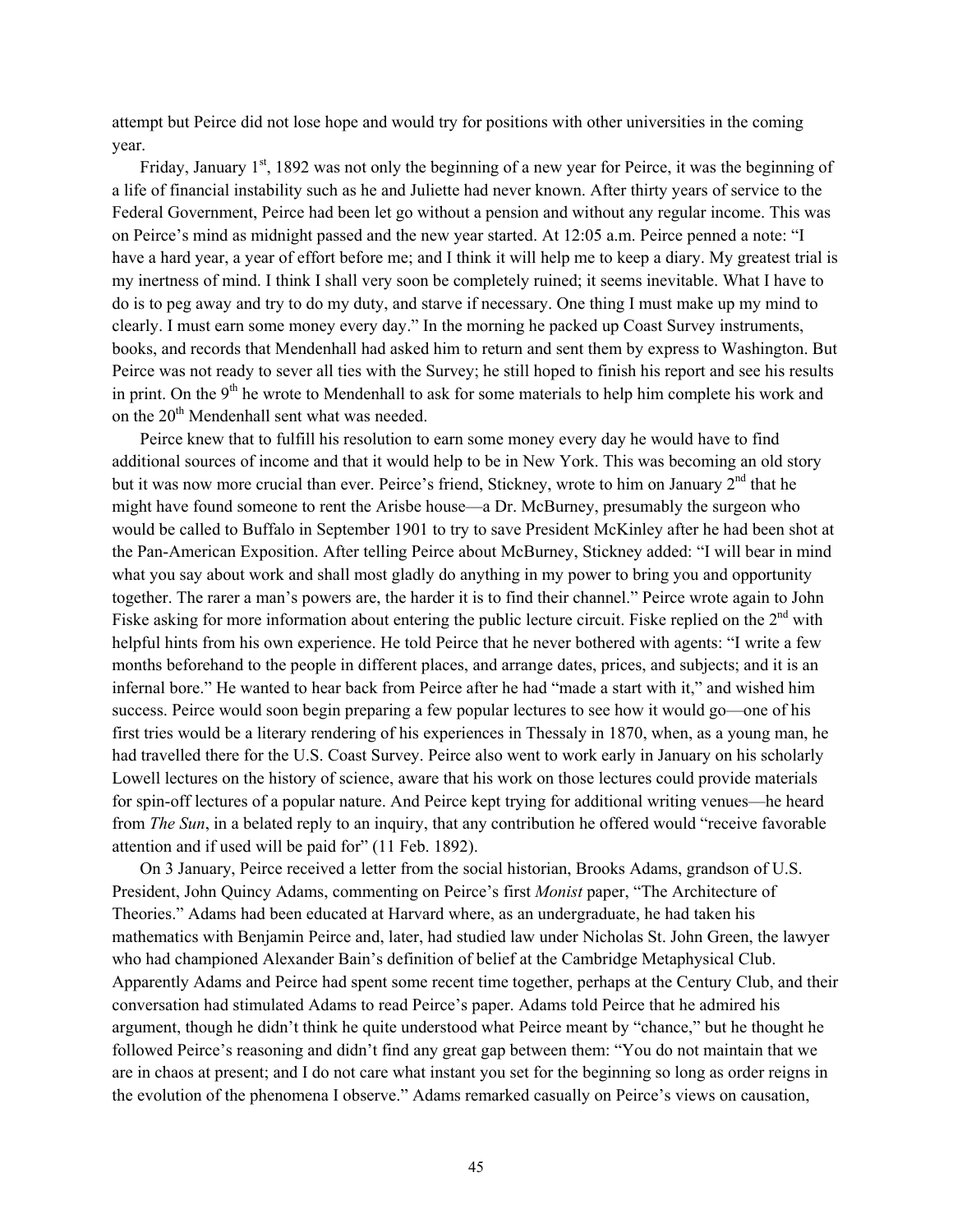time, and chaos, and concluded that "If we can discover one law we can amuse ourselves by tinkering with that." It was a light-hearted note that might have brought a bit of cheer to Peirce at the beginning of what was bound to be a difficult year. There is no indication that Adams, now remembered as a critic of capitalism, and Peirce had discussed social issues or politics but Peirce's increasing attention to the inequities of the capitalism of his day would have been consonant with the concerns of Adams.

 Early in the new year, Peirce returned to the study of great men that he had conducted with his students at Johns Hopkins in 1883–84 (W5: xxiii–xxiv). What renewed his interest in comparative biography<sup>93</sup> is not certain, but there was a convergence of circumstances around this time that were likely factors. Peirce's review of Fraser's *Locke* (sel. 10), written in September 1890, had certainly brought his old study to mind—it was clearly alluded to in the opening paragraph of the review, and Locke, after all, had been the subject of one of his detailed great men questionnaires (W5: 68–70). And in December, when he offered to prepare a course of lectures for the Lowell Institute on "the comparative biography of great men," Peirce evidently was thinking of the study he and his students had conducted eight years earlier. It was also around this time when Peirce was assigned two books to review for *The Nation* that connected significantly with the substance of Peirce's earlier study: Frederic Harrison's *The New Calendar of Great Men* and Cesare Lombroso's *The Man of Genius*.

 In January, with interest in his old study renewed, Peirce undertook to revise the provisional list of 287 great men he had stopped with in 1884 (W5: sel. 3). His intention, from the beginning, had been to compile a list with 300 names, but his departure from Baltimore in the fall of 1884 had ended the great men project prematurely. Now he took up his old list again, renaming it "The Great Men of History," to bring it to 300 names as originally planned (sel. 43). Peirce added twenty new names to his list, <sup>94</sup> removed five,95 and bracketed two, Paul Morphy and Lavater, including them with nineteen other bracketed names of persons thought to "very extraordinary" but not "exactly great." Peirce now, at last, had his list of 300 names. All but five of the added names had come from Peirce's early "Materials for and Impressionist List of 300 Great Men" (W5: sel. 2); the five names not originally considered at all were Claude Lorraine, Alexandre Dumas, W. L. Garrison, Madame Roland, and Daniel Webster.

 On 10 January, Peirce sent Garrison his review of Harrison's *New Calendar of Great Men* which was published in the 21 January issue of *The Nation* (and the 26 January issue of *The New York Evening Post*) under the title "The Comtist Calendar" (sel. 44). Peirce focused on Comte's method and choice of "worthies" and severely took him to task for excluding altogether (among others) such indisputably great persons as Bentham, Berkeley, Calvin, Cauchy, Charles XII, Cortez, Queen Elizabeth, Epicurus, Fresnel, Gauss, Gilbert, Herschel, Jesus, Laplace, Luther, James Mill, Napoleon, Ockham, Ricardo, Rousseau, Rumford, Duns Scotus, Sydenham, Vesalius, Wesley, and William the Conqueror, all included in Peirce's list. Comte's selections were "plainly animated by some ulterior purpose," Peirce wrote, not by the dispassionate objectivity of a genuinely scientific man. Comte's great men were only "figureheads," selected for the purpose of serving "as factors in the advancement of the human race, abstractly considered"; Comte, Peirce said, was "utterly wanting" in genuine "admiration and sympathy for great

<sup>93</sup> Now we would say "historiometry," a term coined by Frederick Adams Woods and introduced in his book, *The Influence of Monarchs,* 1913, for which Peirce contributed a promotional comment, as did Josiah Royce, to support sales. Peirce told Woods that "biometry" would have been a better word.

<sup>94</sup> The added names were: St. Bernard, John Bernoulli, St. Charles Borromeo, Canova, Carlyle, Chopin, Claude Lorraine, Sir Humphrey Davy, Diderot, Dryden, Alexandre Dumas, Froissart, W. L. Garrison, Pasteur, Madame Roland, Marshall [Maurice de] Saxe, Solomon, Swift, Vauban, and Daniel Webster.

<sup>95</sup> The five names Peirce removed were: Aristophanes, Grassmann, Haroun al-Rashid, Riemann, and Sylvester.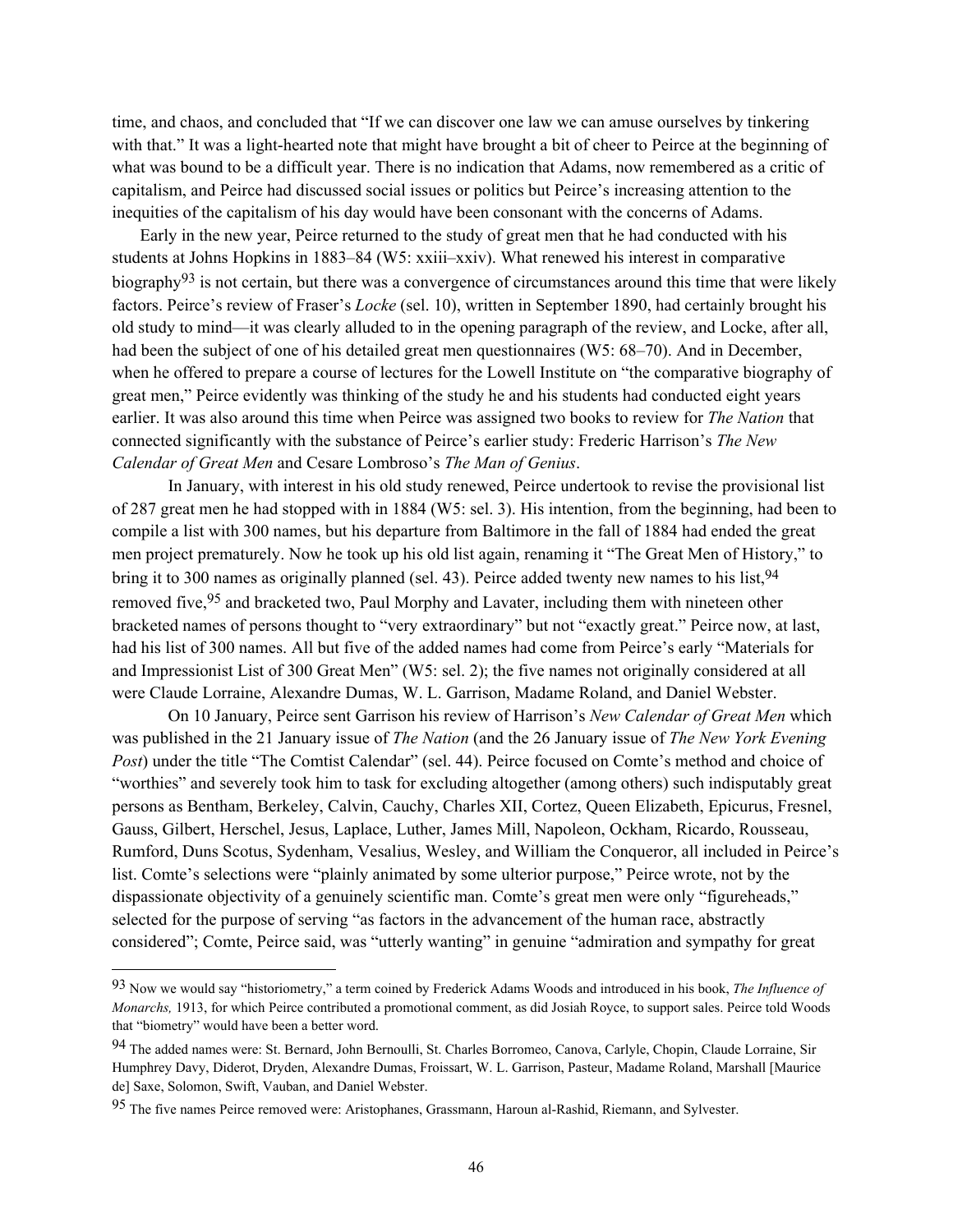men." No study of truly great persons can be valuable if it is beholden to an agenda that turns heroes into biased abstractions that neglect their "living reality and passion" or their "concrete souls." Incensed by Comte's unfair treatment of Fermat, Peirce deplored the general incomprehension in which reasoners are held in a utilitarian world: reasoners are of use only to posterity, and that makes them perpetually irrelevant since "ordinary men have not imagination enough to be interested in posterity"—an indirect answer to the acid remark Newcomb had made to Peirce in his Christmas eve letter: "you could have no other satisfaction than that of doing a work for posterity." Peirce dismissed the organization of Comte's calendar, intended to replace the Gregorian calendar, as "a fanciful invention" and "no transcript from nature." Toward the end of his review, Peirce reflected on the conditions necessary for the emergence of greatness, and one supposes he was, in part, thinking of his own circumstances. Kepler's great work, "the most marvelous piece of ampliative reasoning ever executed, as well as the most momentous in its consequences, was rendered possible only by his wife's riches and the bounty of the Emperor," and it was "only a sinecure professorship . . . that enabled Newton to do his work." Peirce's favorite example of the dependence of greatness on opportunity and material support was Aristotle and Alexander. Without Alexander, Aristotle "would scarcely . . . be heard of today. . . . the greatest man of thought of all time was beloved by the greatest man of action. It needed an Alexander to appreciate an Aristotle. Peirce again quoted Palissy the Potter, who held that "a large majority of the world's powerful thinkers are either crushed by circumstances or forced into the pursuit of wealth, and so lost for the world's uses."96 Men of thought faced the most difficulty in America: "There is no civilized country where a great work of reasoning is less feasible than in ours."

 After finishing his review of Harrison's *New Calendar of Great Men,* Peirce took up Lombroso's *The Man of Genius.* Lombroso, one of the founders of criminal anthropology, was much discussed in psychological literature that Peirce was probably familiar with, in particular, in G. Stanley Hall's *American Journal of Psychology*—Hall had noticed Lombroso's *The Man of Genius* (in its French edition of 1889) in the April 1890 issue. Lombroso was a biological determinist whose work contributed to the theoretical framework supporting the eugenics movement and is said to have been used by the Nazis to support their targeting of select "biological" groups.<sup>97</sup> In his dismissive review (sel. 47), published in the 25 February issue of *The Nation* (and the 27 February issue of *The New York Evening Post*), Peirce examined in some detail Lombroso's inductive argument that genius is a mental defect or disease, with its unintended corollary that "the whole of civilization is due to insanity," and demonstrated that Lombroso's inductive method was seriously flawed. Peirce used his own list of "Great Men of History" (sel. 43) to expose the unsoundness of Lombroso's conclusion that geniuses tend to be "of smaller stature than ordinary men"—Peirce managed to cite nearly one third of the names from his own list in the process. Peirce's general conclusion was that "the main argument of the book proves nothing and renders nothing probable." Peirce did not dispute the obvious fact that genius is abnormal—later he would say that the greater of great men "somewhat partake of the nature of monstrous births in that their exceptional natures are largely due to causes that very rarely operate at all" (R1125; W5: xxiv)—but if genius is a disease, as Lombroso claimed, then "we had better try to propagate it" rather than committing "our Napoleons, our Pythagorases, our Newtons, and our Dantes" to "Genius Asylums." Peirce devoted the final two paragraphs of his review to a consideration of the importance of abnormality for genius. He speculated that a normal brain, with its abundance of commissures, tends to determine behavior as though we were

<sup>96</sup> See note 28 above.

<sup>97</sup> *The Origins of Nazi Genocide* by Henry Friedlander, University of North Carolina Press, 1995.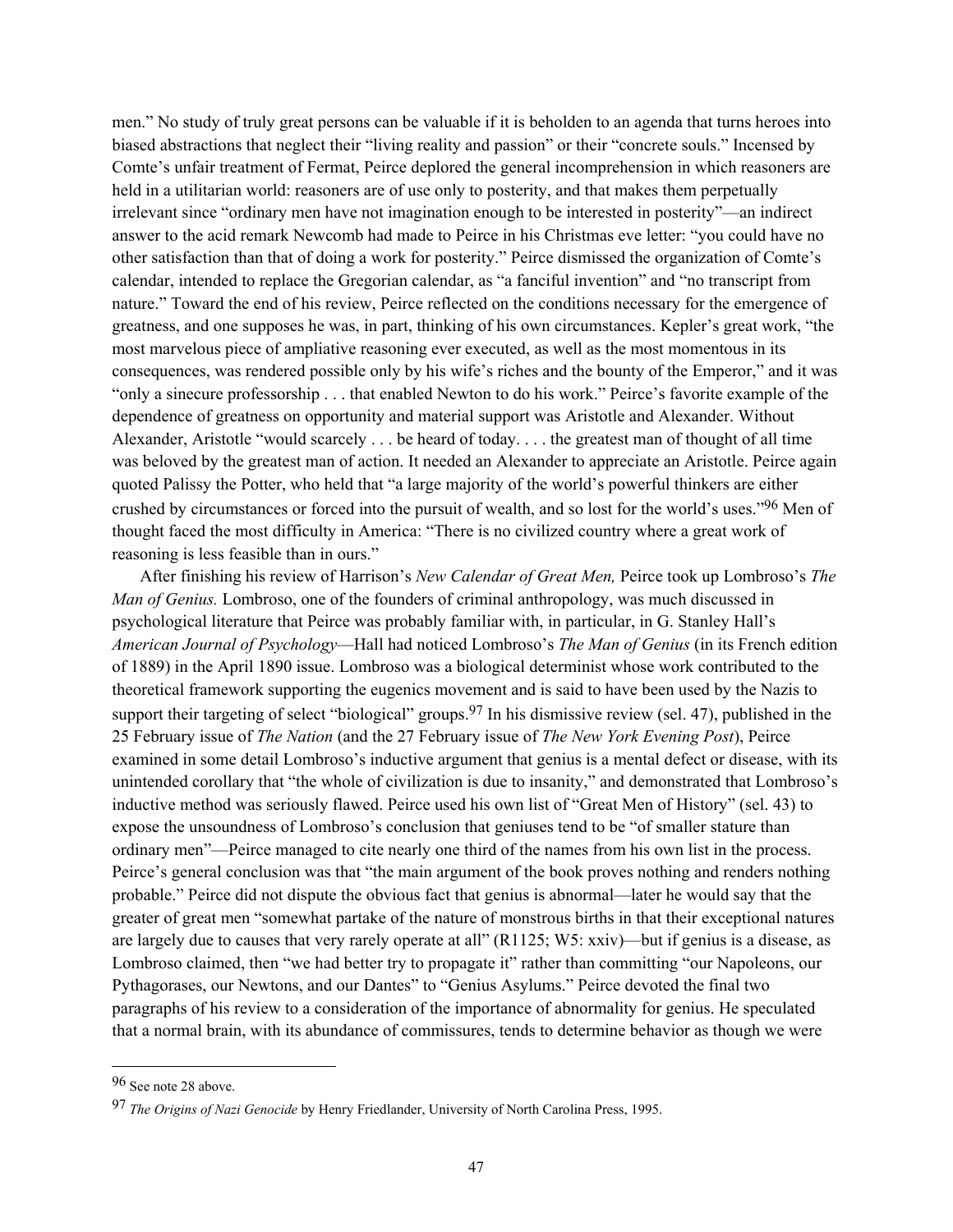"wild animals." It is true that, over time, we can control our actions "a great deal" by forcing ourselves to "take habits, certain commissures becoming partially atrophied, while others are brought into activity under exercise. But in the main we behave as it is our nature to." Peirce even speculated that "an excess of medial commissures, or those between the two halves of the brain," might cause stupidity, "deliberation becoming impossible," and that in such cases a "disease of the brain may cause an improvement in the general intelligence." But if the brains of the greatest geniuses are significantly different than ordinary brains, perhaps by being more complicated or by unusual connectivity, it will likely be "less adapted to the ordinary purposes of life" making its owner "the victim of his own higher organization." Peirce supposed that such brains could benefit mankind in ways "ordinary heads" could not but that the genius would "have to pay for it . . . vainly trying to make [his brain] do things for which it is entirely unadapted, though other brains do them with ease." It is difficult to read the final paragraphs of Peirce's review of Lombroso without thinking that he, again, had himself in mind.

 Near the end of January, Peirce returned to New York, where he would stay for an extended period. He knew that New York offered financial opportunities not open to him in Milford—and for his writing projects he probably wanted to be close to the Astor Library. Juliette was already in the city, apparently visiting their friends, the Gills, in upper Manhattan. William Fearing Gill was an author and poet, the biographer of Edgar Allan Poe, and once described in the *New York Times* as an "indefatigable promoter of cheap cabs and bad plays."98 In 1888, Gill had married Edith Olive Gwynne, a younger sister of Mrs. Cornelius Vanderbilt, and the marriage had caused something of a scandal. In October 1891, Gill told Juliette he was negotiating for the production rights for a play in which he wanted to cast her as the heroine. The Peirces and Gills were good friends and apparently saw each other often—in 1894 the Peirces would become the godparents to the Gills' first child. It is unclear how long Juliette had been away from Milford, but, at the close of January, Peirce wrote to her (in French) to say that he was "sick, unhappy, almost in despair" and that he was leaving for New York and would try to see her on the following day. On February  $2<sup>nd</sup>$  he wrote that his train had arrived too late and that he had spent the next day "down town" in the hopes of finding "something favorable to report" before seeing her. He had met with his brother, Herbert (Berts), who "proposed something which looks as if it had a small fortune in it" and had found some other possibilities: "One or other of them might give me a salary of \$5000. Very doubtful, but worth trying for." He told Juliette he had gone up to the Gills that morning only to find that she had left for to Milford. He wrote that he could not return to Milford "till I have some money coming right in" and he urged her to come back to New York: "I need you & must have you here. I want your *counsel* and *help*."

 Fortunately for Peirce, he could depend on Garrison for piecemeal work for *The Nation.* Of course his reviews and commentaries brought far less than he and Juliette needed, but Garrison did what he could to direct more assignments to Peirce during the hardest times. On 29 January, Garrison wrote to apologize to Peirce for unthinkingly sending the 1891 English edition of Dmitry Mendeleyev's *The Principles of Chemistry* to someone else for review: "By way of compensation I turn over to you rather than to your rival Tyndall's new book, <sup>99</sup> which has several 'men of genius' in it & other good matter. I trust a simple notice of it can be made to suffice." Garrison offered to let Peirce add something about Mendeleyev's *Principles* if the occasion arose and he asked Peirce to look over a letter that Werner Stille had sent about Peirce's "The Comtist Calendar." Peirce wrote up a review of Tyndall which never appeared, but in

<sup>98</sup> *New York Times,* 1 July 1888.

<sup>99</sup> John Tyndall, *New Fragments,* 2nd edition, Appletons, 1892.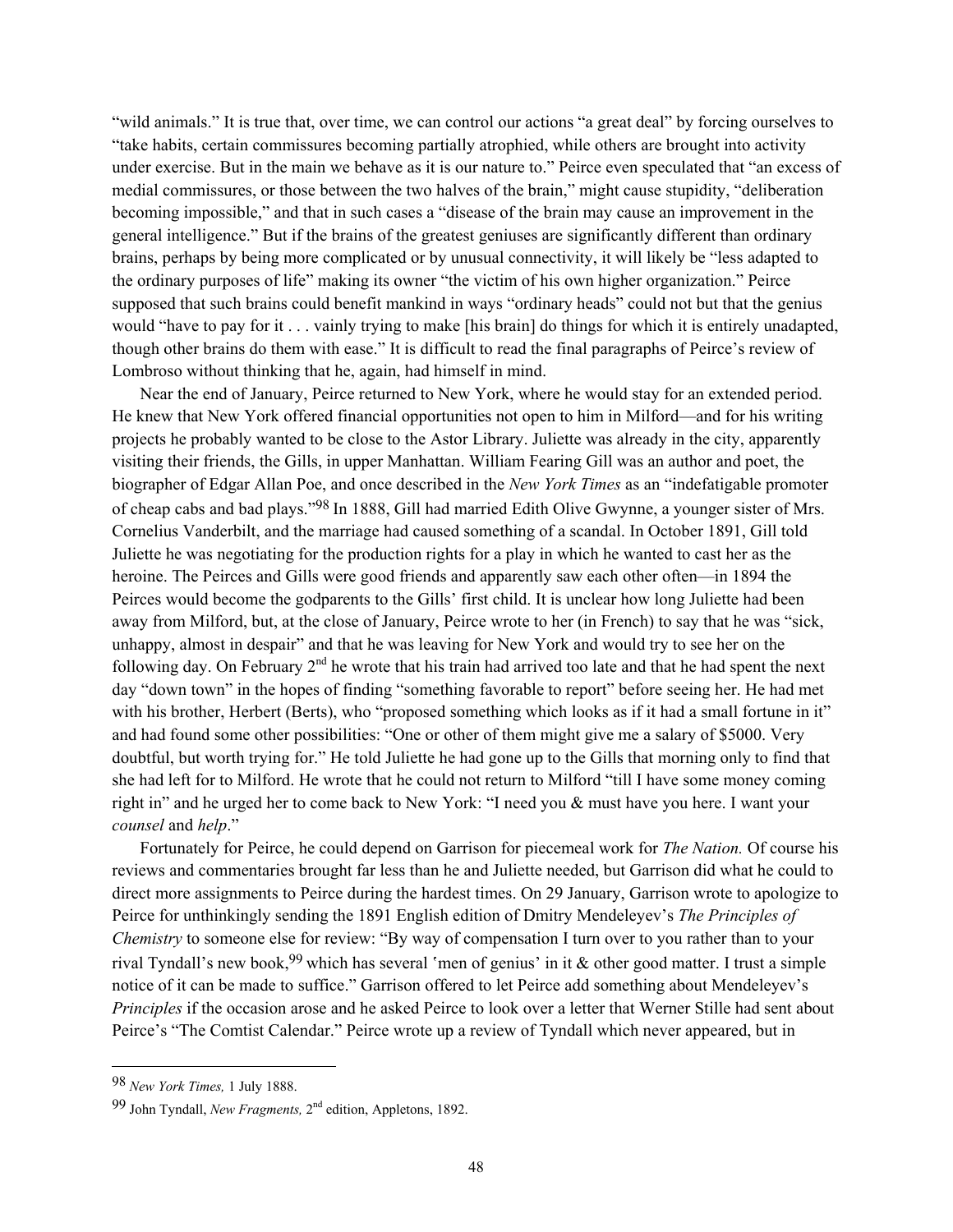March he would get a chance to add something about Mendeleyev (sel. 48). The letter from Stille, with an editorial reply written by Peirce, appeared in *The Nation* for 11 February.

 Peirce's interest in the geometry of space did not lessen with his decision to suspend his experimental investigation of the hypothesis that space has a negative curvature. On 15 January, Halsted wrote to express interest in a suggestion of Peirce's for "a modern-synthetic-geometry treatment of non-Euclidean geometry." Halsted enclosed a copy of the fourth edition of his translation of Lobachewski and promised to soon send his translation of Bolyai. Halsted's translation of Lobachewski, which in its first edition had appeared only a few months earlier, had not yet been reviewed in *The Nation,* and Peirce set to work to remedy that neglect. Peirce's review, "The Non-Euclidean Geometry" (sel. 45), appeared in the 11 February issue of *The Nation* (and was reprinted on 1 March in *The Evening Post*), and Peirce took the opportunity to promote non-Euclidean geometry. He began by announcing that Lobachewski's "little book" marked "an epoch in the history of thought, that of the overthrow of the axioms of geometry," and that the "philosophical consequences" of this revolution "are undoubtedly momentous." He told the story of how Euclid's fifth postulate, his theory of parallels, had been the "one little speck" that Lobachewski had found in Euclid's "empyrean of geometry" that was susceptible of refutation, and how Riemann, in 1854, had demonstrated that Euclid's "pretended proof" was fallacious. "The truth is," Peirce wrote, "that elementary geometry, instead of being the perfection of human reasoning, is riddled with fallacies." Peirce pointed out that, according to Lobachewski, we cannot be sure that "the infinitely distant parts of an unbounded plane . . . represented in perspective by a straight horizon or vanishing line" would be straight—it might be "a hyperbola like the perspective of the terrestrial horizon." Peirce wanted to make room for his theory of interstellar space. He concluded his review by advocating for a "new synthetic exposition" of non-Euclidean geometry—what he had proposed to Halsted.

Later in January (sometime after the  $15<sup>th</sup>$ ), Peirce wrote to Halsted to tell him that he had expected the "projective treatment" of non-Euclidean geometry to be "easier than it is. . . . I thought the whole thing would readily come out by the use of Story's definition of a circle as a conic having double contact with the absolute." Peirce had discovered that a different "point of view" would be necessary but had not had the time to work one out. He proceeded to write out some rather impressionistic ideas that he hoped might prove useful.100 Peirce's correspondence with Halsted on synthetic geometry seems not to have gone much further, although the following month Halsted wrote again about a "pseudo-proof of Euclid's Axiom" to ask Peirce if he could send "a hint on a reference" for an explanation of the fallacy (15 Feb 1892).101 In 1893, Halsted published an article in the *Educational Review* on "The Old and the New Geometry" in which he described the "three possible geometries of uniform space" and reported that "Charles S. Peirce claims to have established, from astronomical measurements, that our particular space is hyperbolic, is the space first expounded by Lobatschewsky and Bolyai. . . . It is thinkable that our space, the space in which we move, may be finite and recurrent; nor would this contradict our perceptive intuition (Anschauung), since this always relates only to a finite part of space. Just so there is nothing absurd in C. S. Peirce's claim to have proved that what Cayley calls 'the physical space of our experience' belongs to Lobatschewsky-Bolyai, not to Euclid."

<sup>&</sup>lt;sup>100</sup> There are a number of manuscripts listed in the Chronological Catalog that may be related to the project Peirce wrote to Halsted about; see especially 1892.37–41.

<sup>101</sup> Seven years later, Halsted published a "Report on Progress in Non-Euclidean Geometry" (*American Mathematical Monthly,* vol. 6, October, 1899), in which he attributed "the pseudo-proof of the parallel postulate" to John Playfair, who first gave it in his Note to Proposition XXIX in his *Elements of Geometry*, which first appeared in 1795*.* According to Halsted, Colonel T. Perronet Thompson, of Queen's College, Cambridge "very elegantly" proved it to be a fallacy in his "Geometry without Axioms."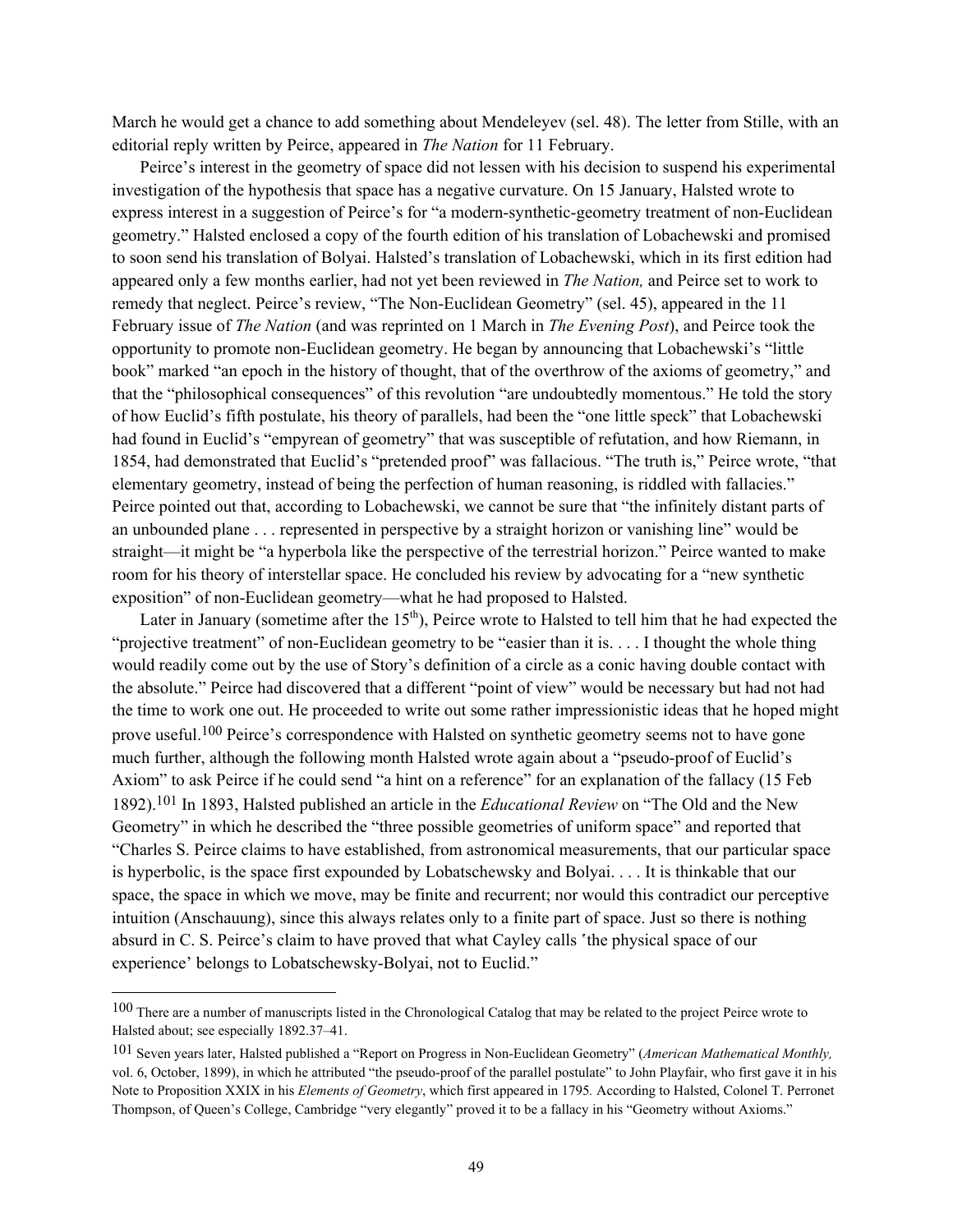Halsted was probably referring to Peirce's November 1891 paper to the National Academy of Sciences where Peirce may have made a stronger claim for negative curvature than he did later with Newcomb. There is some evidence that Peirce did not altogether give up on his investigations of curvature, as he told Newcomb he had; in February 1892, Risteen wrote that he could give Peirce a list of about twelve "determinations of stellar parallax that came out negative" if he wanted them, information related to Peirce's curvature investigations. Peirce did not, however, raise the question again in correspondence with Newcomb even though they continued to correspond occasionally until 1908, the year before Newcomb's death. Early in March 1892, Peirce sent Newcomb a question involving "fundamental points relating to infinity" and said he would like "to see how you would answer it." It was a problem involving parallel lines and an infinite series of equidistant perpendiculars that was probably related to Halsted's pseudo-proof of the parallel postulate. On 9 March, Newcomb responded: "Your last letter seems decisive in favor of a proposition which I have often been inclined to maintain, to wit, that all philosophical and logical discussion is useless. If there is any one question which illustrates the correctness of the doctrine of infinities, always maintained by me, it is the very one suggested by the demonstration you and Halstead sent me. I have always held that infinity, considered in itself, could not be treated as a mathematical quantity, and that it is pure nonsense to talk about one infinity being greater or less than another." This response, according to Carolyn Eisele, reveals Newcomb's "extreme conservatism."102 Eisele points to Newcomb's Presidential address to the American Mathematical Society in 1897, "The Philosophy of Hyper-Space," where he said that "For us the limits of space are simply the limits to which we can suppose a body to move. Hence when space itself is spoken of as having possible curvatures, hills and hollows, it seems to me that this should be regarded only as a curvature, if I may use the term, of the laws of position of material bodies in space." According to Eisele, this highlights Newcomb's scientific conservatism in refusing to entertain a hypothesis which had not yet come completely unscathed through the acid test of experiment. . . . Peirce was, without doubt, the more daring intellectual of the two."103

 By February, Peirce had started working on his Lowell lectures, presumably making use of the resources of the Astor Library. Since the subject he and agreed on for his course of lectures was the history of science. Peirce decided to begin with a look at his classification of the sciences.<sup>104</sup> The classification of the sciences was then a frequently discussed subject, usually with reference to the wellknown classifications of Comte and Spencer. Comte, although given credit for having made the first clear distinction between abstract and concrete sciences, was known for having made his classification of sciences according to their generality, while Spencer arranged sciences according to their abstractness.<sup>105</sup> In his definition of "science" for the *Century Dictionary,* finished in proofs in the spring of 1891 but probably written a year or more earlier, Peirce gave a classification with sciences arranged according to "their degree of specialization," but in February 1892, when he sketched essentially the same classification for use in his first Lowell Lecture, he referred to it as one based on "order of generality"

<sup>102</sup> *Studies in the Scientific and Mathematical Philosophy of Charles S. Peirce,* ed. R. M. Martin (Mouton 1979), p. 74. 103 Ibid. pp. 73–75.

<sup>104 &</sup>quot;A look" at his classification is literally what he intended to give his auditors; when he wrote to Lowell on 13 January 1892 to confirm that his twelve lectures would be on the "History of Science from Copernicus to Newton," he asked if Lowell would like to have "the lectures illustrated with magic lantern slides." One of Peirce's drafts of his first lecture confirms that he intended to show a diagram of his classification (R 1274).

<sup>105</sup> See the entry, "Herbert Spencer," *Chambers's Encyclopaedia,* New Edition, vol. IX, Philadelphia 1892.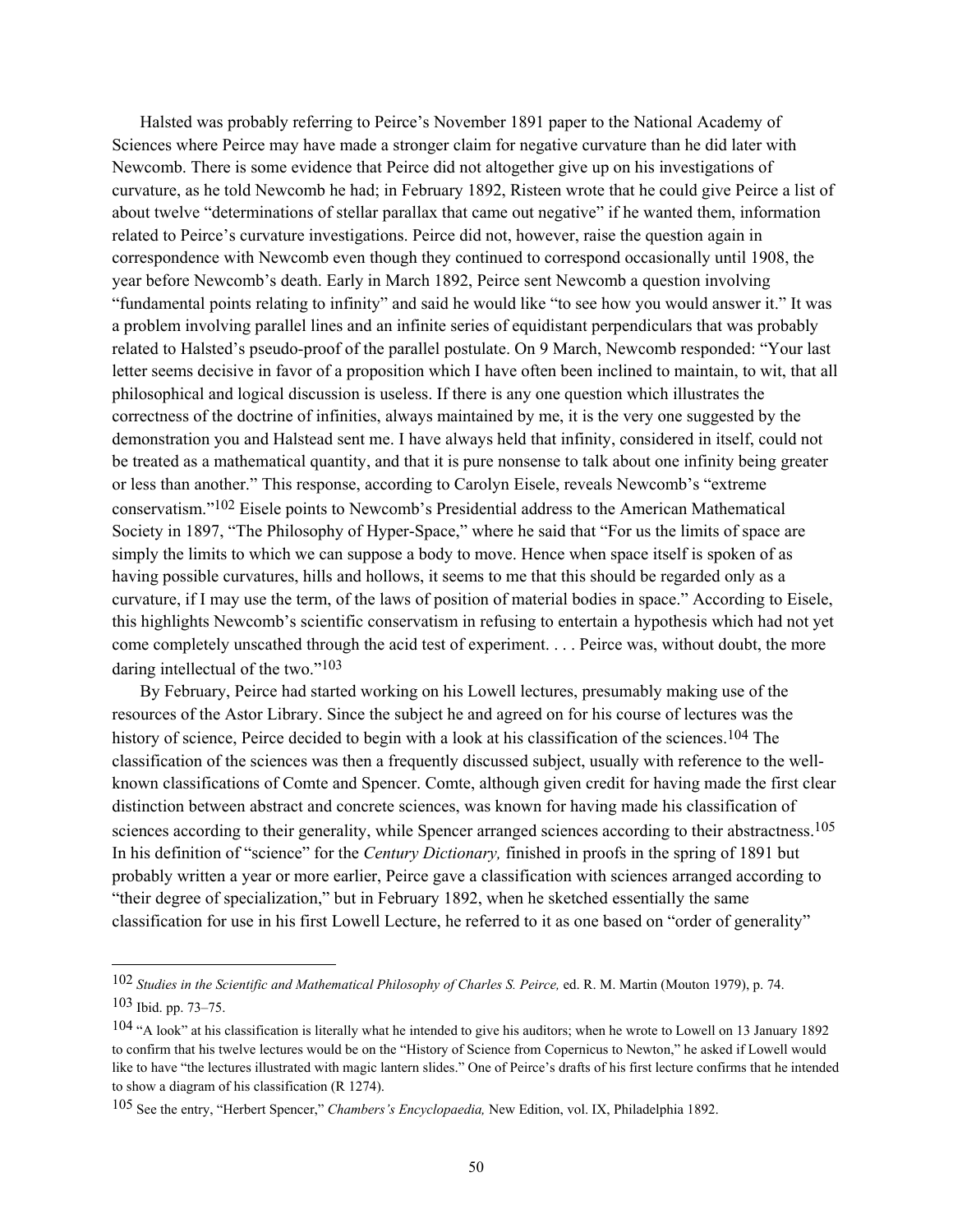(sel. 46, p. 275, and the illustration on the following page).<sup>106</sup> What is noticeably missing from these classifications is any mention of phenomenology or semeiotic; it would be several years before those sciences would appear in his classifications—and before he would come to equate semeiotic with logic, broadly speaking.

 On 7 February, a vacancy opened in the Department of Mathematics at Columbia College following the death of Professor William Guy Peck. This provided another opportunity for Peirce to try to reenter the academy—and into a college he was familiar with and a department he respected. He wrote to Mendenhall on 11 February to ask if he would support him for Peck's professorship: "All I ask is a favorable letter when the time comes for it." Later in the month, Peirce's former student, Henry Taber, wrote to Peirce asking for a letter of support for the Columbia College vacancy. Peirce obliged Tabor by sending a letter of support but informed him that he intended to try for Peck's professorship for himself. On the 29<sup>th</sup>, Peirce wrote to Juliette to tell her that no decision had been made at Columbia and to apologize for not returning to Arisbe "now you are ill," but that he was of more use to her in New York. "I was at work all day yesterday writing notes into my copy of the Dictionary so as to get a better price for it."107 Peirce did return to Milford sometime during the third week of February but by Wednesday the 24<sup>th</sup> he was back in New York where he wrote to Juliette from the Century Club: "It was a sad thing to leave the house there where everything spoke so much to my heart and where my rooms were so well adapted to doing my work. It brought a sharp pain to my breast. I found at Port Jervis that the train was 40 minutes late as usual, but I had in my pocket a book on the Geometry of the Circle which I am studying. It will bring me a few dollars immediately for a notice,<sup>108</sup> but the chief reason for studying it is to keep up my acquaintance with every branch of mathematics, which gives me a reputation and is useful to me in other ways. . . . Arrived I went to the Century, got a Welsh rabbit, saw nobody but Swain Gifford, a rich artist, and went home.109 There I read a chapter of a great book on chemistry I am studying and went to beg."

 On 12 February 1892, Peirce had written to Nicholas Murray Butler, editor of *Educational Review*, trying to find another outlet for his writing. Butler wrote back on the  $15<sup>th</sup>$  to ask Peirce to submit a brief article "following out the hint contained in your *Nation* paper concerning the teaching of geometry. It would be most interesting and valuable to have clearly stated what changes should now be made in the method of presenting elementary geometry owing to the discoveries of modern mathematics." It is not certain which *Nation* paper Butler was referring to but it was probably "The Non-Euclidean Geometry" (sel. 45), Peirce's 11 February review of Halsted's translation of Lobachewski. The "hint" Butler had in mind was likely contained in Peirce's third from the last paragraph where he claimed that elementary geometry is "riddled with fallacies" and is "thoroughly unmathematical" in its usual method of development: "It leads young men into bad logical ways . . . The study of geometry ought to begin with

<sup>106</sup> See the first annotation for this selection, p. 447, for an account of the differences.

<sup>107</sup> Peirce was hoping that the Century Company would not wait long to issue a supplement but the *Century Dictionary Supplement* would not appear until 1909, seventeen years later. A more complete treatment of Peirce's dictionary work will be given in the W7 introduction: see note 10 above.

<sup>108 &</sup>quot;Review of William J. M'Clelland's *A Treatise on the Geometry of the Circle,*" *The Nation,* 24 March 1892; see 1892.31 in the chronological catalog.

<sup>109</sup> Peirce frequently stayed at the Buckingham Hotel at Fifth Avenue and Fiftieth Street, one of the most exclusive hotels in New York, according to Gustav Kobbé (*New York and its Environs*, Harper & Brothers, 1891). But when he was in New York for a long stretch he probably stayed in a boarding house. Peirce usually received his mail at the Century Club at 7 West 43rd Street, so that is the address he usually gave out.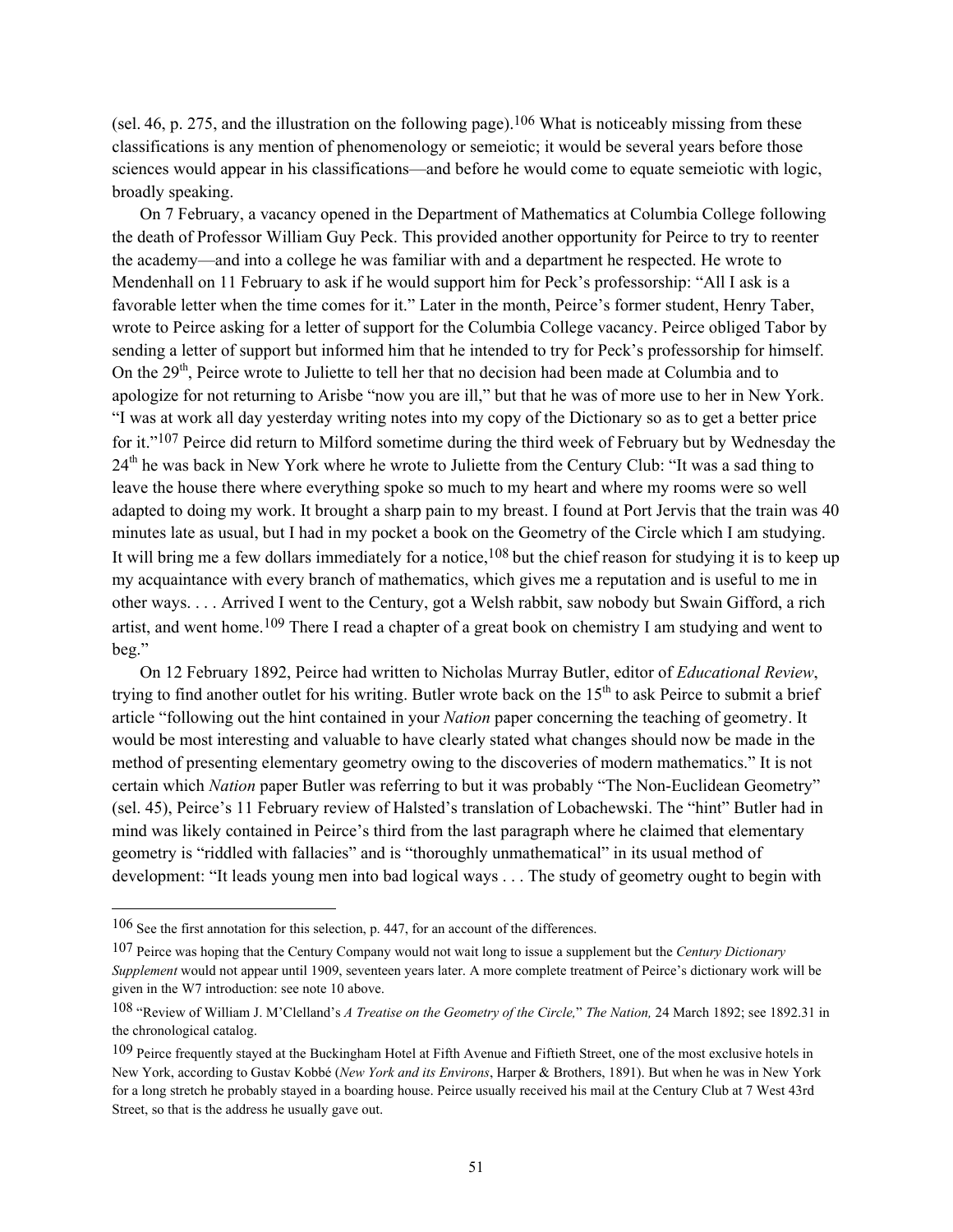the theory of perspective." There is no evidence that Peirce wrote the paper Butler asked for unless it was his paper on "The Logic of Mathematics in Relation to Education" that appeared six years later*,* apparently the only paper he ever published in *Educational Review*.

 Peirce's opportunity to write something about Mendeleyev's *Principles* came when the editor of *The Nation* received a letter, signed "C. De K," responding to the review of 4 February (written by Peirce's "rival") in which it was claimed that Mendeleyev was the discoverer of the Periodic Law. C. De K acknowledged that Mendeleyev, along with Lothar Meyer, had been recognized by the Royal Society of London "for their discovery of the periodic relations of the atomic weights," but he claimed that the priority for discovering the Periodic Law belonged to John A. R. Newlands, a fact later recognized by the Royal Society. C. De K's letter appeared in the 3 March issue of *The Nation* followed by an editor's reply written by Peirce (sel. 48). Peirce pointed out that the Royal Society "did not commit themselves very far" in their acknowledgment of Newlands' contribution and that "the step taken by him was not a difficult one." Peirce named Josiah P. Cooke as the "principal precursor" of Mendeleyev for having "first proved that all the elements were arranged in a natural series." Peirce suggested that "[a]fter the new atomic weights came in" it was inevitable that "every well-informed and ingenious chemist" would begin "speculating upon the relations of the properties and atomic weights of the elements" and that these speculations would naturally be laid out in tables. He gave, as an example of such early speculations, a table based on one he had published anonymously in 1869 (W2: sel. 25)—which he ascribed to an "obscure American chemist"—and noted that "this was all, if not more than all, that Newlands did." It was Mendeleyev alone who "had the sagacity to discern the true scheme of relationship," thus accomplishing one of the greatest inductions in the history of science. Peirce concluded his editorial reply by speculating that the atoms of the chemical elements may have "been built up from a few kinds" of subatomic "atomicules that are Boscovichian points," an idea he would take up in his fourth *Monist* article, "Man's Glassy Essence" (sel. 29), which he would begin writing only a few weeks later.<sup>110</sup>

 In March, Peirce contributed five notices or editorial responses and one review to *The Nation*. In addition to his note on Mendeleyev mentioned above (3 March), he contributed an editorial reply to a discussion on the state of mathematics education in America (3 March); an editorial response to J.McL.S's remarks about induction, especially to his claim that induction is not inference (10 March); a note on Halsted's translation of Bolyai's *The Science of Absolute Space*, which Halsted had personally sent Peirce in early February (17 March); a note on William James's abridged edition of his *Principles of Psychology* in which Peirce briefly took James to task for carrying further his "natural science" method, "which consists of ignoring all general doubt" which "practically comes to keeping the most general questions out of the focus of distinct apprehension and thus entrapping himself, or at least the reader, into confident but dangerous and unexamined assumptions" (17 March); and a review of William J. McClelland's *A Treatise on the Geometry of the Circle,* the book that occupied Peirce at the train station in Port Jervis when he was travelling back to New York in late January (24 March).

 It was now almost five months since Peirce had finished his second article for *The Monist*, "The Doctrine of Necessity Examined," and had long ago received his payment, so *The Nation* was providing

<sup>110</sup> The theory of atomicules may first have been introduced by J. J. Sylvester in 1878, in "On an Application of the New Atomic Theory to the Graphical Representation of the Invariants and Covariants of Binary Quantics" (*American Journal of Mathematics* 1, pp. 64–82), where he extended "the new Atomic Theory" to include sub-atomic "atomicules" of differing valencies for a better analysis of chemical elements. Peirce referred to Sylvester's paper when first introducing his reduction thesis (see W4: sel. 20). Boscovichian points are atomicules that are presumed to be centers or fields of force of which matter is composed. See the textual head note, pp. 649–50, and the annotations, pp. 450–51, for more historical discussion of sel. 48.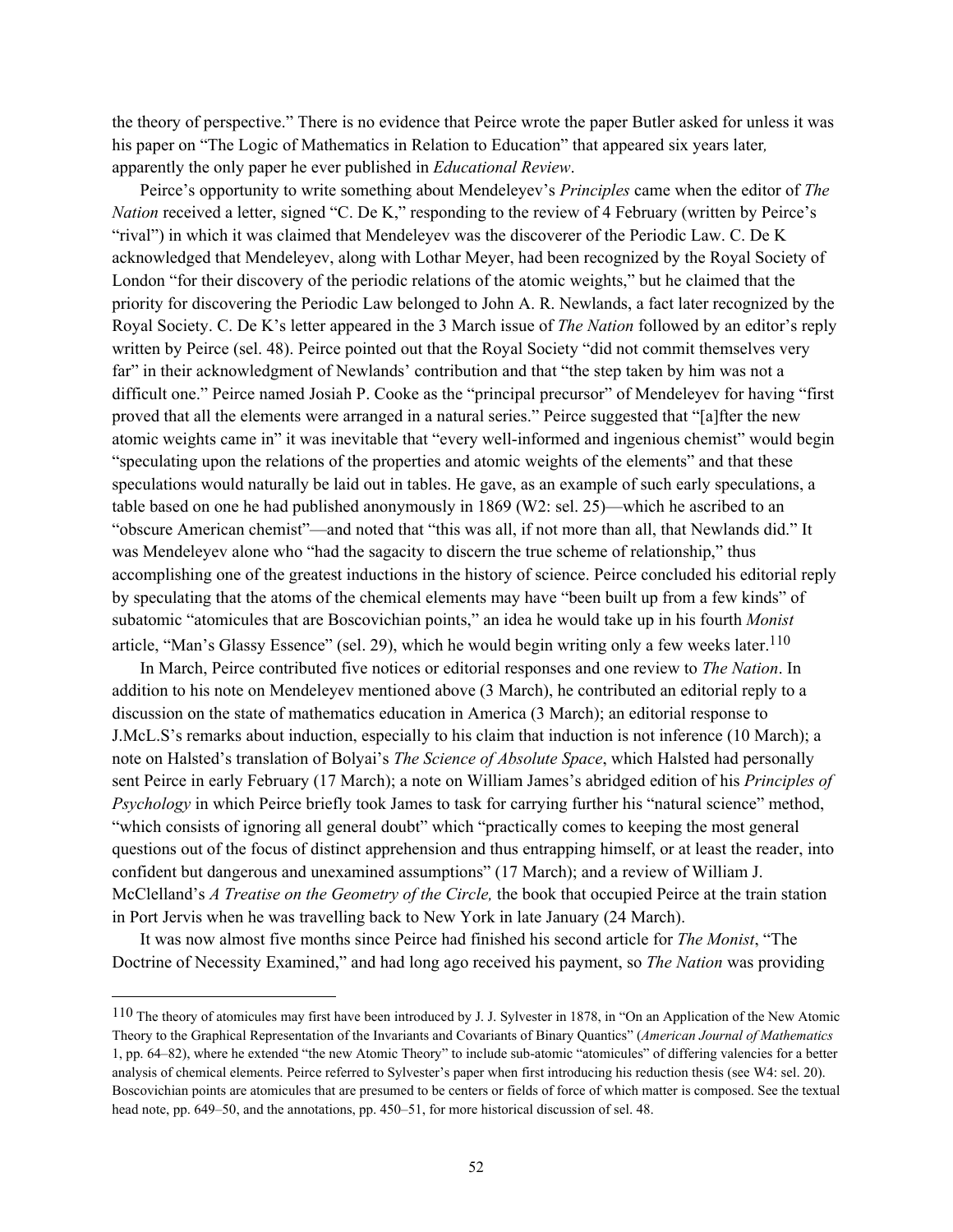his only relatively steady income—far too little to meet his and Juliette's needs. His Lowell lectures, which would bring him \$1800, were months away. The Peirces were sinking into serious debt. On 8 March, the Court of Common Pleas of Pike County issued a mechanics lien on Arisbe for \$464.99 for "carpenter work and material furnished." Peirce had to bring in more money. His attention turned, again, to the prospect of public lectures. In February he had started consulting geography and travel books on Thessaly in Northern Greece for the background information he needed to write up an embroidered tail of his travels there in the fall of 1870 when, as a young man of thirty-one he had scouted out sites for the American party of astronomers who would come to the Mediterranean region to observe the solar eclipse of 22 December 1870.111 Thessaly was then still under Ottoman rule and the Greeks, animated by the "Great Idea" of reconstituting a free Greek state, were in nearly continuous rebellion against Ottoman domination. Peirce had travelled through Thessaly on his own, staying mainly with the Greeks, who, as he later wrote to Victoria Lady Welby, "were queer creatures, but the warmest natured, most *sympatisch,* people in the world."112

 Peirce set his tale, with its "fictional embroideries," about 1862, the year King Otto was expelled from Greece. It was the story of Karolos Kalerges,<sup>113</sup> a young Harvard graduate on a grand tour of Europe, who, by a curious turn of events, "landed one bright summer's morning from an Aegean steamer at the little town of Bolos" in southeastern Thessaly. Thus began Karolos's eventful tour of Thessaly, during which he was befriended by Theodores Maurokordato, with whom he became a blood-brother on the way to Larissa; ingratiated himself to the Turkish governor-general, Husni Pasha, (as a precaution, since Karolos was a Christian) and contrived to borrow the governor-general's carriage, the only carriage in Thessaly; was captured by a band of klephts and saved by Theodores; was wounded while participating in a raid on a Turkish estate during which he abducted a young Persian widow (or so she believed), Roshaná, with whom he fell in love. There is some exploration of friendship and love in Peirce's tale, and occasional revealing moments, such as when Karolos and Theodores discuss the abduction of Roshaná and Karolos remarks that "In America . . . more women than horses are stolen by gentlemen in one way or another," but it was not a story of ideas. Peirce's experience in Thessaly had been singular and deeply impressive and, as he wrote some years later in a revised preface to his "Tale," he wanted "to give an idea of the place and the people as I saw them, and to express the sentiment which they strongly excited in the breast of a young American."114

 Peirce wrote his tale to be presented orally, but on 26 March he wrote to Richard Watson Gilder, editor of the quality magazine, *The Century*, offering his story, "An Excursion into Thessaly: a Tale" (sel. 51), for publication: "I have just written a *Tale,* which without being extraordinary, is pretty, fresh, interesting, and well adapted to woodcut illustration." On 1 April, after a positive reply from Gilder, Peirce sent his manuscript under cover of a letter expressing doubts that it was right for *The Century* but

<sup>111</sup> See W2: xxxi–xxxv for Max H. Fisch's account of Peirce's Mediterranean assignment.

<sup>112</sup> Peirce wrote this to Welby on 9 March 1906 but the letter appears not to have been sent; see the first annotation for sel. 51, pp. 453–54, for more details about the origins of Peirce's Thessalian tale.

<sup>113 &</sup>quot;Karolos," the Greek equivalent of "Charles," and "Kalerges" taken from the famed Greek military leader, Demitrius Kalergis (1803–1867), who played the leading role in the "Bloodless Revolution" of 1843 that led to the adoption of the Greek constitution the following year and Greece's transition from an absolute to a constitutional monarchy. Kalerges was granted the title, "Great Citizen of Greece," for his wisdom and leadership in the bloodless Revolution. (*The Mirror of Literature, Amusement, and Instruction,* Vol. 1, 1847, pp. 45–49.)

<sup>114</sup> Two versions of Peirce's revised preface (item c. 1902 in the supplement to the "Chronological Catalog") are reproduced on pp. 453–54.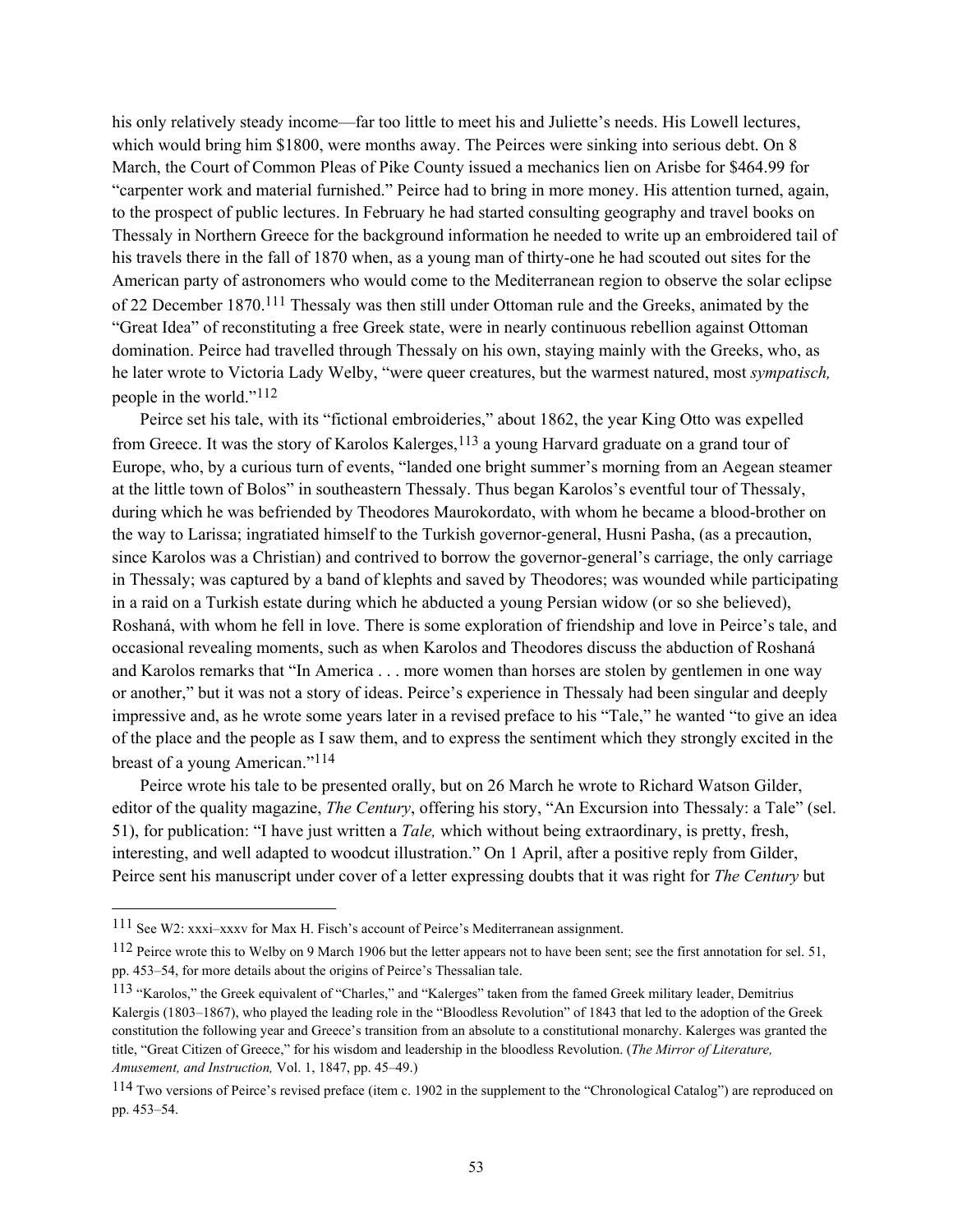remaining hopeful: "But still I venture to ask you to read it, because if you think the vein would be popular, I could write half a dozen such describing picturesque countries with an ingenuous & foolish young man getting into fearful predicaments in them; and all in a poetical and naive fashion."115

 Another selection from about this time that appears to have been intended for a popular audience, either as an article or lecture, is "Keppler" (sel. 49). Peirce's proposal for his Lowell lectures had called for three lectures to be devoted to Kepler, "who on the whole was I think the greatest reasoner who ever lived," so sel. 49 probably began with Peirce's research for his Lowell lectures, but it also connects with his renewed attention to the study of great men. In casting about for an attractive subject for a set of popular lectures or articles, great men would have been an obvious choice for Peirce with so much research already devoted to that subject. In this paper, as was typical with Peirce, the reader (showing that, in this form, "Keppler" was intended for print publication) was told that "[t]o gain any idea of a scientific research, one must look with one's own eyes and brain at the things with which it deals," and that 1892 "happens to be a good one for watching Mars." Peirce then gave instructions for how to record the path of Mars on a star-map. As in his January review of Harrison's *New Calendar of Great Men* (sel. 44), Peirce had reminded his readers that Kepler's momentous achievement had been made possible by a rare university appointment that actually provided the opportunity and means to do his singular work, a necessary condition for greatness. Peirce stressed Kepler's "admirable method of thinking" which consisted in forming diagrams to represent "the entangled state of things before him" and "observing suggestive relations between the parts of the diagram" and then "performing diverse experiments upon it, or upon the natural objects, and noting the results." The main requirement for success in reasoning by this method, according to Peirce, is "a docile imagination, quick to take Dame Nature's hints."

 It was probably also around this time when Peirce wrote up his proposal for a "Summa Scientiæ" (sel. 50) to be organized according to his classification of the sciences and intended to appear in a single volume of 1500 pages. The seven divisions with their sixty-four sections would be filled with articles mostly of less than one page in length, about one third of which Peirce would write himself. The rest would be assigned to young men, selected for their "exceptional mental power and special competence" but "who have not yet achieved great reputations." Peirce probably had Allen Risteen in mind as one of his young specialists; on 24 February, Risteen had written to Peirce about a scheme Peirce was about to take up and asked "if it is anything you might want me for." It is likely that much of the material for Peirce's own entries was to come from his *Century Dictionary* definitions and, with ninety pages reserved for biographies, his research on great men would have been put to good use as well. It is not known which publisher Peirce submitted his proposal to, or even if he sent it out, but had it been accepted in would have given the Peirces a chance to reorganize their lives without the severe threat of total financial collapse. Peirce was asking for \$3000 a year for two years and, additionally, for \$10 to \$15 per one thousand words.

 In April, Peirce tried to see Cornelius Vanderbilt, presumably for financial backing for his rapid transit project with Samuel Mott. On 11 April, Peirce's friend, Edith Gill, wrote to Vanderbilt, her brother-in-law: "Will you see Professor Charles S Peirce a few moments on a railroad matter? He is one of the greatest scientists of the age." It is not certain what the outcome was, but later in the year Peirce wrote a note to Juliette listing his rather exaggerated expectations for earnings from his various ventures and the list includes a "Vanderbilt contract" for \$57,216.35.

<sup>115</sup> Later Peirce would rename his story "Embroidered Thessaly." See the lengthy textual head note for sel. 51, pp. 655–63, for the complicated story of its composition and development.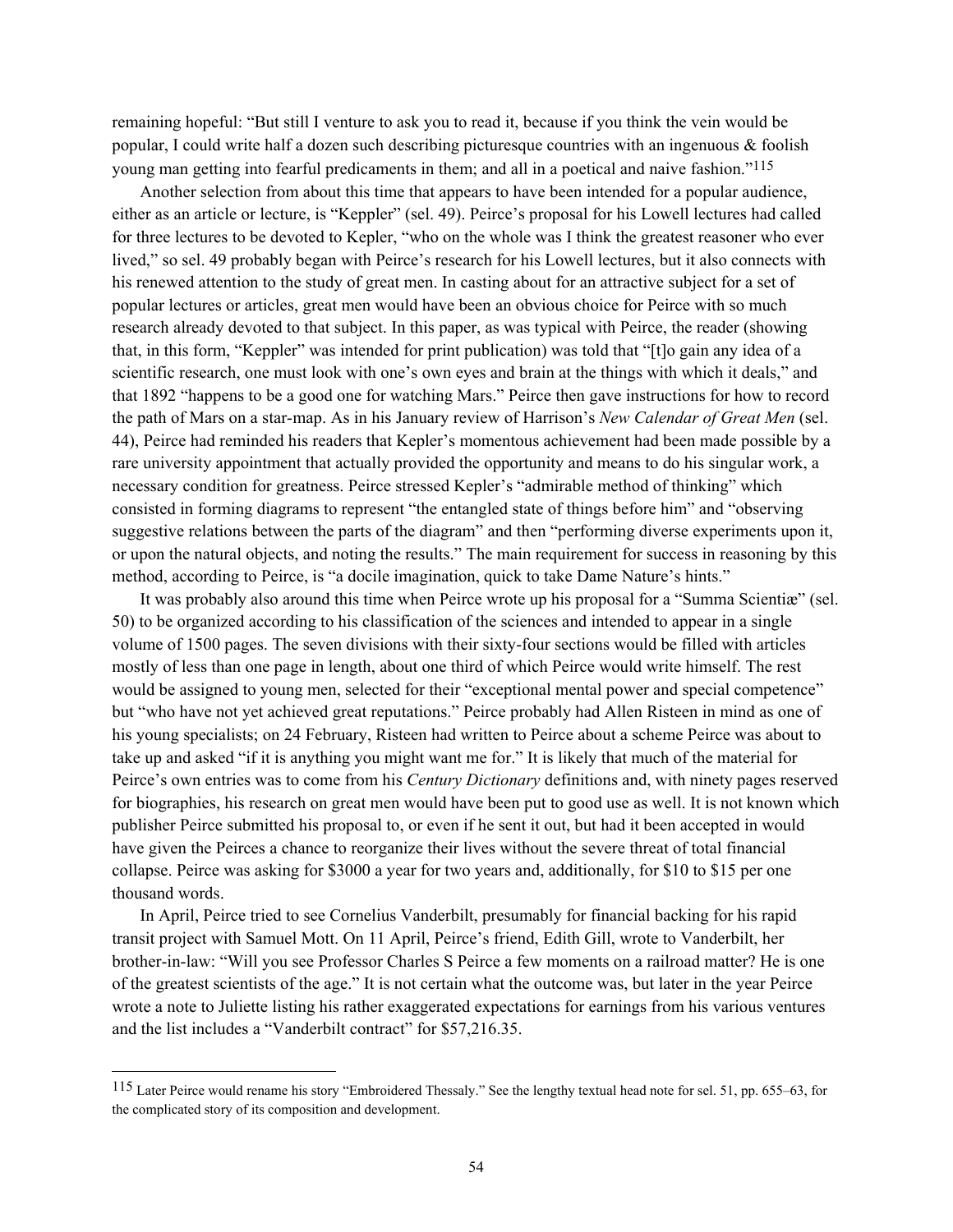The second article of Peirce's metaphysical series, "The Doctrine of Necessity Examined" (sel. 24, discussed earlier), appeared in the April 1<sup>st</sup> issue of *The Monist*. This was the paper that would draw the hottest fire from Carus. In a note published in the same issue with Peirce's article, Carus remarked on the philosophical depth of Peirce's analysis and announced his intention to issue a reply:116

Mr. Charles S. Peirce is one of those thinkers who in the investigation of a subject go right down to the bottom of the problem. This appears to me the more conspicuously so, as the result to which his investigations lead stand in a strong contrast to my own views. Yet I cannot help admiring the boldness of his trenchant critique which finds the difficulties at the point where really the main difficulty of all philosophical inquiry lies buried. It lies buried, i.e. it does not appear on the surface of things. If it lay on the surface, our most superficial thinkers would naturally light on it; but most of them walk their way in peace, unmolested by the question, Is there any truth in the idea of necessity. An editorial treatment of this problem may be expected in a forthcoming number of *The Monist*.

Indeed, Carus did publish an "editorial treatment" in July in the "forthcoming number,"<sup>117</sup> and a second response in the October number,  $118$  reigniting the controversy that Peirce had started with his review of Carus's *Fundamental Problems* (sel. 8). Peirce rejoined the controversy, which Carus referred to as a "battle," with his lengthy "Reply to the Necessitarians"119 to which Carus answered with "The Founder of Tychism, His Methods, Philosophy, and Criticisms."120 Although numerous points were debated, the principal issue under dispute was Peirce's doctrine of absolute chance, the "corner-stone" of Peirce's philosophy, according to Carus, and Peirce's resultant "radical and sweeping indeterminism."121

 Peirce had been waiting for his article on necessity to appear; he wrote to Carus on 3 April inquiring if the new issue was out and he requested that six copies be mailed to him at the Century Club. He told Carus that he would soon send a third article. Peirce had begun some preliminary work for his next two *Monist* articles, which he thought of as his papers on mind (sels. 27 and 29), and over the coming weeks he would catch up on current debates on various related topics including the molecular theory of protoplasm, theories of time, and theories of infinity and continuity. Peirce would be entertaining radical ideas about individuality and personality at a low point in his own life, when he was suffering from a sense of exclusion and defeat. For months, Peirce had been casting about for opportunities, living a life of interruptions, trying to find a new path to financial security, but always having to resort to hard-won but passing expedients just to make ends meet. April would be a month of more focused reflection and concentration. Peirce wrote nothing for *The Nation* or for other periodicals in April. On the 11<sup>th</sup>, he would visit Cornelius Vanderbilt about his railroad scheme but, except for that, there is little evidence of further attention to investment schemes or book projects. Only two things would occupy Peirce in April, his "Tale of Thessaly" and his next articles for *The Monist*.

 Even though Peirce had sent Gilder the manuscript of his Thessalian story at the end of March, and would not see it again for three weeks, he did not stop working to improve the complex story line. When he wrote to Gilder on Wednesday, 20 April, to ask for the temporary return of his story so he could read it

<sup>116 &</sup>quot;Mr. Charles S. Peirce on Necessity," *The Monist* 2.3 (April 1892): 442.

<sup>117 &</sup>quot;Mr. Charles S. Peirce's Onslaught on the Doctrine of Necessity" *The Monist* 2.4 (July 1892): 560–82.

<sup>118 &</sup>quot;The Idea of Necessity, Its Basis and Its Scope," *The Monist* 3.1 (October 1892): 68–96.

<sup>119</sup> *The Monist* 3.4 (July 1893): 571–622.

 $120$  Ibid.

<sup>121</sup> See annotation 125.35, p. 389. Except for Carus's final rejoinder, the exchange will be published in W9 and the controversy will be discussed more fully in the introduction to that volume.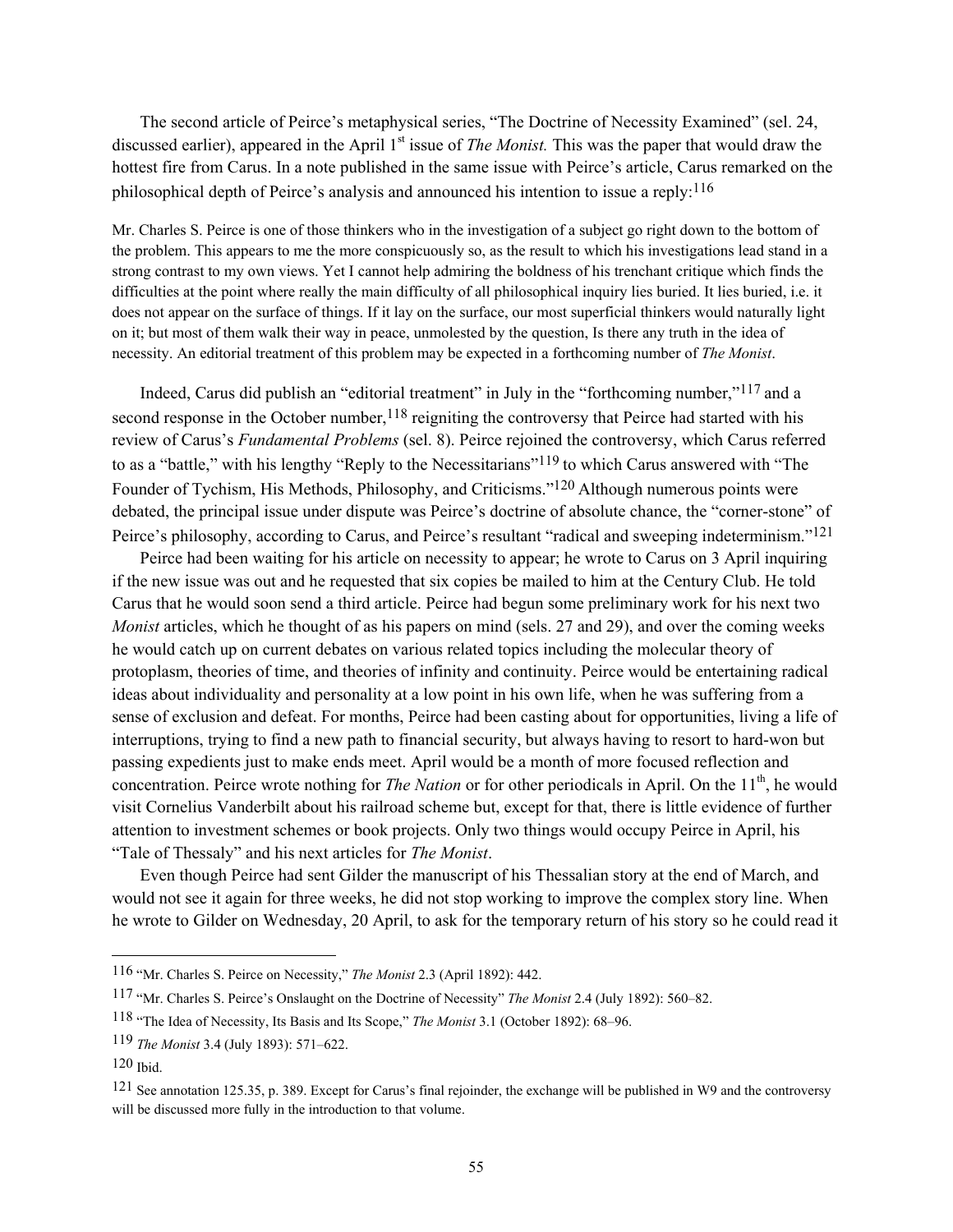at the Century Club on Friday the 22<sup>nd</sup>, he said he was going to make a few changes and remarked on revisions he had been considering.122 It is surprising that Peirce had taken up this complicated writing project at this time in his life since it was a new genre for him and his chance of reaping significant returns could not have been good. It is true that Peirce thought his story would make a compelling popular lecture and he had great confidence in his skill as an orator. Yet given the considerable historical, geographical, and linguistic research necessary to give his tale the cachet of genuineness it had to have, and the sheer length of the story, running to over twelve hundred words in the form sent to Gilder, Peirce must have know that the effort spent on the tale would have been far more likely to yield significant returns if he had devoted it to writing in one of his many areas of expertise. All things considered, it seems unlikely that monetary return was Peirce's deepest motive.

 What did motivate Peirce to devote so much time and effort to this composition? In part, it was precisely the newness of it, as he told Gilder: "[it is my] first attempt in the line of writing except scientific and philosophical discussion, and therefore it is important and exciting to me." Some years later, in a letter to Lady Welby (1906), Peirce said that he had written his story "as an experiment to test a certain psychological theory of mine. . . . What I aimed at was to reproduce the psychical effect of a peculiar atmosphere, both meteorological and social."123 But one senses that there was a sentimental factor motivating Peirce to dwell on this romantic and valiant episode in his life, a time of vibrancy and confidence. Peirce's life in April 1892 was on the brink of ruin and it must have been consoling to remember back to such a time and to compose the story, embroidered though it was, of the young man he had been. It would no doubt have been satisfying, also, for Peirce to read the story of Karolos's adventures, knowing that his auditors would understand that in some basic if poetic sense he was telling his own story. This was understood by Peirce's one-time friend, Ogden Rood, who, the following year, in writing to his wife about Peirce's "Greek story," referred to Karolos as Charles No 2: "In this story the hero (Charles No 2) arrives a total stranger in a Turkish town, and at once sends a message to the Governor asking for his carriage for the purpose of taking a pleasant drive—and gets it." Rood thought this showed a "supreme impudence" on Peirce's part that paralleled his "descent" on Helmholtz in New York in 1893 when Peirce contrived to encounter "the lion of the day" for a private tete-a-tete: "Then probably the idea was to publish in the newspapers an ornamented account of the meeting of these two great scientists, which it was expected would greatly redound to the benefit of Mr Charles."124 Rood had no idea how much Peirce had suffered and of his desperation in the years following his dismissal from the Coast Survey just when the United States was going into one of its most severe economic depressions.

 Peirce's philosophical energies in April were focused on the next two papers for his *Monist* series, "The Law of Mind" and "Man's Glassy Essence" (sels. 27 and 29). Even though Peirce was writing for *The Monist* to make money, he was engaged in some of the most profound philosophical ruminations of his life. It is not certain precisely when the surviving working papers for "The Law of Mind" were composed, but selections 25 and 26 surely represent the early work on that paper which he told Carus at the beginning of April he would soon be sending. These selections, and some pages entitled "A Molecular Theory of Protoplasm," preliminary to "Man's Glassy Essence," are products of Peirce's April

<sup>122</sup> One change Peirce told Gilder he was contemplating was to give Karolos's letter to Husni Pasha. Item 1892.48 in the Chronological Catalog is a small notebook with thirteen pages inscribed recto and verso with working notes for Karolos's letter, notes that Peirce may have made while the story was in Gilder's hands.

<sup>123</sup> Peirce to Lady Welby, 9 March 1906; see note 112 above.

<sup>124</sup> Ogden Rood to Mathilde Rood, 8 Oct. 1893, Rood Papers, Columbia University Rare Book & Manuscript Library (transcription in the Max H. Fisch papers).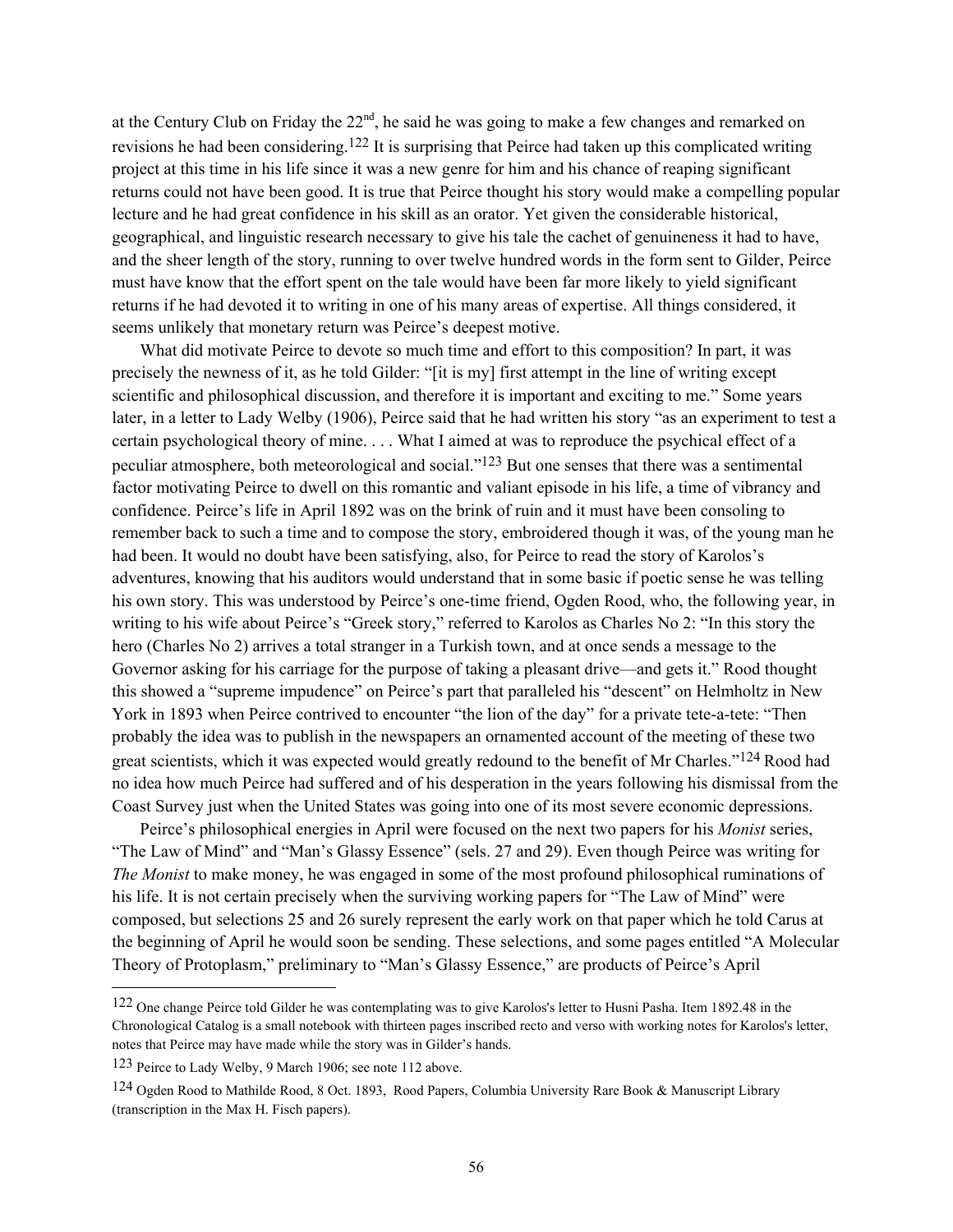cogitations. In "The Law of Mind *[*Early Try*]*" (sel. 25), Peirce reveals a stronger religious motivation than had previously been evident in his writings:

I propose next to show, by the study of the soul, that, if my previous conclusions are accepted, we shall be naturally led to the belief that the universe is governed by a father, with whom we can be in real relations of communion, and who may be expected to listen to prayer, and answer it. In short, necessitarianism once out of the way, which puts nature under the rule of blind and inexorable law, that leaves no room for any other influence, we find no other serious objection to a return to the principle of Christianity.

It was to be expected, perhaps, that in writing articles for *The Monist,* a journal devoted to the reconciliation of science and religion, Peirce would bring religion into his work more than he might have under other circumstances; but whatever the provocation, it seems clear that Peirce was becoming increasingly interested in questions bearing on religion.125

 Peirce continued with a sketch of an argument he would develop much more fully in sel. 27. The mind acts in accordance with the law that "ideas tend to spread and to affect certain others which stand to them in a peculiar relation which I will name 'continuous affectibility.'" This "one law of mind" can be stated more succinctly: "ideas tend towards uniformity." Peirce considered yet another formulation: "Thus the general law is that ideas tend to be more connected. But ideas are not discrete units with definite boundaries; and therefore we must rather say ideas tend to interpenetrate one another and become more and more mingled, welded, and generalized." Peirce pointed out that the law of mind "essentially involves time" and that "the relation of a state of thought to another which it draws with it is a *transitive* relation, like the copula of logic," and he argued that since "no complication or specialization of physical law can possibly impart a definite direction or flow to time," psychical law could not result from physical law. Peirce noted that "precisely all that psychical law does is to regulate the formation of habits."

 One familiar with Peirce's theory of signs might wonder why he did not formulate his general law of mind in semiotic terms, as it seems to call for; the answer might be that Peirce suspected that the readers of *The Monist,* and possibly its editor as well, would be less eager for his work if he introduced another layer of theory. His idea for the *Monist* series was to present his views, as far as possible, in terms of main-stream science. But it is unlikely that Peirce did not consider employing his theory of signs; in preparing his *Monist* papers on mind Peirce returned to his 1868–69 *Journal of Speculative Philosophy* papers (especially W2: sels. 21 and 22) where he had explicitly used his theory of signs as the basis for his theory of mind, and within two years he would follow that course again in "What is a Sign," a chapter for his book, *How to Reason* (W11).

 Peirce tried a number of approaches for his third *Monist* article before deciding on the approach taken in sel. 27.126 In his "The Law of Mind *[*Excursus on the Idea of Time*]*" (sel. 26), Peirce turned his attention to his theory of time because of its centrality for his theory of mind—the temporal irreversibility of psychical processes fundamentally distinguished them from physical processes. Peirce's key idea was that "the properties of time" could "be conveniently stated" as four properties of instants: (1) "Of two different instants, the one is previous to the other, the latter subsequent to the former; and no instant is both previous and subsequent to the same instant." (2) "This general temporal relation is a transitive one." (3) "If one instant is previous to another, there is a continuously infinite series of instants, subsequent to

<sup>125</sup> See the first annotation for sel. 25, pp. 389–90, for a similar quotation from an alternative draft.

<sup>126</sup> Five "intermediate attempts" between sel. 25 and Peirce's earliest notes specifically for sel. 27 are listed in the Chronological Catalog: 1892.50–54. Peirce's earliest notes for sel. 27 are dated 10 May (1892.64).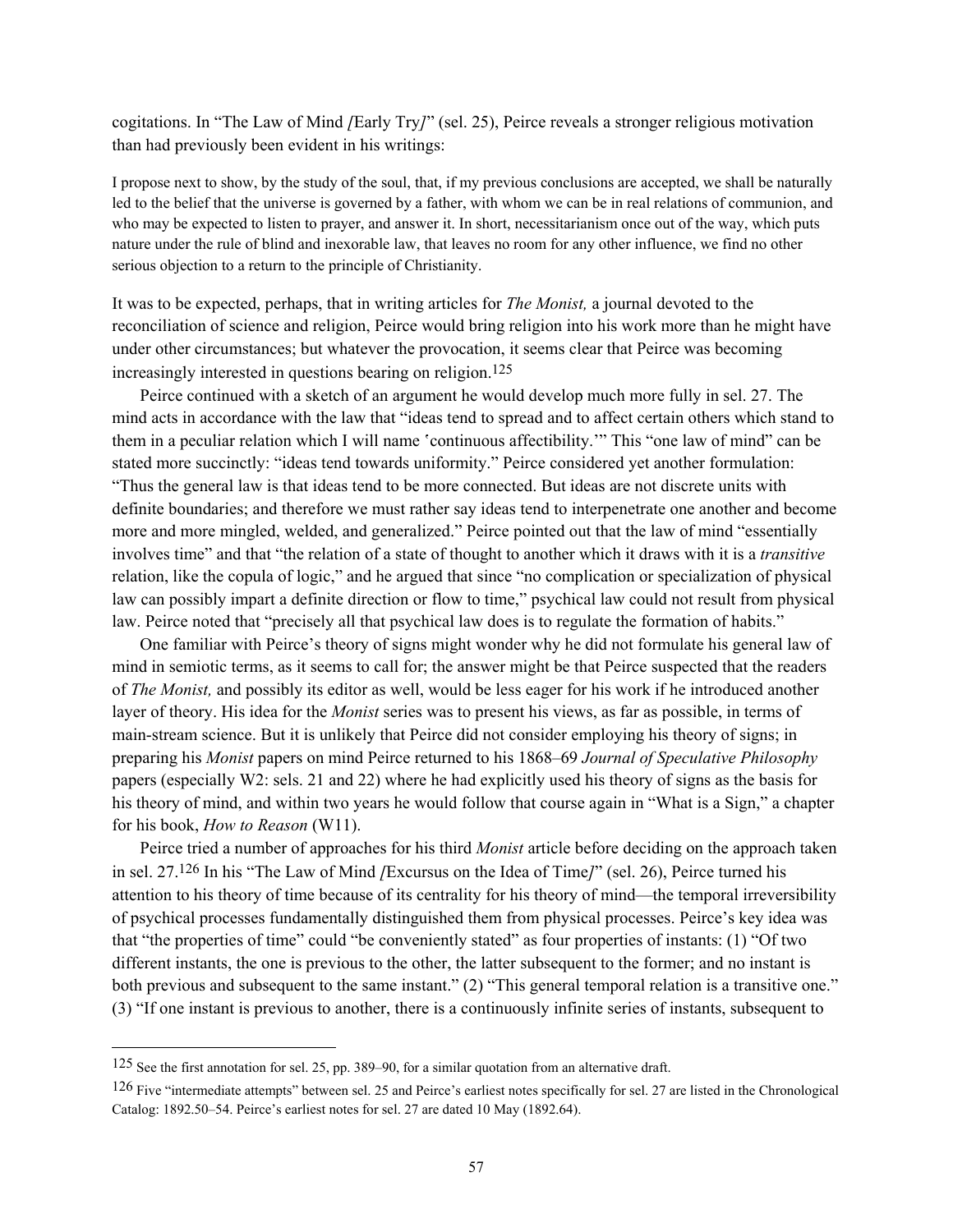the former and previous to the latter." (4) "Given any three instants, A, B, C, there is a fourth instant D as much previous or subsequent to C as B is to A." Peirce called the fourth property, the "condition of continuity."

 In working out his third condition, first expressed more simply as "time is infinitely divisible," Peirce noted that infinite divisibility was often confounded with continuity but that Cantor had refuted that idea. Peirce made some comparisons between his views on multitudes (collections, or sets) and continuity and those of Cantor, noting in particular the distinction he had made as early as 1881 between finite and infinite collections (W4: sel. 38): Fermatian inference (mathematical induction) is applicable to finite collections but not to infinite ones. Peirce said that the number of points on a line, "however short," is "continuously infinite," and claimed that a "continuously infinite multitude" is the greatest infinity that can be "present" to us in a mathematical construction. He noted, however, that "a continuum of an infinite number of dimensions would be incomparably greater," though it could not be "present" in a construction. The conception of continuity would play an increasingly crucial role in Peirce's philosophy and he would work on improving his mathematical treatment of continuity, generally with Cantor's views at the forefront, for the rest of his life.127 Peirce concluded his discussion by defining time as a "hyperbolic" continuum in which "the infinitely past and the infinitely future are distinct and do not coincide," which he belived "accords with our natural idea of time."

 Based on the extant record of correspondence, and on other documentary evidence, Peirce's autobiographical and philosophical reveries during the month of April do not appear to have been too frequently disturbed. If he needed a reminder of his impending financial ruin, on 10 April, J. M. Sanford, a New York tailor, wrote to him about his long overdue account: "Your account has now stood *over* a year. It was to have been cash. . . . The balance is \$107.00." It was on the following day that Peirce visited Vanderbilt about his railroad scheme. On the  $17<sup>th</sup>$ , a Harvard student, Justus Pearl Sheffield, having failed to "catch" Peirce "at his house" or at the Century Club, wrote to invite him to speak, sometime before final examinations commenced on the first of June, to the Graduate Philosophical Club at Harvard: "We have all been very anxious to hear you, on any topic that you might be pleased to select: all the more anxious in that your paper would in all likelihood be to Harvard men 'the other side.'" Peirce must have been pleased with this invitation and on May 21<sup>st</sup> he would read his "Law of Mind" to the Philosophical Club, only three days before submitting it for publication. On Friday evening, 22 April, Peirce gave his premier reading of his "Tale of Thessaly" to a select group at the Century Club and the following month, when he told Frances Russell about the Century Club reading, he said it had been before "some of the very best judges of such things" and that "they were much struck and delighted" with his story. Peirce said that the reading had taken an hour and a half, but was "not at all tedious" (14 May 1892). It is not indicated in the record whether or not Peirce received any pay for this first reading.

 The strengthening religious motivation that revealed itself in the opening paragraph of Peirce's "The Law of Mind *[*Early Try*]* (sel. 25), was not the result of an intellectual turn but was deeply personal, a consequence of Peirce's manifest experiences. The transformational power of the religious feelings Peirce had begun to experience is revealed in the famous letter he wrote on Sunday Morning, 24 April 1892, to Rev. John Wesley Brown, Rector of St. Thomas's Episcopal Church on Fifth Avenue.

Dear & Reverend Sir:

<sup>127</sup> See the annotations for sel. 26, pp. 390–91, for more background information on the development of Peirce's views on time and for more on his views in comparison to those of Cantor.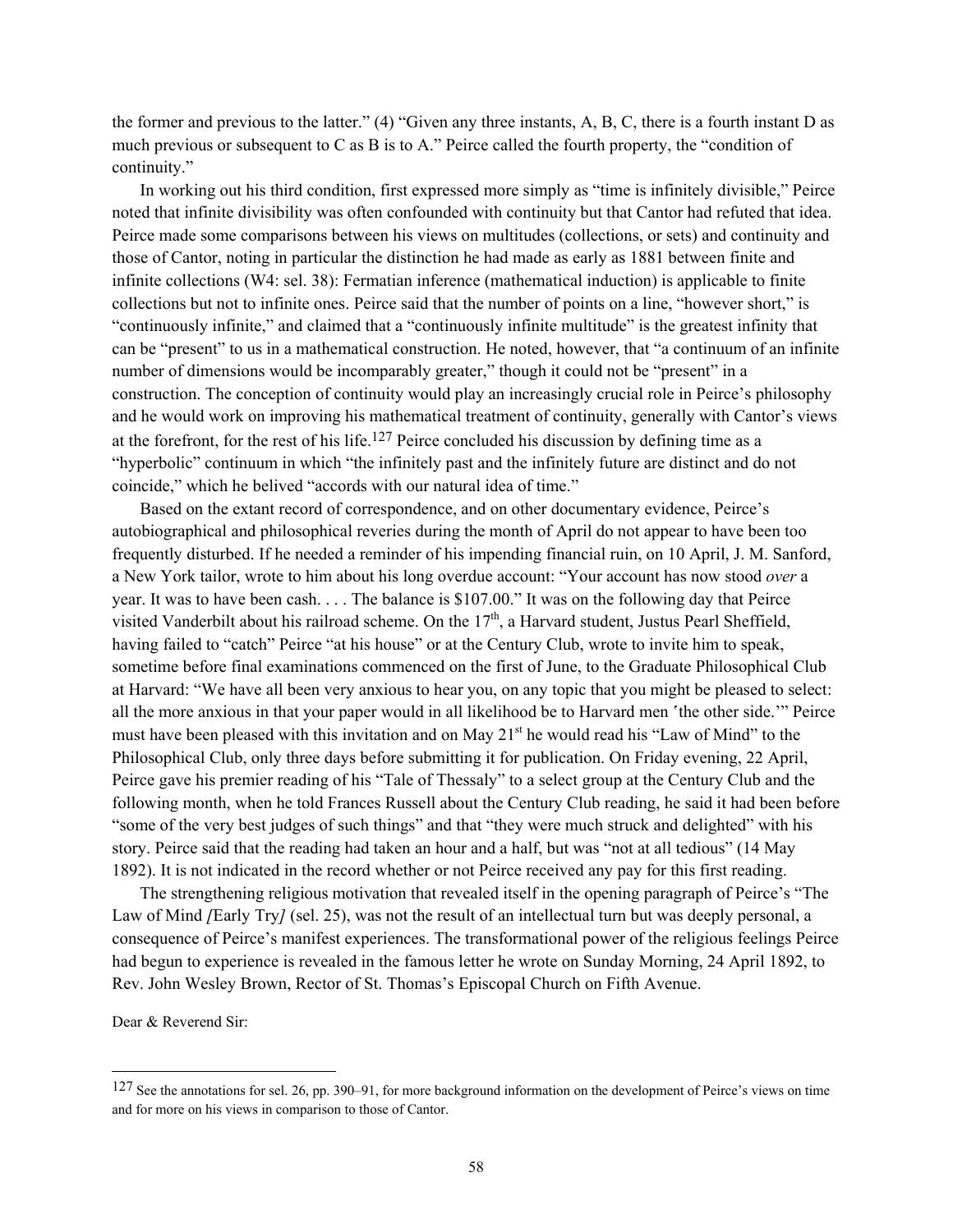I took the Holy Communion at St. Thomas's this morning,—in fact, just now,—under peculiar circumstances, which it seems proper to report.

 For many years I have not taken the Communion and have seldom entered a church, although I have always had a passionate love for the church and a complete faith that the essence of christianity, whatever that might be, was Divine; but still I could not reconcile my notions of common sense and of evidence with the propositions of the creed, and I found going to church made me sophistical and gave me an impulse to play fast and loose with matters of intellectual integrity. Therefore, I gave it up; though it has been the cause of many a bitter reflection. Many times I have tried to cipher out some justification for my return to the communion of the church; but I could not. Especially, the last two nights I have lain awake thinking of the matter.

 This morning after breakfast I felt I must go to church anyway. I wandered about, not knowing where to find a regular episcopal church, in which I was confirmed; but I finally came to St. Thomas. I had several times been in it on week days to look at the chancel. I therefore saw nothing new to me. But this time,—I was not thinking of St. Thomas and his doubts, either,—no sooner had I got into the church than I seemed to receive the direct permission of the Master to come. Still, I said to myself, I must not go to the communion without further reflection! I must go home & duly prepare myself before I venture. But when the instant came, I found myself carried up to the altar rail, almost without my own volition. I am perfectly sure that it was right. Anyway, I could not help it.

 I may mention as a reason why I do not offer to put my gratitude for the bounty granted to me into some form of church work, that which seemed to call me today seemed to promise me that I should bear a cross like death for the Master's sake, and he would give me strength to bear it. I am sure that it will happen. My part is to wait.

 I have never before been mystical; but now I am. After giving myself time to reflect upon the situation, I will call to see you.

> Yours very truly C. S. Peirce

Peirce added a postscript informing Rev. Brown that he was a married man fifty-two years old.<sup>128</sup>

 This letter is sometimes taken as sufficient evidence for the conclusion that Peirce had undergone a religious conversion on 24 April 1892 after undergoing a profound mystical experience.129 One must be cautious, however, in drawing conclusions based on this letter, coming as it did, at a time when Peirce was feeling much stress and an increasing sense of helplessness. What Peirce meant by "mystical" is also open to question. Presumably he meant what is found in the *Century Dictionary* under "mystical theology" (not one of Peirce's definitions, however): "the knowledge of God or of divine things, derived not from observation or from argument, but wholly from spiritual experience, and not discriminated or tested by the reason." But it should be noted that in his 1878 article, "The Order of Nature," the paper Peirce pointed to as the ancestor of his *Monist* metaphysical series, he wrote that by "mystical theories" he meant "all those which have no possibility of being mechanically explained" (W3: 321). In any case, it is clear that Peirce was undergoing a profound change, a conversion of some kind, that he might have felt most directly and pointedly at St. Thomas's on the morning of 24 April.

 Peirce's state of mind at this time is further revealed in a letter he wrote to Carus offering to write an article for *The Open Court* on the positive value of unusual personal experience:130

<sup>128</sup> The letter is in RL 482: 12–13; it is not known if it was ever sent. The decorative art in the chancel at St. Thomas's included works by John La Farge, an acquaintance of Peirce's.

<sup>129</sup> See Joseph Brent's discussion of this episode in the second (1998) edition of his *Charles Sanders Peirce: A Life,* pp. 209–

<sup>212.</sup> Also Henry C. Johnson, Jr., "Charles Sanders Peirce and the Book of Common Prayer: Elocution and the Feigning of Piety" in *Transactions of the Charles S. Peirce Society* 42.4 (2006): 552–73, esp. 562–64.

<sup>130</sup> This letter draft is undated but is thought to have been written around the end of April. It is not known if a finished letter was sent.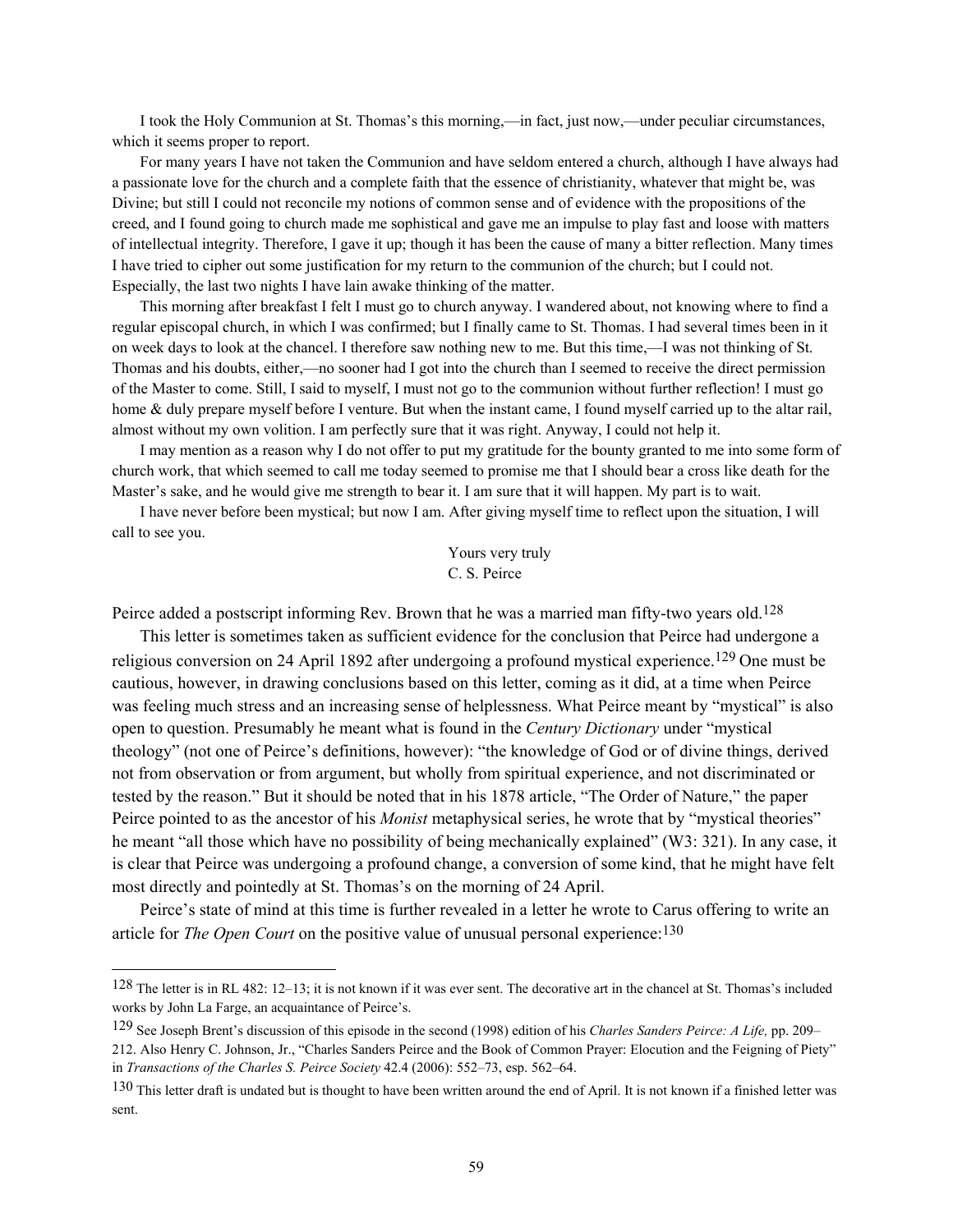## Dear Sir:

 I think I could write an acceptable article or even two for the Open Court on the following materials[:] 1. Personal experience has a positive value always. This is greater the more unusual the experience. That which I have to report seems worth mention. (A) Of late years I have suffered extreme adversity & affliction, being (B) In the somewhat unusual situation of a student of philosophy, laboratory-bred, who holds on essentially to the creed  $\&$ communion of the Church. (C) Now, the facts which seem worth reporting are 1st, what kinds of reflections I have found really consoling, 2nd, how the different literary works addressed to those in such circumstances sound. 2. Of course, it is nothing but the experience of a single individual; still, it is out of individual experiences that general experience is built. But I wish to say clearly that a single case can have, until verified  $\&$  supported by others, no importance at all. Still, I write as a means of collecting other testimony.

 Under the 1st head, my experience would, if generally borne out by others, go to support the law of continuity. For first, I find, ideas about heaven of very little or no support, evidently because that life is completely cut off from this. Myself in a life the whole aim, motives, means, problems, of which radically differ from those of this life, does not seem to come within my special interests. Second, I have found immense help from certain other reflections. Such as this. "If," I would say to myself, "by voluntarily enduring what I am forced to bear I could further certain objects I had at heart, would I not do so and more? And if I could comprehend the purposes of God, would I not give an absolute preference to these purposes over the objects I actually have at heart,—which indeed I only now prefer as being as near as I can make out the objects it is God's will I should pursue? Since then God is doubtless using me, so far as I can be of use, to promote his own purposes[,] should I not be content?

Why should I not feel particularly honored that I have been selected to undergo all this agony?

Peirce's reflections on the agony and aim of his life seem to have instilled in him a new point of view, one that would receive clearer expression in his forthcoming articles for *The Monist,* especially the final two (sels. 29 and 30).

 As April drew to a close, Peirce's inward focus seemed to yield to the need to more quickly alleviate the dire straits he and Juliette were suffering. He resumed his writing for *The Nation* and his efforts to place articles in other publications. But he did not devote his time exclusively to writing for pay. The leading story in the *New York Evening World* on 4 May was about a murder committed by a sixteen-year old boy, Robert Alden Fales. The murder was gruesome and the Fales boy was unrepentant, but Peirce was struck by the fact that though criminal behavior seemed to run in the boy's family, he had a loving mother who had done all she could to protect him from "the danger of contamination." Pressure was building to execute the boy and Peirce did not see the point of it and especially felt sympathy for the boy's mother. He wrote a letter to the editor of *The Independent* questioning why we punish criminals and outlining a case against it based on Christian, scientific, and economic principles (sel. 52). Peirce urged that "the facts of science" should be recognized, "disagreeable as they may be to [the] blood-thirsty and politico-economical heart," and that society should accept that "the criminal is a man of diseased mind." Criminals should be put in asylums, treated respectfully, and rehabilitated if possible, but they should not be allowed to breed. "I do not believe in punishments, unless it be in summary inflictions of bodily pain springing from natural indignation. But as for the slow tortures we inflict upon criminals, if that be the outcome of ideas of right and wrong, I think ideas of right and wrong were better given up. I notice those ideas have might[y] little influence in deterring men from evil; they serve chiefly to steel our hearts against other offenders." Peirce signed his letter "Outsider," the pseudonym he had used in 1890 when he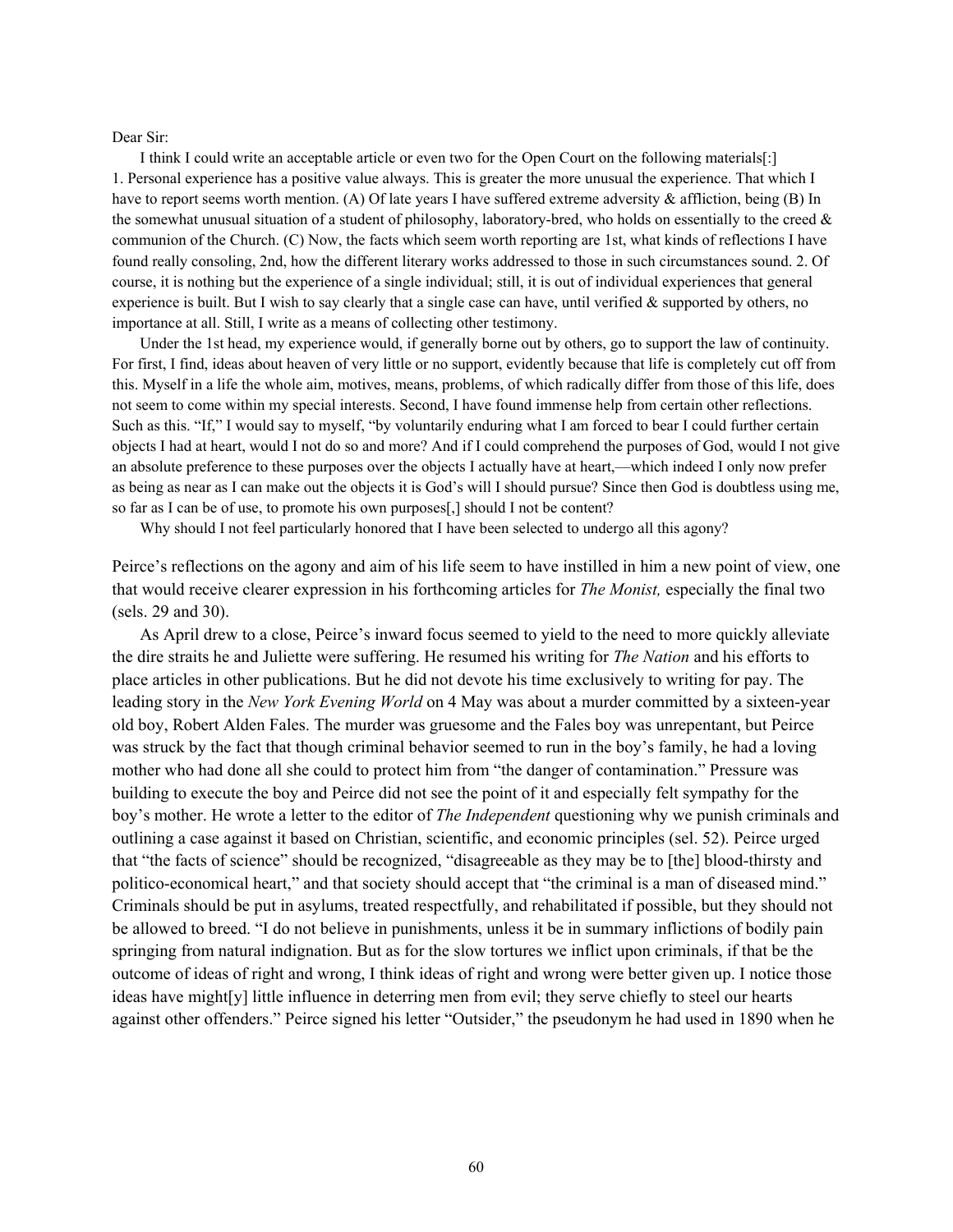was feeling ostracized, and urged the editor to publish his letter: "I beg you *will* take it." Peirce's letter was not published. $131$ 

 On 4 May, an article entitled "Milford on the Delaware" appeared in *The Home Journal* and must have raised Peirce's and Juliette's hopes that they could turn Arisbe into a seasonal resort or, at least, that they would be able to rent the main house for the summer. The article made Milford and the surrounding countryside seem almost irresistible: "With the exception of an occasional sporadic advertisement setting forth the merits of one of its village inns, the world at large has never been in touch with the picturesque and beautiful chain of mountain villages and hamlets centering about the country town of Milford, Pike County, Pa. Yet to the aesthetic traveler there is all and more in Milford and its surrounding drives and views—all and more of the same picturesque beauty that has made the Bernese Oberland and Switzerland world-famous." Special mention was made of the Peirce estate: "Private enterprise has been lacking in the building of villas and cottages a la Tuxedo, but within the past year Mrs. Charles S. Peirce, wife of the eminent scientist, has brought her exquisite French taste and continental experience to the building of a picturesque villa. While not in the least pretentious, this Arcadian Manse, placed as it is half way between the bridge and the village, form as it were the prelude to the feast of grand river and mountain views which fill the eye and stimulate the mind. It is a quaint villa with inviting porches, saucy latticed windows, and an air of settled exclusiveness." This publicity may have helped the Peirces directly; on 14 May, Juliette wrote a note in her diary indicating that she had managed to negotiate a second mortgage (for one thousand dollars) to run for five years.

 On 6 May, Peirce submitted three manuscripts to Charles A. Dana, editor of the *New York Sun*. One of them was a paper on "Babylonian Astronomy," which indicates that Peirce was trying to draw popular articles from his research for his upcoming Lowell lectures on the history of science. In the fall, he would advertise public lectures on "The Constellations" and "The Story of Pythagoras," probably also derived from his research for his Lowell lectures and maybe the other two papers he had submitted to Dana. Unfortunately for Peirce, Dana returned Peirce's manuscripts (even after two of them had been set in type) because he decided they were too general and abstract for a daily newspaper.

 On 8 May, Peirce received a letter that Carus had sent on 27 April (possibly the letter had been addressed to Milford and not New York) asking if he would assist with a translation of Ernst Mach's *Der Geschichte der Mechanik* that was underway at the Open Court: "Although the translation is made with great care I should nevertheless like someone who is an authority in this province or as learned in similar fields of investigation to look over the proof sheets before they go to press." Peirce wrote back at once to accept Carus's offer and in the coming months he would devote a great deal of effort helping with the translation, even rewriting an entire section in the chapter on units and measures because Mach's original was not applicable to the United States and, besides, was "slightly out of date."<sup>132</sup> Peirce assured Carus that he was working on his next two articles for *The Monist* and expected them to be "the most valuable things I have done" and he took the opportunity to tell Carus about his Thessalian story and to offer to come to Chicago for a reading if he could be assured of an audience large enough to pay expenses: "I should like to go and read it there, and so have an opportunity of meeting you."

<sup>131</sup> See the textual head note for sel. 52, pp. 670–72, for a more complete account of the Fales case. Peirce's views on punishing criminals were developed further in "Dmesis," an article he published in *The Open Court* in September 1892. It will be published in W9.

<sup>132</sup> The Open Court published Mach's book in 1893. The section that Peirce rewrote in the chapter on units and measures, "Mechanical Units in Use in the United States and Great Britain," will be published in W9 and Peirce's work on the translation will be discussed more fully in the W9 introduction.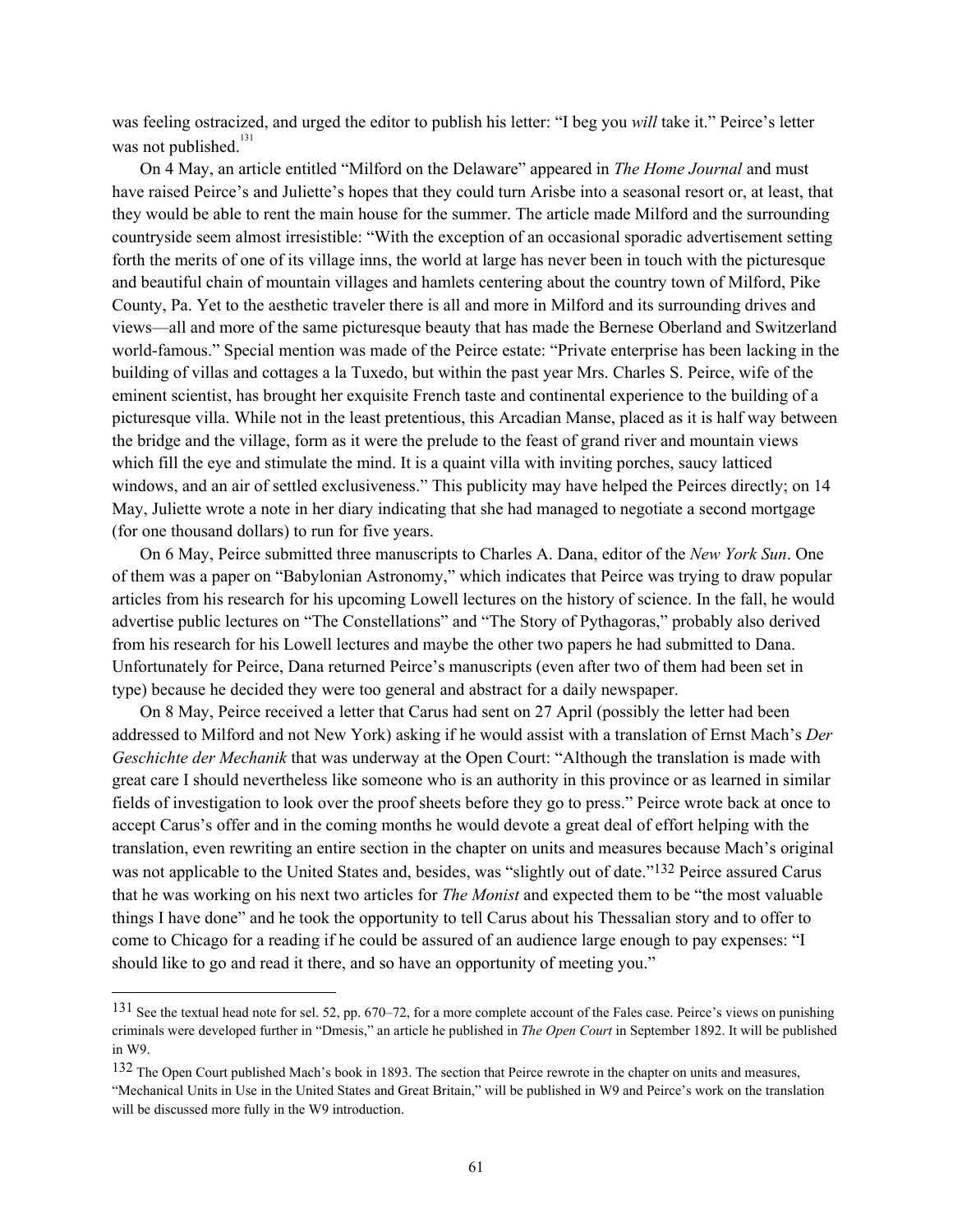Carus also wanted to meet Peirce so he asked Francis Russell to arrange for a reading in Chicago. But when Russell wrote to Peirce on 10 May, asking for details about his "Tale," he concluded his letter with the question: "Why don't you come here and be a Professor in our new Chicago University where they are paying \$7000 per year?"<sup>133</sup> Peirce replied on the  $14<sup>th</sup>$ , answering Russell's questions about his "Tale," but his interest had shifted to the University of Chicago professorship: "The idea of a professorship in Chicago is new to me, but I confess rather pleasing. I have always felt that Chicago was the real American city." This was an opportunity Peirce was anxious to pursue. He wrote to Russell again on the  $17^{th}$ :

I have been reflecting upon your suggestion that I should go to Chicago and become professor there. It seems to be the thing for me to do, provided they call me. During many years, I felt that for my peculiar powers the world had no use. Hence, I only threw off pieces here and there, and my deeper studies in logic remain today unpublished and nobody dreams of the things I have found out. But during the last year or two, I have been getting more and more impressed with a prevision of the miserable consequences which must ensue from the prevalent necessitarian conception of the universe. It makes God a limited monarch or *roi faineant,* acting under law so blind and inexorable as to leave no room for any acts of paternal love, or any listening  $\&$  answering of prayer. Now whoever will follow out with me the higher logic of relations will see as clearly and as evidently as can be the baselessness of the materialistic necessitarian fabric. Nor can his eyes fail to be opened to the fearful abyss into which that machinemade doctrine is precipitating society. A return to christian principles, to which a knowledge of my discoveries would lead, is the sole way of salvation. Accordingly, I now feel that if a way is shown to me to teach logic, it is my sacred duty to pursue it.

Peirce decided that it would be best to cancel plans for the Chicago reading of his "Tale": "I fear the telling of emotional stories is hardly compatible with the self-abnegation and exclusive devotion to the cause of sound learning and education to which a man who proposes to become a professor must surrender himself." Peirce noted that he was about to leave for Cambridge and would be there until further notice; he gave Russell his Cambridge address.

Russell replied on the  $19<sup>th</sup>$  with information about the Chicago position and with some suggestions for pursuing it. Cambridge, Russell thought, was a good place to find the support Peirce would need. George Herbert Palmer, from Harvard's philosophy department, had been recruited by President Harper for the Chicago professorship but, after stringing Harper along for several weeks, had declined: "so he ought to know about the avenues towards such a place." President Harper was, of course, "the Great Mogul in all the appointments," so Russell advised Peirce to arrange for influential friends to write to Harper on his behalf.

 In the late summer of 1890, Carus had written an article, "Kant on Evolution," for *The Open Court*  which included the following passage:<sup>134</sup>

Kant's philosophy is by no means a perfected system; it rather represents (as perhaps necessarily all philosophies do) the development of a thinker's mind. The "Critique of Pure Reason" especially shows traces of the state of Kant's mind at different periods, and thus it is that we discover passages which closely considered will be found to be contradictory. When reading this remarkable work we feel like travelers walking over the petrified relics of a

<sup>133</sup> The University of Chicago was established in 1891 with the support of John D. Rockefeller. William Rainey Harper was appointed as its first president on 1 July 1891.

<sup>134</sup> *The Open Court* 4: 2492–7. This characterization of Kant's writings is remarkable for how well it characterizes Peirce's writings—with the added consideration that the ideas Peirce left us seem less like "petrified relics" than stored programs always at the ready to be activated to resume their work.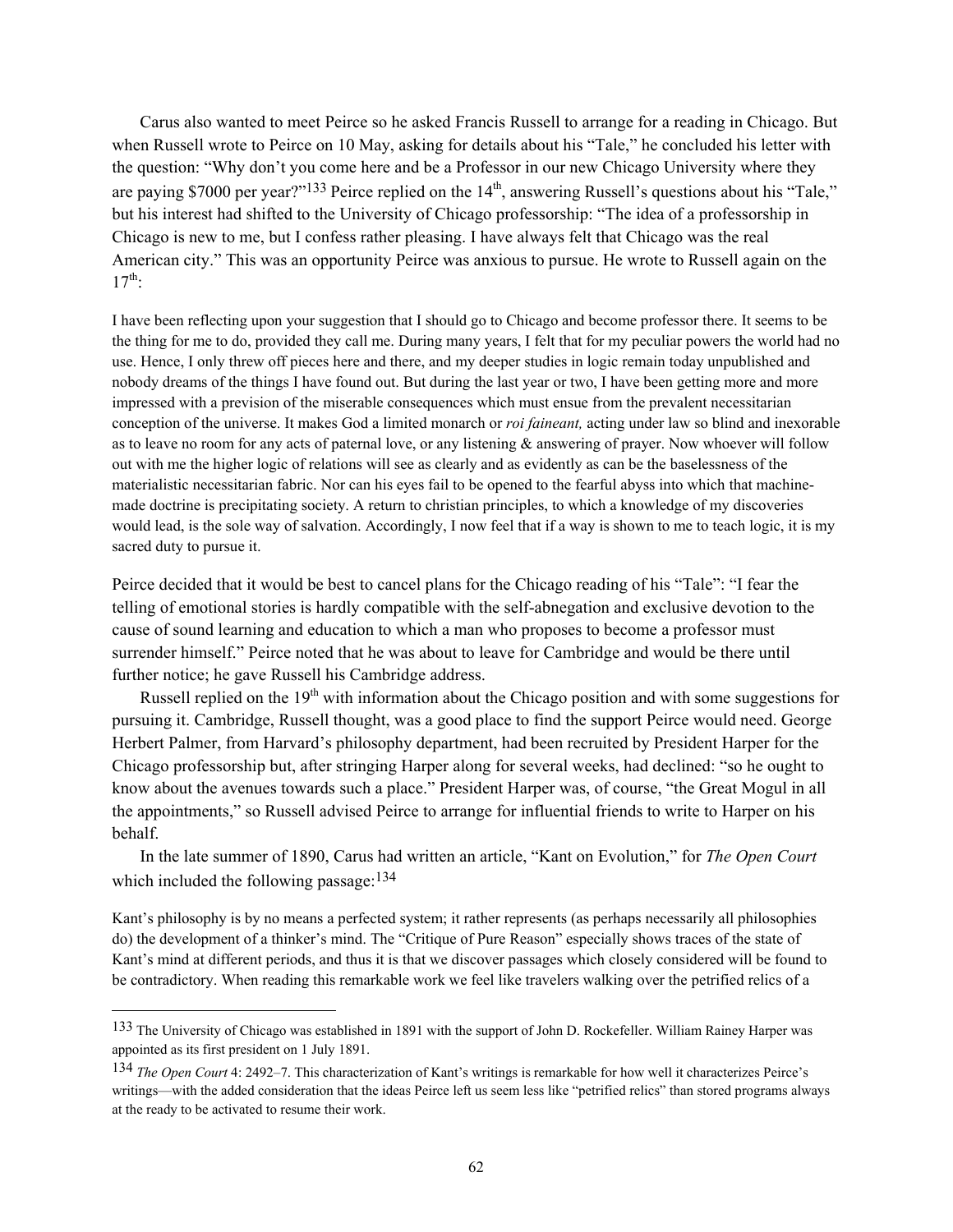powerful eruption. There are strata of ideas of the oldest formation close to the thoughts of a recent date. There are also vestiges of intermediate phases. Here they stand in the petrification of printed words, peacefully side by side, as memorials of a great revolution in the development of human thought. It is this state of things which more than anything else makes of Kant's writings such difficult reading.

Peirce had replied in a private letter to Carus that he did not agree that Kant was "hard reading." On 10 May 1892, Carus wrote to tell Peirce he was going to reprint his article on Kant and asked if he could quote from Peirce's letter. Peirce wrote back that he had no objection and in the July issue of *The Monist,*  Carus's "Kant on Evolution" was reprinted with the following footnote:

The proposition that Kant is no easy reading found an unexpected and strong opposition. Immediately after the publication of this article, Sept. 4th, 1890, Mr. Charles S. Peirce made the following incidental remark in a letter to the author dated Sept. 6th, 1890: "I have heard too much of Kant's being hard reading. 1 think he is one of the easiest of philosophers; for he generally knows what he wants to say, which is more than half the battle, and he says it in terms which are very clear. Of course, it is quite absurd to try to read Kant without preliminary studies of Leibnizian and English philosophers, as well as of the terminology of which Kant's is a modification or transmogrification. But there is a way of making out what he meant, while such writers as Hume and J. S. Mill, the more you study them the more they puzzle you."

 In his note giving Carus permission to quote from his letter, Peirce added that he was "suffering torments" with his two articles "on the nature of mind." For the second of these two papers, he was developing the molecular theory of protoplasm he had begun working up in April. Sometime after 10 May, but probably not long afterwards, Peirce sketched out the molecular theory that he would use to make his case for a new conception of mind (sel. 28). Peirce began by noting that the "problem is to elucidate the relation between the physical aspect of a substance and its psychical aspect." He argued that nerve-cells do not seem to do much "mechanical work" but that "the phenomenon of taking habits" is "strongly predominant" in nerve action, so it is necessary to consider how habits can form. Peirce suggested that the capacity to feel is crucial to habit-taking and that the molecular theory of protoplasm, therefore, has to account for feeling. This would be elaborated in the "Man's Glassy Essence" in its finished form (sel. 29).

The first of Peirce's three contributions to *The Nation* for May 1892 was a brief notice on the 12<sup>th</sup> of Frank Nelson Cole's translation of Eugen Netto's *The Theory of Substitutions and its Applications to Algebra*—and a mention of Joseph Edwards' *Elementary Treatise on the Differential Calculus* (the same notice had been printed on 9 May in *The Evening Post*). According to Peirce, with his English translation (which included authorial revisions), Cole had produced a better book than the German original, "not to speak of the comfort of reading mathematics in our clear and concise language." A somewhat longer review of W. W. Rouse Ball's *Mathematical Recreations, and Problems of Past and Present Times,*  appeared in the same 12 May issue. It was not a notice Ball would have hoped for: an entertaining book with "as good a notion of a fourth dimension . . . as could be acquired without serious study," but scrappy throughout, with a bad sketch of non-Euclidean geometry and with the results of Klein and Riemann misstated. Peirce's third and last piece to appear in *The Nation* in May (in the 19 May issue) was a oneparagraph notice of Robert Grimshaw's *Record of Scientific Progress for the Year 1891*. Here again, Peirce delivered harsh treatment, writing that Grimshaw had filled his book with "engineering matter of no special interest from a scientific point of view" and that he had been "miserably careless" in drawing up his "record of progress." Physics and astronomy were the "only sciences, properly so called" treated by Grimshaw but, regarding astronomical achievements, he had concluded that there had been little in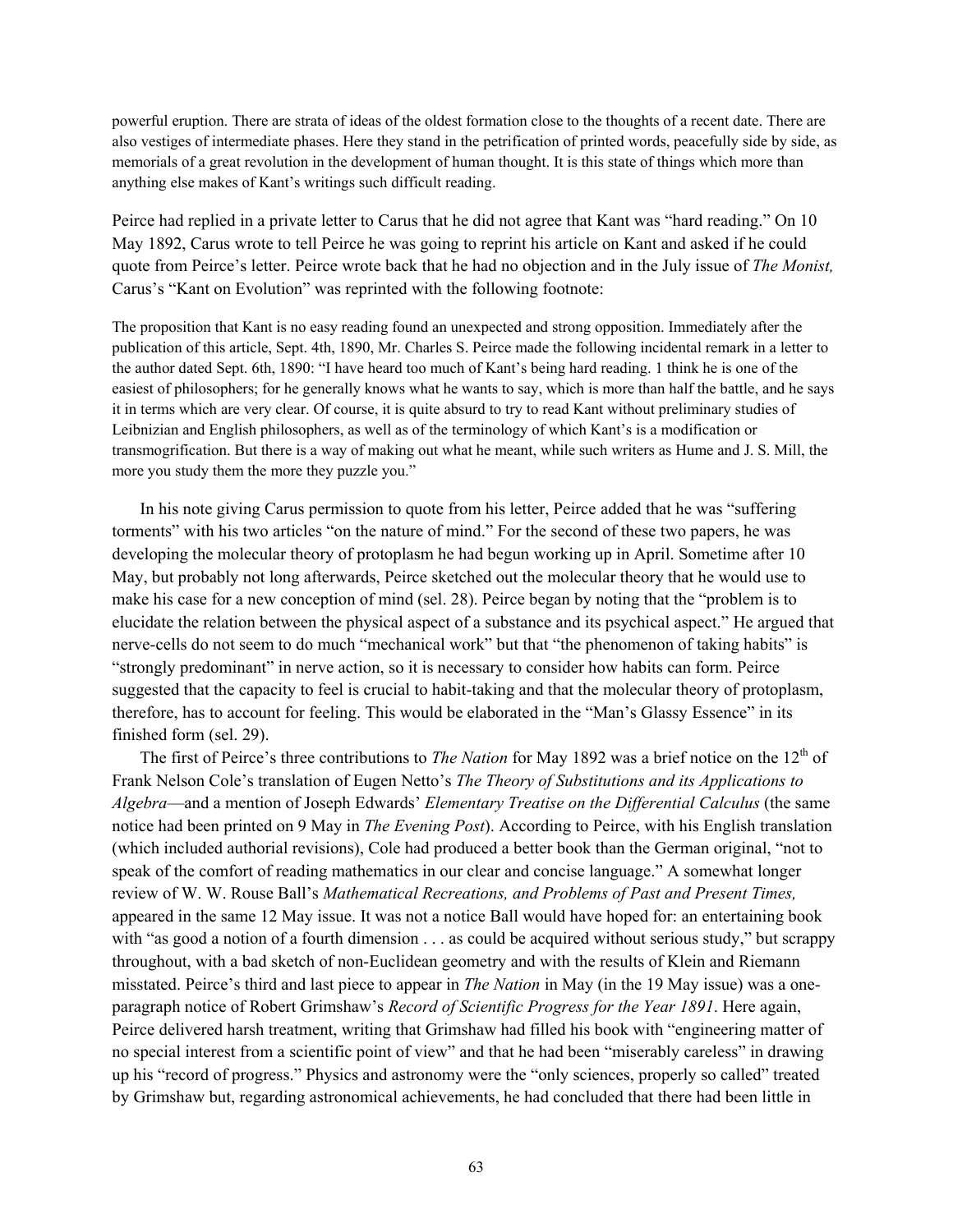1891 "worthy of special chronicle." "On the contrary," Peirce countered, "there is probably no scientific man who has not remarked the exceptionally great general interest attaching to the astronomical work of 1891." Peirce gave four examples, none remarked on by Grimshaw.

 Peirce travelled to Cambridge around 17 May and stayed for about a week. The record of his time there is thin although it is known that he spoke at the Philosophical Club on the  $21<sup>st</sup>$  and that sometime after that he gave what William James described as "a godlike talk at Royce's." Much of what we know about Peirce's talk to the Philosophical Club comes from Frank Abbot, who attended the talk and remarked on it in his diary. He recorded that some twenty graduates and friends, including Peirce's brother Jem, attended the talk which Abbot noted was on synechism, Peirce's "new system of philosophy." The paper Peirce read was his "Law of Mind" (sel. 27), which he was about to submit to *The Monist*. Abbot invited Peirce to dine with him the following evening but Peirce developed a tormenting headache and had to send a note of regret. Royce was probably also at the Philosophical Club talk, possibly occasioning a little tension in light of the recent battle between him and Abbot. James did not see Peirce at all because he was too occupied with preparations to depart on the 25th for a fifteen-month trip to Europe with his family. James sent a note to Peirce probably on the 23rd: "It has been a great chagrin to me to have you here all this time without meeting or hearing you. I especially wanted to hear you on Continuity, and I hear of a godlike talk at Royce's. But Continuity will appear in Monist. *Talks* can never come again!! . . . I have been so driven that even now we shall just escape by the skin of our teeth." James added a friendly remark about Peirce's recent paper "The Doctrine of Necessity Examined" (sel. 24): "I meant to write you long ago to say how I enjoyed your last paper in the Monist. I believe in that sort of thing myself, but even if I didn't it would be a blessed piece of radicalism."

 It is unclear what the "godlike talk" was that James had heard about. It is possible that Peirce gave a talk at Royce's home or lectured to one of his classes. When Peirce wrote to Carus on 24 May, he said that his *Monist* article on necessity "had formed the subject of several seances of Royce's seminarium" and that Royce intended to "attack it" in *The Philosophical Review,* but there is no indication that Peirce lectured directly to any of Royce's classes.135 According to one of Royce's students, Dickinson Miller, remembering back to Peirce's Cambridge visit many years later, what James had heard about may have been an informal conversation between Peirce and Royce that occurred in Royce's study, an impressive conversation witnessed by Miller and Justus Sheffield.136 What else Peirce did while he was in Cambridge can only be guessed. He may have had some time to take advantage of Harvard's libraries for research for his Lowell lectures or for his remaining *Monist* papers. It is probable that he followed Francis Russell's suggestion to rally support for his candidacy for the University of Chicago philosophy professorship, and he probably tried to learn more about it from George Herbert Palmer. With his letter mentioned above, James enclosed "a scrap for Harper which you can send with your other 'credentials,'"

<sup>135</sup> Royce's "attack" did not appear in the *Philosophical Review.* He pronounced against Peirce's tychism in a paper read to the Philosophical Club at Brown University on 23 May 1895. The paper was later expanded into ch. 8 of his *Studies of Good and Evil* (Appleton, 1898), where Royce says on p. 237: "I do not myself accept this notion that the laws of phenomenal nature, where they are genuinely objective laws, and not relatively superficial human generalizations, are the evolutionary product of any such cosmical process of acquiring habits, as Mr. Peirce has so ingeniously supposed in his hypothesis of 'Tychism'."

<sup>136</sup> From correspondence between Dickinson Miller and Max H. Fisch and from notes typed up by Fisch after an interview with Miller on 6 May 1960. Miller could not remember anything about the conversation in Royce's study except that Royce was making "continuous utterances," suggesting that he had the lion's share of that conversation, and that Peirce would interrupt from time to time beginning with a polite "Pardon me." Still, the thrill of the experience may have made Miller speak about it in high terms to James, his favorite professor. Fisch's notes and a postcard note from Miller, dated 14 May 1960, leave it indefinite whether the conversation Miller witnessed occurred during Peirce's May 1892 visit to Cambridge.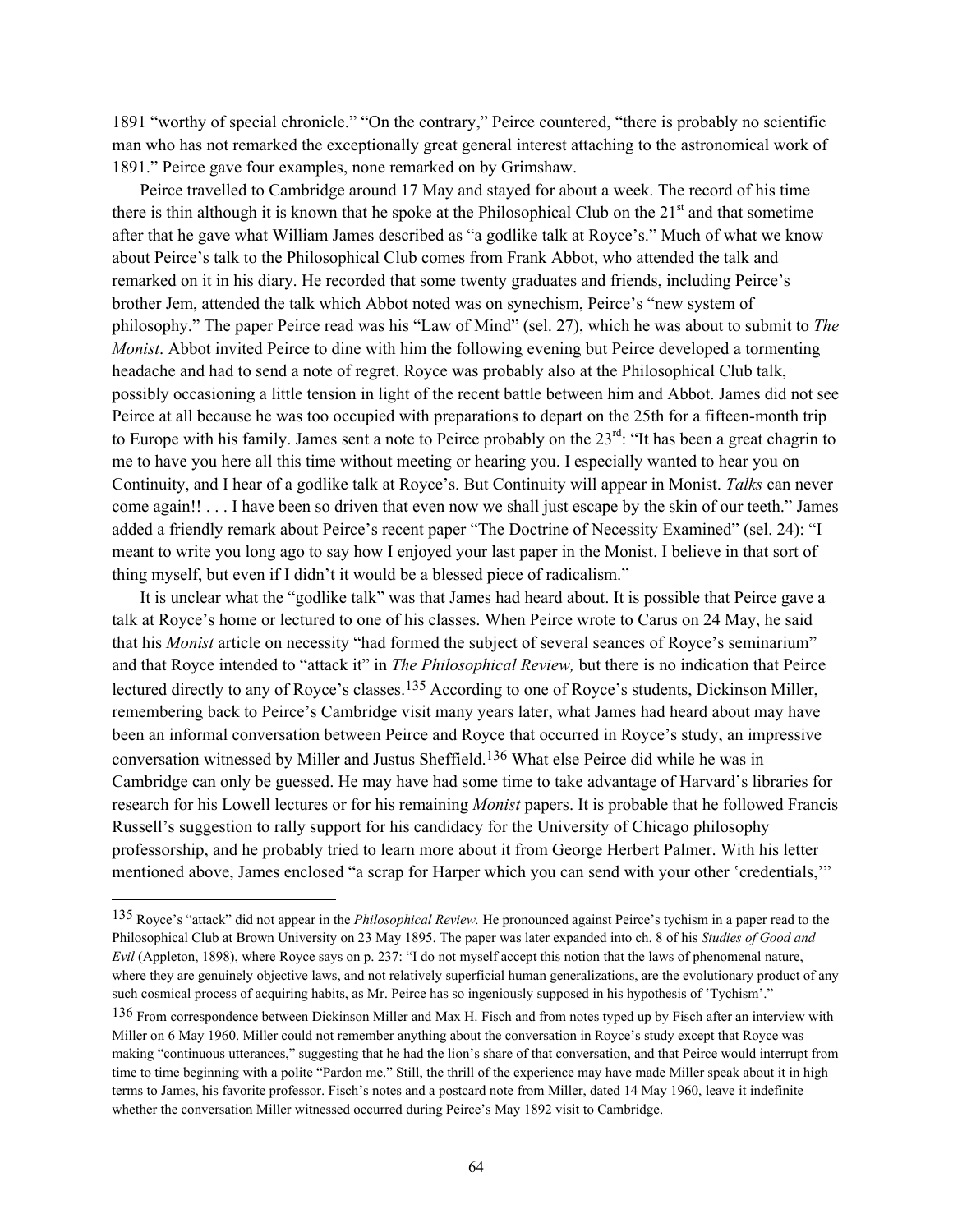and promised to write to Harper from the steamer. It isn't known how many of Peirce's friends besides James wrote to recommend him to Harper, but Carus did and surely others as well. When Palmer learned that James had written, he wrote to Harper to warn him about Peirce: "I am astonished at James' recommendation of Peirce. Of course my impressions may be erroneous, and I have no personal acquaintance with Peirce. I know, too, very well his eminence as a logician. But from so many sources I have heard of his broken and dissolute character that I should advise you to make most careful inquiries before engaging him. I am sure it is suspicions of this sort which have prevented his appointment here, and I suppose the same causes procured his dismissal from Johns Hopkins."137 Palmer's letter took Peirce out of the running.

 Peirce's 24 May letter to Carus was the cover for his "The Law of Mind" (sel. 27): "I enclose one of the two articles on Mind in my series on my philosophy, I have not counted the words; but there cannot be far from 8400; so, I shall be much obliged if you will send me \$200, on account." This article plays a crucial role in his *Monist* series since it is an examination of the general law of mental action, which was claimed by Peirce to be fundamentally distinct from mechanical action. Peirce's main objective in "The Law of Mind" was to argue for the importance of continuity for mental operations and to examine the law of mind guided by a mathematically informed understanding of continuity. Peirce's ideas about the "prime importance" of continuity for understanding mental processes, and for philosophy in general, were brought together in the theory or doctrine he called "synechism." About a year later, Peirce wrote an article for *The Open Court,* "Immortality in the Light of Synechism" (W9: sel. 54), in which he stated, concisely, that he "proposed to make *synechism* mean the tendency to regard everything as continuous." Peirce said that this third *Monist* paper was "intended chiefly to show what synechism is, and what it leads to," and he connected his work for *The Monist* to his 1868–69 Cognition Series (W2: sels. 21–23) where his study of mind was explicitly based on semiotic principles (Peirce claimed to have been "a little blinded by nominalistic prepossessions" when writing those early papers).

 If psychical processes are fundamentally irreversible, as Peirce believed, as distinct from physical processes, which, if irreversible, are so only statistically speaking due to their inherent complexity (such as with the behavior of gases), then how is that to be explained. More generally, how do mental, or psychical, processes work as distinct from physical processes? According to Peirce, the law of mind (the general law of mental action) is that "ideas tend to spread continuously and to affect certain others which stand to them in a peculiar relation of affectability." In spreading, ideas lose intensity as they gain generality. Ideas must not be supposed to be fleeting events that pass from consciousness abruptly as time passes but, rather, to be states of consciousness occupying infinitesimal intervals of time. In this infinitesimal interval "we directly perceive the temporal sequence" and are thus able to immediately perceive relations between emerging and passing, but temporally overlapping, ideas. "We are thus brought to the conclusion that the present is connected with the past by a series of real infinitesimal steps." Through inference, or mediate perception, a train of thought can be built up and comprehended.

 The "peculiar relation of affectability" is what gives the movement of thought (and mental time) its forward direction. Ideas can only be affected by ideas that have preceded them, not by ideas yet to come: "The present is affectable by the past, but not by the future." Affectability is a non-associative transitive relation like the copula of Peirce's algebra of logic, a point stressed by Peirce in the earlier versions of "The Law of Mind" (sels.  $25 \& 26$ ). According to Peirce, we "encounter three elements" in considering how ideas affect other ideas: their intrinsic qualities as feelings, their energy, and "the tendency of an idea

<sup>137</sup> Darnell Rucker, *The Chicago Pragmatists* (Minneapolis: University of Minnesota Press, 1969), p. 10.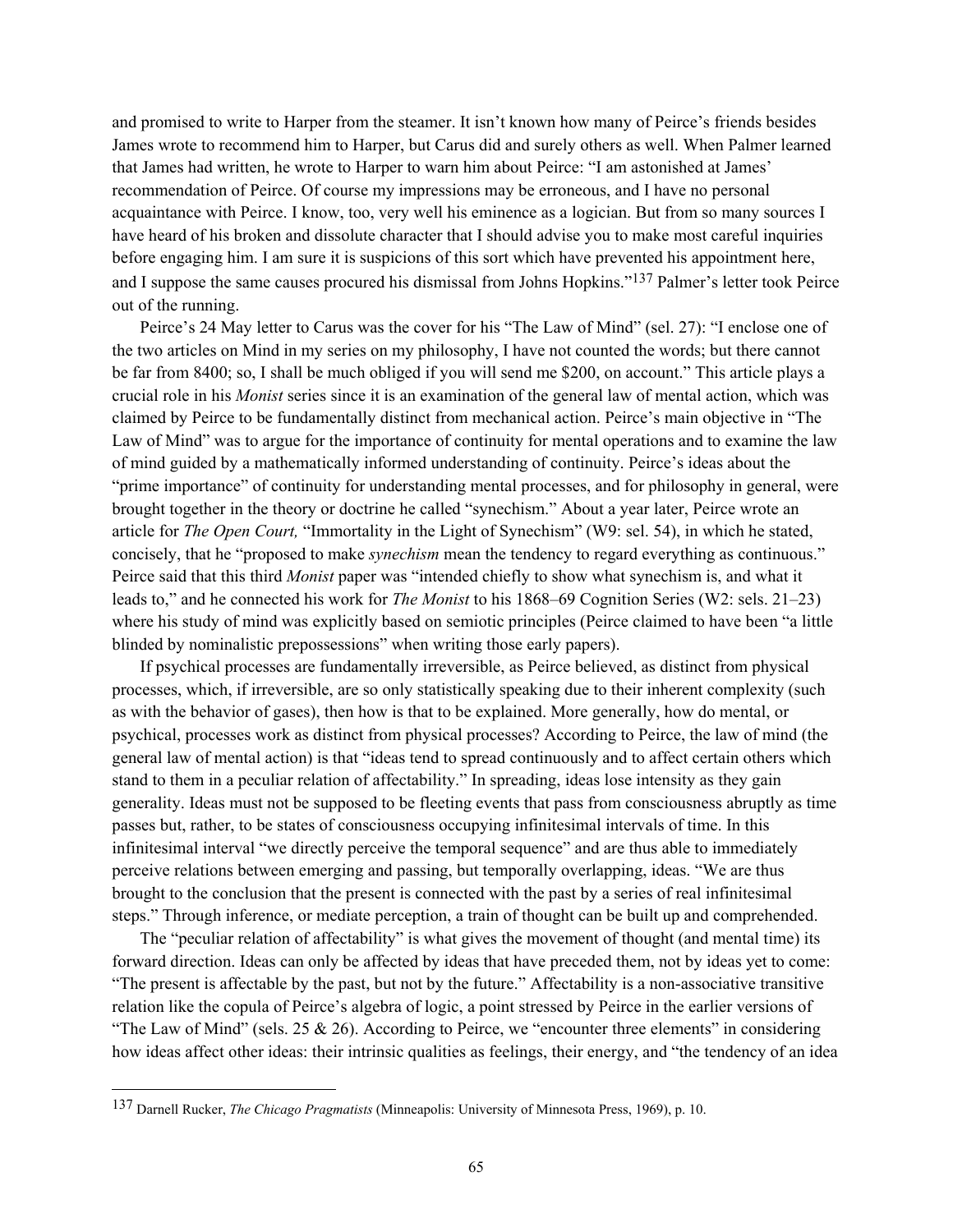to bring along other ideas with it." As ideas spread, their intrinsic quality remains "nearly unchanged," but their energy dissipates quickly while their tendency to affect other ideas increases. As more and more ideas are affected they become "welded together in association," which results in a general idea. The feeling associated with a general idea is that of "a vague possibility of more than is present."

 Peirce says that the law of mind follows the forms of logic. By the "hypothetical process" (abduction), sensations somehow "suggest" general ideas; by induction, habits become established ("a number of sensations followed by one reaction become united under one general idea followed by the same reaction"); and by deduction, the mind functions under the domination of habit (by "calling out certain reactions on certain occasions"). But a telling difference between the law of mind and physical law is that the mental law is not "rigid" and allows for some spontaneity in mental action: "the uncertainty of the mental law is no mere defect of it, but is . . . of its essence." If the law of mind acted with the rigidity of physical law, intellectual life would come to "a speedy close."

 Peirce's introduction of infinitesimals into his philosophy of mind required support from mathematics. Peirce held that the "spread-out" feeling in a moment of consciousness was not just "consciousness continuous in a subjective sense" but was "*ipso facto* continuous." Peirce devoted a lengthy section of "The Law of Mind" to his philosophy of continuity and infinity to provide the formal basis for his theory of mind. One can see how Peirce's distinction between instants and moments of consciousness is elucidated, and justified, by his distinction between mere (dimensionless) points on a line and the "thick" (infinitesimal) points he employs to construct his theory of real continuity especially as his theory will be developed in his 1898 Cambridge Conference Lectures. Peirce supposed that it was the spreading of infinitesimal feelings through continuous space, by means of their overlapping and welding, that could explain how "communities of feeling" arise and how communication is possible.

 In a section on personality, near the end of "The Law of Mind," Peirce argued that "personality is some kind of coördination or connection of ideas" and that a "personality, like any general idea, is not a thing to be apprehended in an instant." Personality, as something really continuous, is a welding of infinitesimal moments, like any general idea, and not a concatenation of instants of "immediate selfconsciousness." Peirce claimed that there is a "teleological harmony" in coordinated ideas and that "in the case of personality this teleology is more than a mere purposive pursuit of a predeterminate end; it is a developmental teleology. . . . A general idea, living and conscious now, is already determinative of acts in the future to an extent to which it is not now conscious." This account of personality explains the continuity of feeling and consciousness that is generally supposed to attach to personal identity but Peirce's old semiotic account from his 1868 *Journal of Speculative Philosophy* papers may provide a clearer sense of the role of the other (the interpreter) in the development of a personality.

 Peirce concluded by arguing that the synechistic philosophy "is forced to accept the doctrine of a personal God" and, moreover, that "we must have a direct perception of that person and indeed be in personal communication with him." How, then, can God's existence be doubted? This may have been the beginning of the line of thought that would lead to Peirce's "Neglected Argument for the Reality of God" sixteen years later.

 Before sending Carus his manuscript for "The Law of Mind" on 24 May—whether from Cambridge or New York is unclear—Peirce had received a telegram from Carus with the brief message: "Send manuscript at once. Intend to print next week. Letter follows." Peirce had not yet received Carus's letter when he posted his manuscript. In his letter, Carus responded to an emotional letter that Peirce had written in a state of frustration or anger which had clearly raised Carus's hackles (Peirce's letter has not been found): "I do not know whether I shall take it as an insult or an unwarranted outbreak of temper."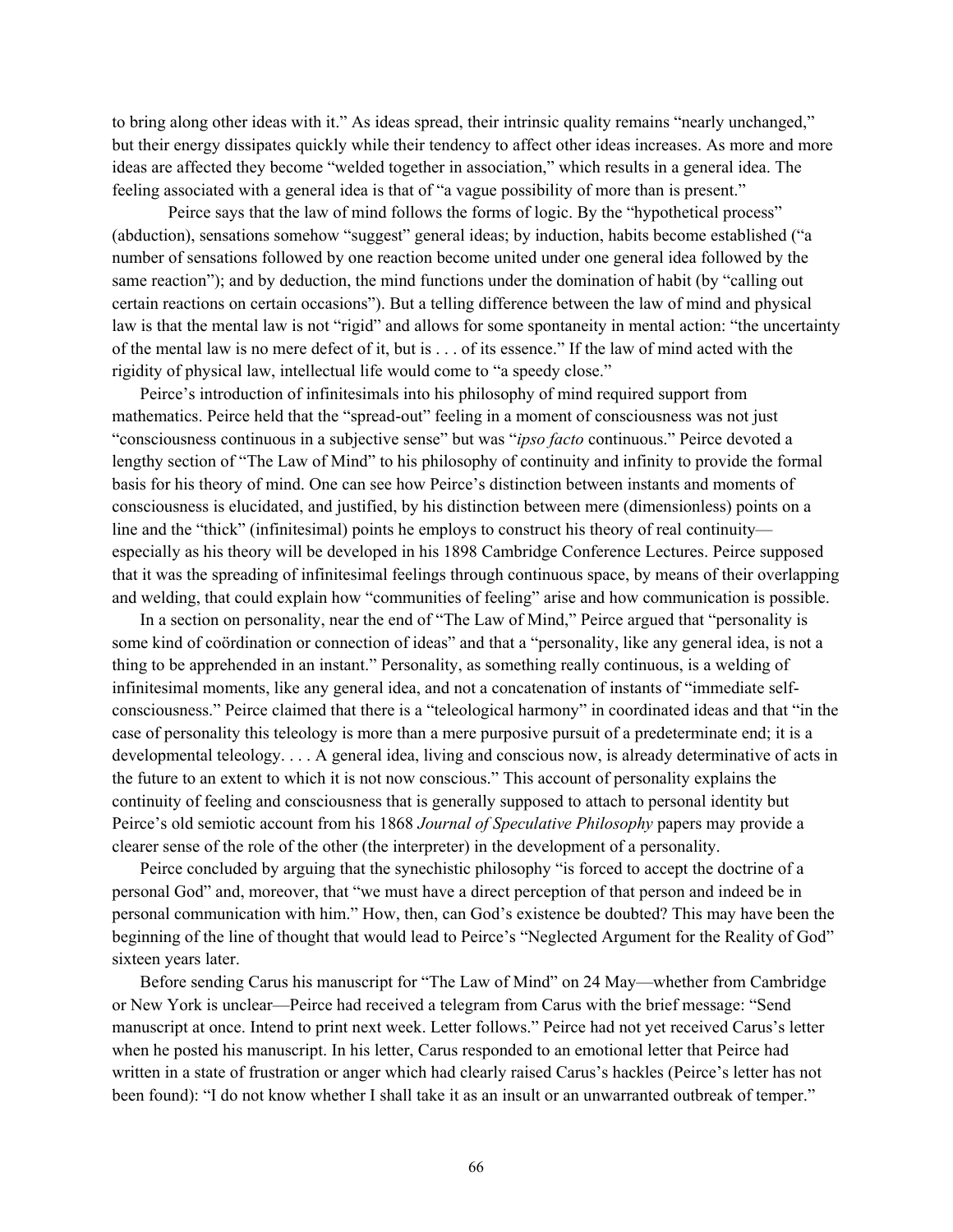Carus continued politely, though testily, to explain to Peirce the process by which *The Monist* brought articles to print and why printing for the forthcoming issue had to be finished by June  $10<sup>th</sup>$  for the issue to appear on July  $1<sup>st</sup>$ . Carus told Peirce he had no objection to publishing six of his articles in consecutive issues (indicating that Peirce still intended to run his series to a sixth article), but that he would not make a binding promise "more than a year ahead." Carus defended his practice of replying to principal authors whose views deviated significantly from the position of *The Monist*: "I accept articles from any standpoint. But when I publish articles that differ in some important point considerably from our position, I have to point out the difference." This was necessary because of Mr. Hegeler, who wanted *The Monist*  "to represent a definite world view," and who held Carus responsible for making sure the journal adequately represented that view. Carus observed in passing that Peirce had expressed a wish to contribute to *The Open Court* and said he would be glad for contributions from his pen.

 On 27 May, soon after receiving Carus's letter, Peirce wrote to apologize for having used an offensive expression: "I much regret it, and ask for pardon. It was a case of the pen of a tired and hurried man running away and making him say things whose *posteê* he did not perceive. One of 'things one would rather have left unsaid.'" But he went on to express surprise that Carus thought his articles were not in harmony with the position of *The Monist* and said that if Hegeler's view of the purpose of his journal was so narrow as to promote the conciliation of science and religion only "if it takes place in a preconceived way," then that "*is* a pretty good reason why my writings should not appear in the *Monist*, and makes me wonder why they are welcome to you." Carus replied on the 31<sup>st</sup>, relieved that Peirce's letter had defused some of the tension between them and hopeful of putting it completely behind them. Carus seemed to backtrack a little, saying he had not made himself sufficiently clear. Peirce *was* in harmony with *The Monist,* although his first paper did contain "an important deviation from our conception of necessity." Carus explained that since necessity was "such a fundamental idea" he was preparing a reply to explain why "in this point I differ from you. . . . My discussion of your article on "Necessity" will soon be in your hands, and I am curious what you will think of it."<sup>138</sup>

 Back in New York after his Cambridge visit, Peirce quickly resumed his 'academic journalism' for *The Nation*. He must have been hoping for good news from Chicago (unaware of Palmer's intervention), but his hopes had been dashed more often than not and all he could really count on was increasing pressure from creditors. Probably during the last week of May, Peirce wrote his fairly lengthy review of Arabella Buckley's *Moral Teachings of Science* (sel. 53). The subject of Buckley's book struck a chord with Peirce. One thing that science teaches is "perfect fairness and moral indifference as to the outcome of any inquiry." As an example, Peirce imagined an inquiry that posed a conflict between science and religion: "Many great scientists go to church, and are there very unlike what they are in their laboratories. At one time they are studying one aspect of truth, at another time another. To regard either aspect fairly and honestly, the other must for the time be excluded. If they conflict, the presumption, the faith of the scientific man is, that it is because the last word has not been said, on one side or on the other; at any rate, it must at least be hoped that there is an ultimate resting-place which will be satisfactory from both points of view." Another important "teaching of science" is the need for perfect candor in recognizing facts, "without trying to explain away real difficulties so as to make out a decided conclusion": this "is the very first point of scientific morals." Elaborating on this point, Peirce noted that unlike the practice of law, with its "rules for excluding certain kinds of testimony," science must exclude nothing: "It must let instincts and superstitions have their say, unchecked, and listen to them; and then it must let scientific

<sup>138</sup> See note 121 above.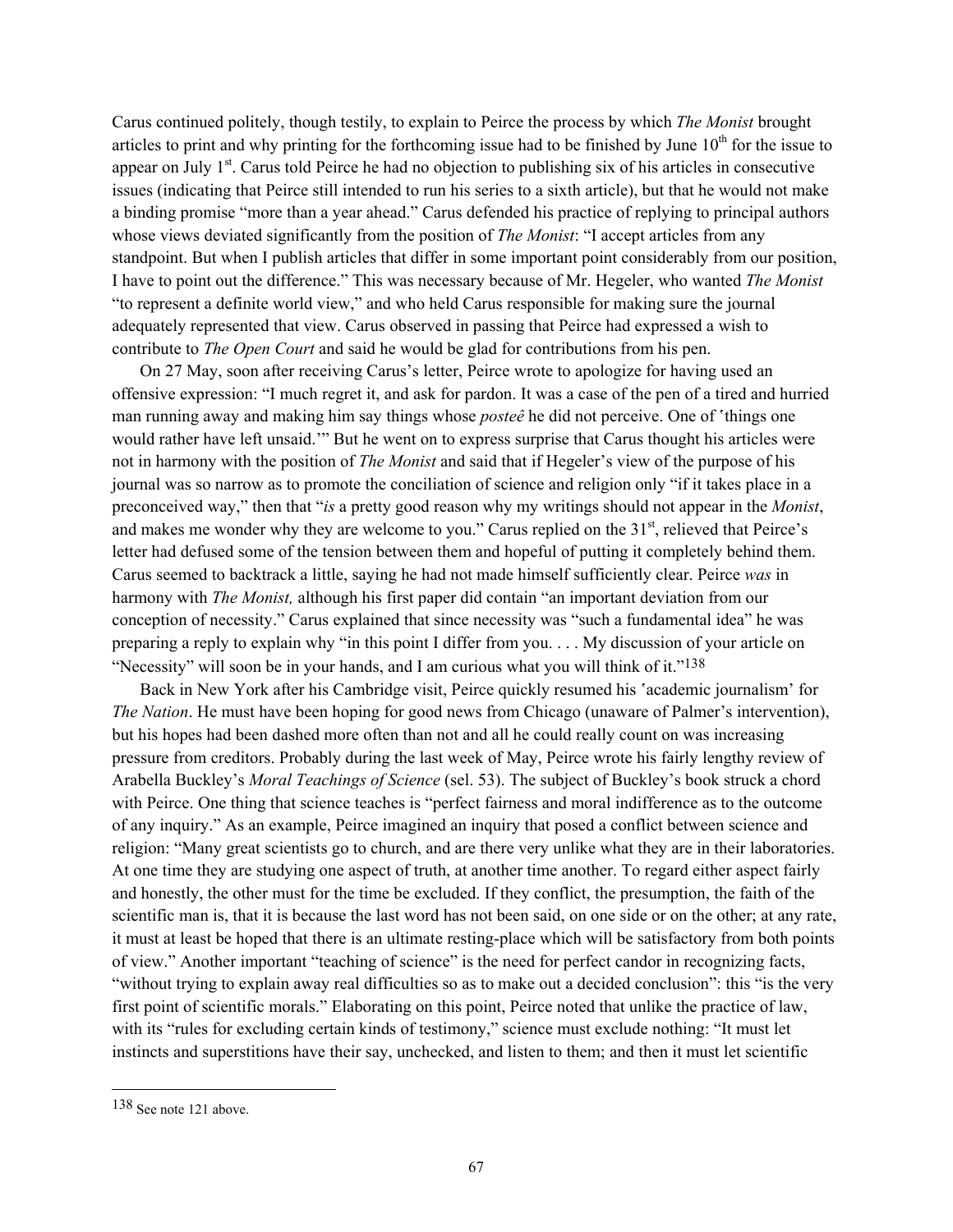observation have its say, equally unchecked. Science will erect a theory which shall do full justice to both orders of facts, if it can."

 But these are more the teachings of "scientific logic" than the "moral teachings" that concerned Buckley. "She means the moral and spiritual beliefs and tendencies which are in harmony with the discoveries and theories of science." Only "airy optimism" could suppose these beliefs to be necessarily sound. Science is only "the sum of human activity at any epoch in the path of discovery" and "is *essentially* incomplete." Science "has nothing whatever to say about eternal verities" and "makes no pretence to teaching spiritual things." Peirce concluded by remarking that insofar as the teachings of science are taken to be moral teachings they are "in the main distinctly anti-Christian." Science follows the mechanical philosophy which leaves no room for final causes and reduces "God to the condition of a limited monarch, acting under laws which leave no room for personal favors." One can see how the thought Peirce was devoting to his *Monist* papers was flowing over into his more "popular" writings.

 On 3 June, Peirce answered Carus's letter of 31 May, and was not yet quite ready to put aside his concerns about his relations to Carus and *The Monist*:

As for the flags and parties in philosophy, I think it is 10 to 1 we are all in the wrong. We should therefore exercise the utmost toleration. Besides philosophy has little practical value. It is a poor thing to base religion or conduct or politics or business of any kind on. The *study* of philosophy is not altogether useless in elevating the spirit, and we hope it will one day yield some unquestionable results. But little or nothing of that kind has yet been reached. And I for one am not at all disposed to risk any skin upon it or make a party to advocate any particular variety of philosophy. When I enter a philosophical disputation it is in the hopes that I and the audience will learn something, not at all to cause the triumph of any doctrine. In fact, when philosophy becomes partisan, it may be *sophy* but it ceases to be philosophy. I should as soon think of getting up a party to further the cause of a proposition in mathematics or chemistry. The scientist, like the philosopher, does not busy himself with vindicating doctrines but in searching out truth. He is a student, not a party-leader. A chemist would not think the Church Journal or The Methodist a proper place to print his researches, even if his clergymen should think his conclusions somehow helped their purposes and furthered the cause of righteousness. I as a philosopher have no more to do with the cause of religion than the chemist has. I am just pegging away at my studies and giving the results to the world, without any ulterior purpose. I want to publish them in a journal which does not care a straw what the results may be, or what cause they forward or injure.

In concluding his letter, Peirce abruptly changed his tone, as he was always so capable of doing, and referred back to Carus's invitation to contribute to *The Open Court.* Peirce offered to write a series of short articles "intended to further the cause of right reasoning" to be entitled "The Critic of Arguments."

 Peirce was still working on his table of colors for Funk & Wagnalls in the spring of 1892. He tried again for some kind of "steady engagement" with the dictionary but was told that his work on the color table was proving to be too "technical and scientific" and that until he managed to put the table into a form they could use they would not consider his proposition "for further services" (3 June 1892). Nevertheless, a month later, Funk offered to give Peirce further work provided his "work can be made to conform to our fundamental of *average* intelligence" (6 July 92): but Peirce's work went slowly and he was still working on his table of colors in the spring of 1893.

 Peirce wrote two reviews for *The Nation* in June; the first, written around the middle of the month, was a review of William Ridgeway's *The Origin of Metallic Currency* (sel. 54). Peirce, who was not only an historian of science but was a member of the National Academy of Sciences Committee on Weights, Measures, and Coinage, and had once been in charge of the United States Office of Weights and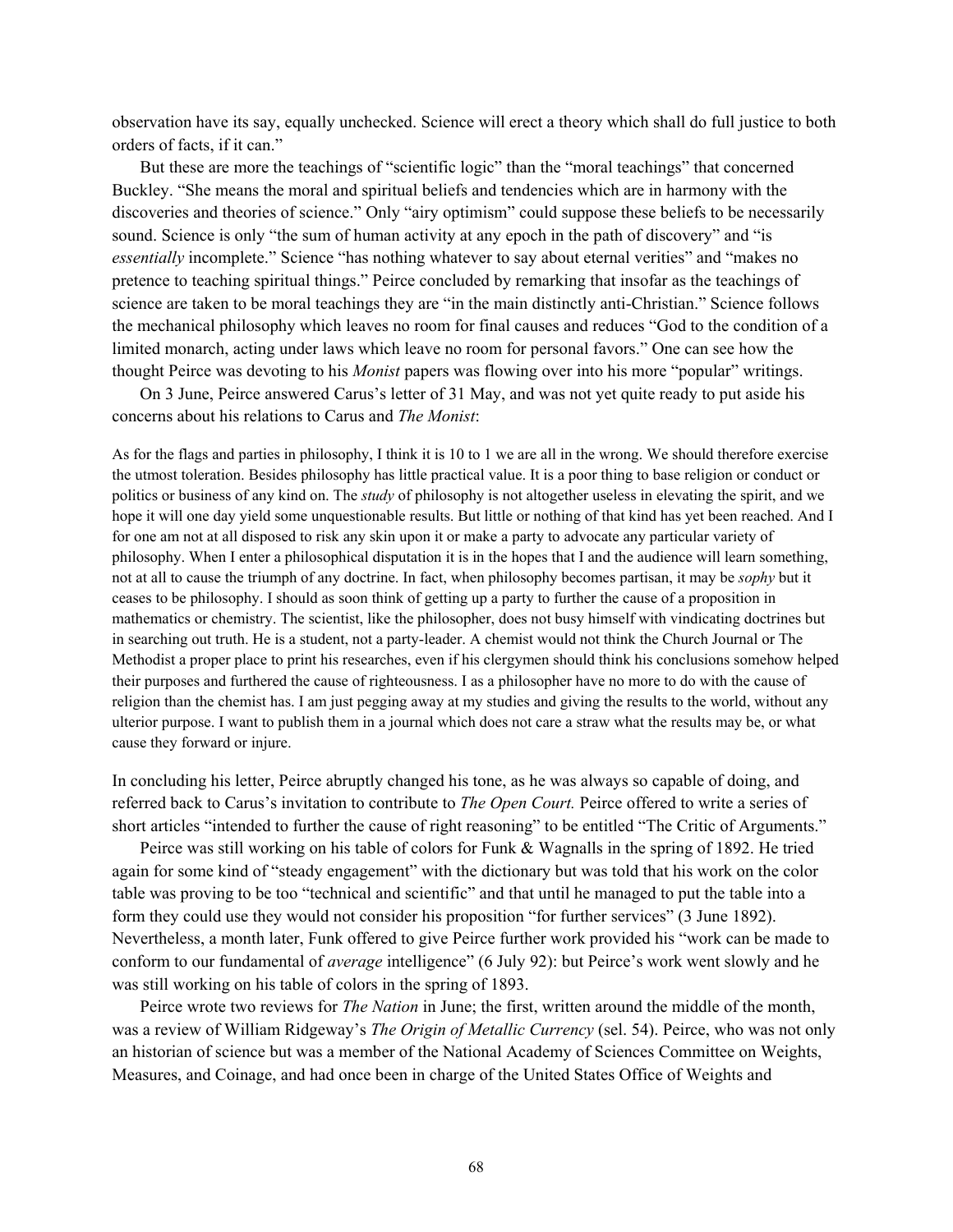Measures,139 was clearly an expert on the subject of Ridgeway's book. Peirce gave the readers of *The Nation* a brief but compelling critique of the history of standards and finished with restrained praise for Ridgeway, who he said was "old school"—shown by the fact that "he attaches more importance to documents than to monuments"—yet, from that standpoint, his book "must be acknowledged to be a strong work." Peirce's review of Ridgeway appeared in both *The Nation* and the *Evening Post* on 23 June.

 Earlier in the month, pressed for money, Peirce had written to Carus to ask him for immediate payment for "The Law of Mind" and for an advance "for the article I am now engaged in" (sel. 29): "A succession of misfortunes in the last year has put me for the time being into great straits financially. I am on the point of placing two inventions each for a very large sum, but negotiations are slow, and it is essential that I should keep up appearances. Consequently, a few hundred dollars now will be worth to me many thousand a little later." Peirce sent his letter on 9 June and the following day Carus sent a check for \$200 for "The Law of Mind"; on the 16<sup>th</sup> he advanced \$100 for "Man's Glassy Essence."

One of the inventions Peirce was referring to was his improvement of a new bleaching process.<sup>140</sup> In June, Peirce was brought into an investment scheme, headed by Wall Street promoter, Thomas J. Montgomery, formed to profit from the efficiencies of a new electrolytic bleaching process recently patented by the inventor, Albert E. Woolf. Woolf, who lived in New York and was apparently aware of Peirce's expertise as a chemical engineer, had invited him to examine his bleaching process. Peirce's examination and suggestions led Montgomery to engage Peirce to thoroughly analyze the Woolf process and prepare a report on its chemistry, and on possible improvements, for the investors. Montgomery, it seems, agreed to pay Peirce \$500 for the analysis and report and offered him \$100,000 in stock for significant improvements to the process (although a list of expected income that Peirce prepared later indicates that higher fees and yields were expected). Peirce spent a great deal of time analyzing the Woolf process for bleaching by electrolysis and succeeded in discovering patentable improvements that would make the process more efficient and more effective.<sup>141</sup> Peirce's improvements included a new chemical action "hitherto unknown to science," a new "cyclical process" that preserved the effectiveness of the bleaching solution, a new procedure for handling the bleaching solution in relation to the electrodes in the decomposing tank, and a new alternating process of repeatedly bleaching in an acid solution and cleansing in an alkaline solution that could yield marked efficiencies. Peirce reported these findings in detail to Montgomery on 6 July and recommended that he waste no time in applying for patents: "Woolf's patents in my opinion are of no great market value, because there is nothing new in his process except making the solution alkaline. But the invention here described is certainly new in its first claim, and I believe in all; and it cannot be superseded." Peirce's innovations were not only relevant for the bleaching process but had relevance for the electrolytic treatment of solutions more generally.

 Peirce believed he had succeeded in finding a way out of his financial hardship. Not only had he earned \$500 for his analysis and report but he expected to eventually receive substantial earnings from the stock he supposed he would get for his improvements, which he believed would double "the intrinsic economy of the process." Near the end of July, Montgomery gave Peirce a check for the \$500, drawn on the Fifth Avenue Bank, but the check was returned because of inadequate funds. Peirce's brother,

<sup>139</sup> See the introduction to W4, p. xxxv.

<sup>140</sup> It isn't certain what the second invention was that Peirce was "on the point of placing." In another letter assumed to have been written to Carus about November 1892, Peirce mentioned three inventions: his bleaching process, a process for distilling wood-alcohol "capable of a basic patent," and a process for preventing scaling in locomotive boilers.

<sup>141</sup> See various related manuscripts listed in the Chronological Catalog: 1892.78–80; 89; 96; 110–11.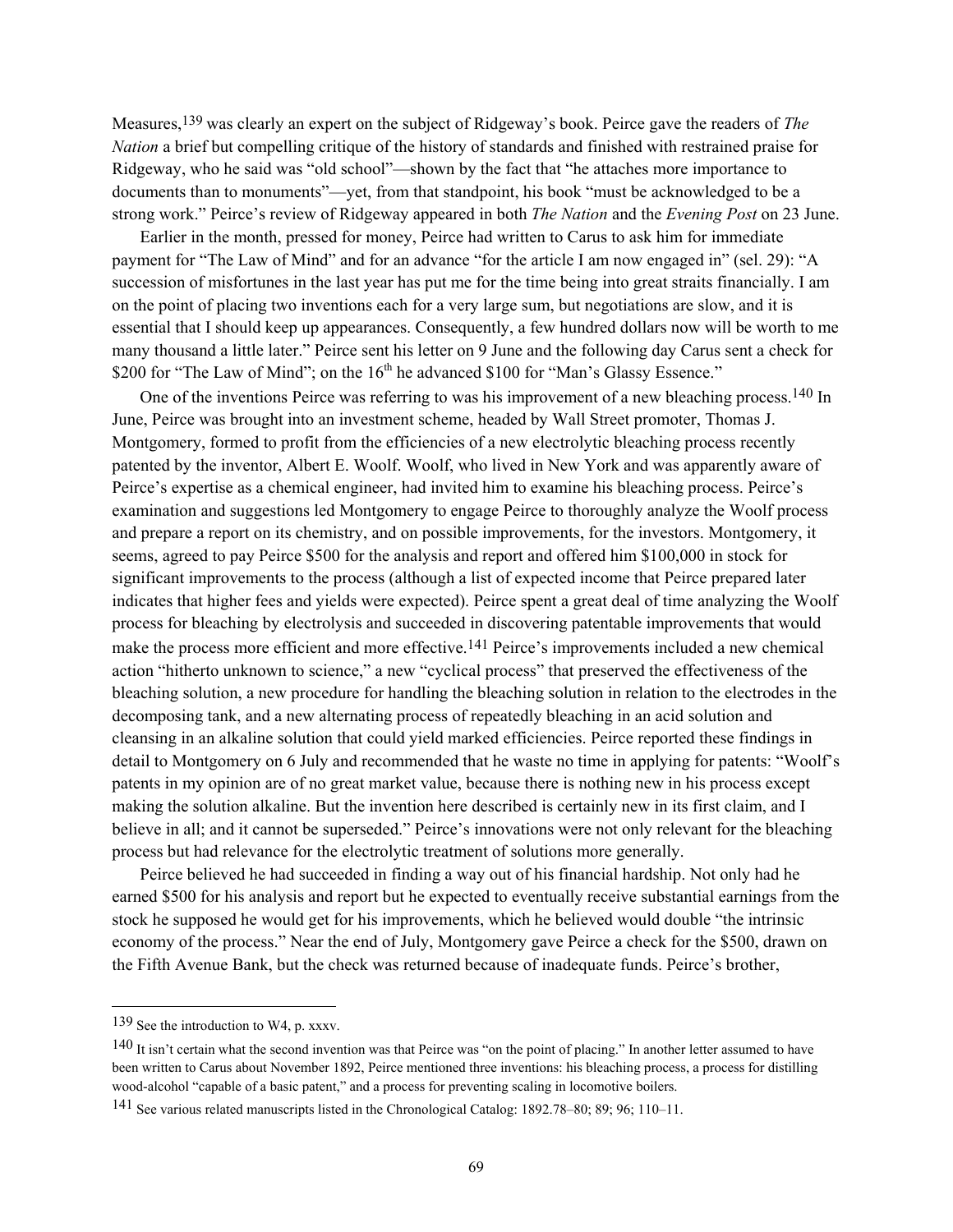Herbert, who was involved in the scheme and was more familiar with the business world, intervened to help resolve what he assumed was an inadvertent mix-up. If the problem could not be resolved, however, Herbert was sure they could find someone who would pay more for Peirce's report: "In fact it is a pity to see so much sold for so little" (31 July). But Peirce became impatient and made some unwise remarks in correspondence that turned Montgomery and others in the investment group against him, forcing Herbert to abandon his efforts. Regrettably for Peirce, he had not held back his report as Herbert had recommended, and he never received a penny for his work or his ideas. This unfortunate episode would be alluded to in Peirce's fifth *Monist* paper, "Evolutionary Love," where Montgomery made an appearance as Peirce's "Master in glomery."142

 Not long before the promise of the bleaching enterprise evaporated, Peirce had written a note to Juliette listing his rather exaggerated expectations for earnings from his 1892 ventures: Vanderbilt contract, \$57,216.35; Montgomery, 5,500.00; Wolff's business, 106,018.14; Carus, 1,721.18; Interest, 4, 567.75; for a total of \$165,023.42. "Pretty well for hard times," Peirce concluded. For the salutation of his note to Juliette, he romantically penned a stanza from the poem, "L'Andalouse," by Alfred de Musset (which had been set to melody by Hippolyte Monpou), thus addressing Juliette as his beautiful Andalusian, his mistress, his lioness. He was feeling exuberant. But with the collapse of the bleaching scheme, his hopes dissolved; it would be only his work for Carus that would pay, and his Lowell lectures and work for *The Nation,* neither on his list. Financial hardship again loomed before him.

 Peirce's third article in his *Monist* series, "The Law of Mind," appeared as planned on the first of July. <sup>143</sup> He must have been pleased that a crucial part of his argument against the mechanical philosophy that he believed ruled the day was now before the intellectual public. It might also have given him some satisfaction that he was on track with *The Monist* for a continuation of his series in consecutive issues but the appearance of his article would not yield any much-needed income because Carus had advanced him his payment on 10 June. Peirce turned to the ever dependable Garrison, so often the source of his bread and butter during this period, and picked up two more books to review.

 He first took up Karl Pearson's *The Grammar of Science*, a widely influential book which in its second edition would decidedly influence the young Einstein ten years later. As Peirce saw it, Pearson's book was an elucidation of "Kantian nominalism," fully in the "spirit of the *Kritik der reinen Vernunft.*" Peirce objected to Pearson's conceptualist account of science that made laws of nature the products of "the perceptive faculty," implied that Newton had not *discovered* the law of gravitation but had *created* it, and made motion to be "wholly relative." Pearson saw concepts where he should have seen percepts. Peirce's criticism of Pearson's nominalistic account of reality as dependent on sense-impressions was aimed at showing how it was self refuting. But Peirce acknowledged that Pearson's book was "one of considerable power" and contained "matter for salutary reflection for anybody who cares to think deeply." Peirce's review (sel. 55) was published in the 7 July issue of *The Nation* (and on 23 July in the *Evening Post*).

 The second book Peirce took up was *The Province of Expression,* by Samuel Silas Curry. Peirce had a personal interest in elocution, having studied it in his youth, even gaining an early reputation for his mastery of oratory. The Peirces were friends of New York playwright and director, Steel MacKaye, and Juliette studied acting under him. In 1888, Peirce wrote a short paper, "Trichotomic" (W6: sel. 29), in

<sup>142</sup> See annotation 188.39, pp. 411–12.

<sup>143</sup> A lengthy summary extraction from Peirce's "The Law of Mind" was published in *The Philosophical Review* in September 1892, pp. 583–85.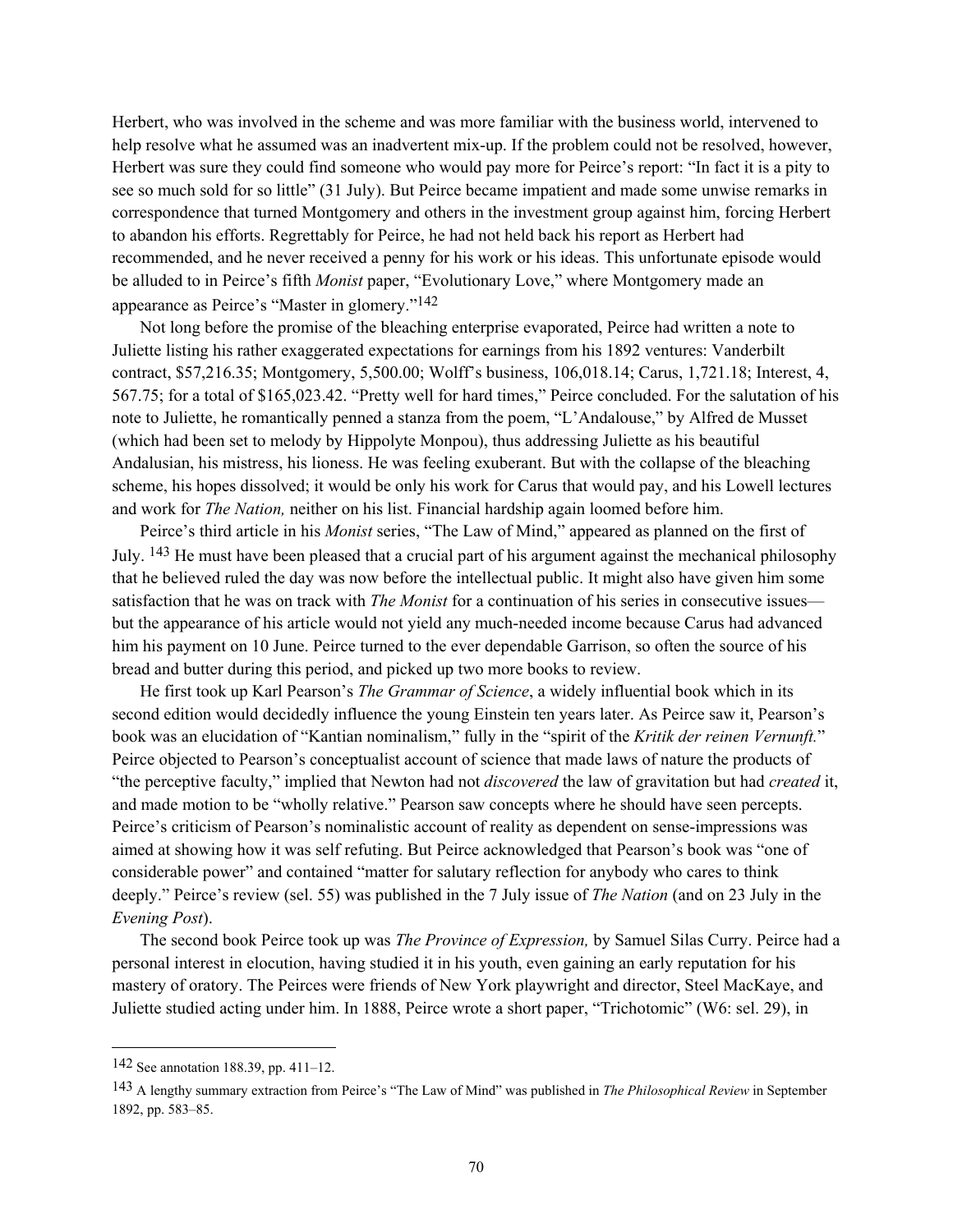which he applied his categories to MacKaye's theory of dramatic expression. And not long after the period covered by the writings in the present volume, possibly even before the end of 1892, Peirce would apply for a vacant position to teach elocution at the Episcopal Church's General Theological Seminary in New York.144 So it is not surprising that Peirce took Curry's book to review (sel. 56). Peirce admitted that it was a "thoughtful and refined" work, though he was disappointed that Curry had "degraded" the art of eloquent delivery known as "elocution" to "an offensive display of technique without soul or real art" that he called "expression." Curry had rejected the methods of the four main "schools of delivery," the imitative, the mechanical, the impulsive, and the speculative, without giving "a very definite reply" as to what he would recommend in their place—but, as this was the first of ten volumes Curry promised on the subject, perhaps readers should not expect "anything more than generalities." Peirce took the opportunity to point out that a master of elocution, as a theorist, need not be expected to be a great orator. Indeed, "excessive devotion to the theory of any art is somewhat unfavorable to its practice." Peirce's review of Curry was published on 14 July.

*The Nation* published no more reviews by Peirce in July and only two in August, one of which, a review of George Stuart Fullerton's *The Philosophy of Spinoza,* will be included in W9. In mid-July, Peirce's cousin, Edward Stanton Huntington, wrote to him to announce the publication of his book, *Dreams of the Dead,* and to ask Peirce if he might be able to help with a review. As a favor to his cousin, and because something about the book struck his fancy, Peirce persuaded Garrison to let him review it in *The Nation,* but that review would not appear until September (it will also be included in W9). When Huntington wrote to thank Peirce for offering to help out, he remarked that he was "not a spiritualist nor . . . a follower of Madam Blavatsky—that great Fraud," yet "I have seen enough to knock my old materialistic beliefs out of sight."145

 The Mach translation project, for which Peirce had been engaged as a scientific advisor, finally got going in July. Peirce worked closely with the Open Court translator, Thomas J. McCormack, and devoted considerable time to the translation. On 5 July, Peirce wrote to McCormack to remind him that Carus had agreed that he would be "final arbiter on questions of literary form" and to make his views on translating clear at the outset: "Now let us not treat Dr Mach's book as if it were a Bible; but just find out what he means to say & express that." He asked McCormack to "keep all I send you relating to Dr Mach's book to be shown to Dr. Carus as evidence of how much work there has been." Work on the Mach translation continued into May of the following year and *The Science of Mechanics* was published a few weeks later.146

 Throughout the year, Peirce had taken whatever time he could spare to work on his Lowell lectures, often with the idea of using his research for popular articles or lectures along the way, but keeping food on the table and creditors at bay had slowed him down. By mid-year Peirce was losing hope that he could finish by December when he was scheduled to deliver the course of lectures. On 5 July, Peirce wrote to Augustus Lowell to tell him he was in a great quandary; he did not want to cause any serious inconvenience for Lowell but was afraid his lectures could not "be as good as they ought to be." Peirce explained that when he accepted the offer to give the lectures, he had reason to suppose he would have the leisure necessary for their preparation: "Unfortunately, I found myself without the working capital I was counting upon, so that I am obliged to spend more than half my time in drumming up occupation for the

<sup>144</sup> See Henry C. Johnson's paper referred to in note 129 above.

<sup>145</sup> Huntington to Peirce, 3 August 1892.

<sup>146</sup> See note 132 above.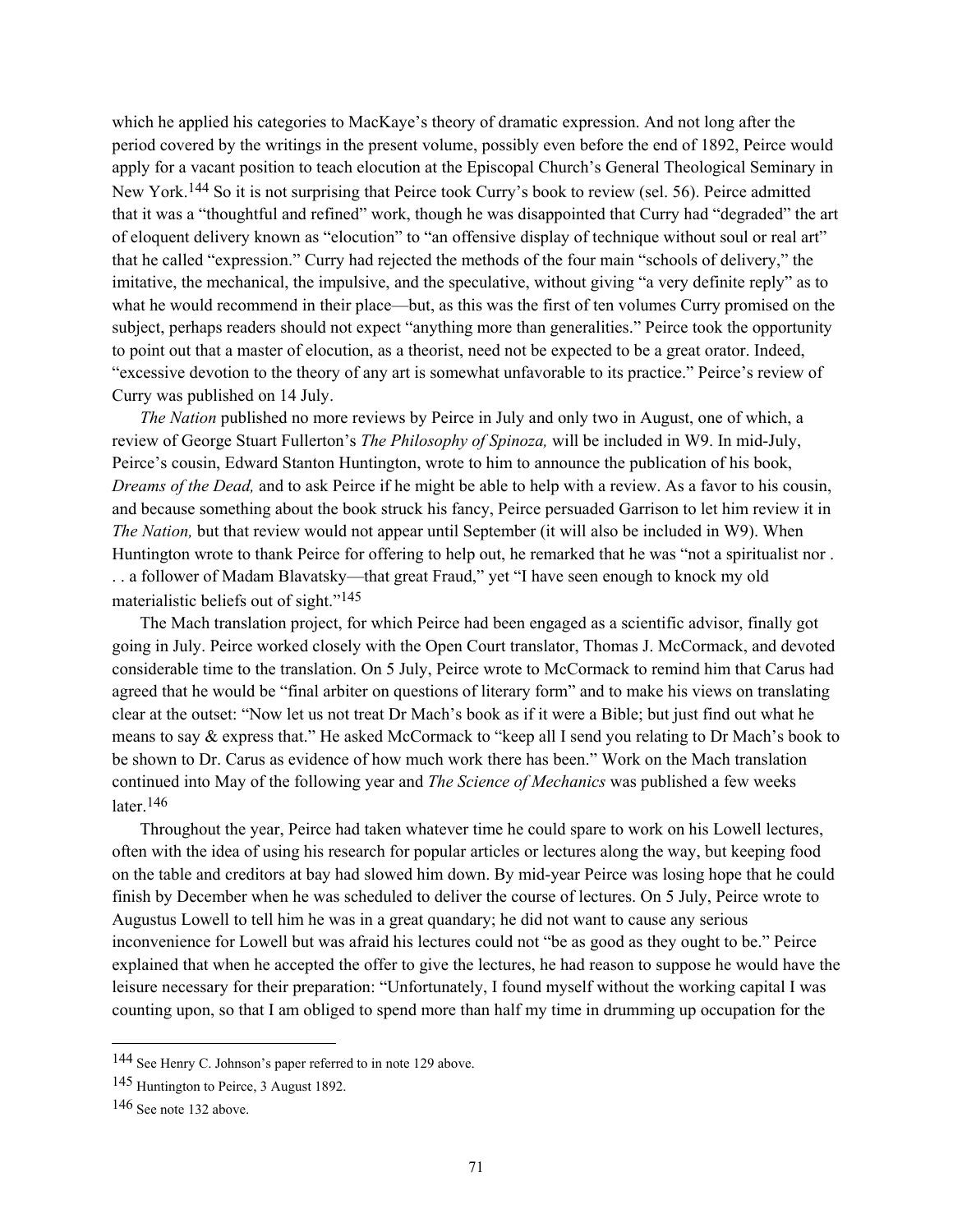rest that shall bring immediate returns. Now, in my opinion, no man can do good work on the brink of starvation. Any instances of it were cases in which ideas had been stored up in advance. At least, such is my experience." Peirce suggested that it might be in the "interest of the Lowell Institute and of its audiences" to cancel his December engagement—but "I will go ahead and execute my contract, if desired, or 'perish in the attempt.'" Lowell replied on the  $8<sup>th</sup>$  that there was no reason for Peirce to suffer so since he would be glad to advance part of the payment for the lectures: "let me know how much you would require to secure the proper leisure for their preparation." Lowell assured Peirce that his lectures on the history of science would be a credit to him and to the Institute, and that they "might afterwards be published upon favorable terms." Surely "it would be a mistake & misfortune if it were to be given up." Peirce was much relieved and asked for half his payment in advance, "one fourth soon, and one fourth about October 1<sup>st</sup>," and he promised to be ready in December. On 12 July, Lowell mailed Peirce a check for \$450, one fourth of what the Lowell Institute paid for a course of twelve lectures.147

 Peirce wrote to Juliette on Sunday 10 July to give her the good news that Lowell had agreed to advance half the money for his lectures and to let her know that he would "go on with them" and what he would have to do to finish the lectures by December. He would not be able to write them entirely "at home in Pike County" but he thought that with "six weeks here and in Cambridge I could do all that will be necessary in the way of libraries"—it would be "much cheaper & pleasanter" to work in Cambridge but "I know pretty well what there is here & can lay my finger on it." That would leave him about eleven weeks at home, "and I think in that way we shall be able to pull through till December, when we shall go to Boston, if you are here, and don't have to be sent away for your health." Peirce said he hoped they might be able to go abroad together the following summer. He went on to tell Juliette how hard he was working: "so hard that the whole of my mind goes into it & it leaves me almost silly the rest of the time. So I do some very stupid things. Today I jumped out of bed and went to church at seven o'clock. Then I went again at 9 o'clock, and then I came back to write for the rest of the day. I want *very* much to be with you in the country." But he thought he had to stay in New York at least until 13 August when the Astor Library would close for the summer, "when I can do nothing here." He planned to devote the coming week to "Montgomery's bleaching work" but he would try to go to Philadelphia to see if he could "somehow raise that money." It isn't known what money Peirce was referring to, but it might have had something to do with George W. Childs from Philadelphia who was said, in the *Home Journal* article about Milford mentioned above, to be developing "a colossal pleasure-ground" at Dingman's Ferry on the Delaware River a few miles below Milford. The hope was that the Childs' recreation site would bring many vacationing New Yorkers to the Milford area, but still more development was needed: "The present need is for some enterprising society [men] . . . accustomed to meeting Metropolitan taste, to combine in developing other localities in Milford, as the P[ei]rce estate, known as 'Arisbe,' has been developed; and the brilliant future always predicted for Milford, Pike county, Penn., will, at no distant day, be an accomplished fact." It is possible that the Peirces thought this publicity would provide the opportunity to raise capital to create the summer resort at Arisbe they hoped for—maybe to include a casino, an idea Peirce would write about to F. C. Russell in September.

 On 15 July, Peirce was finally able to send Carus the fourth article of his *Monist* series, at first entitled "Our Glassy Essence" but soon to be renamed, by an alteration to the galley, "Man's Glassy

<sup>147</sup> On 21 September, Lowell sent a second check for \$450.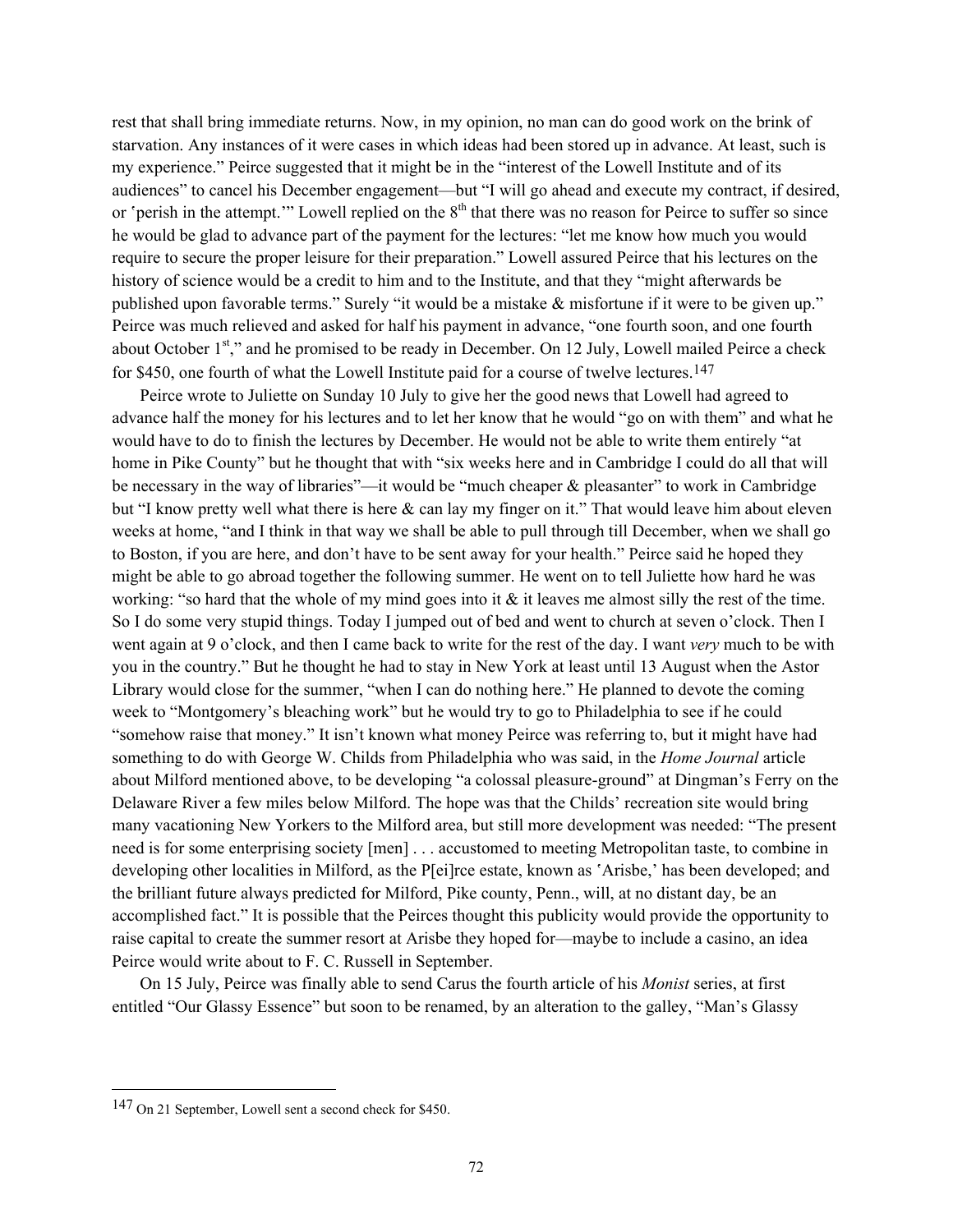Essence."148 This was the second of the two papers on mind Peirce had begun working on in April—the companion to "The Law of Mind" (sel. 27). Peirce wrote to Carus that his article was not as good as it should have been "owing to preoccupations and anxieties" but that it still had "some value." In his "Notes" for this second paper "on the nature of mind" (sel. 28), Peirce had written that the "problem is to elucidate the relation between the physical aspect of a substance and its psychical aspect" (in effect, Peirce was aiming to solve the mind-body problem, or to contribute to its solution).<sup>149</sup> Peirce had determined that the crux of the "problem" had to do with the nature of habits and habit formation. In "The Law of Mind," Peirce had concluded that the growth of mind is a process of generalization, infinitesimal feelings welding together to become general ideas; yet the spreading and coordination of feelings that results in a general idea works, somehow, through molecular transformations and the dissipation of energy in a process that is essentially mechanical. The task Peirce took up in "Man's Glassy Essence" was to explain the process of habit formation in physical organisms—how general ideas formed under the rule of the law of mind can gain "the power of exciting reactions."

 Peirce's first step was to frame a general molecular theory of matter as a basis for a molecular theory of protoplasm. He then reviewed the properties of protoplasm that have to be accounted for (reaction to disturbances, nutrition and growth, reproduction, and so on) and constructed a theory of protoplasm framed at the molecular level to account for them. He assumed matter to be composed of molecules in swift motion exerting significant mutual attractions and repulsions and that critical molecular changes occur because of dissociation or decomposition—when molecules "throw off" atoms, or when they are "broken up" into atoms or sub-atomic atomicules.<sup>150</sup> Two properties of protoplasm that are of particular importance are the capacity to take habits and to feel (really, Peirce said, to exercise all of the functions of mind). Peirce gave a complicated account of how repeated disturbances of complex molecules of protoplasm that result in derangements of the atomic and sub-atomic parts and repeated restorations of equilibrium by the exchange or replacement of similar but not necessarily exactly equivalent parts (from nutrients or from neighboring molecules) can account for "the law of habit." This explanation of habit is "purely mechanical," Peirce noted, so it might be thought "unnecessary to suppose that habit-taking is a primordial principle of the universe." But this account of habit (as well as all cases of actions apparently violating the law of energy) depends on "aggregations of trillions of molecules in one and the same condition and neighborhood" which Peirce believed could not be accounted for by conservative forces: "let the mechanical explanation be as perfect as it may, the state of things which it supposes presents evidence of a primordial habit-taking tendency." Only "a principle of habit, itself due to the growth by habit of an infinitesimal chance tendency toward habit-taking," can bridge "the chasm between the chance-medley of chaos and the cosmos of order and law."

<sup>148</sup> See the general headnote for sels. 28 and 29, pp. 594–96, for a detailed account of the genesis of "Man's Glassy Essence" and its relation to earlier writings. Peirce's title, especially his use of the word "glassy," is discussed in the first annotation for sel. 29, pp. 400–01 .

<sup>149</sup> In 1890, in "Logic and Spiritualism" (W6, sel. 44, pp. 391–93), Peirce sketched out the solution to the mind-body problem which he referred to as "a rational account of the connection of body and soul"—that he would elaborate in "The Law of Mind" and "Man's Glassy Essence."

<sup>150</sup> See note 110 above. The theory of atomicules was also treated by Ira Remsen in his *Principles of Theoretical Chemistry with Special Reference to the Constitution of Chemical Compounds* (Philadelphia: Lea Brothers & Co., 1892). Remsen was a professor of chemistry at Johns Hopkins when Peirce and Sylvester were there; he attended Peirce's 1884 lecture on "Design and Chance."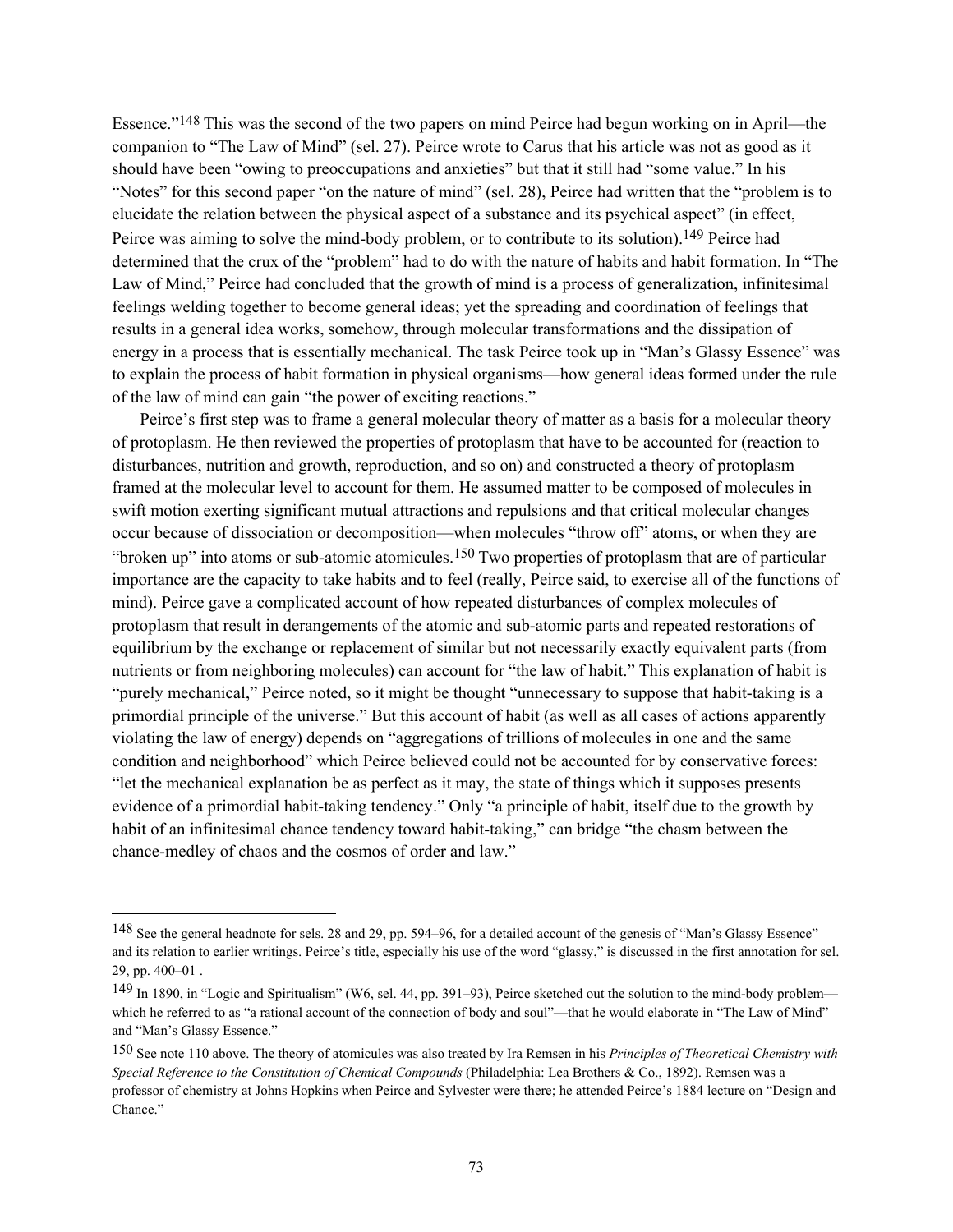It remained for Peirce to account for the property of feeling, for he believed that all protoplasm is conscious to some degree. Could feeling also be accounted for by a mechanical explanation of constituent molecular processes? Peirce speculated that if protoplasm were synthesized in a laboratory out of its component chemical elements, which he assumed to be possible, it would be "puerile and ultra-puerile" to refuse to admit that it would feel. Nevertheless, it would be futile to try to account for its feeling by the three laws of mechanics: "It can never be explained, unless we admit that physical events are but degraded or undeveloped forms of psychical events." Once this is granted, Peirce could explain how the "breaking up of habit" in nerve-protoplasm, given the considerable instability of protoplasm in general, leads to "fortuitous departures from regularity . . . accompanied by an intensification of feeling." Thus, Peirce said, the idealist "has no need to dread a mechanical theory of life." Chance-spontaneity, which engenders diversity, is always accompanied by feeling, in fact "chance is but the outward aspect of that which within itself is feeling." The tendency to take habits, which strengthens by its own operation, increases uniformity, which reduces the intensity of feeling but doesn't eliminate it: "wherever actions take place under an established uniformity, there so much feeling as there may be takes the mode of a sense of reaction." With this, Peirce concluded his account of "the relation between the psychical and physical aspects of a substance," the principal aim of "Man's Glassy Essence."

 Peirce finished his paper by remarking that "it would be a mistake to conceive of the psychical and the physical aspects of matter as two aspects absolutely distinct. . . . [M]echanical laws are nothing but acquired habits, like all the regularities of mind" and the "action of habit is nothing but generalization, and generalization is nothing but the spreading of feelings." A general idea, according to Peirce, is "a certain modification of consciousness which accompanies any regularity or general relation between chance actions." There is a "unity of the ego" in the consciousness of a general idea that is "quite analogous to a person." Peirce pointed out that as early as 1868, in his *Journal of Speculative Philosophy* paper, "Some Consequences of Four Incapacities" (W2, sel. 22), he had claimed "that a person is nothing but a symbol involving a general idea," but he had been too nominalistic then to "see that every general idea has the unified living feeling of a person." Peirce now believed that what was necessary for personhood is a congeries of feelings—feelings that are "in close enough connection to influence one another." Based on this conception of personhood, Peirce put forward a theory of "corporate personality," the view that *esprit de corps,* national sentiment, and sympathy "are no mere metaphors" and that churches and even corporations can have real personalities. This idea could be put to the test, he believed, by observing whether there is "something like personal consciousness in bodies of men who are in intimate and intensely sympathetic communion." Peirce noted that when some "thirty thousand young people of the society for Christian Endeavor" gathered in Madison Square Garden on 7 July 1892, "there seemed to me to be some mysterious diffusion of sweetness and light."<sup>151</sup> Peirce added that "if such a fact is capable of being made out anywhere, it should be in the church."

 Thomas McCormack, from the Open Court, wrote on 20 July to say he had received Peirce's manuscript of "Man's Glassy Essence" and that it would go into proofs as soon as possible. He said that Carus had departed for a short trip to Europe but, before leaving, had mentioned that Peirce intended to contribute "a series of articles to be entitled 'The Critic of Arguments.'" *The Open Court* could make use of Peirce's articles right away if he was ready. Peirce wrote back on the 25<sup>th</sup> that he would go to work on the new series and, in reply, McCormack asked him to please send a short note describing his project for

<sup>151</sup> Reported to be the largest gathering held in New York City up to that time: see *New York Times,* 7 July 1892 and *Official Report of the Eleventh International Christian Endeavor Convention, Madison Square Garden, New York City, July 7, 8, 9, 10, 1892* (Boston: United Society of Christian Endeavor, 1892). See also annotation 183.7–8, p. 409.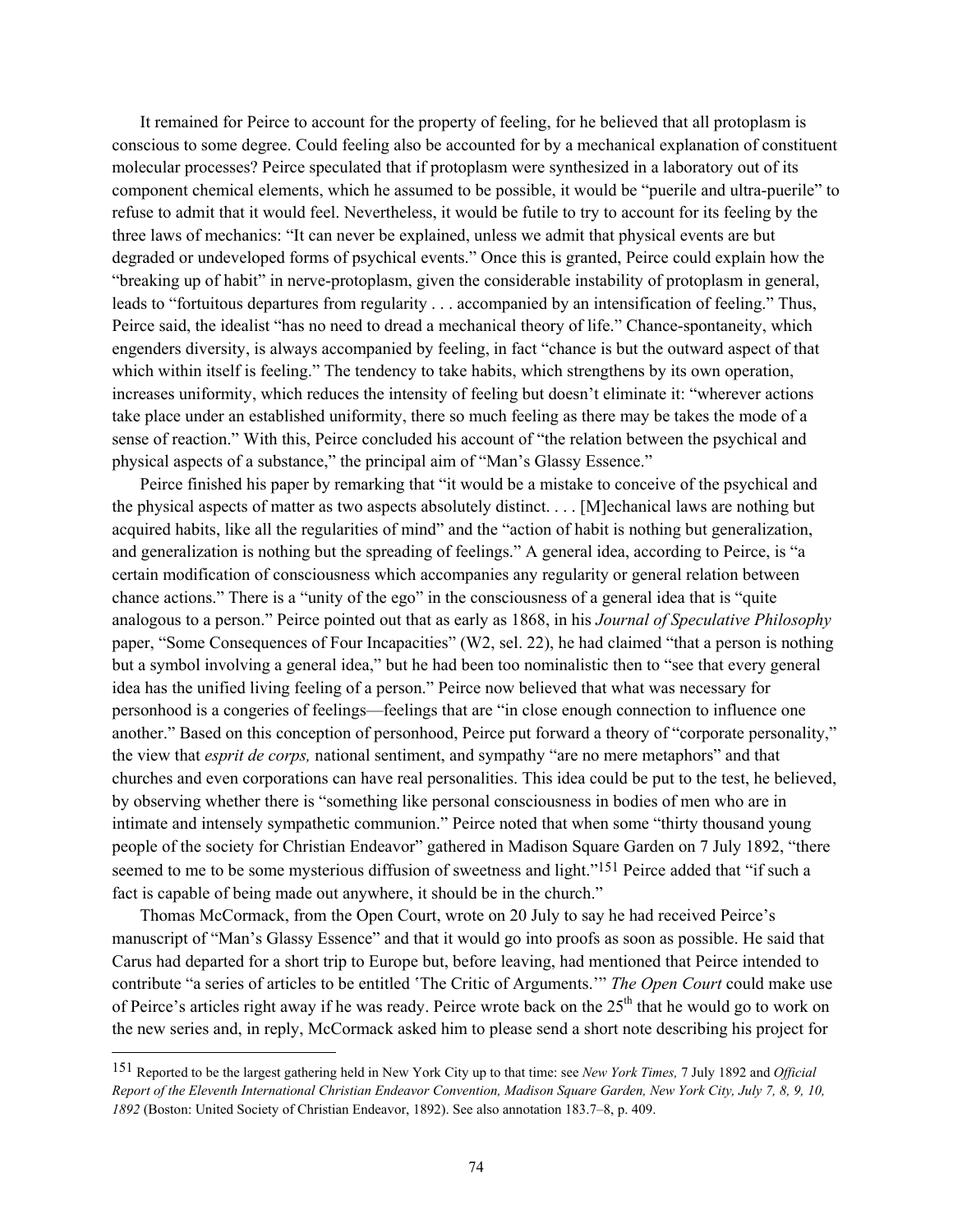promotional use. Promotional notices of Peirce's "Critic of Arguments" series would appear in a number of newspapers and periodicals. On 29 August, the *New York Times* published a brief announcement in its "Literary Notes" section: "The methods of reasoning is the topic which Mr. Charles S. Peirce will attack in successive numbers of the *Open Court,* beginning with the number for Sept. 1.152 The series will be a critical and historical discussion which will prove deeply interesting to the devotees of logic, not a large band, but one which reads and contributes to the reports of learned societies with all the more zeal." On 1 September *The Open Court* ran this notice: "In our following number the publication will begin of a series of articles by Mr. Charles S. Peirce on the methods of reasoning. It rarely occurs that the elements of a science are presented by those who have greatly contributed to its advancement. All students, therefore, should hasten to avail themselves of the opportunity to read what Mr. Peirce has to say concerning the fundamental principles of right reasoning." A longer note appeared in *Science* on 23 September, after Peirce's first article had been published, adding to a description of the content of the series that Peirce "is one of the most distinguished scholars and mathematicians of which America boasts" but that, especially in modern logic, his work has "contributed, perhaps more than that of any other living investigator, to the permanent advancement of science." The *Science* notice concluded: "The results of his thought are, however, for the most part locked up in the proceedings and reports of learned societies, and now for the first time, in *The Open Court,* are they to be presented in a less rigid and technical form, and made accessible to all who place a value on right thinking."153

 At the end of the period we are looking at closely, Peirce was honored publically at an opportune time in advance of his upcoming distinguished Lowell Lectures. On 12 August 1892, the sophisticated art periodical, *Sun and Shade,* published a photogravure portrait of a very dignified looking Peirce with an accompanying biographical note principally extolling his achievements as a scientist and mathematician. The photogravure had been made from a photograph taken the year before by the famous photographer, Napoleon Sarony.154 The *Sun and Shade* featured a few figures in each issue, generally favoring literary types—earlier issues, for example, had featured James Russell Lowell, Lew Wallace, Walt Whitman, and W.D. Howells. The 13 August issue of *The Critic: a Weekly Review of Literature and the Arts,* noticed that the *Sun and Shade* had printed "a handsome portrait of Mr. Charles S. Peirce, the distinguished mathematician, and author of *Studies in Logic*," and remarked on the striking resemblance of Peirce to Mr. Lowell.

 "Man's Glassy Essence" appeared at the beginning of October in the third volume of *The Monist*. On 7 October, Peirce sent in the fifth and last article of his cosmological series, "Evolutionary Love" (sel. 30).155 He composed "Evolutionary Love" while the U.S. was rapidly descending into a severe economic depression and when labor unrest was escalating. The Homestead Strike was in progress and the deadly battle between the steel workers and Carnegie's Pinkerton detectives had just taken place as Peirce began to write "Evolutionary Love."156 Peirce's personal finances were in terrible shape and his career

<sup>152</sup> Publication of the first installment was delayed until the 22 September issue.

<sup>153</sup> Peirce's "Critic of Argument" series for *The Open Court* will be included in W9 and discussed in its introduction.

<sup>154</sup> Sarony's photograph is reproduced as the frontispiece to W8.

<sup>155 &</sup>quot;Man's Glassy Essence" was published, and "Evolutionary Love" was submitted, several weeks into the period covered by W9; "Evolutionary Love" would not appear in print until January 1893. The introduction to W9, with a chronological span beginning in August 1892, will provide more biographical and historical context for these selections.

<sup>156</sup> The battle between the steel workers and Pinkerton's detectives occurred on 6 July. The Homestead Strike would not be settled until 20 November 1892. See note 3, above.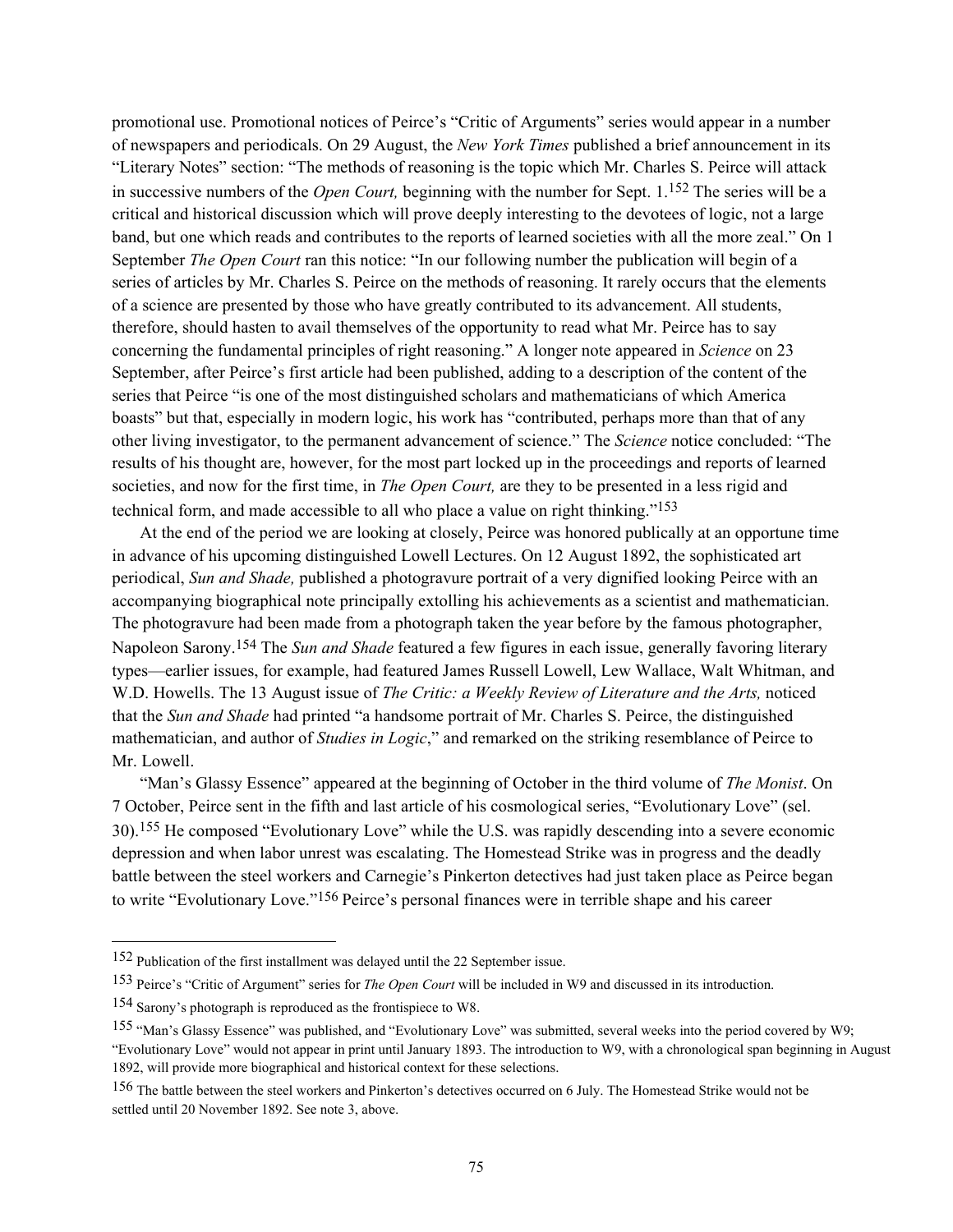prospects were dismal. The bleaching project he had hoped would solve his financial problems was falling apart and he would soon find out that he had been swindled and would never see a penny of return for his considerable efforts. He had been turned down for every university position he had sought and the chance of university life seemed to have slipped from his grasp. He had the Lowell lectures ahead of him and they would bring him an additional \$1350, certainly a great relief, but he would have to devote most of his time in the coming weeks to their preparation and that would stop other initiatives. Peirce was working as diligently and intensely as he ever had but for much less return, and on a job-by-job basis with no security for the future. He was losing faith in the institutions that were failing him and was undergoing a personal transformation that is reflected in "Evolutionary Love."

 In this paper, one of the most metaphorical that Peirce ever wrote, he adds a new law to his account of the legal cannon of the Universe. The law of love will take its place alongside the mechanical laws and the law of mind. The love that plays a role in the development of the cosmos is not the "exuberance-love" of Eros, nor the "passionate-love" of Empedocles, but something closer to the "cherishing-love" that John, the Ontological Gospeller, attributed to the Supreme Being. From the message of 1<sup>st</sup> John 1.5, "that God is light, and in him is no darkness at all," together with the assurance of  $1<sup>st</sup>$  John 4.8, that "God is love," Peirce concluded that just as darkness is the defect of light, so evil must be the defect of love, and that God's love must be great enough to embrace its opposite. Henry James, Sr., the Swedenborgian (and the father of William James), had earlier expressed the position Peirce had arrived at: "It is no doubt very tolerable finite or creaturely love to love one's own in another, to love another for his conformity to one's self: but nothing can be in more flagrant contrast with the creative Love, all whose tenderness *ex vi termini* must be reserved only for what intrinsically is most bitterly hostile and negative to itself."<sup>157</sup> This is true Christian love and the law of Christian love is expressed in the Golden Rule, which, on Peirce's reading, is "Sacrifice your own perfection to the perfectionment of your neighbor." It is this Christian love, in some primeval form, which somehow permeates the universe as the agent of development and growth. "Everybody can see that the statement of St. John is the formula of an evolutionary philosophy, which teaches that growth comes only from love, from—I will not say self*-sacrifice,* but from the ardent impulse to fulfill another's highest impulse. . . . Love, recognizing germs of loveliness in the hateful, gradually warms it into life, and makes it lovely. That is the sort of evolution which every careful student of my essay "The Law of Mind," must see that *synechism* calls for."

 Fundamental as the law of love may be cosmically, Peirce saw that it was not well expressed in the age he lived in. Historians of the future, Peirce supposed, would come to think of the  $19<sup>th</sup>$  century as the economical century "for political economy has more direct relations with all the branches of its activity than has any other science," and Peirce expressed its "formula of redemption" in bitter terms: "It is this: Intelligence in the service of greed ensures the justest prices, the fairest contracts, the most enlightened conduct of all the dealings between men, and leads to the *summum bonum,* food in plenty and perfect comfort. Food for whom? Why, for the greedy master of intelligence."<sup>158</sup> Peirce made it clear that he was not impugning political economy as a science, yet just as physics "has encouraged necessitarianism," a false and dangerous doctrine in Peirce's opinion, so political economy "has induced an exaggeration of the beneficial effects of greed and of the unfortunate results of sentiment, until there has resulted a

<sup>157</sup> See annotation 185.7–13, p. 411.

<sup>158</sup> Peirce's bitterness was fueled by the fact that he had just been swindled out of his fees and interests in the Woolf bleaching process—something he had hoped would solve his financial problems. He used his misfortune as an example of the outcome of a commitment to the gospel of greed. See annotation 188.39, pp. 411–12 for more on this episode.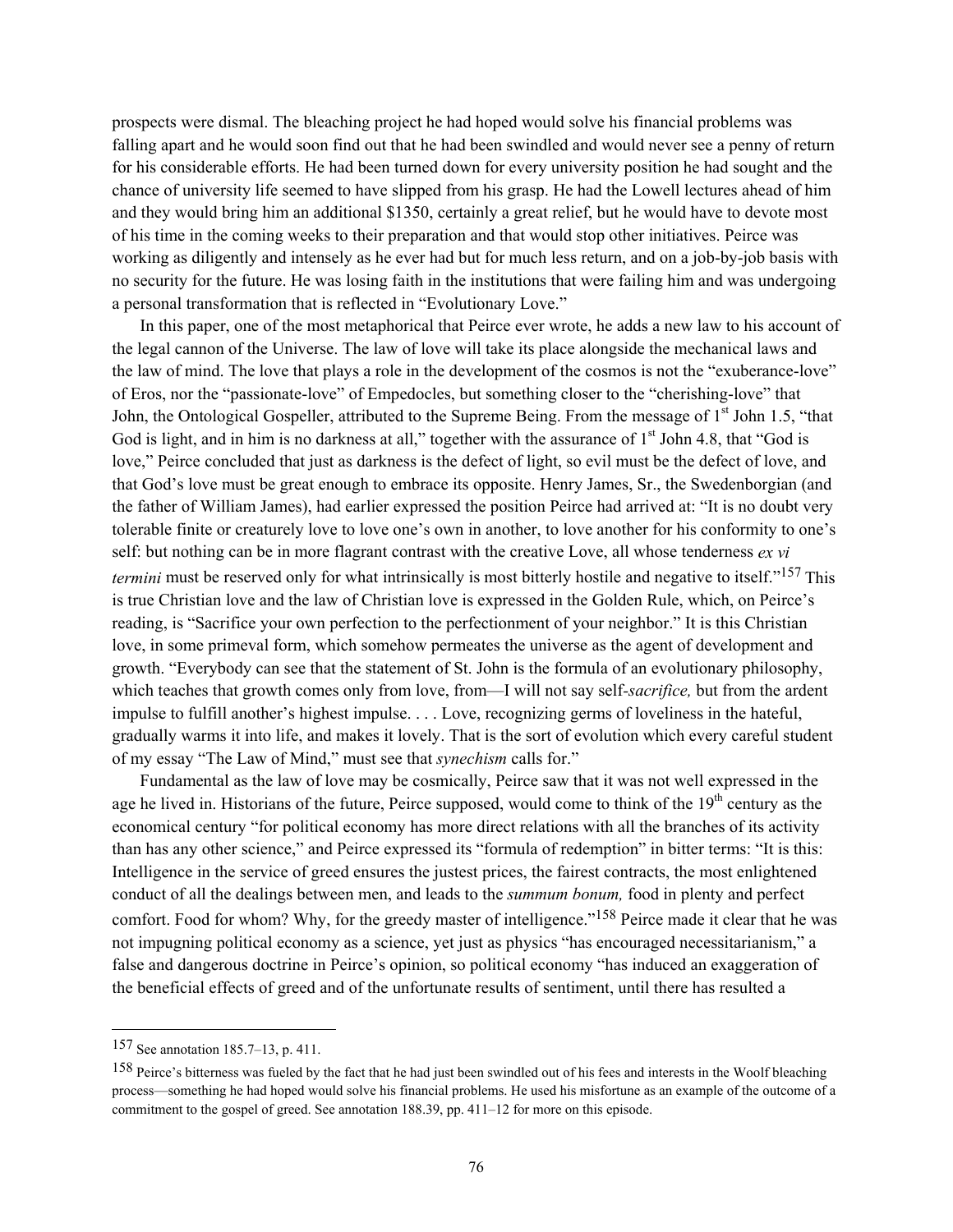philosophy which comes unwittingly to this, that greed is the great agent in the elevation of the human race and in the evolution of the universe."  $^{159}$  Peirce believed that utilitarianism, a great force in the  $19<sup>th</sup>$ century which regarded persons only as abstractions, was a natural ally of the political economists who openly endorsed the gospel of greed.

 So in "Evolutionary Love" Peirce depicted two opposing gospels, "the gospel of Christ" and "the gospel of greed." According to the gospel of Christ, "progress comes from every individual merging his individuality in sympathy with his neighbors." According to the gospel of greed, "progress takes place by virtue of every individual's striving for himself with all his might and trampling his neighbor under foot whenever he gets a chance to do so." The gospel of Christ was an expression of the law of love. The gospel of greed was an expression of the mechanical law that had been embraced so unreservedly by the age. Peirce saw Darwin's theory of evolution as a natural extension of the gospel of greed to the "entire realm of animal and vegetable life." The struggle for existence was endorsed as the natural and appropriate engine for driving the evolution of the species, an endorsement, Peirce thought, of "ruthless greed." Darwin should have added a motto to the title-page of his *Origin of Species:* "Every individual for himself, and the Devil take the hindmost!"

 After confessing to have a "passionate predilection" for the law of love over the law of greed, and cautioning his readers to be on guard because of his "one-sidedness," Peirce considered the different theories of evolution for their "logical affinities." To some extent Peirce recapitulated his discussion of evolution in "The Architecture of Theories" (sel. 23), but from a different standpoint.<sup>160</sup> In "Evolutionary" Love," Peirce identified three principal kinds of evolution and a number of sub-varieties. The main varieties were evolution by fortuitous variation, evolution by mechanical necessity, and evolution by creative love. Darwinian evolution is evolution by fortuitous variation, or chance, but with a secondary action required to "secure advance in a definite direction." The secondary action is "struggle for existence" in which greed is the motivating desire. Although chance is the critical factor in Darwinian evolution, the success of  $19<sup>th</sup>$  century physicists in bringing non-conservative processes into the domain of mechanical law by means of the statistical method satisfied the prevailing nominalist scientific community that the non-conservative action of organic development must also be fundamentally mechanical. Peirce named evolution by fortuitous variation *tychastic* evolution, or *tychasm.*

 The second principal kind of evolution was evolution by mechanical necessity. There are different varieties of evolution of this general kind, including Friedrich Weismann's theory that all biological forms are "mechanical resultants of the heredity from two parents,"161 and the theory of geologists, like Clarence King, that evolution is the result of cataclysmic changes in the environment of the evolving organisms (other geologists point to environmental factors but think cataclysms unnecessary). For

<sup>159</sup> James Wible has pointed out that Peirce's attention to political economy and his opposition to the conservative economic philosophy of Simon Newcomb provide essential background for understanding "Evolutionary Love" (in which Peirce criticized Newcomb's *Principles of Political Economy:* see annotation 186.26, p. 411). See Wible's "Economics, Christianity, and Creative Evolution: Peirce, Newcomb, and Ely and the Issues Surrounding the Creation of the American Economic Association in the 1880s" (2009), available at Arisbe; the Peirce Gateway (www.cspeirce.com/menu/library/aboutcsp/aboutcsp.htm); see also his article "Complexity in Peirce's Economics and Philosophy: An Exploration of His Critique of Simon Newcomb," ch. 5 in David Colander, ed., *Complexity and the History of Economic Thought: Perspectives on the History of Economic Thought* (London & New York: Routledge, 2000), pp. 74–103.

<sup>160</sup> See Carl R. Hausman, *Charles S. Peirce's Evolutionary Philosophy* (Cambridge University Press, 1993), p. 173 ff.

<sup>161</sup> Weismann strictly ruled out the inheritance of acquired characteristics in opposition to the views of Lamarck and also Darwin.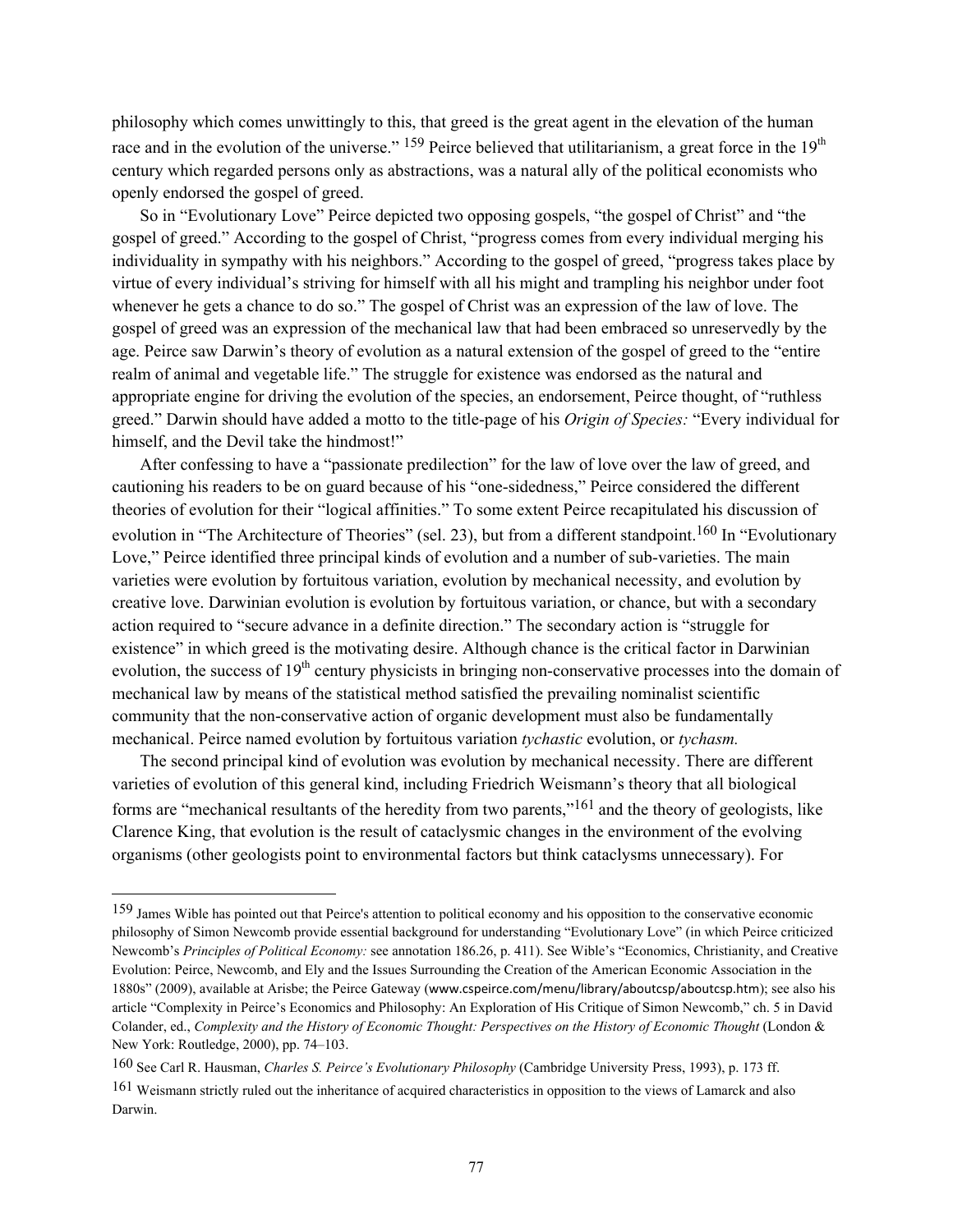Weismann, there is an inner necessity at work and for King it is an external necessity, but for all varieties of evolution of this kind, chance is not a factor. Peirce named evolution by mechanical necessity *anancastic* evolution, or *anancasm.*

 The third kind of evolution was Lamarckian evolution, or evolution by the transmission to offspring of acquired characteristics ("hypertrophies or atrophies which have affected individuals early in their lives"). According to Peirce, Lamarckians recognize that some transmitted characteristics, or "modifications of form," may have been initially due to mechanical causes, but he identified "the straining of endeavor" and "exercise" as the key factors. "Now, endeavor, since it is directed toward an end, is essentially psychical, even though it be sometimes unconscious; and the growth due to exercise, as I argued in my last paper, follows a law of a character quite contrary to that of mechanics. Peirce was tempted to say that Lamarckian evolution is "evolution by the force of habit," but habit is "mere inertia, a resting on one's oars, not a propulsion." Yet habit "serves to establish the new features, and also to bring them into harmony with the general morphology and function of the animals and plants to which they belong." Peirce's discussion of Lamarckian evolution focuses mainly on the development of mind; he even remarks at one point that the "first step in the Lamarckian evolution of mind is the putting of sundry thoughts into situations in which they are free to play." This seems compatible with the current view that Lamarckian evolution is not as applicable to biological evolution as it is to social evolution—but Peirce's objective idealism may provide the necessary theoretical bridge to span these realms. Peirce finally pointed out, what had surely become obvious to any careful reader, that his "account of Lamarckian evolution coincides with the general description of the action of love." Peirce considered this kind of evolution to be "evolution by creative love" and called it *agapastic* evolution, or *agapasm.* Related names that are probably more familiar to students of Peirce's philosophy are *tychism, anancism,* and *agapism,* which name the doctrines "that absolute chance, mechanical necessity, and the law of love, are severally operative in the cosmos."

 In the final section of "Evolutionary Love," Peirce pointed out that there is no sharp line of demarcation between the three kinds of evolution and that the main questions were "whether three radically different evolutionary elements have been operative" and "what are the most striking characteristics of whatever elements have been operative." He briefly considered these questions from the standpoint of "the historical development of thought." After identifying the main features of tychastic, anancastic, and agapastic developments of thought, Peirce gave historical examples supporting the conclusion that these different kinds of evolution really are operative in the world and revealing some interesting characteristics, such as that what distinguishes tychasm from agapasm "is its purposelessness." Peirce's description of the agapastic development of thought stressed the key role that sympathy plays and that the power of sympathy depends on the continuity of mind. Agapasm and synechism are closely linked. A telling conclusion Peirce drew from this exercise was that "all of the greatest achievements of mind have been beyond the powers of unaided individuals."

 Although one might read the conclusion of "Evolutionary Love" as a satisfactory culmination of Peirce's cosmological series, it was not intended as such, and Peirce always regretted having to end it so abruptly. Peirce's lengthy "Reply to the Necessitarians" (W9: sel. 47), his rejoinder to Carus's "attack" on his tychism, appeared in *The Monist* in July 1893, and it provided him with an opportunity to expand on and clarify a number of key points from his cosmological series, but it was not the sixth paper he had intended for the conclusion of the series. In 1892 in "Man's Glassy Essence," Peirce had given an early idea about one thing he expected to include in a sixth paper—he promised to consider how the number and distribution of regions of positive and negative potential surrounding atoms would determine their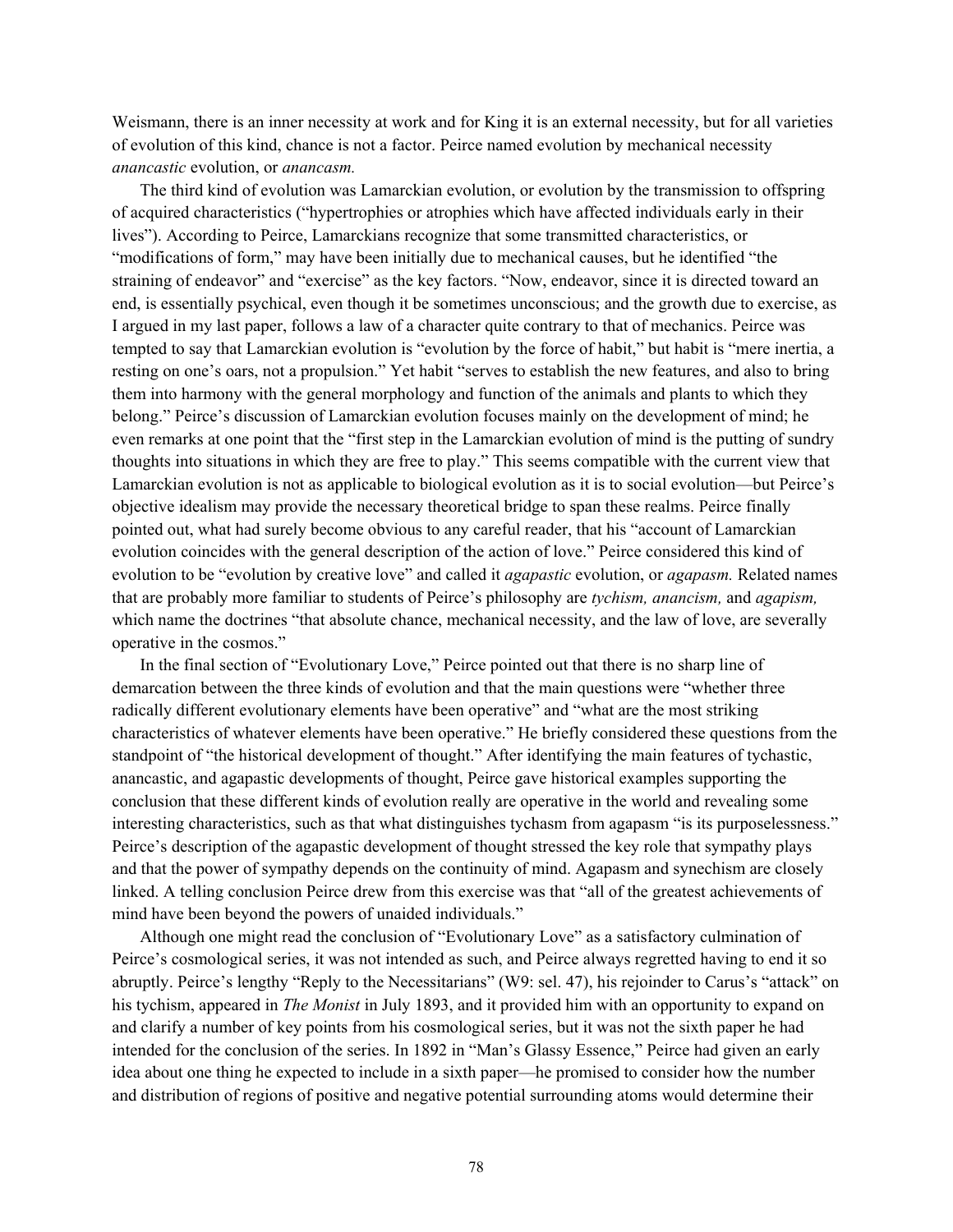valency. Early the following year, when Peirce was negotiating with Hegeler to publish a book of his philosophical papers in time for distribution at the Chicago Columbian Exposition (the famous Chicago World's Fair of 1893 that ran from May through October), he planned to include twenty papers, the final six being the five papers of the *Monist* series followed by Chap. 20, a general sketch of the theory of the universe—maybe that was the general idea for the sixth paper. In 1895, Peirce wrote to Russell that had Hegeler kept his promise to allow him another article, "the  $6<sup>th</sup>$  article, which would have been the keystone of the whole, would have related to that branch which I variously call Second intentional Logic, Objective Logic, & Pure Rhetoric. By this I mean the doctrine of the Evolution of thought." Finally, ten years later, in 1905 in another *Monist* paper, "What Pragmatism Is," Peirce described in some detail what he had planned for the concluding article of his cosmology series (EP 2: 345):

Had a purposed article concerning the principle of continuity and synthetizing the ideas of the other articles of a series in the early volumes of *The Monist* ever been written, it would have appeared how, with thorough consistency, that theory involved the recognition that continuity is an indispensable element of reality, and that continuity is simply what generality becomes in the logic of relatives, and thus, like generality, and more than generality, is an affair of thought, and is the essence of thought. Yet even in its truncated condition, an extra-intelligent reader might discern that the theory of those cosmological articles made reality to consist in something more than feeling and action could supply, inasmuch as the primeval chaos, where those two elements were present, was explicitly shown to be pure nothing. Now, the motive for alluding to that theory just here is that in this way one can put in a strong light a position which the pragmaticist holds and must hold, whether that cosmological theory be ultimately sustained or exploded, namely, that the third category,—the category of thought, representation, triadic relation, mediation, genuine Thirdness, Thirdness as such,—is an essential ingredient of reality, yet does not by itself constitute reality, since this category (which in that cosmology appears as the element of habit) can have no concrete being without action, as a separate object on which to work its government, just as action cannot exist without the immediate being of feeling on which to act. The truth is that pragmaticism is closely allied to the Hegelian absolute idealism, from which, however, it is sundered by its vigorous denial that the third category (which Hegel degrades to a mere stage of thinking) suffices to make the world, or is even so much as self-sufficient. Had Hegel, instead of regarding the first two stages with his smile of contempt, held on to them as independent or distinct elements of the triune Reality, pragmaticists might have looked up to him as the great vindicator of their truth.

 Thinking back on his *Monist* series thirteen years later, Peirce regarded it as "a first crude" try at a modern scientific metaphysics, no longer up-to-date in all its detail but still "serving to indicate just what sort of a thing is wanted."<sup>162</sup> Peirce's assessment of the series is pretty close to the settled view of those who over the years have studied it. As the details of the science become less relevant, the radical and landmark nature of some of his main ideas have become all the more apparent. Peirce's very clever reversal of the received view that uniformity was primordial and that it was its absence that required explanation, so that in his new cosmology the initial condition was one of total chaos out of which uniformities evolved by habit, was a true milestone for both science and philosophy. Ilya Prigogine has recognized Peirce's introduction of absolute chance into his cosmology as "a pioneering step"163 and Ian Hacking has noted Peirce's success in his *Monist* papers in putting "emergentism together with ideas of

<sup>162</sup> See annotation 110.7–9, p. 386.

<sup>163</sup> Ilya Prigogine and Isabelle Stengers, *Order out of Chaos: Man's New Dialogue with Nature* (New York: Bantam, 1984), pp. 302–03 (and see Joseph Brent, *Charles Sanders Peirce: a Life,* Indiana, pp. 175–76).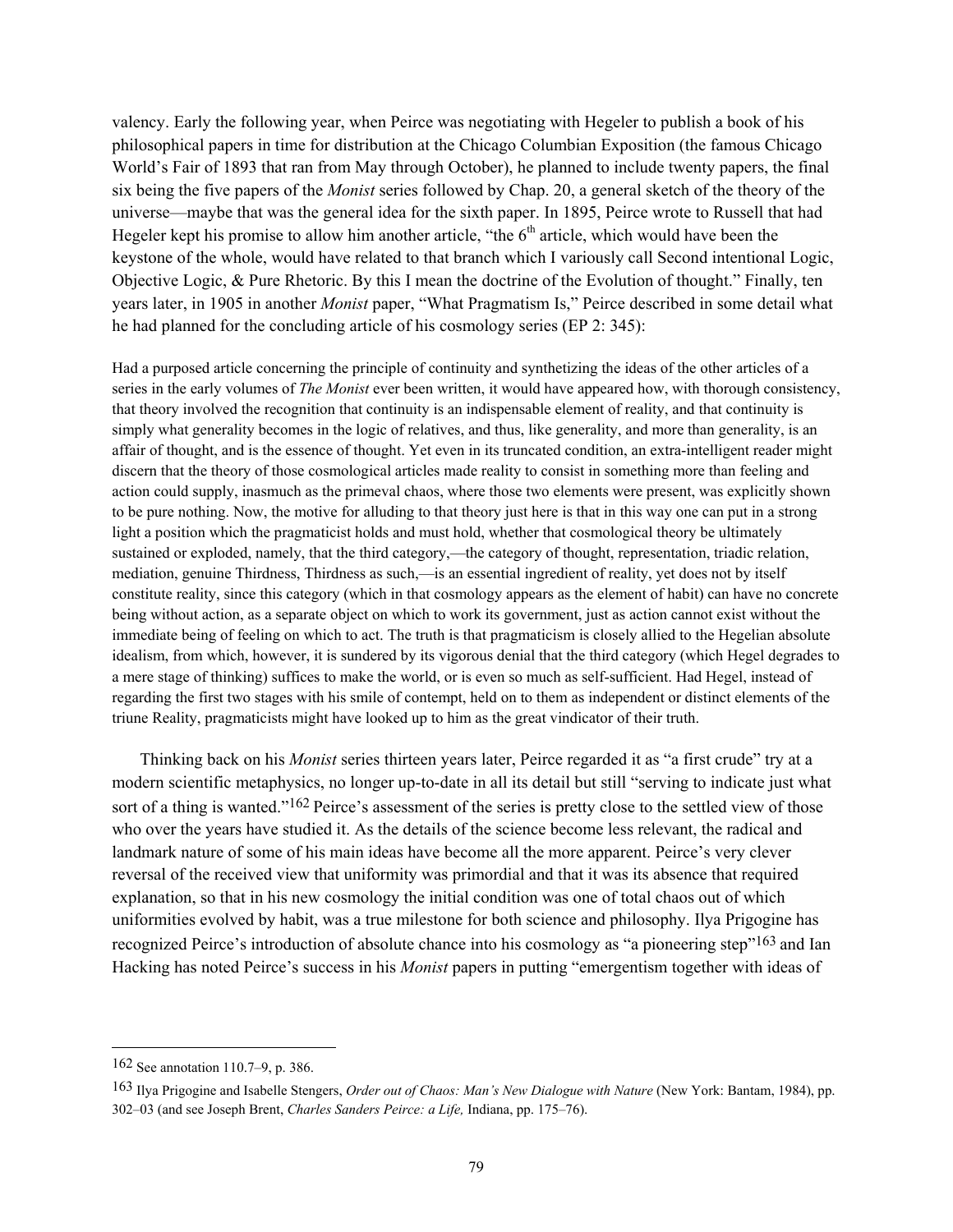statistical mechanics, to form a new and vigorous indeterminism."164 By bringing together his absolute chance with the law of mind, Peirce could comprehend an indeterminant and irreversible course of events through time, a process of real growth. If, that is, we also admit his law of love, which J. H. Muirhead noted already in 1928 had received too little attention and which still has yet to this day.165 Peirce's tychism, and to a lesser extent, his synechism, have been for a long time topics of research for students of philosophy; agapism much less so but perhaps that is beginning to change. To fully grasp the idea of the sort of scientific metaphysics that "is wanted," it is essential to study Peirce's system as a whole. It may be that Peirce's law of love will one day be understood to be the greatest contribution of Peirce's first *Monist* series.

 The reaction to Peirce's *Monist* papers varied greatly when they first appeared. William James, as was noted above, thought Peirce's "Doctrine of Necessity Examined" was "a blessed piece of radicalism." Much attention was given to Peirce's papers in the pages of *The Monist,* where Peirce's work was always given prominence, and some attention was given in many other journals and periodicals that treated philosophical or theoretical subjects. In his Presidential Address to the American Medico-Psychological Association in 1919, twenty-seven years after Peirce's articles were published, Elmer E. Southard, Director of the Boston Psychopathic Hospital, introduced Peirce to his audience as "perhaps the most original of American philosophers, from whom both James and Royce drew significant parts of their inspiration," and he gave a summary of Peirce's cosmology, surprisingly referring in particular to "Peirce's celebrated paper on Evolutionary Love." After summarizing Peirce's cosmology, Southard concluded:166

Somehow Peirce has always seemed to me the most American of all philosophers. He was, as you might say, with his Tychism, just the sort of thoroughgoing sport that the Yankee prides himself on being, whereas, with his agapistic doctrines, he worked into the world just that degree of *bonhomie* that the Yankee never quite can succeed in concealing. If it were possible to combine most intimately some of the elements of the chance doctrine of the universe, namely Tychism, with some of the elements of the love doctrine, namely Agapism, then we should perhaps find that Charles S. Peirce stood for being not merely a sport, but a good sport, and this is perhaps a sufficient description of the American end and aim.

 Of course Peirce's *Monist* articles were not universally celebrated. Peirce expected this when he wrote the following (possibly as his opening remarks to the Philosophical Club at Harvard on 21 May 1892):167 "[A]s long as I have only begun to explain my position, people have no disposition to wait to hear me state my meaning in full; and I am made to suffer pains and penalties that are very real, for teaching what is held to be an antiscientific doctrine; and these may have a public interest if they prevent me, as they threaten to do, from completing the exposition of a philosophy which might lead science into the way of truth." Peirce's former student, Christine Ladd Franklin, is known to have believed that Peirce's essay, "Man's Glassy Essence," showed "very definitely" that he "was losing his mind as early as the first half of the nineties." E. B. Wilson, who reported Ladd Franklin's opinion to Paul Weiss,

<sup>164</sup> Ian Hacking, "Nineteenth Century Cracks in the Concept of Determinism," *Journal of the History of Ideas,* vol. 44 (1983): 455–75.

<sup>165</sup> J. H. Muirhead, "Peirce's Place in American Philosophy," *The Philosophical Review,* Vol. 37 (1928): 460–81.

<sup>166</sup> Elmer E. Southard, "Cross-Sections of Mental Hygiene, 1844, 1869, 1894," *American Journal of Insanity* 76.2 (1919): 91– 111, esp. 95–96.

<sup>167</sup> See annotation 126.3–12, pp. 389–90.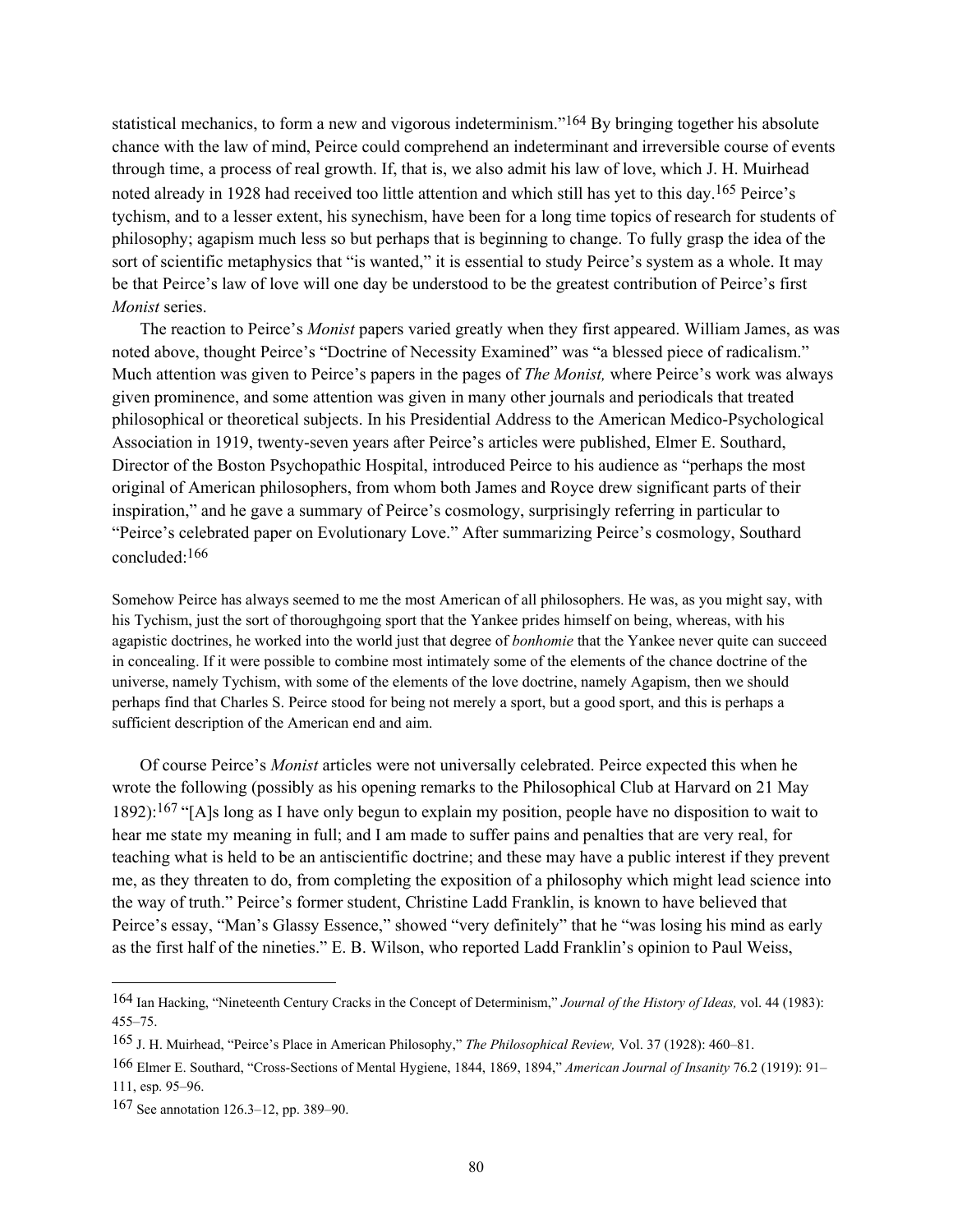added: "And I must say that it has always seemed to me that his writings after 1890 gave much evidence of this when compared with those before 1885."168 In 1891, G. Stanley Hall reviewed William James's *Principles of Psychology* for *The American Journal of Psychology* and in his review he contrasted Peirce's style with that of James: "Charles Peirce . . . burns his own smoke, and talks with the rifle rather than with the shot gun, or water hose."169 But Hall was thinking of Peirce's work from earlier times. If any of Peirce's principal papers prior to 1885 is compared with "Man's Glassy Essence" or "Evolutionary Love," it is not difficult to see why Ladd-Franklin thought Peirce was losing his mind—if what is meant by losing one's mind is no longer being of one mind, as it were, with one's former self. Ladd Franklin knew Peirce well and she recognized that he had undergone a transformation; she believed it to be pathological, but that is not the only explanation.

 Peirce's 24 April 1892 letter to the Rector of St. Thomas's Episcopal Church seems clearly to represent a pivotal moment in Peirce's life, and it is sometimes supposed that Peirce's experience was one of true conversion—in the sense of "becoming a new man." To understand what had brought Peirce to that moment, one must consider the change of fortune Peirce's life had taken, beginning with his father's death in 1880 and running through the loss of his Johns Hopkins lectureship (and the promise of a professorship) in 1884; the reorganization of the Coast Survey in 1885 that led to his suspension from active service and threatened his livelihood; his ostracism from a part of society he had "belonged to" because he had married Juliette, his mistress; his move to Pennsylvania to find a better life for him and Juliette, only to fall deeply into debt and be constantly at risk of losing his estate; his finding out that Juliette was suffering from tuberculosis; his having to work on so many projects at once in order to make ends meet that he could rarely meet expectations; and finally with the loss of his position with the Coast Survey, his having virtually to beg for writing jobs and sometimes loans to keep a semblance of his former life intact. Peirce suffered greatly during these years, both physically and emotionally. During the first months of 1892, no longer with a regular income, he had to stay alone in New York to spend his days writing book reviews and looking for work—always trying for the big chance with an idea for a patent or some other commercial scheme. In April when Peirce was dwelling on the exploits of his youth—writing his Tale of Thessaly—and contriving his new theory of mind for "The Law of Mind" and "Man's Glassy Essence," a transformation that had been ongoing through these hard times found its moment of selfrevelation—at St. Thomas's Episcopal Church.

 Whatever transpired that morning at St. Thomas's, Peirce's letter shows that he was thinking of himself and his life in a new way. Many of his friends and colleagues also saw him differently. When Peirce started working on "Man's Glassy Essence," he took up a project which in a sense he had put on hold twenty-four years earlier when he finished "Some Consequences of Four Incapacities." In that paper he had argued that "man is an external sign" and that as a sign, what a man is depends on "the ultimate decision of the community." If both Peirce and his community were interpreting the sign that he was in a new way, then by the logic of it he was a new man. What happened at the church that day seems to have been acceptance of the change that had been coming for some time. In fact it may be that in April or May when Peirce wrote in his "The Law of Mind" that he was not conscious of having contracted the virus of "the monstrous mysticism of the East" while he was growing up around the Concord Transcendentalists, but that nevertheless "it is probable that some cultured bacilli, some benignant form of the disease was

<sup>168</sup> E. B. Wilson to Paul Weiss, 22 November 1946.

<sup>169</sup> G. Stanley Hall, "Review of James's Principles of Psychology," *The American Journal of Psychology* 3 (1891): 578–91 (see p. 590 for the remark about Peirce).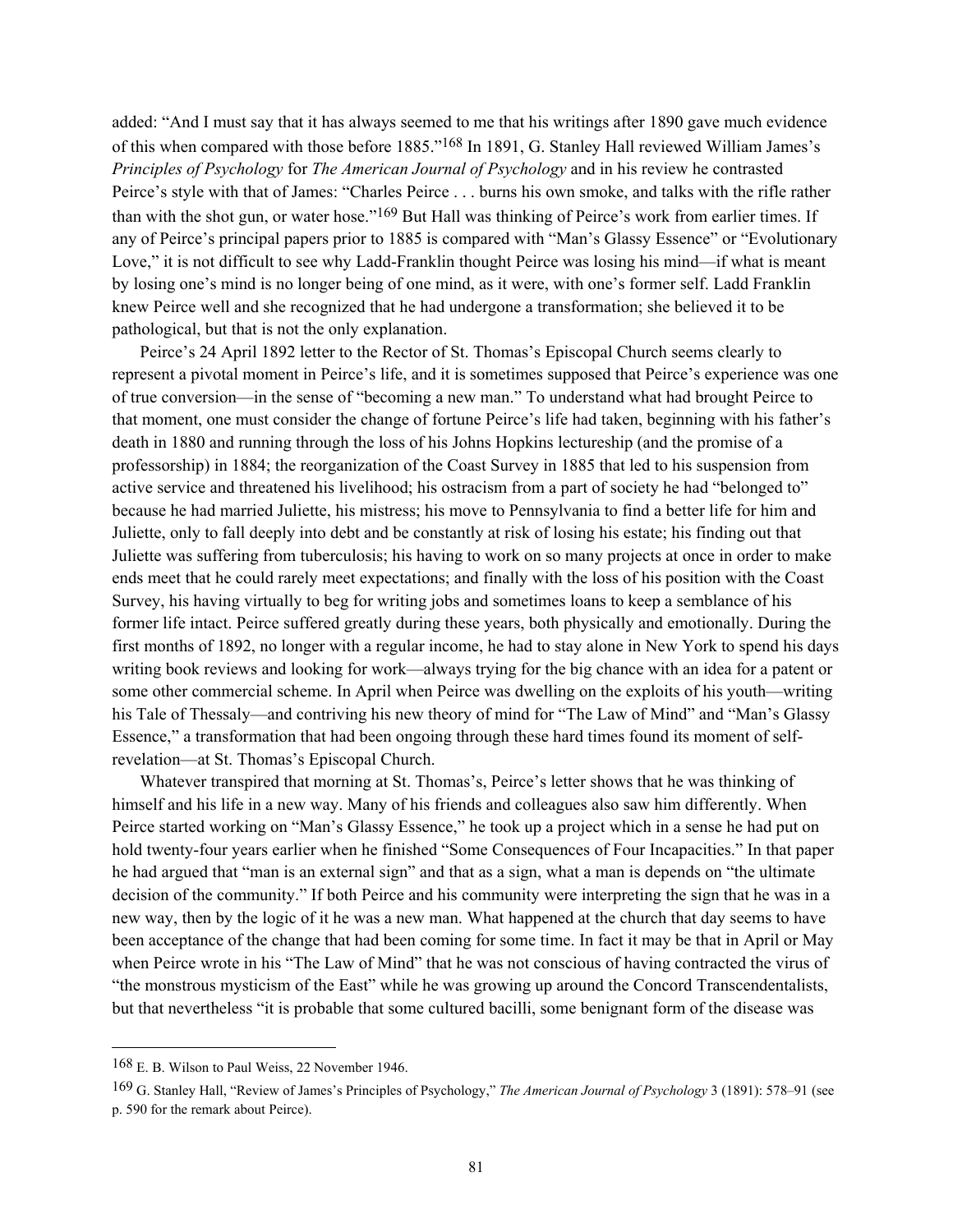implanted in my soul, unawares, and that now, after long incubation, it comes to the surface, modified by mathematical conceptions and by training in physical investigations," he was quite serious. What both he and Ladd Franklin saw in him now, especially in his writings, seemed more Emerson-like or Schellinglike than before. The greatest developmental change in Peirce's philosophy during the period of this volume may be this directional shift toward a more nuanced objective idealism with more religious and social overtones—really a change of outlook.

 To form an idea of how Peirce's work in the present volume contributed to the overall development of his thought, it may be helpful once again, as in the introductions to W5 and W6, to use key stages and turning points identified by Max H. Fisch and Murray G. Murphey to measure Peirce's progress.170 In Fisch's account of "Peirce's Progress from Nominalism toward Realism,"171 Fisch identified the final long period of Peirce's life, beginning with "The Architecture of Theories," as a distinct period of development, a time when Peirce "continued to weed out the remaining nominalistic and many of the idealistic elements of his philosophy." Fisch called this Peirce's *Monist* period in recognition of the fact that beginning in 1891, *The Monist* became his "chief medium of publication." According to Fisch, it was in part Peirce's return after almost twenty years to the question of realism that marked the beginning of this period of his thought. Although Fisch noted that Peirce would not explicitly focus again on the realism-nominalism issue until about 1893 in "How to Reason" (W11), in his definition of "realism" for the fourth volume of the *Century Dictionary,* which appeared in November 1890, Peirce inserted a lengthy quotation from Abbot's *Scientific Theism* that expressed well the tension between nominalism and realism, and in his 1892 review of Pearson's *Grammar of Science* (sel. 55) he explicitly criticized Pearson's nominalism. Abbot had characterized the tension between nominalism and realism as an ongoing battle, a battle Peirce had now joined on the side of realism: "so far was the old battle of Nominalism and Realism from being fought out by the end of the fifteenth century that it is to-day the deep, underlying problem of problems, on the right solution of which depends the life of philosophy itself in the ages to come."172

 Murphey divided the development of Peirce's thought into four successive systems, the last beginning about 1885 with Peirce's and Mitchell's discovery of the quantifier, so during the period of the present volume, Peirce was well into the final phase of his thought.173 But Murphey noticed that around 1896 Peirce recognized that anything that is continuous "involves real possibility and is accordingly of a general nature," and he regarded this to be "of the greatest philosophical importance," initiating Peirce's synechistic period.<sup>174</sup> It seems apparent, however, that with the evolutionary philosophy of Peirce's 1890–93 *Monist* papers, especially in his "Law of Mind" with its supporting theory of "continuous affectability" and the objective continuity of feeling, he had already made his turn to synechism, even if he had not yet fully comprehended its implications for modal logic and ontology. Clearly, during this period Peirce's conceptions of possibility and continuity moved close to their most developed forms.

<sup>170</sup> See W5, pp. xlv–xlvi and W6, pp. lxxx–lxxxii for some discussion of Fisch's and Murphey's accounts of Peirce's development.

<sup>171</sup> Peirce, *Semeiotic, and Pragmatism; Essays by Max H. Fisch,* eds. Kenneth Laine Ketner and Christian J. W. Kloesel (Indiana University Press, 1986).

<sup>172</sup> Francis Ellingwood Abbot, *Scientific Theism* (London: Macmillan, 1885), pp. 11–12.

<sup>173</sup> Murray G. Murphey, *The Development of Peirce's Philosophy,* revised edition, Hacket 1993, pp. 301–03.

<sup>174</sup> Fisch located this change in early1897 and called it Peirce's "most decisive step toward realism." Murphey, pp. 395–96, and Fisch, pp. 193–94; see also W6: pp. lxxx–lxxxi.